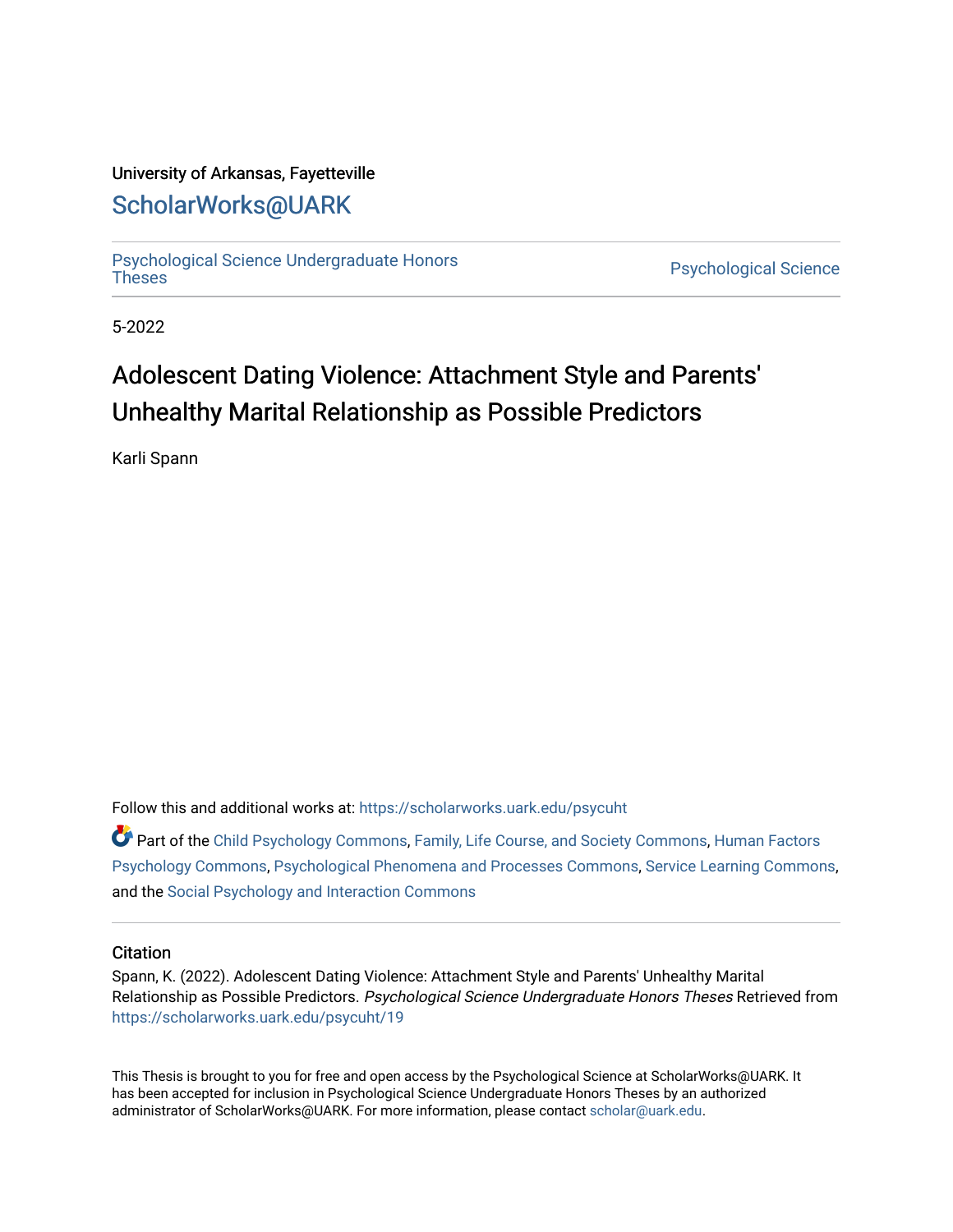## **Adolescent Dating Violence: Attachment Style and Parents' Unhealthy Marital**

## **Relationship as Possible Predictors**

Karli Spann

Honors Thesis Project

Thesis Director: Dr. Timothy Cavell

University of Arkansas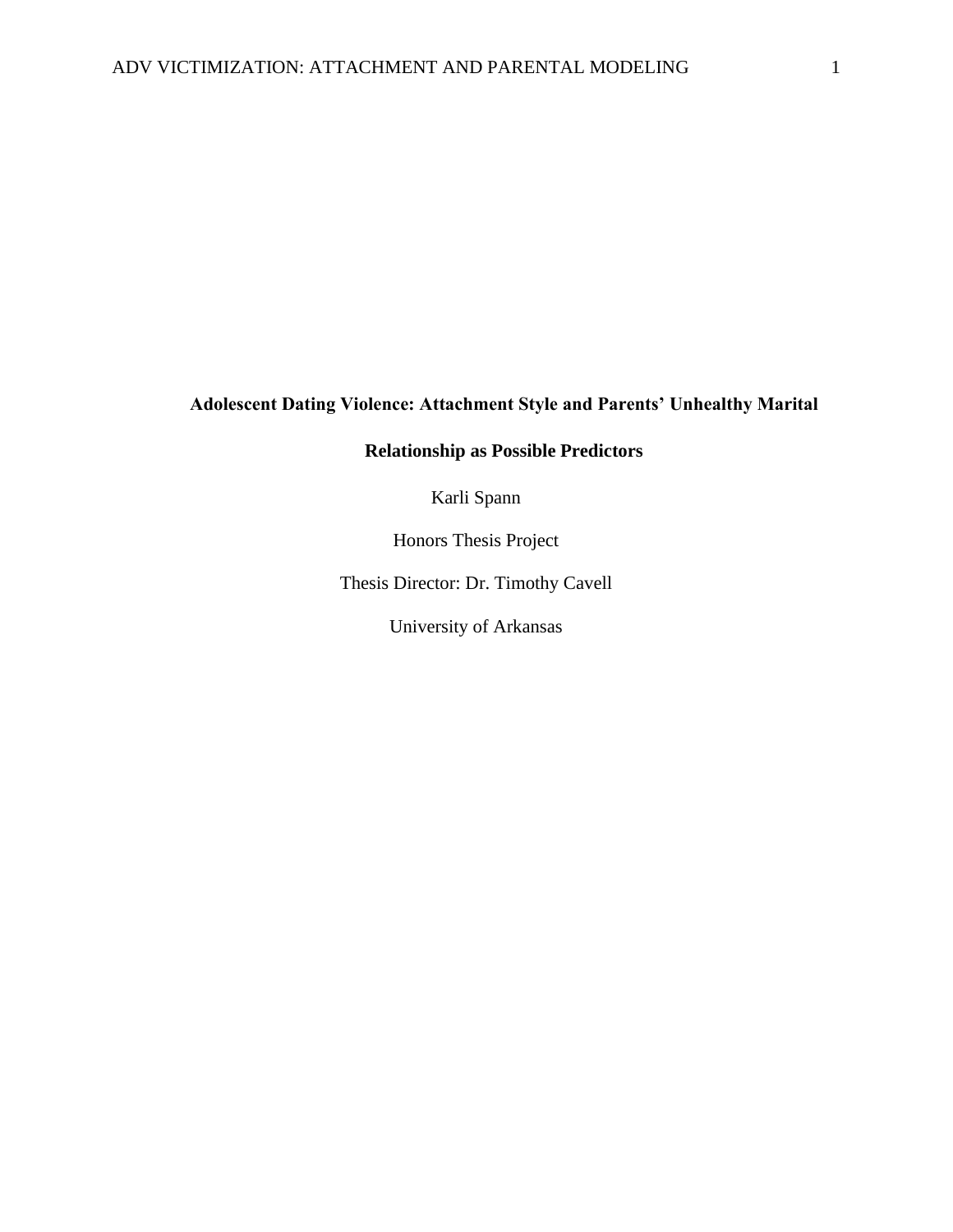#### **Abstract**

This study tests whether insecure attachment style and parents' modeling of unhealthy relationships predict adolescent dating violence (ADV) victimization. Also tested was the possible moderating role of secure attachment on the relation between parental modeling of unhealthy relationships and ADV victimization. It was hypothesized that insecure attachment and parental modeling of unhealthy relationships would individually be associated with increased ADV victimization, and secure attachment would attenuate the predicted positive association between parental modeling of unhealthy relationships and ADV victimization. Participants were adolescents ( $N = 152$ ,  $M$  age = 15.61 years,  $SD = 1.086$ , 74.3% girls), who completed a survey that assessed ADV victimization, parental modeling of unhealthy relationships, and attachment style. Bivariate correlations indicated that modeling of unhealthy relationships by mothers and modeling of unhealthy relationships by the combination of both parents were significantly positively associated with ADV victimization, but these associations were not found in multivariate analyses. Discussed are the implications of these findings for future research in this area.

*Keywords:* adolescent dating violence, attachment style, parental modeling, partner violence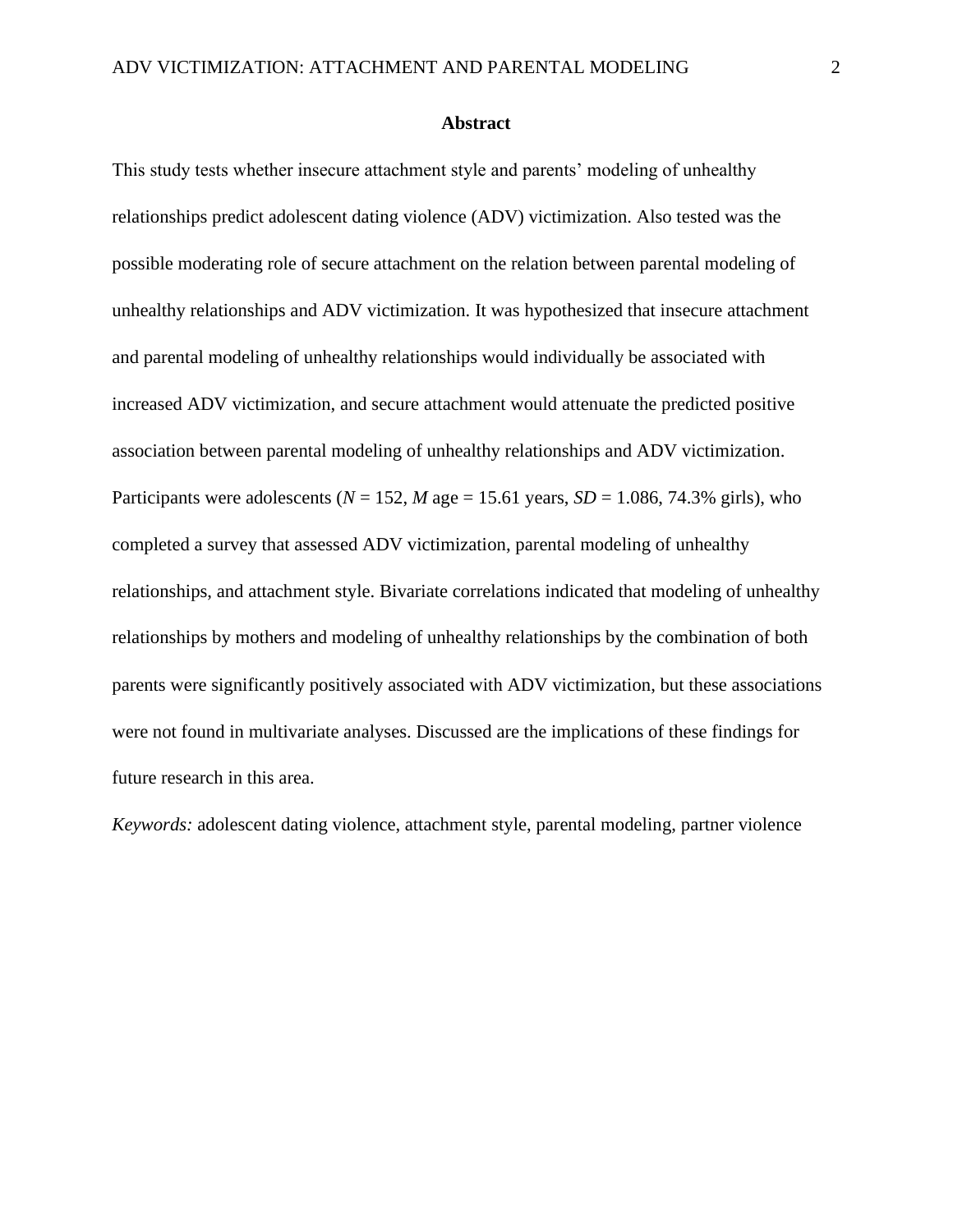# **Adolescent Dating Violence: Attachment Style and Parents' Unhealthy Marital**

**Relationship as Possible Predictors**

Adolescents who experience dating violence are at risk for later socioemotional difficulties as well as for domestic violence perpetration and victimization into adulthood (Banyard & Cross, 2008). Adolescents differ in their likelihood of experiencing dating violence, and several factors have been shown to predict adolescents' involvement in dating violence, including their level of internalizing and externalizing symptoms and family-related problems (Foshee et al., 2004; Vézina & Hébert, 2007; East & Hokoda, 2015). There is also research suggesting adolescents' attachment style and parents' modeling of unhealthy romantic relationships (PMUR) are related to adolescent dating violence (ADV) victimization (Tyler et al., 2011; Dutton & White, 2012). However, it is unclear whether adolescents' attachment style and PMUR operate independently or in combination as predictors of ADV victimization. In the current study, I examined whether adolescents' secure attachment style moderated the relation between parental modeling of unhealthy romantic relationships and ADV victimization.

#### **Adolescent Dating Violence**

*Adolescent dating violence* (ADV) refers to a wide range of partner-directed behaviors intended to cause harm, including emotionally or socially manipulative acts, physical acts such as hitting and choking, and unwanted sexual advances (Wincentak et al., 2017). The prevalence rate of physical dating violence among adolescents in the United States has been estimated to be as high as 32.6% (Leen et al., 2012; Swahn et al., 2008). Similarly, the prevalence of sexual dating violence among adolescents has been reported to be as high as 21.3% (Coker et al, 2000; Leen et al., 2012). Adolescents' exposure to ADV victimization has been shown to increase the risk of intimate partner violence into adulthood (Ackard et al., 2007). Jouriles et al. (2017) found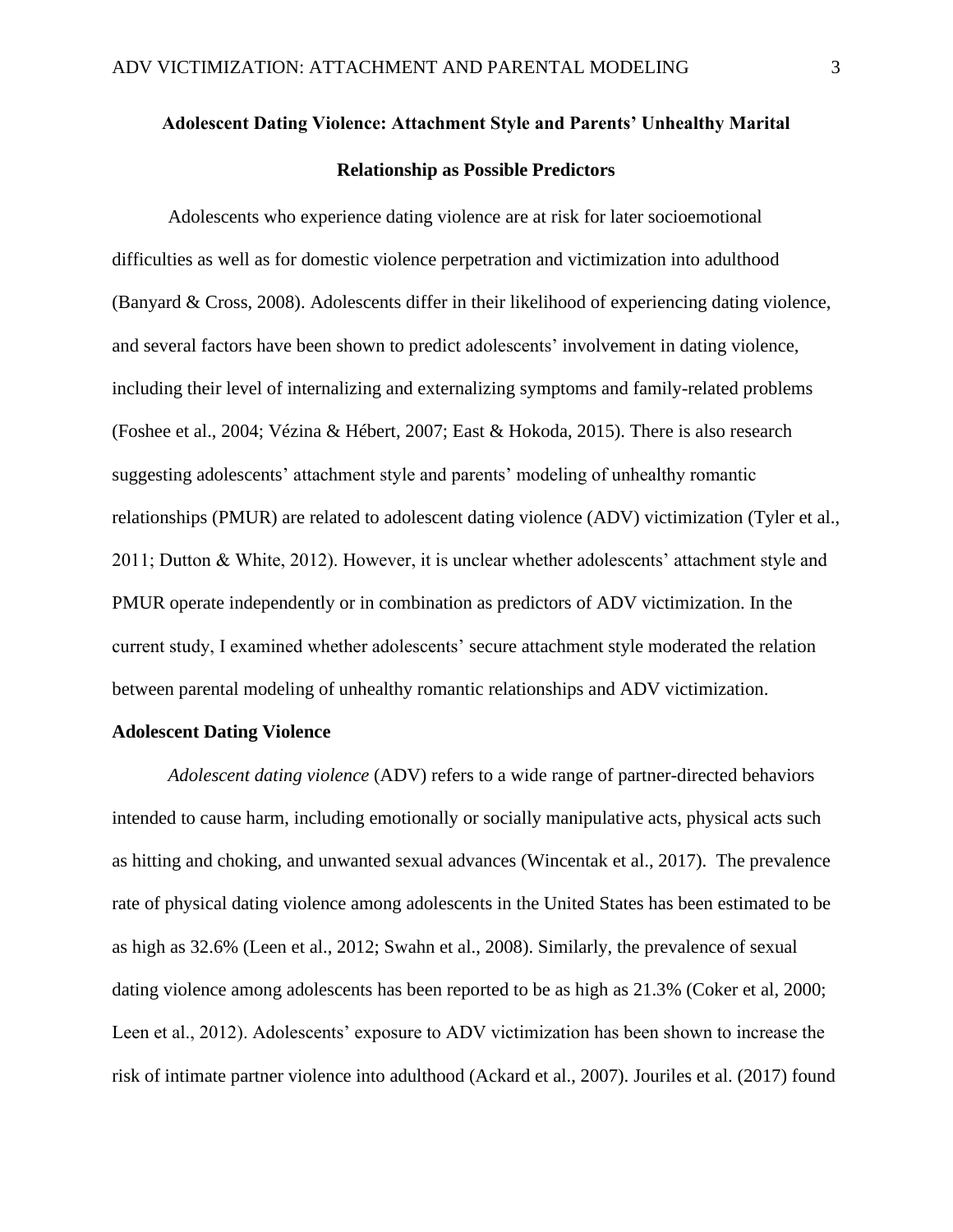that trauma symptoms arising because of ADV victimization were linked to revictimization in adulthood. Gillum's (2016) research demonstrated that among those identified as victims of ADV, 85% were re-victimized during college and 56% went on to perpetrate abuse in adulthood. Additionally, Wincentak et al. (2017) reported a gender difference with regards to ADV victimization; girls reported higher rates of sexual victimization than boys.

ADV has also been shown to increase the risk of later social and emotional difficulties. Hanson (2002) found higher rates of disordered eating behaviors, lower self-esteem, and more suicide attempts among those involved in ADV than those not involved. Relatedly, Ackard et al. (2007) found that ADV victimization was a nonspecific risk factor for problematic health and behavior outcomes such as cigarette or marijuana use and suicidal ideation. Banyard and Cross' (2008) findings showed that experiences of dating violence predicted increased likelihood of dropping out of school, with substance abuse fully mediating this relation. Taken together, these findings demonstrate a critical need to understand the factors that contribute to ADV victimization.

#### **Risk Factors for Adolescent Dating Violence**

Certain factors can increase or decrease an adolescent's likelihood of experiencing dating violence. Vézina and Hébert (2007) categorized risks into sociodemographic factors, individual factors, environmental factors, and contextual factors. Regarding *sociodemographic factors*, higher rates of female ADV victimization were found in disadvantaged neighborhoods and samples containing a large percentage of minority groups (Wincentak et al., 2017). Additionally, Foshee et al. (2008) found that adolescents whose parents had lower educational levels were more accepting of dating abuse and had more experiences of family violence.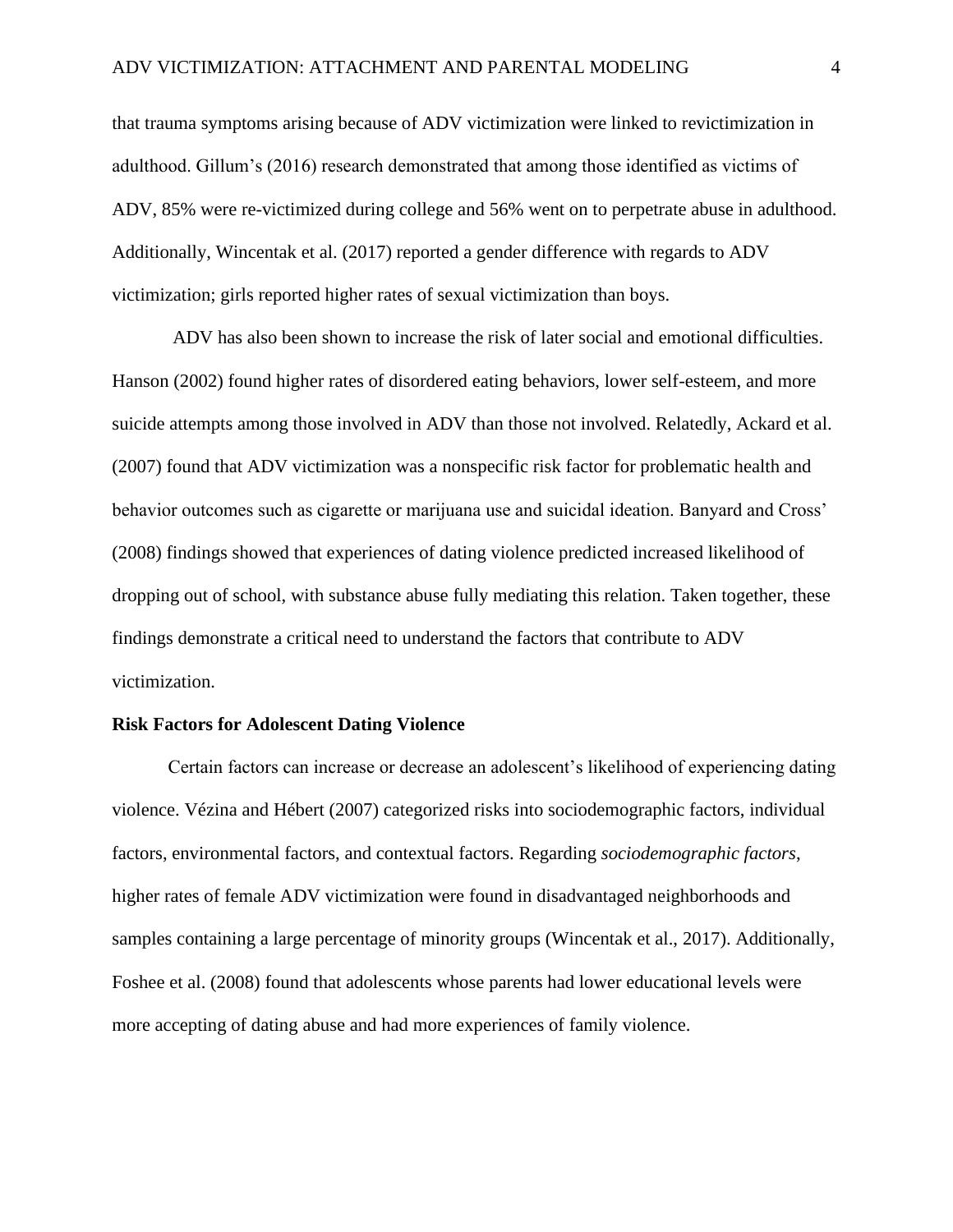Vézina and Hébert (2007) described *individual factors* as internalizing problems, externalizing problems, problematic beliefs about romantic relationships, and negative experiences with romantic relationships. Thus, Roberts et al. (2003) found that depression, an internalizing problem, is a precursor to dating violence and Capaldi and Crosby (1997) found that youth who exhibited antisocial behavior were more likely to pick a partner with the same behavioral tendencies, which raises the risk of one of the partners being victimized by dating violence.

*Environmental factors* include the adolescents' home environment and peer-related factors. Cleveland et al. (2003) reported that adolescent girls who felt closer to their mother were at less risk of being victimized by ADV. Additionally, Small and Kerns (1993) found that adolescents from homes where parents were authoritative (demanding but warm) were more prepared to make responsible decisions, while adolescents from homes where parents were authoritarian (demanding and cold) or permissive (absent) may not feel prepared at all. Small and Kerns also found that two of the strongest predictors of sexual victimization were previous sexual abuse and peer conformity.

*Contextual factors* refer to the characteristics of the relationship itself (Vézina & Hébert, 2007). Gray and Foshee (1997) found that 66% of those who are victims of violence in an adolescent romantic relationship are also aggressors at some point; Gray and Foshee termed this *mutual violence.* 

#### **Attachment Theory**

Attachment theory proposes that an essential part of being human is the instinct to become attached to a mother figure (Bowlby, 1979). The original classification scheme for infant-caregiver attachment was based on a laboratory procedure called the *Strange Situation*, in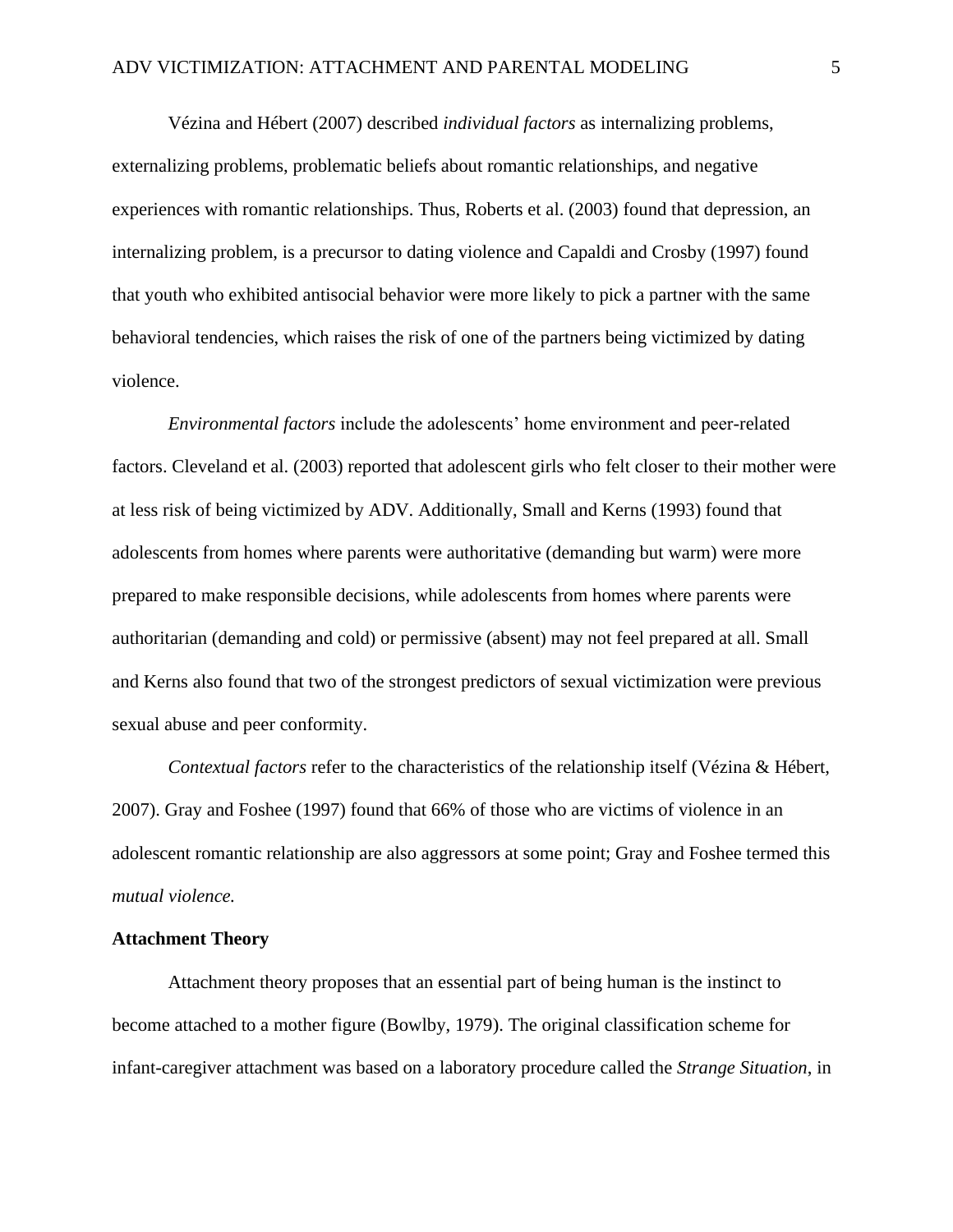which infants were separated from their mother for a time. Ainsworth (1979) identified three main attachment patterns in infants: secure, avoidant, and ambivalent. Secure infants explored freely in their mother's presence, with varying levels of distress in her absence. Avoidant infants explored without interest in their mothers' whereabouts. Ambivalent infants had extreme difficulty separating from mothers and were not easily settled down by her return. These three patterns formed the basis for later research on adolescent and adult attachment.

Early childhood interactions with unavailable or unresponsive attachment figures can lead to insecure attachment styles in adolescence (Stover et al., 2018), which can have implications for adolescents' romantic relationships (Bonache et al., 2017). Some researchers have found a link between *attachment styles* formed during early childhood and adolescent dating violence victimization. Bartholomew and Horowitz (1991) identified four main attachment styles: secure, preoccupied, fearful, and dismissive, while Hazan and Shaver (1987) described three: secure, ambivalent, and avoidant. Securely attached individuals feel worthy of love while also expecting that others are, in general, acceptive and responsive to that love. Preoccupied, fearful, and dismissive attachment all represent insecure attachment styles (Bartholomew & Horowitz, 1991). Preoccupied individuals value the love of others as a means to their own self-acceptance; this style corresponds to Hazan and Shaver's (1987) ambivalent group. Dismissive attachment involves a sense of love-worthiness and a negative expectation of others; this style also corresponds to the avoidant style Hazan and Shaver described in their three-part model (1987). A fourth adult attachment style, fearful, involves feeling unworthy of love while simultaneously expecting others to reject them (Bartholomew & Horowitz, 1991). This fourth category corresponds to a disorganized attachment pattern that was identified later by researchers Main and Solomon (1986) and is often associated in infants and children with child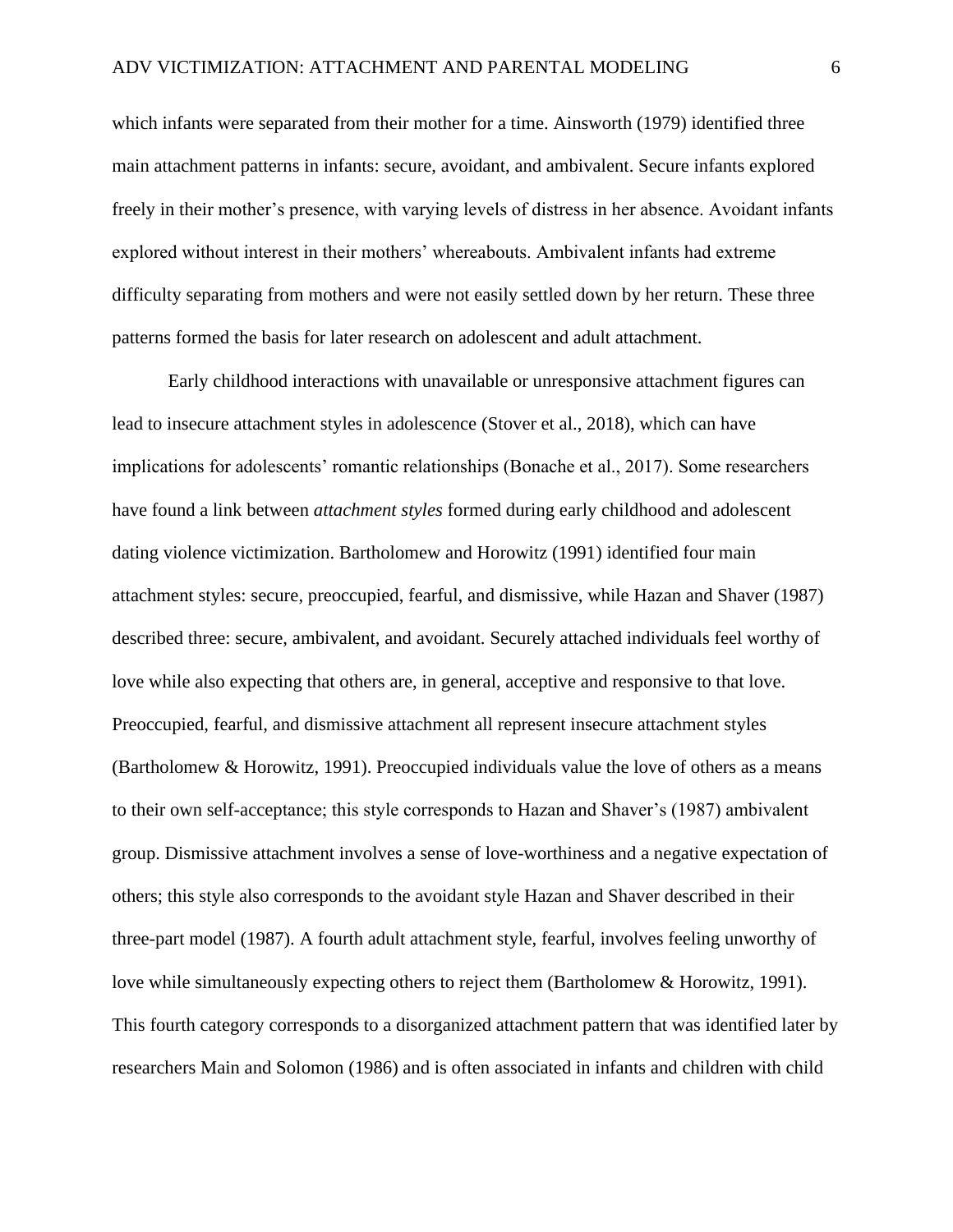maltreatment. These infants displayed contradictory behavior patterns, freezing, stilled, or slowed movements, and direct displays of apprehension regarding the parent (Granqvist et al., 2017).

#### **Attachment Style and ADV**

Bonache et al. (2017) conducted a study that showed adolescents who scored higher on a measure of anxious or avoidant attachment style experienced greater psychological victimization from their romantic partner. This study also found a significant gender difference, with attachment anxiety being a significant predictor of victimization in boys, and attachment avoidance being a significant predictor of victimization in girls. The researchers speculated that avoidantly attached girls might demand greater autonomy from their partners, whereas anxiously attached boys might seek more attention from their partners. These speculations are opposite of traditional gender roles in romantic relationships, which could explain why physical violence was more likely in these situations (Bonache et al., 2017).

Wekerle and Wolfe (1998) found significant associations between type of insecure attachment style and conflict in adolescent romantic relationships. The tendency for boys to act violently in relationships was best predicted by avoidant attachment. Additionally, Wekerle and Wolfe posited that the avoidant attachment style may be important for understanding victimization and perpetration by adolescent girls (1998). The researchers explained that since emotional detachment is a primary aspect of avoidant attachment, a lack of displayed emotion in reaction to abusive behavior might contribute to an increased risk for victimization (Wekerle & Wolfe, 1998). Ambivalent attachment was found to be a major predictor of male victimization, which aligns with Bonache et al. (2017)'s findings.

#### **Parental Modeling**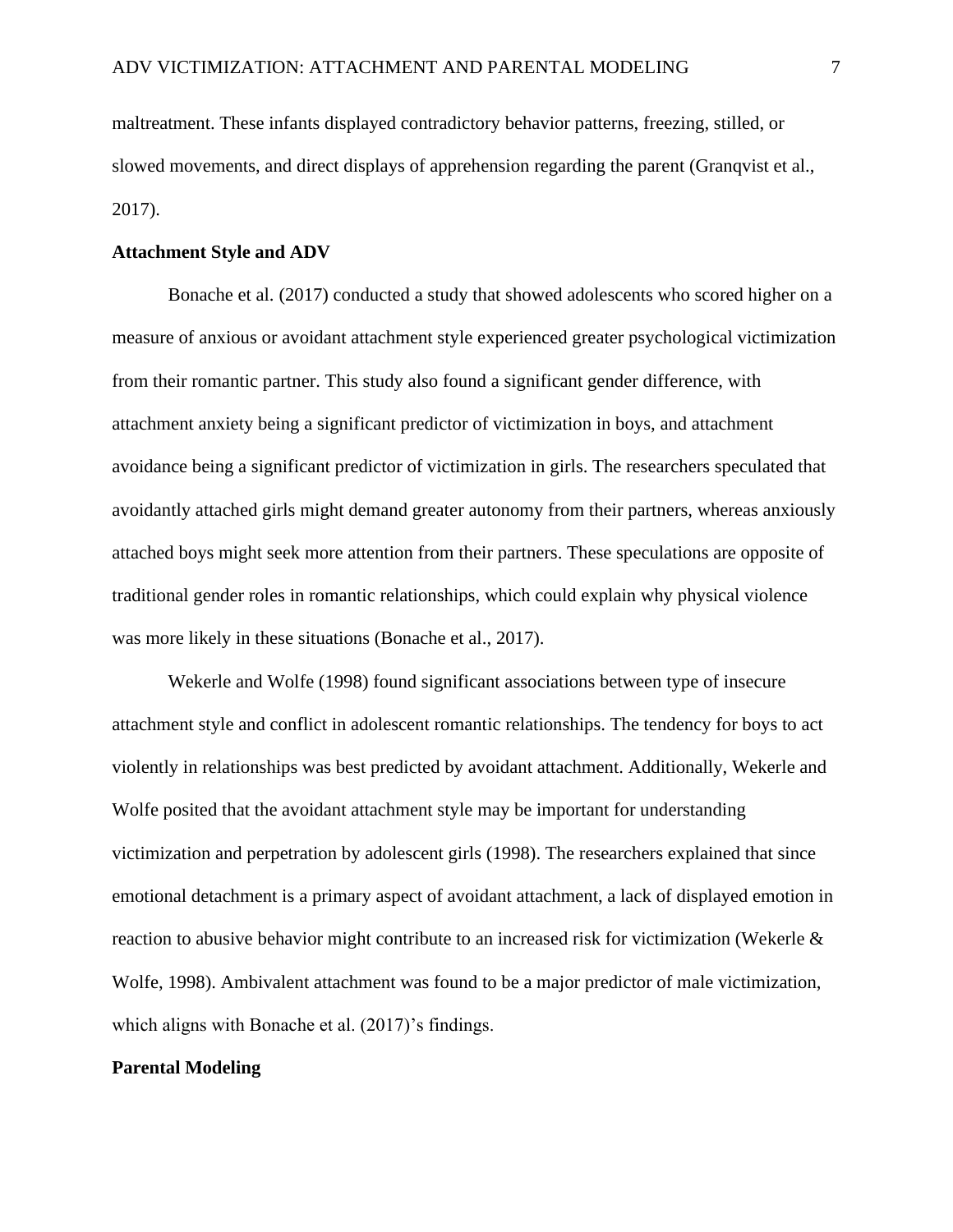Social learning theory (Bandura, 1971) posits that adolescents learn to be violent toward their romantic partners by observing this behavior in others, especially their parents (Arriaga  $\&$ Foshee, 2004). The argument is that parents provide a foundation for adolescents' healthy or unhealthy romantic relationships via modeling of various forms of communication and other interactive behaviors learned through observation (Wekerle & Wolfe, 1998). Similarly, interdependence theory (Thibaut & Kelley, 1959) suggests that adolescents' interactional behaviors are influenced by comparison relationships, or relationships adolescents observed in others (Arriaga & Foshee, 2004). This form of observational learning provides a rationale for the *intergenerational transmission of violence*: Children who grow up in violent homes learn to imitate and justify these types of behaviors, which includes learning the social scripts necessary to become a victim of dating violence (Tyler et al., 2011).

Garthe et al. (2019) found that adolescents who perceived messages from parents that fighting is the only acceptable response to conflict were at a significantly higher risk for dating violence victimization and perpetration than those who did not perceive this message from parents. Adolescents who perceived that their parents supported both fighting and nonviolent responses to conflict had less exposure to dating violence (Garthe et al., 2019), suggesting that even some perception of support for nonviolent responses acted as a protective factor. Karlsson et al. (2016) found that accepting attitudes toward dating violence and witnessing interparental violence were significant predictors of adolescent dating violence victimization. Interestingly, witnessing mother-to-father violence predicted ADV victimization (physical) in both girls and boys. Psychological victimization, however, was predicted by both mother-to-father and fatherto-mother interparental violence. The researchers suggested that mother-to-father violence disrupts the social norm that defines men as more violent than women, and children are usually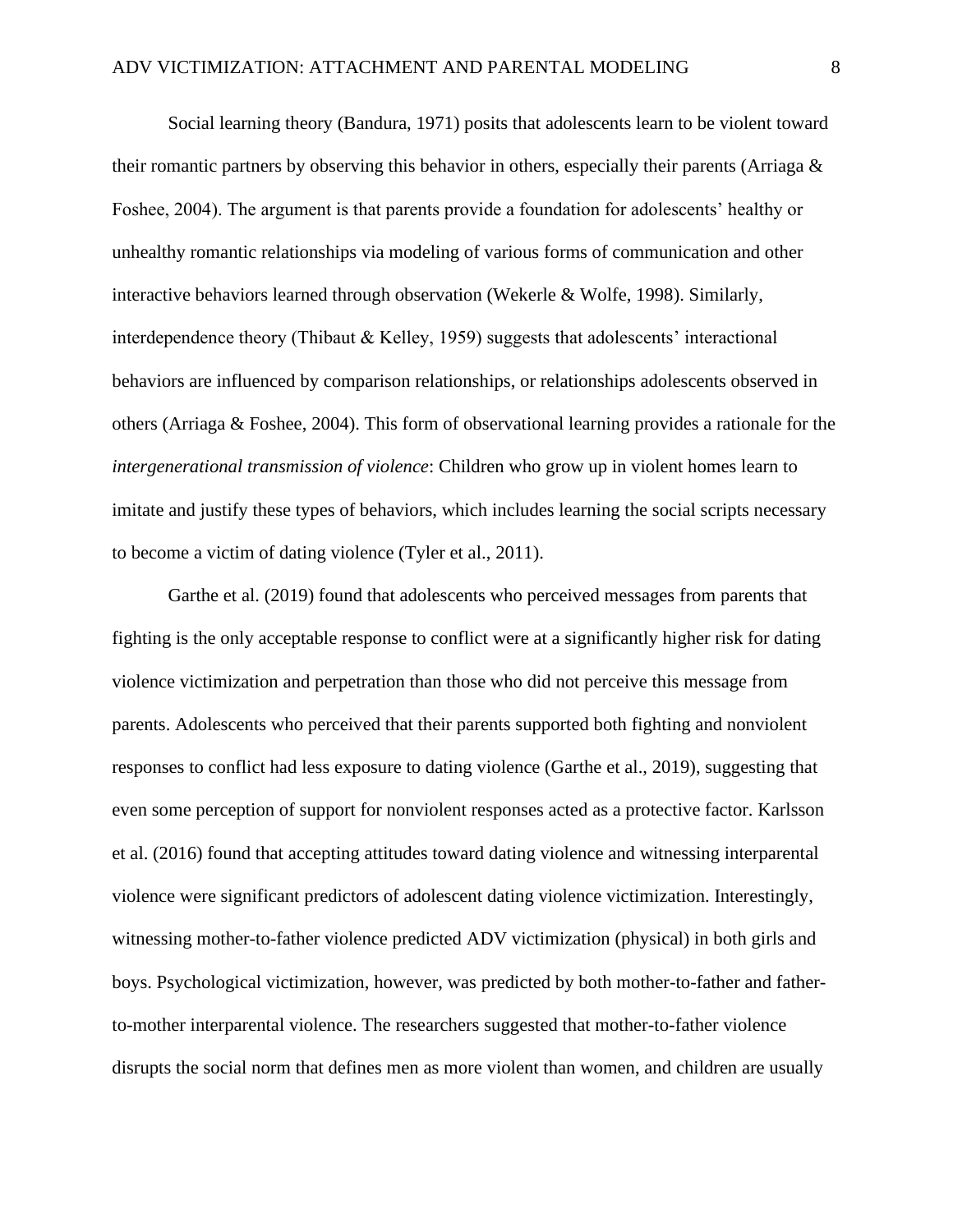exposed more to their mother's behavior than to their father's. These factors could normalize the violence a mother perpetrates and render the child vulnerable to becoming a victim of ADV (Karlsson et al., 2016).

#### **Attachment Security as a Potential Protective Factor**

Attachment style has been proposed as a potential moderator of the relation between familial or parental violence and ADV. For example, Grych and Kinsfogel (2010) examined the role of attachment in the relation between witnessing family aggression and abusive behavior toward romantic partners in adolescents. They found this relation differed for boys versus girls, but for both, attachment insecurity was a significant moderator such that youth who were insecurely attached were more likely to use physical aggression in a dating relationship. These results align with findings reported by Bonache et al. (2017): Attachment anxiety significantly positively moderated the relation between family aggression and abusive behavior in boys, whereas attachment avoidance positively moderated this relation in girls. Whereas Grych and Kinsfogel's findings contribute to our knowledge of ADV perpetration, there is a gap in the literature when focusing specifically on the protective role of attachment in ADV *victimization*.

#### **The Current Study**

The current study is an effort to add to our understanding of factors that increase the risk of adolescent dating violence. Previous studies have examined adolescents' attachment style, as well as PMUR, as predictors of ADV (Bonache et al., 2017; Karlsson et al., 2016), but these variables have not been examined in combination. Drawing on the findings reported by Bonache et al. (2017) and Garthe et al. (2019), I hypothesized that adolescents who perceived unhealthy parental relationship modeling would report higher levels of ADV victimization, and there will be a positive relation between insecure attachment styles (i.e., preoccupied and dismissive) and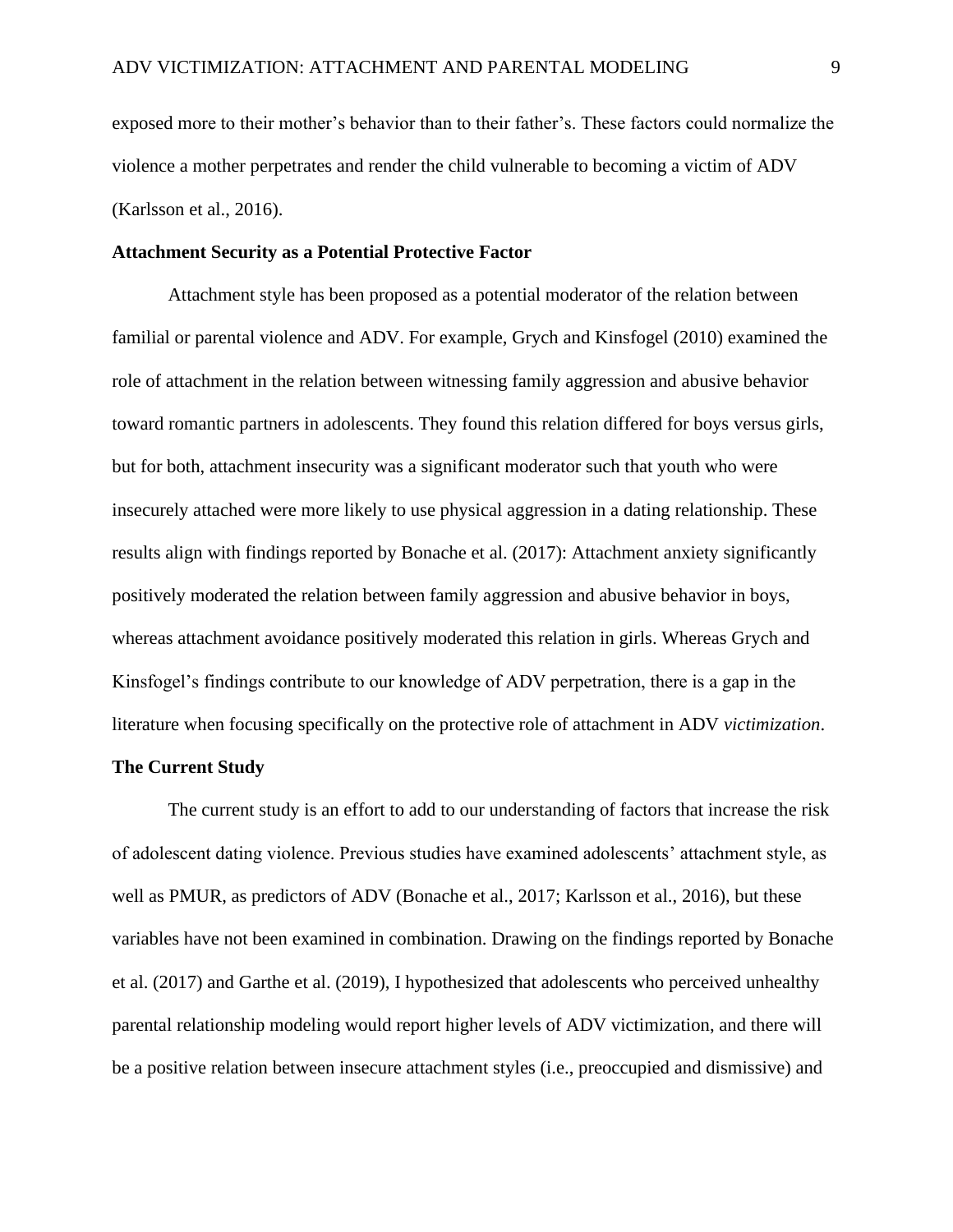ADV victimization. My final hypothesis is that a secure attachment style (i.e., low scores on preoccupied and dismissive attachment) would act as a protective factor, moderating the relation between PMUR and ADV victimization.

#### **Method**

#### **Participants**

Data for this study came from a larger project (see Mapes & Cavell, 2021) examining correlates of ADV. Participants were 152 adolescents attending a public high school in northwest Arkansas. The average age of participants was 15.61 years (*SD* = 1.086). The grade distribution was 38.2% ninth, 23% tenth, 26.3% eleventh, and 12.5% twelfth. 77.6% of participants identified as White, 82.9% as heterosexual, and 74.3% as girls. 30.9% of participants indicated that they had not begun dating yet, 40.1% indicated that they had begun dating, and 33.6% indicated that they had begun dating and were currently in a relationship.

#### **Procedures**

Participants were recruited from high school courses relevant to adolescent dating relationships (i.e., health, psychology). During the Spring and Fall of 2019, students were invited to participate in an online survey (see Appendix). 582 students in 26 classrooms were eligible and 176 of those students returned parental consent forms. 169 students began the survey, with 152 completing it. Students who completed the study were entered into a raffle for a \$50 gift card. University IRB approved all procedures and measures, and parent consent (and student assent) was obtained for all participants.

#### **Measures**

#### *Attachment Style*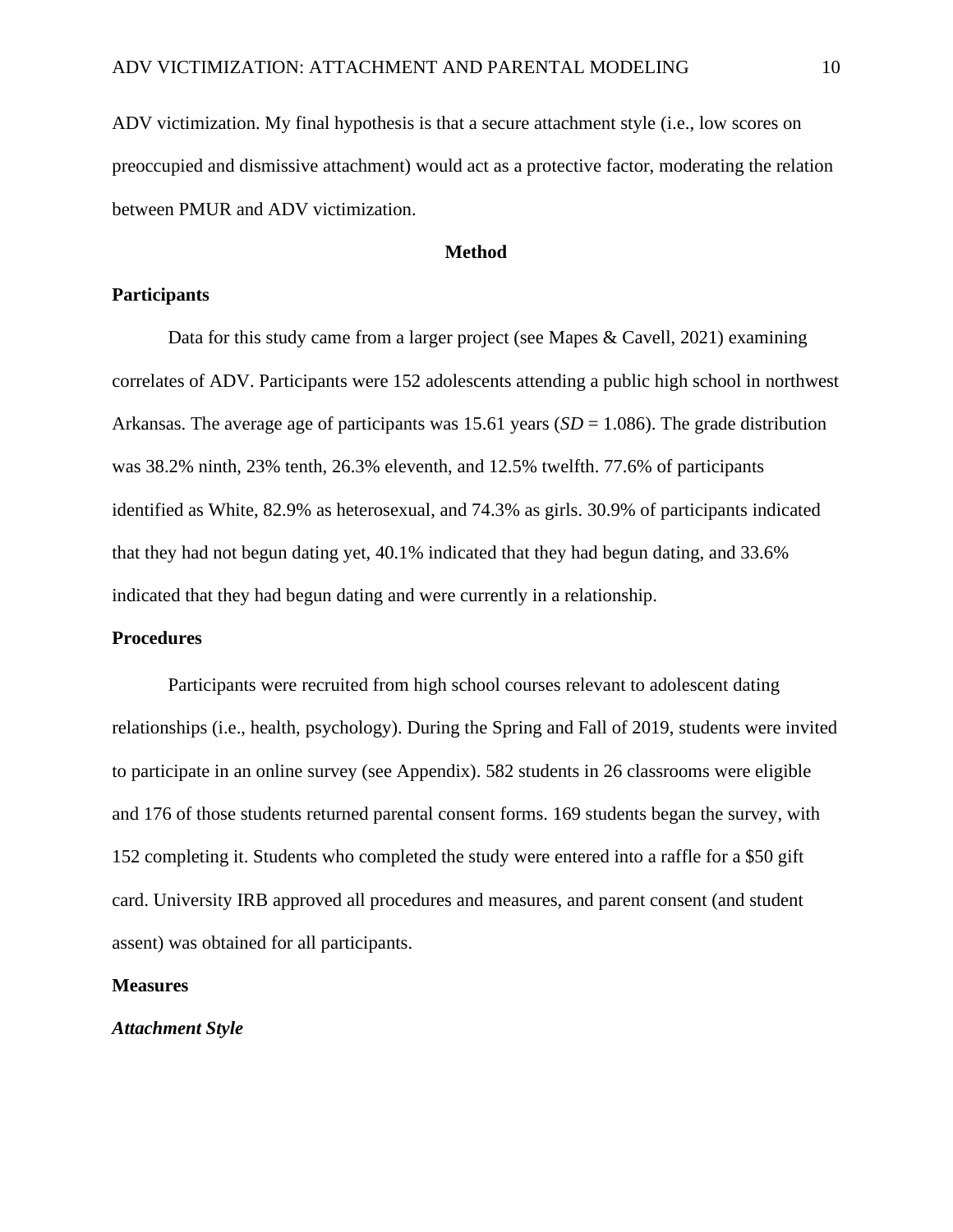Attachment style was assessed using an adapted version of the Relationship

Questionnaire (Bartholomew & Horowitz, 1991). Each participant rated the degree to which they identified with each of four attachment styles represented by four short paragraphs; this scale was itself adapted from the 1987 attachment measure developed by Hazan and Shaver. For this study, respondents were asked to rate (1 = *Disagree strongly* to 5 = *Agree strongly*) the degree to which they identified with the following four attachment styles: secure, fearful, preoccupied, and dismissive. Past research has supported the use of this scale as a simple way to assess attachment styles (Lyddon et al., 1993). Based on previous research that finds associations between ADV victimization and both anxious and avoidant attachment tendencies, I used in this study ratings for corresponding attachment styles: preoccupied and dismissive, respectively. Higher scores on these preoccupied and dismissive attachment items reflect insecure attachment and low scores reflect secure attachment.

#### *Parental Modeling of Unhealthy Romantic Relationships (PMUR)*

To assess PMUR, an 8-item measure was developed for this study. Items asked adolescents to rate their mothers' and fathers' romantic relationships on a 5-point Scale (1 = *Not at all* to 4 = *Very much*). The first 4 items assessed perceptions of mother's romantic relationships and the last 4 items assessed perceptions of father's romantic relationships. Items focused on relationship satisfaction, conflict resolution, and safety within the romantic relationship. Example items include: "Growing up, did you think your mother (or the person in the role of your mother) was happy in her relationship(s)?" and "Growing up, did you think your father (or the person in the role of your father) was able to work through any conflicts he had in his relationship(s)?". Items 1, 2, and 4 in each parental modeling scale were worded in such a way that higher scores indicated *healthy* romantic relationship modeling. Item 3 for the mother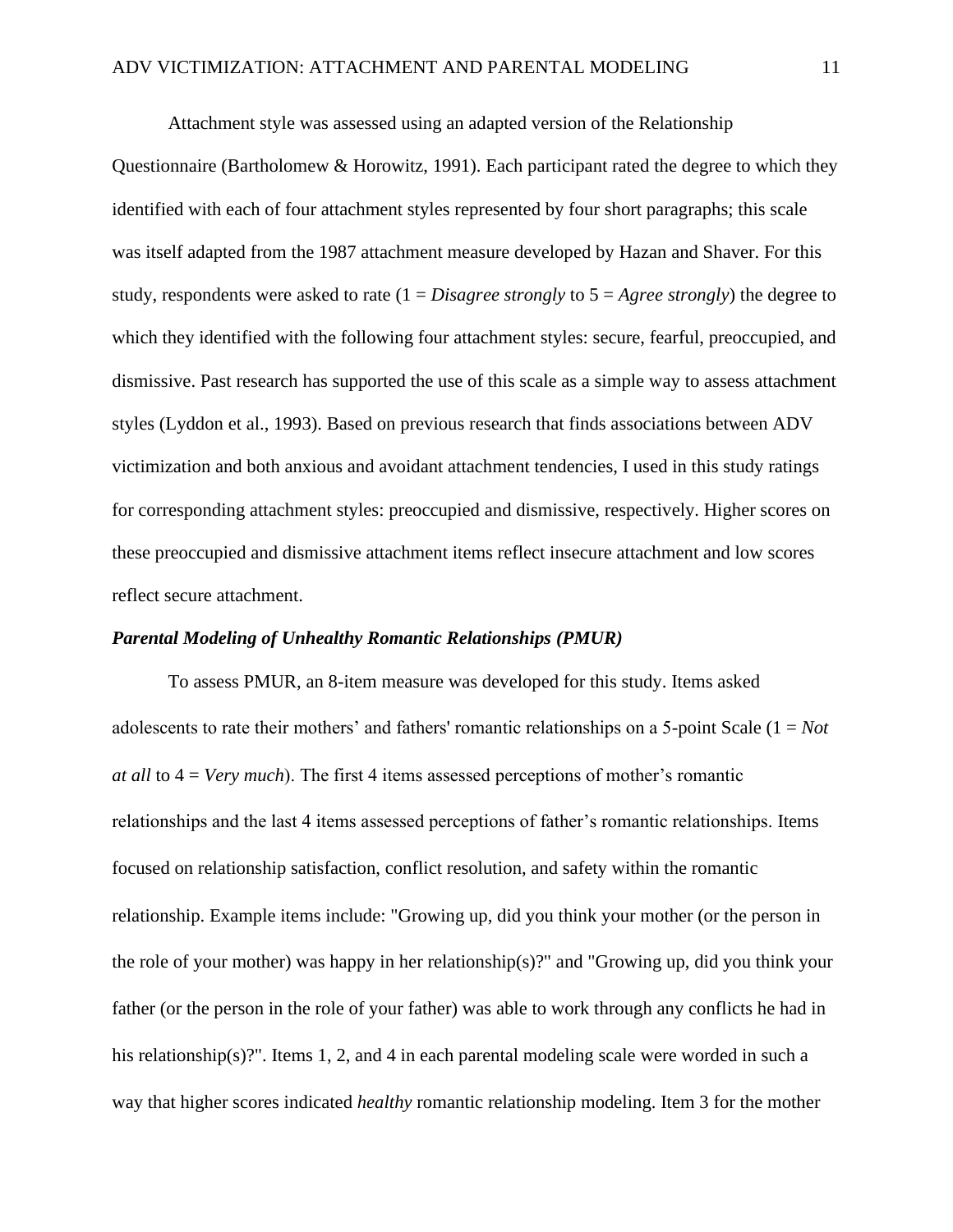and father scales were worded such that higher scores indicated *unhealthy* romantic relationship modeling. For primary analyses, items indicating healthy romantic relationship modeling were reverse scored to indicate unhealthy relationship modeling. Because the mother and father relationship modeling scores were highly correlated  $(r = .73)$ , they were averaged to form a single combined scale assessing PMUR. This measure demonstrated good internal consistency for this study ( $\alpha$  = 0.81).

#### *ADV Victimization*

The Conflict in Adolescent Dating Relationships Inventory, short form (CADRI-S; Fernandez-González et al., 2012; Wolfe et al., 2001), a self-report measure of adolescent dating violence victimization, was used to assess ADV. The form includes 10 items; each form of abusive behavior (i.e., physical, sexual, relational, emotional abuse, and threatening behavior) was assessed using 2 items. Ratings were made on a 4-point scale with the following anchors: 1  $=$  *never* (this has never happened),  $2 =$  *seldom* (this has happened only 1-2 times),  $3 =$  *sometimes* (this has happened about 3-5 times), and 4 = *often* (this has happened 6 times or more). For the purposes of this study, I formed a scale with the 10 items in which higher scores indicated experiencing more ADV victimization. The CADRI-S demonstrated good internal consistency in this study ( $\alpha$  = 0.87).

#### **Data Analytic Plan**

I computed descriptive statistics (i.e., means and standard deviations) and correlations among all variables (i.e., ADV victimization, parental modeling, and attachment). I then conducted ordinary least squares (OLS) multiple regression analyses to test whether PMUR and adolescent insecure attachment style predicted the level of adolescent dating violence. I then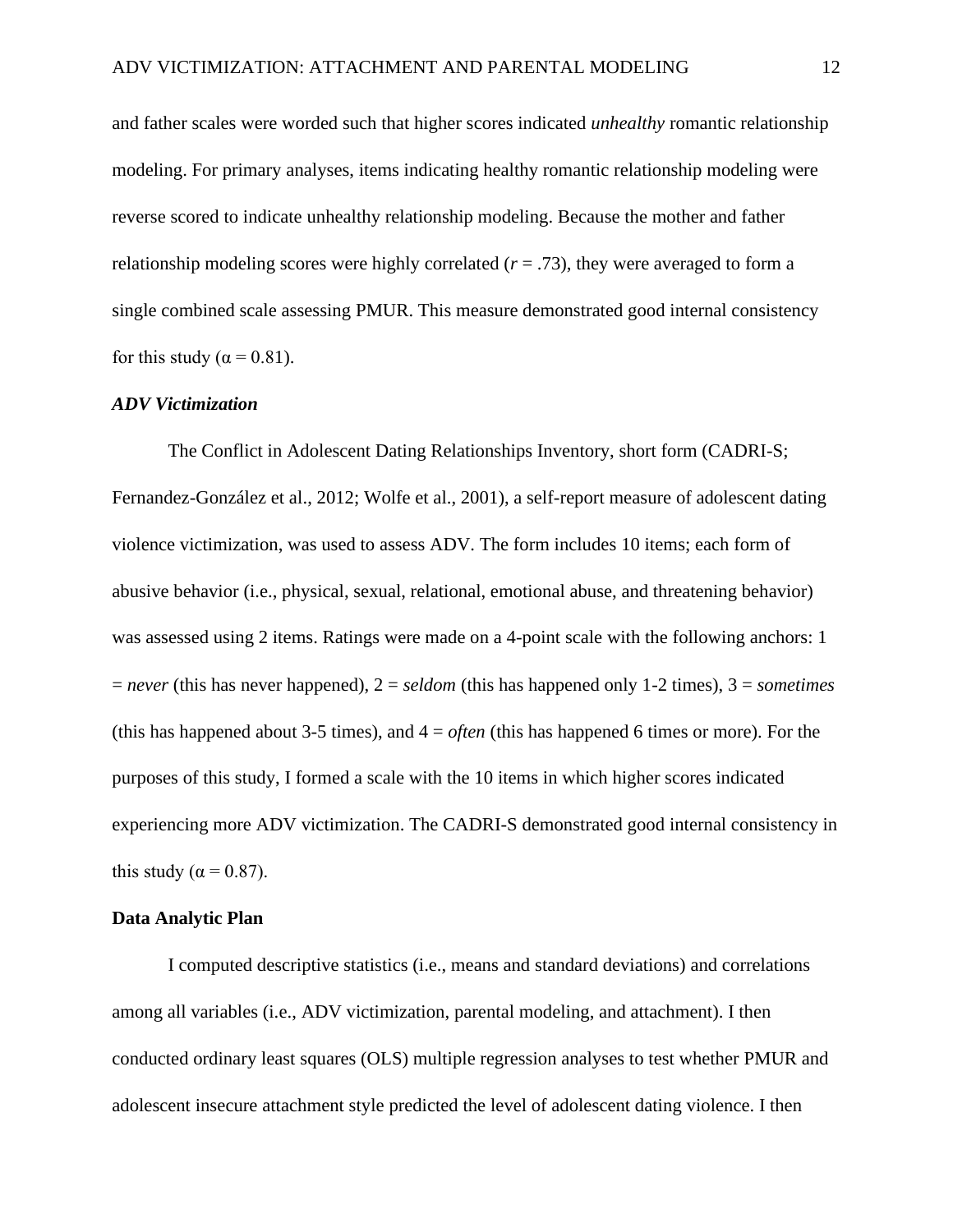tested whether secure attachment (i.e., low scores on preoccupied and dismissive attachment) moderated the relation between PMUR and ADV victimization. Because research has indicated a possible gender difference in the prevalence of ADV victimization, I controlled for gender in my primary analyses.

#### **Results**

All analyses were run using R version 4.1.2 (R Core Team, 2020). Data were cleaned, assessed for normality, and checked to ensure standard assumptions of OLS multiple regression were met.

#### **Preliminary Analyses**

Preliminary descriptive statistics were computed, including means and standard deviations, as well as correlations among all study variables (see Table 1). On average, adolescents indicated they experienced a low degree of ADV victimization ( $M = 1.32$ ,  $SD =$ 0.47). Worth noting is that Mapes and Cavell (2021) used data from the same sample and found that 40.1% of adolescents reported experiencing some level of ADV victimization. Dismissive attachment was significantly negatively associated with preoccupied attachment  $(r = -0.20, p <$ .01). Both maternal modeling of unhealthy romantic relationships and the combined mother and father modeling variable were positively correlated with ADV victimization ( $r = .28$ ,  $p < .01$ ;  $r =$ .23, *p* < .05). Correlational analyses did not reveal significant positive associations between ADV victimization and either preoccupied or dismissive attachment style. All other correlations were non-significant.

#### **Primary Analyses**

Regression analyses, controlling for adolescents' gender, were used to test relations between PMUR and insecure attachment (i.e., preoccupied and dismissive) and ADV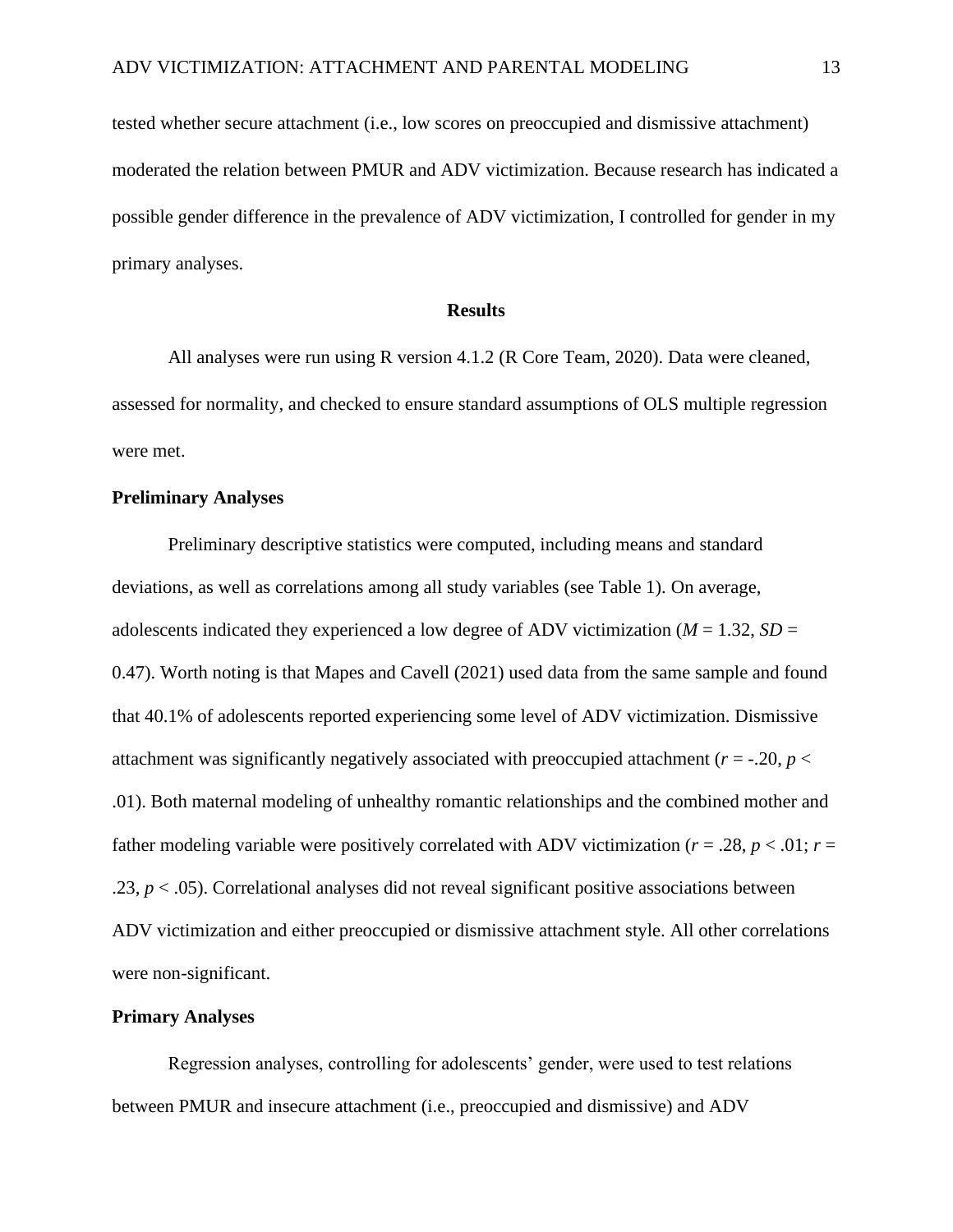victimization individually, as well as the interaction between secure attachment and PMUR. All predictor variables were mean centered and standardized. Contrary to my first hypothesis, when controlling for gender, PMUR did not predict ADV victimization (*β*= .17, 95% CI [-0.04, 0.38],  $p = .116$ ). Similarly, I did not find support for my second hypothesis: Neither preoccupied attachment ( $\beta$  = .12, 95% CI [-0.11, 0.35],  $p = .296$ ) nor dismissive attachment ( $\beta$  = -0.18, 95% CI  $[-0.39, 0.04]$ ,  $p = .111$ ) predicted ADV victimization when controlling for gender. Additionally, my third hypothesis that secure attachment (i.e., low scores on preoccupied and dismissive attachment) would act as a protective factor in moderating the relation between PMUR and ADV victimization was not supported: Results indicated that the interaction between PMUR and insecure attachment (i.e., preoccupied and dismissive) was not significant in predicting ADV victimization (see Table 2). Gender (*β* = .47, 95% CI [-0.03, 0.97], *p* = .063) emerged as the strongest predictor of ADV victimization in the regression analyses, indicating that girls tended to report higher levels of ADV victimization than boys.

#### **Discussion**

The current study tested two possible predictors of ADV victimization, PMUR and attachment style, as well as the possible interaction between the two. I hypothesized that both PMUR and insecure attachment styles would individually predict increased ADV victimization, and that secure attachment (i.e., low scores on preoccupied and dismissive attachment) would moderate the relation between PMUR and ADV victimization. Bivariate correlations indicated a significant positive association between PMUR and ADV victimization, but my multivariate regression analyses did not. No other significant correlations were found.

A significant bivariate link between PMUR and ADV victimization is supported by findings from previous research (see Karlsson et al., 2016; Garthe et al., 2019). In both of these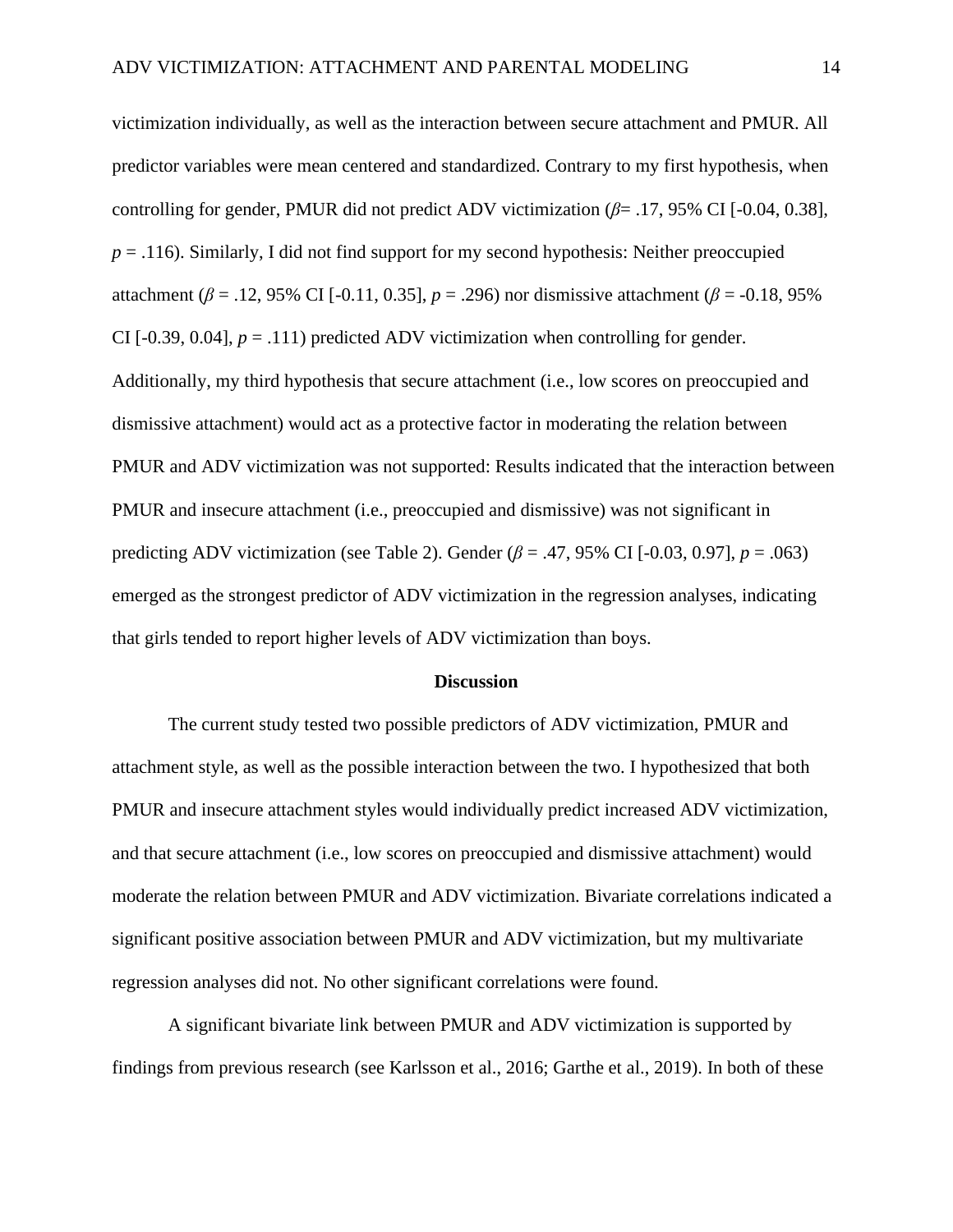prior studies, adolescents' acceptance of violence in romantic relationships, which was linked to witnessing this behavior in their parents, was a significant predictor of ADV victimization. This finding is also supported by social learning theory (Bandura, 1971). Parents provide the foundation for adolescents' romantic relationships through modeling. Adolescents who witness violent behaviors in their parents may be at higher risk to be victimized by dating partners because they might have learned through observation that violence is an acceptable means to resolve conflict in a romantic relationship. Bivariate correlations also revealed a significant positive association between *maternal* modeling of unhealthy relationships and ADV victimization. This also aligns with the findings of Karlsson et al. (2016), who suggested that adolescents who witnessed mother-to-father violence were more likely to report physical ADV victimization. Karlsson et al. (2016) theorized that since children spend more time with their mother than their father, they are likely more influenced by maternal behaviors than paternal behavior. Additionally, according to social norms, men are generally more prone to aggression than women (Cross & Campbell, 2011), so when women act aggressively, this norm is disrupted (Karlsson et al., 2016). Because of this, the aggressive behavior may become more salient to the child, normalizing the behavior.

The association between PMUR and ADV victimization was not found in my regression analyses. Several factors could explain this lack of a significant finding. First, regression analyses controlled for gender as well as for attachment (and the interaction between attachment and PMUR), whereas bivariate correlations did not. Regression analyses account for the variance in all variables entered in the model, so other variables may have accounted for some of the variance initially explained by PMUR in its association with ADV victimization. Interestingly, gender was the strongest predictor of ADV victimization in the regression analyses, although not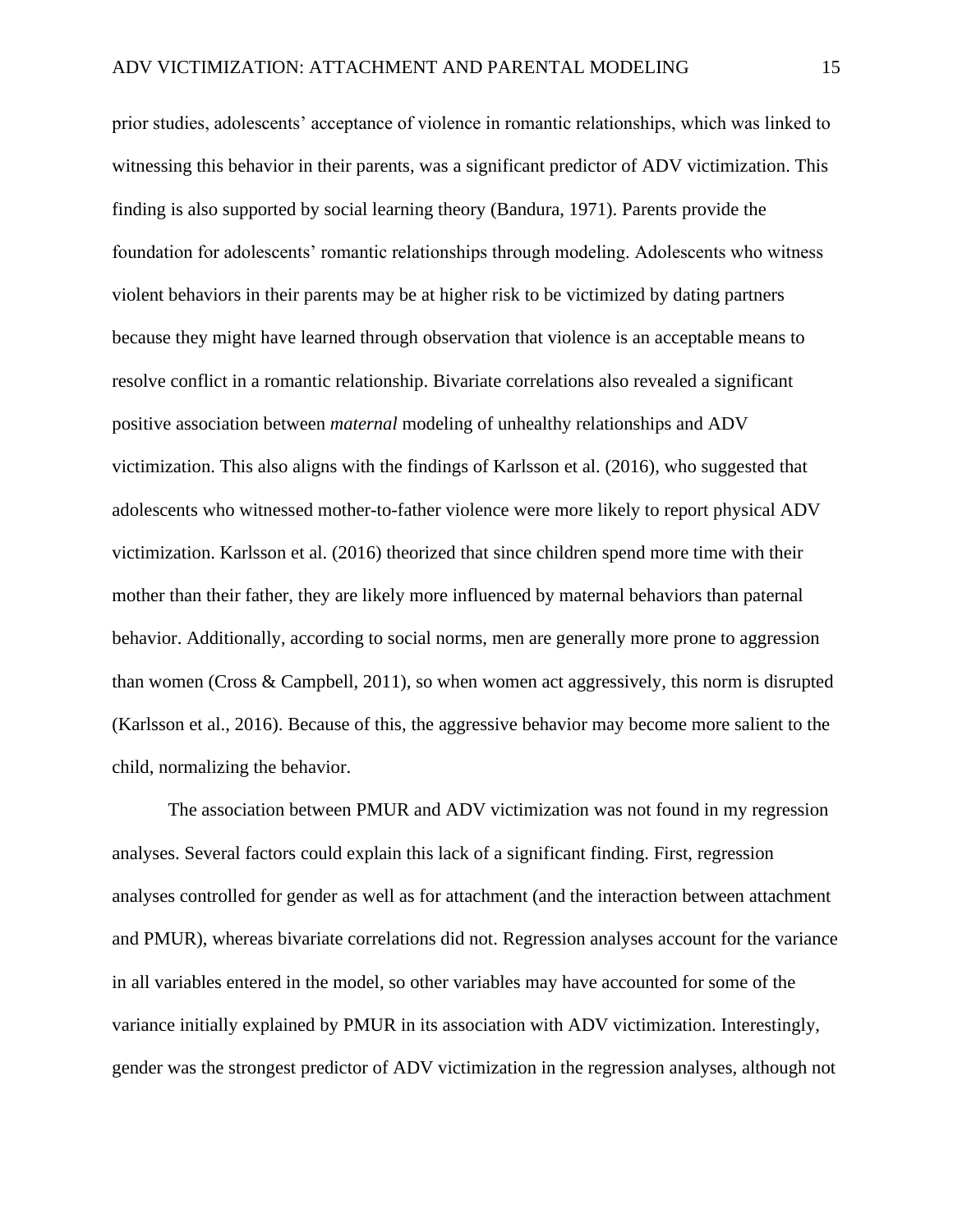a significant predictor. Previous literature supports this finding that girls, generally, report more dating violence than boys (see Wincentak et al., 2017).

Neither bivariate correlations nor regression analyses indicated that insecure attachment (i.e., preoccupied and dismissive) significantly predicted ADV victimization. Worth noting is that the bivariate correlation between preoccupied attachment and ADV victimization was positive whereas the bivariate correlation between dismissive attachment and ADV victimization was negative. The direction of these correlations, although not statistically significant, aligns with models of adult attachment. Preoccupied attachment entails using others' love as a means for self-validation, while dismissive attachment involves distancing oneself from being close with others at all (Bartholomew & Horowitz, 1991). Therefore, preoccupied attachment may have emerged as a positive predictor of ADV victimization because individuals with this type of insecure attachment are more likely to accept conflict in a relationship. In fact, there is research to suggest that preoccupied attachment style is related to less successful separation from partners (Henderson et al., 1997); these individuals may use leaving the relationship as incentive for change, rather than leaving permanently. Individuals with a dismissive attachment style, on the other hand, do not use others' love as a means for self-validation, so are more likely to be able to leave a violent relationship.

#### **Limitations and Future Directions**

This study had certain limitations that are important to note. Firstly, the sample size  $(N =$ 152) was relatively small relative to other studies of ADV (Bonache et al., 2017; Garthe et al., 2019; Karlsson et al., 2016; Wekerle & Wolfe, 1998). Thus, there was limited power to detect statistically significant differences. Another limitation was that my sample lacked diversity: Most identified as White and female. Thus, the current sample is likely not representative of all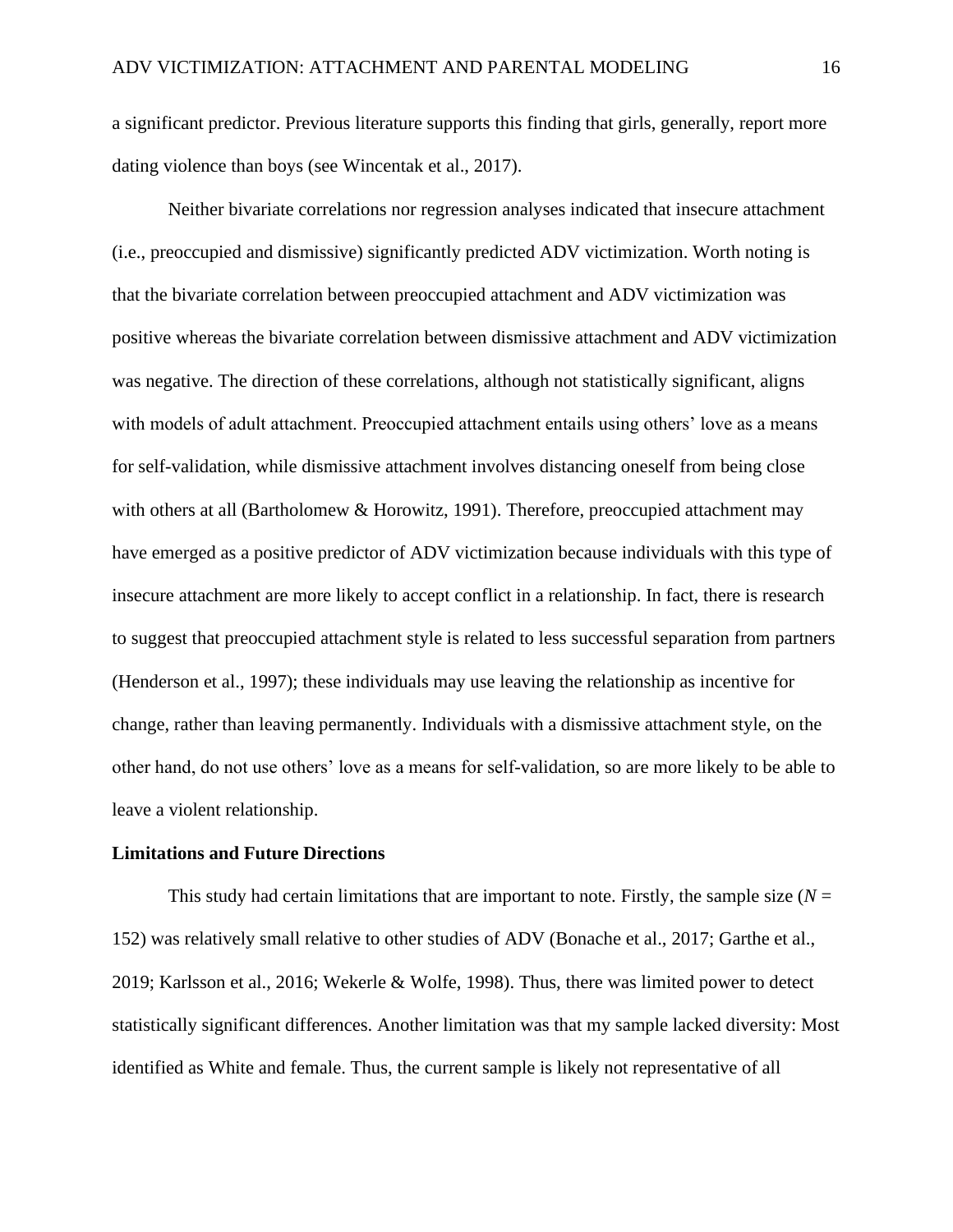adolescents who experience dating violence. Also, 30.9% of participants indicated in the survey that they had not begun dating yet; therefore, their opportunity to experience dating violence at all would be lowered and affect the results of the study.

Additionally, the current study was limited by measurement issues. Attachment styles were assessed using single items, whereas Bonache et al. (2017) found significant associations between ADV victimization and attachment tendencies using an 18-item attachment measure. A lengthier scale provides a more reliable way to measure adolescents' attachment tendencies, whereas single item measures have limited reliability that make it more difficult to find significant associations. Similarly, a new and untested measure of PMUR was used. Further development and evaluation of this measure may be required to document its reliability and validity. Moreover, data was collected at one time point, so cause-and-effect conclusions could not be made.

Despite these limitations, the current study also had important strengths. Participants in this study included a wide range of ages (14-18); this age range encompasses the most formative years of adolescence. Importantly, findings from the study contributed to an area of research for which it is often difficult to collect data, given that schools are often reluctant to support research over sensitive topics (Befort et al., 2008). For example, the school district that agreed to the current study was the third one asked; administrators in the other two districts declined participation.

The current study was novel in its examination of secure attachment as a moderator of the association between PMUR and ADV victimization. Further tests of these associations are needed in future studies. I did not find support for my hypothesis that attachment style would moderate this association, but future studies might yield different results with a better measure of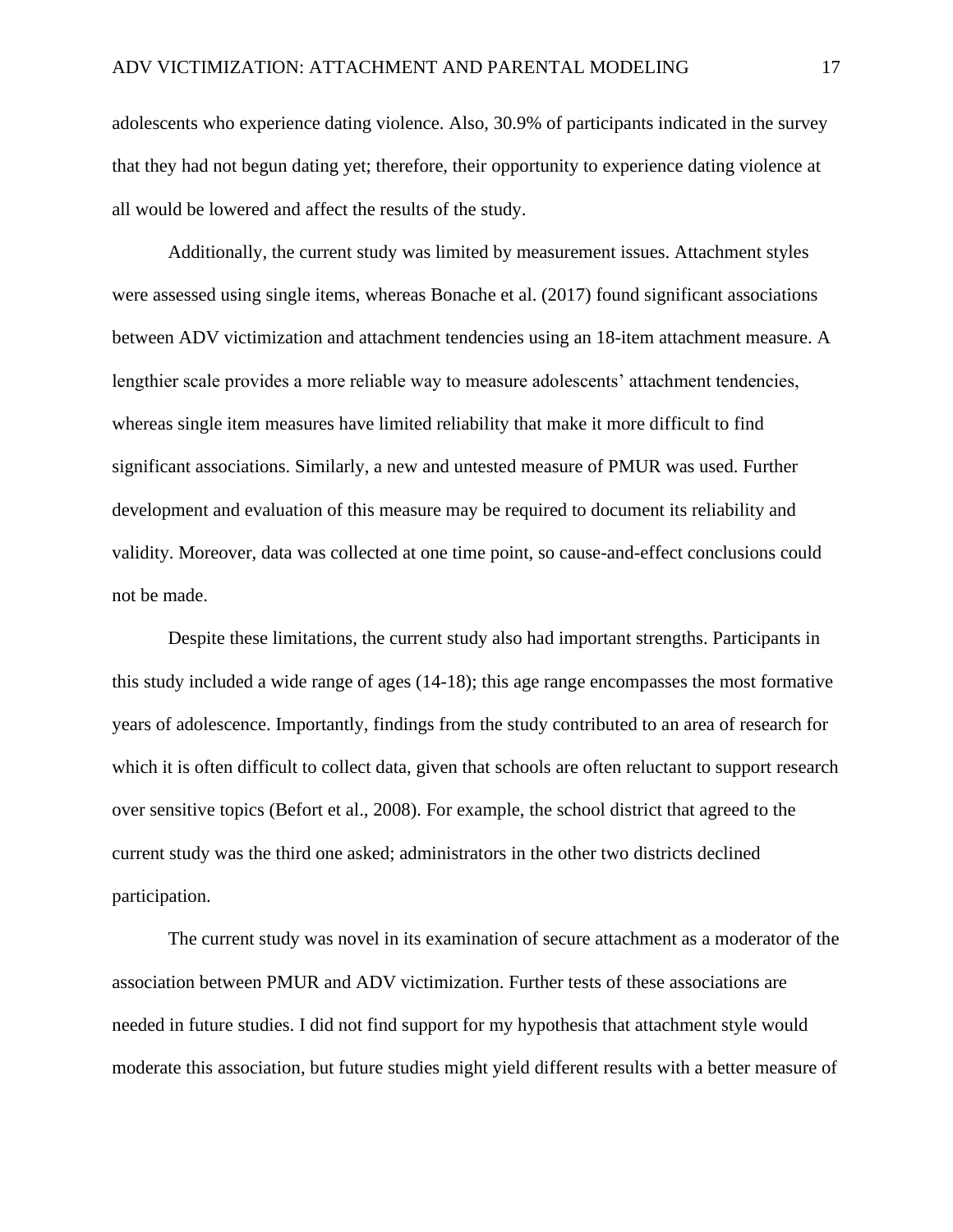attachment and a larger sample. Future studies should also examine variables not included in this study that are additional, potential correlates of ADV victimization. Examples include the quality of adolescents' friendships and their relationships with other adults outside the family (Mapes  $\&$ Cavell, 2021). Additionally, previous research has suggested that different risk factors may lead to different types of ADV victimization (psychological, physical, or sexual); it may be useful to test these subdomains separately in the future. The results also lend support to the importance of parental modeling in the formation of adolescents' romantic relationships. If replicated, these results could be used to identify homes in which adolescents are witnessing interparental violence, which may improve preventative measures against ADV victimization in the future. The findings are supported by social learning theory (Bandura, 1971), the principles of which could be used in testing other aspects of parental influence on adolescent relationships in the future.

#### **Conclusion**

Although the current study's primary regression analyses did not support the initial hypotheses, results still provide insight for future directions on investigating predictors of ADV. ADV victimization is not often studied, particularly the risk factors. More ADV research is crucial to understanding potential predictors, which may, in the future, enable ADV prevalence to be lowered.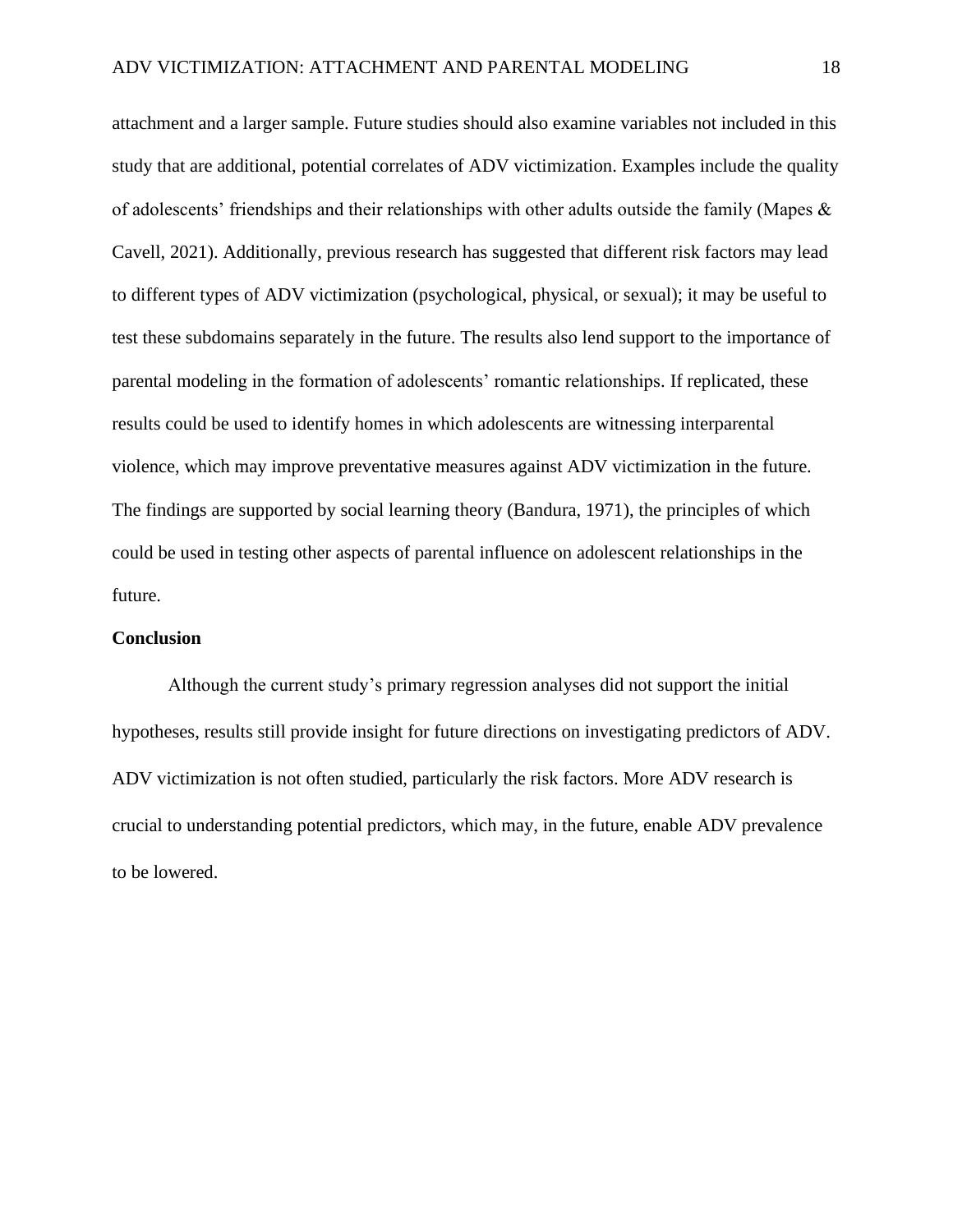#### **References**

Ackard, D. M., Eisenberg, M. E., & Neumark-Sztainer, D. (2007). Long-term impact of adolescent dating violence on the behavioral and psychological health of male and female youth. *The Journal of pediatrics*, *151*(5), 476-481.

[https://doi.org/10.1016/j.jpeds.2007.04.034.](https://doi.org/10.1016/j.jpeds.2007.04.034)

- Ainsworth, M. S. (1979). Infant–mother attachment. *American psychologist*, *34*(10), 932. [https://psycnet.apa.org/doi/10.1037/0003-066X.34.10.932.](https://psycnet.apa.org/doi/10.1037/0003-066X.34.10.932)
- Arriaga, X. B., & Foshee, V. A. (2004). Adolescent dating violence: Do adolescents follow in their friends', or their parents', footsteps?. *Journal of interpersonal violence*, *19*(2), 162- 184. [https://doi.org/10.1177%2F0886260503260247.](https://doi.org/10.1177%2F0886260503260247)
- Bandura, A. (1971). *Social Learning Theory.* General Learning Press.
- Banyard, V. L., & Cross, C. (2008). Consequences of teen dating violence: Understanding intervening variables in ecological context. *Violence against women*, *14*(9), 998-1013. [https://doi.org/10.1177%2F1077801208322058.](https://doi.org/10.1177%2F1077801208322058)
- Bartholomew, K., & Horowitz, L. M. (1991). Attachment styles among young adults: a test of a four-category model. *Journal of personality and social psychology*, *61*(2), 226.
- Befort, C., Lynch, R., James, R. L., Carroll, S. L., Nollen, N., & Davis, A. (2008). Perceived barriers and benefits to research participation among school administrators. *Journal of school health*, *78*(11), 581-586. [https://doi.org/10.1111/j.1746-1561.2008.00349.x.](https://doi.org/10.1111/j.1746-1561.2008.00349.x)
- Bonache, H., Gonzalez-Mendez, R., & Krahé, B. (2017). Romantic attachment, conflict resolution styles, and teen dating violence victimization. *Journal of youth and adolescence*, *46*(9), 1905-1917. [https://doi.org/10.1007/s10964-017-0635-2.](https://doi.org/10.1007/s10964-017-0635-2)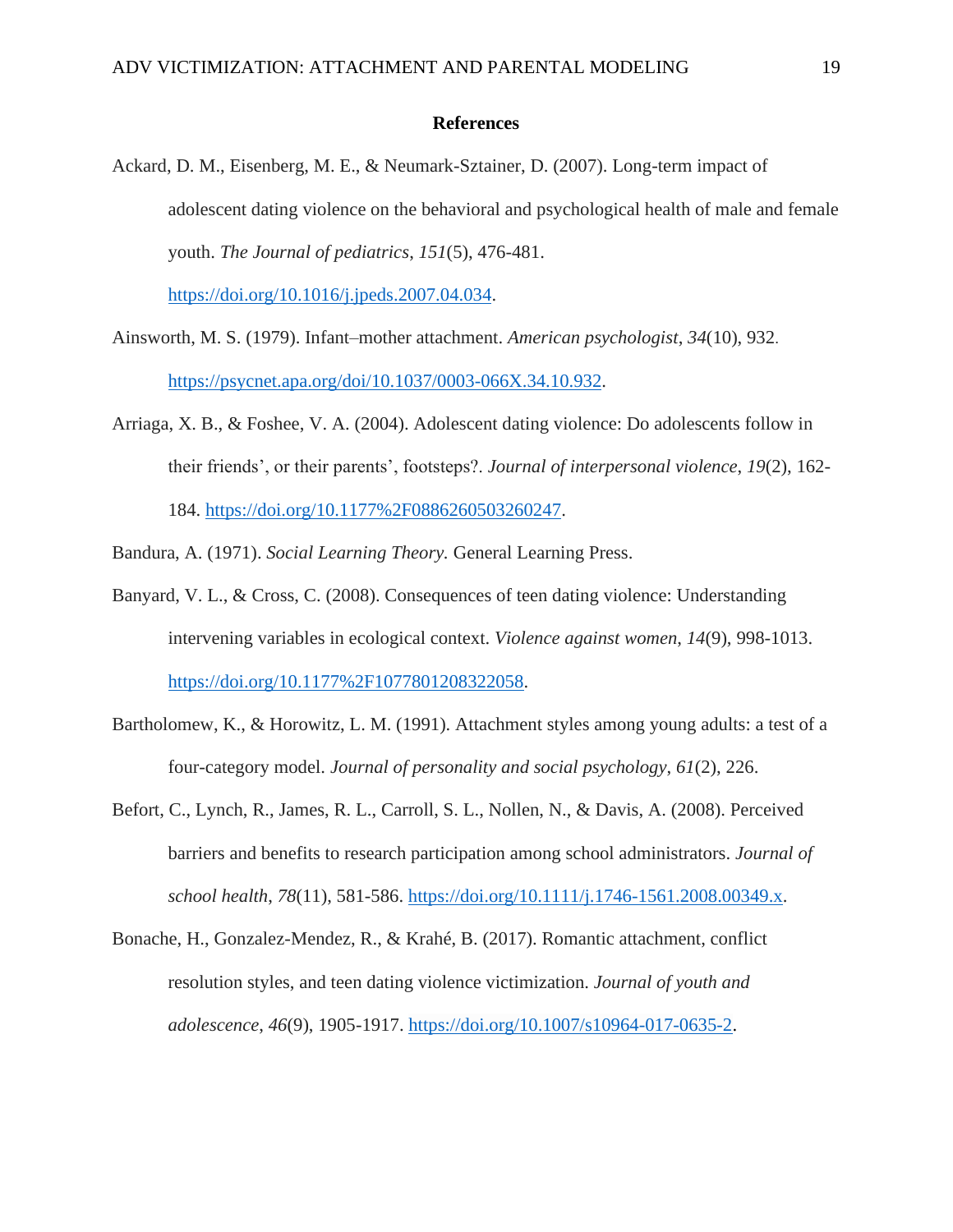- Bowlby, J. (1979). The Bowlby-Ainsworth attachment theory. *Behavioral and Brain Sciences*, *2*(4), 637-638.
- Capaldi, D. M., & Crosby, L. (1997). Observed and reported psychological and physical aggression in young, at‐risk couples. *Social Development*, *6*(2), 184-206. <https://doi.org/10.1111/j.1467-9507.1997.tb00101.x>
- Cleveland, H. H., Herrera, V. M., & Stuewig, J. (2003). Abusive males and abused females in adolescent relationships: Risk factor similarity and dissimilarity and the role of relationship seriousness. *Journal of Family Violence*, *18*(6), 325-339. [https://doi.org/10.1023/A:1026297515314.](https://doi.org/10.1023/A:1026297515314)
- Coker, A. L., McKeown, R. E., Sanderson, M., Davis, K. E., Valois, R. F., & Huebner, E. S. (2000). Severe dating violence and quality of life among South Carolina high school students. American Journal of Preventive Medicine, 19(4), 220–227, http://dx.doi.org/ 10.1016/S0749-3797(00)00227-0.
- Collins, W. A., Maccoby, E. E., Steinberg, L., Hetherington, E. M., & Bornstein, M. H. (2000). Contemporary research on parenting: The case for nature and nurture. *American psychologist*, *55*(2), 218. [https://psycnet.apa.org/doi/10.1037/0003-066X.55.2.218.](https://psycnet.apa.org/doi/10.1037/0003-066X.55.2.218)
- Cross, C. P., & Campbell, A. (2011). Women's aggression. *Aggression and Violent Behavior*, *16*(5), 390-398. [https://doi.org/10.1016/j.avb.2011.02.012.](https://doi.org/10.1016/j.avb.2011.02.012)
- Dutton, D. G., & White, K. R. (2012). Attachment insecurity and intimate partner violence. *Aggression and violent behavior*, *17*(5), 475-481. [https://doi.org/10.1016/j.avb.2012.07.003.](https://doi.org/10.1016/j.avb.2012.07.003)
- East, P. L., & Hokoda, A. (2015). Risk and protective factors for sexual and dating violence victimization: A longitudinal, prospective study of Latino and African American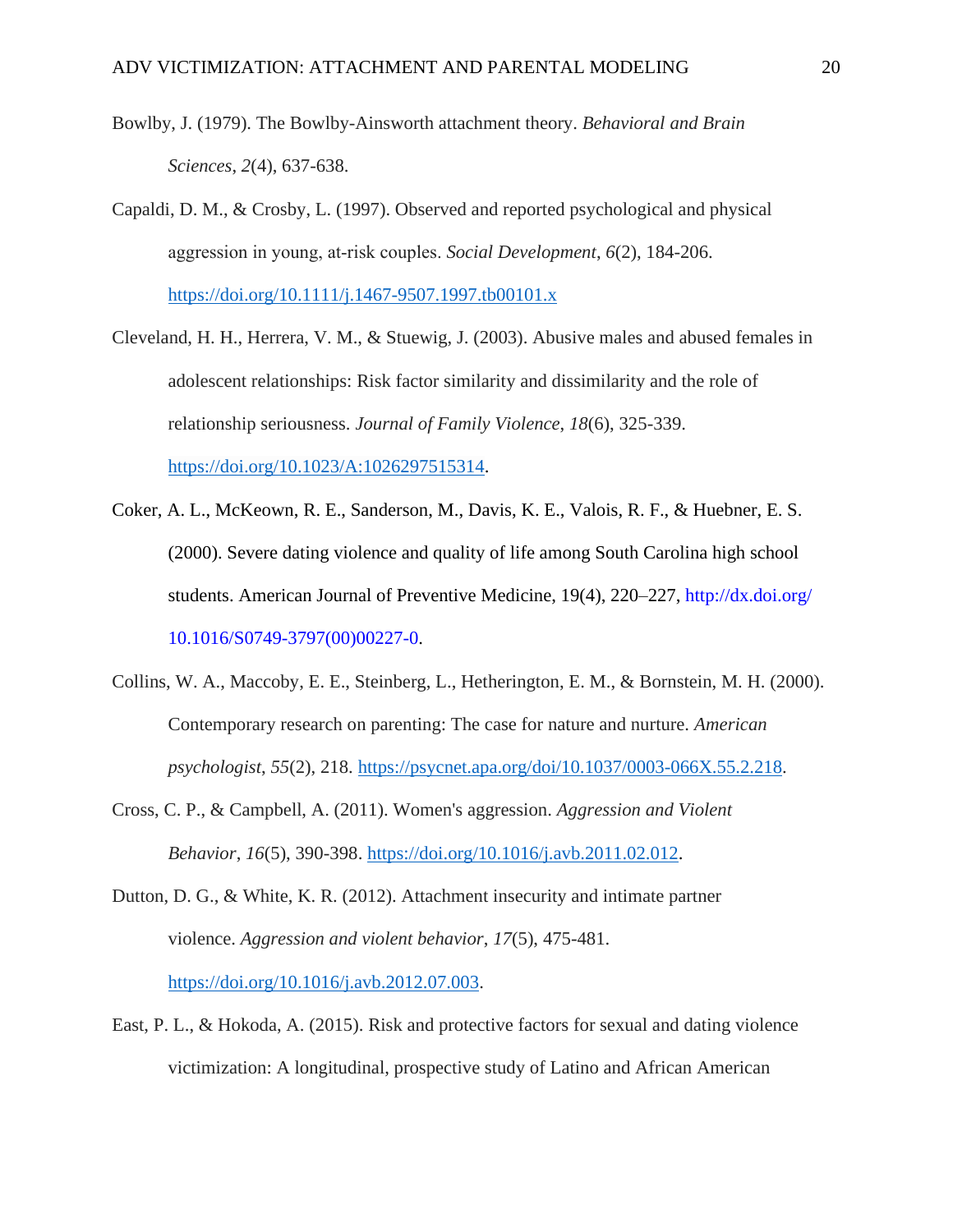adolescents. *Journal of youth and adolescence*, *44*(6), 1288-1300.

[https://doi.org/10.1007/s10964-015-0273-5.](https://doi.org/10.1007/s10964-015-0273-5)

Fariselli, L., Ghini, M., & Freedman, J. (2008). Age and emotional intelligence. *Six Seconds: The Emotional Intelligence Network*, 1-10.

Foshee, V. A., Benefield, T. S., Ennett, S. T., Bauman, K. E., & Suchindran, C. (2004). Longitudinal predictors of serious physical and sexual dating violence victimization during adolescence. *Preventive medicine*, *39*(5), 1007-1016.

[https://doi.org/10.1016/j.ypmed.2004.04.014.](https://doi.org/10.1016/j.ypmed.2004.04.014)

Foshee, V. A., Karriker-Jaffe, K. J., Reyes, H. L. M., Ennett, S. T., Suchindran, C., Bauman, K. E., & Benefield, T. S. (2008). What accounts for demographic differences in trajectories of adolescent dating violence? An examination of intrapersonal and contextual mediators. *Journal of Adolescent Health*, *42*(6), 596-604.

[https://doi.org/10.1016/j.jadohealth.2007.11.005.](https://doi.org/10.1016/j.jadohealth.2007.11.005)

Fernández-González, L., Wekerle, C., & Goldstein, A. L. (2012). Measuring adolescent dating violence: Development of 'conflict in adolescent dating relationships inventory'short form. *Advances in Mental Health*, *11*(1), 35-54.

[https://doi.org/10.5172/jamh.2012.11.1.35.](https://doi.org/10.5172/jamh.2012.11.1.35)

Garthe, R. C., Sullivan, T. N., & Gorman-Smith, D. (2019). The family context and adolescent dating violence: a latent class analysis of family relationships and parenting behaviors. *Journal of youth and adolescence*, *48*(7), 1418-1432.

[https://doi.org/10.1007/s10964-019-01051-w.](https://doi.org/10.1007/s10964-019-01051-w)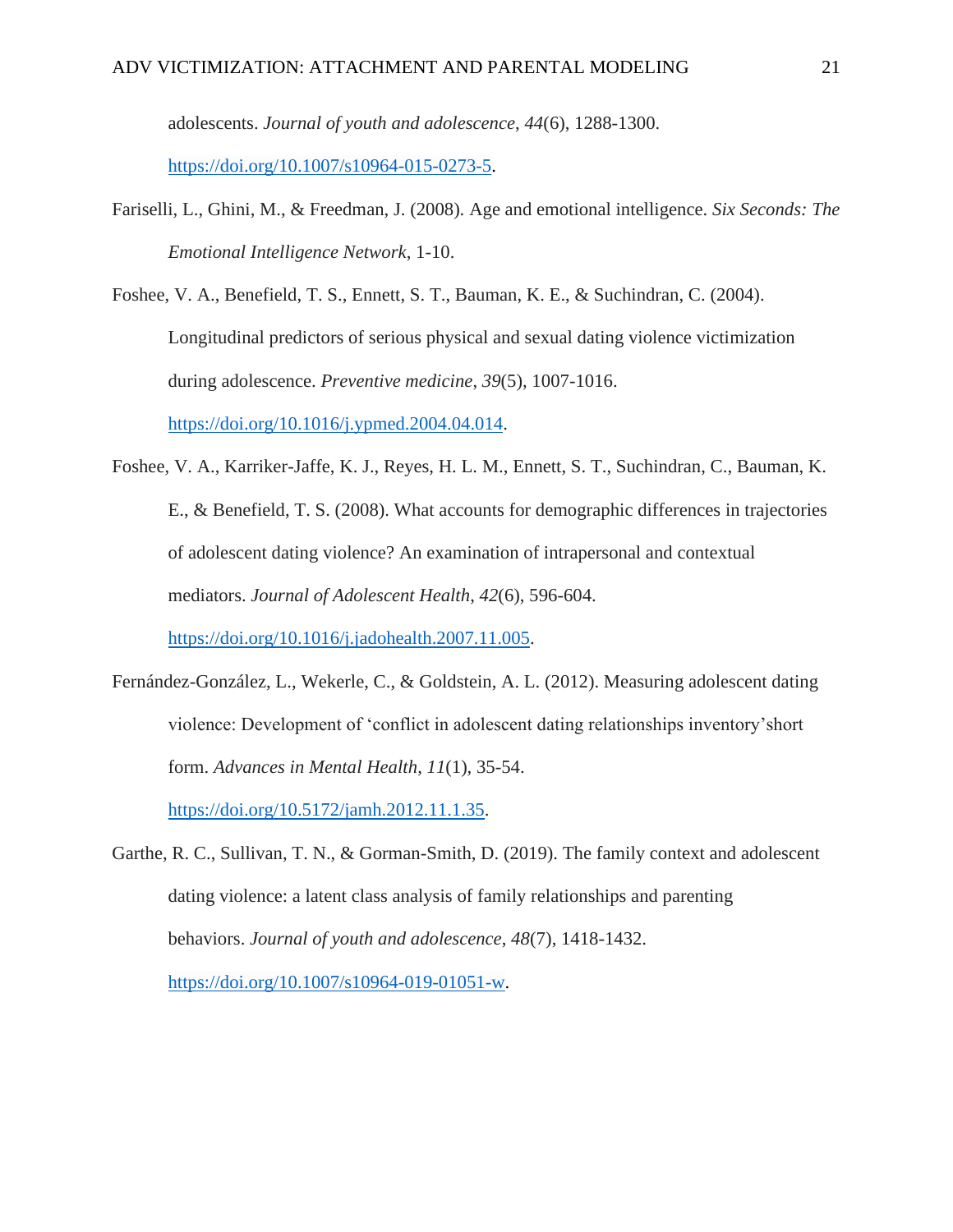- Gillum, T. L. (2017). Adolescent dating violence experiences among sexual minority youth and implications for subsequent relationship quality. *Child and adolescent social work journal*, *34*(2), 137-145. [https://doi.org/10.1007/s10560-016-0451-7.](https://doi.org/10.1007/s10560-016-0451-7)
- Granqvist, P., Sroufe, L. A., Dozier, M., Hesse, E., Steele, M., van Ijzendoorn, M., ... & Duschinsky, R. (2017). Disorganized attachment in infancy: a review of the phenomenon and its implications for clinicians and policy-makers. *Attachment & human development*, *19*(6), 534-558.
- Gray, H. M., & Foshee, V. (1997). Adolescent dating violence: Differences between one-sided and mutually violent profiles. *Journal of Interpersonal violence*, *12*(1), 126-141. [https://doi.org/10.1177%2F088626097012001008.](https://doi.org/10.1177%2F088626097012001008)
- Grych, J. H., & Kinsfogel, K. M. (2010). Exploring the role of attachment style in the relation between family aggression and abuse in adolescent dating relationships. *Journal of Aggression, Maltreatment & Trauma*, *19*(6), 624-640. [https://doi.org/10.1080/10926771.2010.502068.](https://doi.org/10.1080/10926771.2010.502068)
- Hanson, R. F. (2002). Adolescent dating violence: Prevalence and psychological outcomes. *Child Abuse & Neglect, 26*(5), 449– 453. [https://psycnet.apa.org/doi/10.1016/S0145-2134\(02\)00321-6.](https://psycnet.apa.org/doi/10.1016/S0145-2134(02)00321-6)
- Hazan, C., & Shaver, P. (1987). Romantic love conceptualized as an attachment process. *Journal of personality and social psychology*, *52*(3), 511.

[https://psycnet.apa.org/doi/10.1037/0022-3514.52.3.511.](https://psycnet.apa.org/doi/10.1037/0022-3514.52.3.511)

Henderson, A. J., Bartholomew, K., & Dutton, D. G. (1997). He loves me; he loves me not: Attachment and separation resolution of abused women. *Journal of family violence*, *12*(2), 169-191.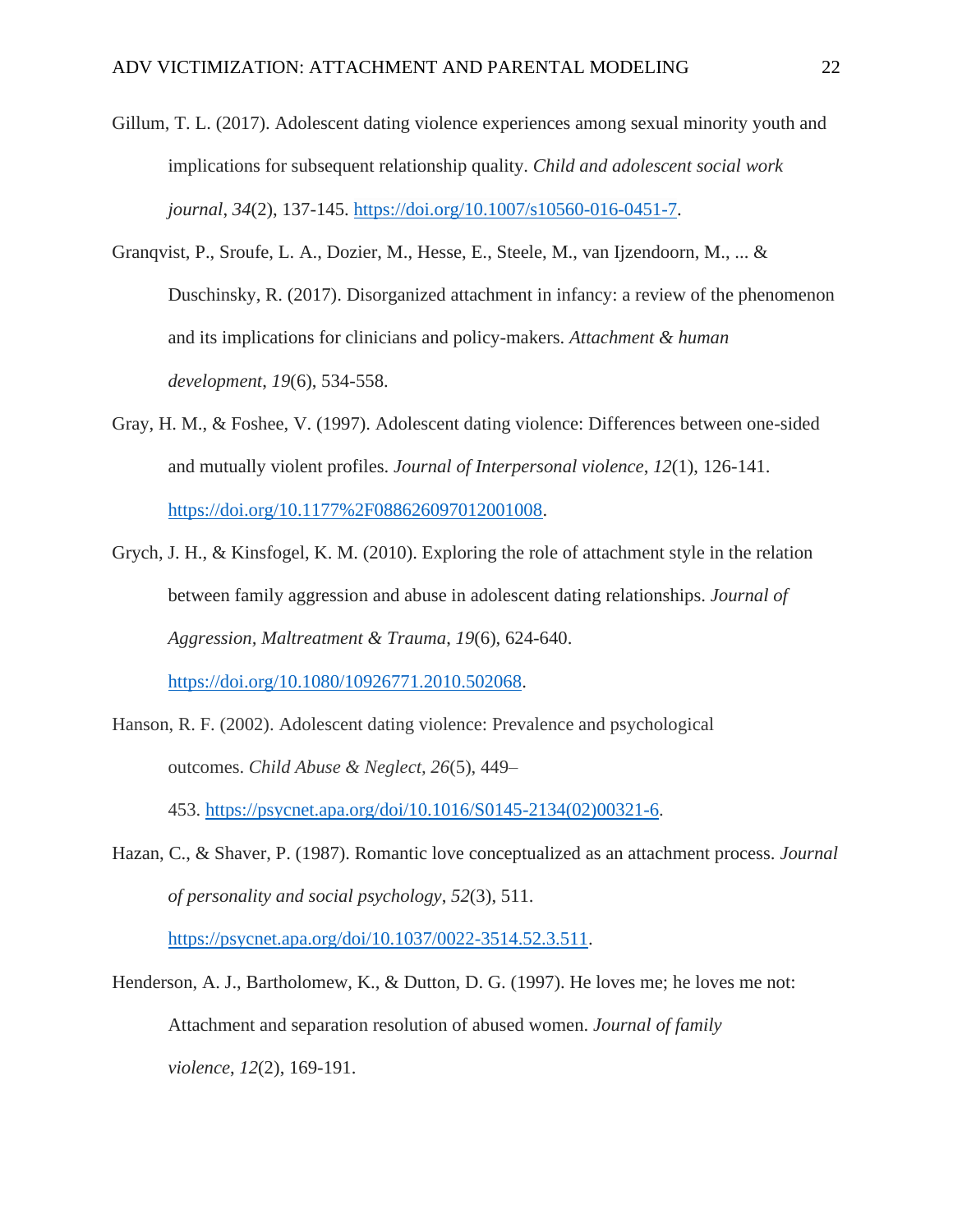[https://doi.org/10.1023/A:1022836711637.](https://doi.org/10.1023/A:1022836711637)

- Jouriles, E. N., Choi, H. J., Rancher, C., & Temple, J. R. (2017). Teen dating violence victimization, trauma symptoms, and revictimization in early adulthood. *Journal of Adolescent Health*, *61*(1), 115-119. [https://doi.org/10.1016/j.jadohealth.2017.01.020.](https://doi.org/10.1016/j.jadohealth.2017.01.020)
- Kaestle, C. E., & Halpern, C. T. (2005). Sexual intercourse precedes partner violence in adolescent romantic relationships. *Journal of Adolescent Health*, *36*(5), 386-392. [https://doi.org/10.1016/j.jadohealth.2004.02.030.](https://doi.org/10.1016/j.jadohealth.2004.02.030)
- Karlsson, M. E., Temple, J. R., Weston, R., & Le, V. D. (2016). Witnessing interparental violence and acceptance of dating violence as predictors for teen dating violence victimization. *Violence against women*, *22*(5), 625-646.

[https://doi.org/10.1177%2F1077801215605920.](https://doi.org/10.1177%2F1077801215605920)

- Leen, E., Sorbring, E., Mawer, M., Holdsworth, E., Helsing, B., & Bowen, E. (2012). Prevalence, dynamic risk factors and the efficacy of primary interventions for adolescent dating violence: An international review. *Aggression and violent behavior*, *18*(1), 159- 174. [https://doi.org/10.1016/j.avb.2012.11.015.](https://doi.org/10.1016/j.avb.2012.11.015)
- Lyddon, W. J., Bradford, E., & Nelson, J. P. (1993). Assessing adolescent and adult attachment: a review of current self‐report measures. *Journal of Counseling & Development*, *71*(4), 390-395.
- Main, M., & Solomon, J. (1986). Discovery of an insecure-disorganized/disoriented attachment pattern. In T. B. Brazelton & M. W. Yogman (Eds.), *Affective development in infancy* (pp. 95–124). Ablex Publishing.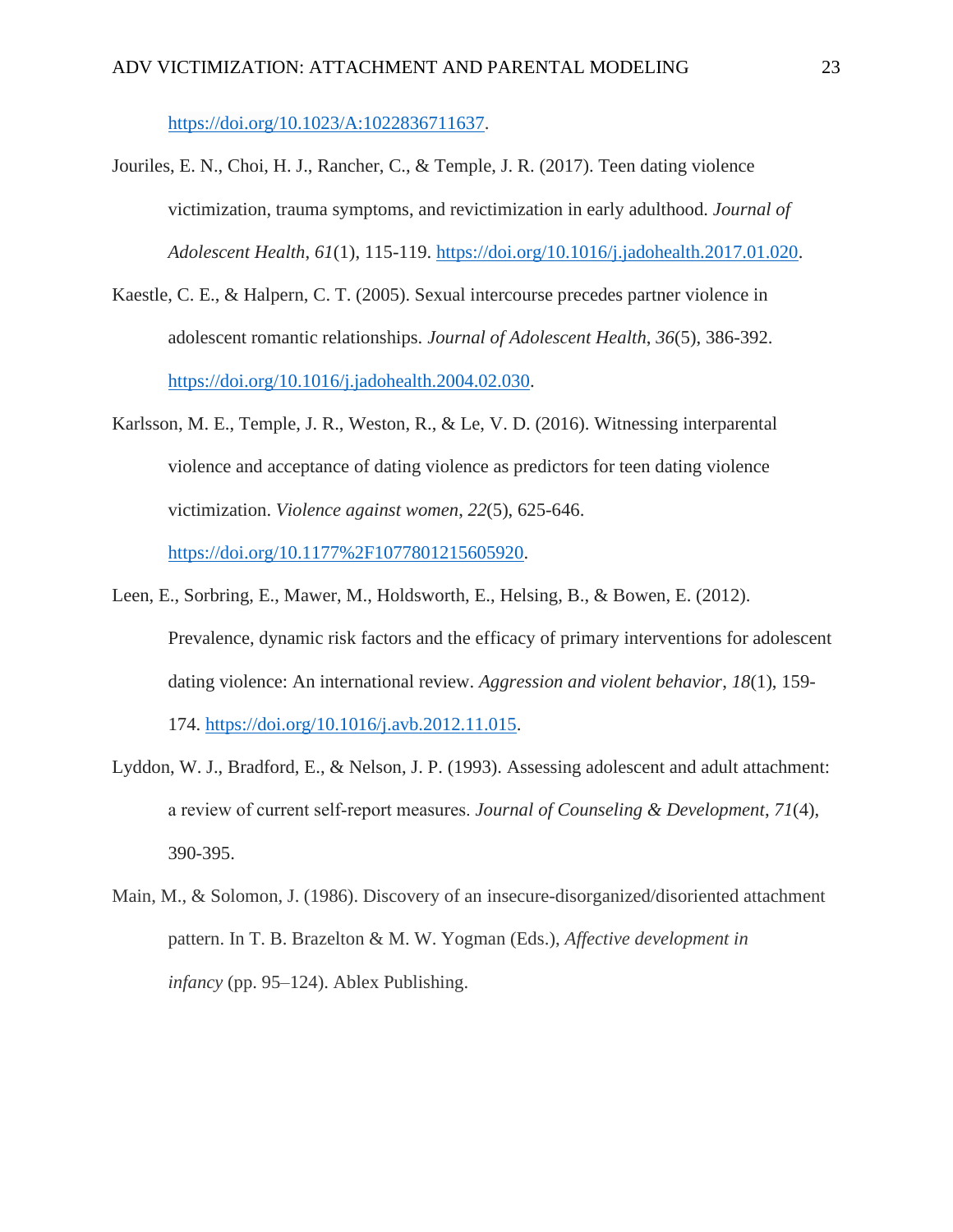- Mapes, Ayla R., and Timothy A. Cavell. "Perceived barriers, relationship quality, and informal mentors: Adolescents' preference for disclosing about dating violence." *Journal of community psychology* 49.7 (2021): 2719-2737.
- R Core Team (2020). R: A language and environment for statistical computing. R Foundation for Statistical Computing, Vienna, Austria. URL https://www.R-project.org/.
- Rickert, V. I., Wiemann, C. M., Vaughan, R. D., & White, J. W. (2004). Rates and risk factors for sexual violence among an ethnically diverse sample of adolescents. *Archives of Pediatrics & Adolescent Medicine*, *158*(12), 1132-1139. doi:10.1001/archpedi.158.12.1132.
- Roberts, T. A., Klein, J. D., & Fisher, S. (2003). Longitudinal effect of intimate partner abuse on high-risk behavior among adolescents. *Archives of pediatrics & adolescent medicine*, *157*(9), 875-881. doi:10.1001/archpedi.157.9.875.
- Small, S. A., & Kerns, D. (1993). Unwanted sexual activity among peers during early and middle adolescence: Incidence and risk factors. *Journal of Marriage and the Family*, 941-952. [https://doi.org/10.2307/352774.](https://doi.org/10.2307/352774)
- Stover, C. S., Choi, M. J., & Mayes, L. C. (2018). The moderating role of attachment on the association between childhood maltreatment and adolescent dating violence. *Children and youth services review*, *94*, 679-688. [https://doi.org/10.1016/j.childyouth.2018.09.011.](https://doi.org/10.1016/j.childyouth.2018.09.011)
- Swahn, M. H., Simon, T. R., Hertz, M. F., Arias, I., Bossarte, R. M., Ross, J. G., et al. (2008). Linking dating violence, peer violence, and suicidal behaviors among high-risk youth. American Journal of Preventive Medicine, 34(1), 30–38, http://dx.doi.org/ 10.1016/j.amepre.2007.09.020.
- Thibaut, J. W., & Kelley, H. H. (1959). *The social psychology of groups.* John Wiley. [https://doi.org/10.4324/9781315135007.](https://doi.org/10.4324/9781315135007)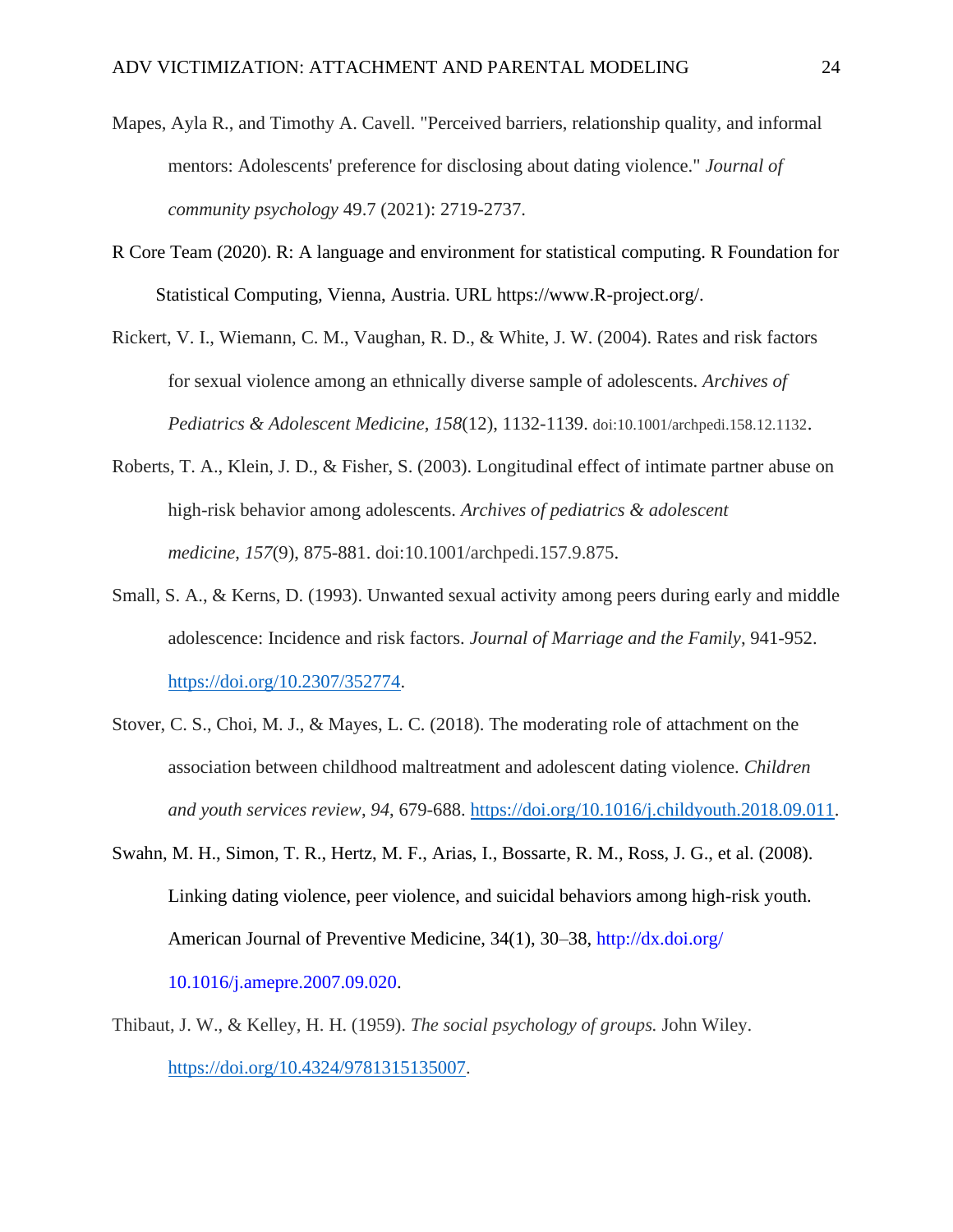- Tyler, K. A., Brownridge, D. A., & Melander, L. A. (2011). The effect of poor parenting on male and female dating violence perpetration and victimization. *Violence and victims*, *26*(2), 218-230. DOI: 10.1891/0886-6708.26.2.218.
- Vézina, J., & Hébert, M. (2007). Risk factors for victimization in romantic relationships of young women: A review of empirical studies and implications for prevention. *Trauma, Violence, & Abuse*, *8*(1), 33-66. [https://doi.org/10.1177%2F1524838006297029.](https://doi.org/10.1177%2F1524838006297029)
- Wekerle, C., & Wolfe, D. A. (1998). The role of child maltreatment and attachment style in adolescent relationship violence. *Development and psychopathology*, *10*(3), 571-586. [https://doi.org/10.1017/S0954579498001758.](https://doi.org/10.1017/S0954579498001758)
- Wincentak, K., Connolly, J., & Card, N. (2017). Teen dating violence: A meta-analytic review of prevalence rates. *Psychology of Violence*, *7*(2), 224. [https://psycnet.apa.org/doi/10.1037/a0040194.](https://psycnet.apa.org/doi/10.1037/a0040194)
- Wolfe, D. A., Scott, K., Reitzel-Jaffe, D., Wekerle, C., Grasley, C., & Straatman, A.-L. (2001). Development and validation of the Conflict in Adolescent Dating Relationships Inventory. *Psychological Assessment, 13*(2), 277293. [https://doi.org/10.1037/1040-](https://doi.org/10.1037/1040-3590.13.2.277) [3590.13.2.277.](https://doi.org/10.1037/1040-3590.13.2.277)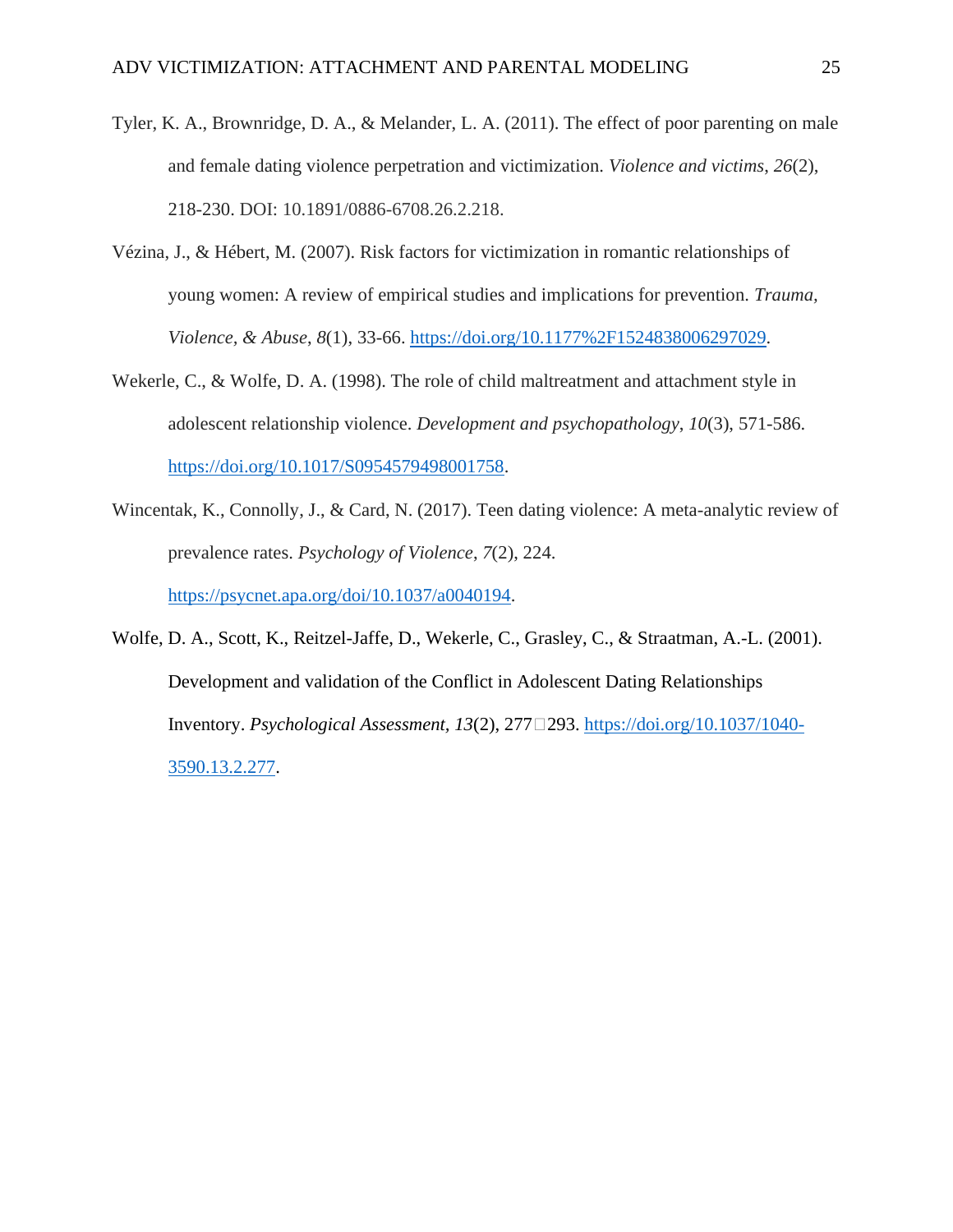## **Tables**

## **Table 1**

*Means, standard deviations, and correlations with confidence intervals*

| Variable                                       | $\boldsymbol{M}$ | <i>SD</i> |          |           |        |         |       |
|------------------------------------------------|------------------|-----------|----------|-----------|--------|---------|-------|
| 1. Unhealthy Parental Modeling by Mother       | 2.88             | 0.80      |          |           |        |         |       |
| 2. Unhealthy Parental Modeling by Father       | 2.73             | 0.81      | $.73**$  |           |        |         |       |
| 3. Unhealthy Parental Modeling by Both Parents | 2.01             | 0.64      | $-.89**$ | $-0.90**$ |        |         |       |
| 4. Preoccupied Attachment Style                | 2.98             | 1.14      | $-.17$   | $-16$     | $.21*$ |         |       |
| 5. Dismissive Attachment Style                 | 3.07             | 1.05      | $-.04$   | $-.03$    | .07    | $-.20*$ |       |
| 6. ADV Victimization                           | 1.32             | 0.47      | $.28**$  | .16       | $.23*$ | .12     | $-16$ |

*Note. M* and *SD* are used to represent mean and standard deviation, respectively. \* indicates  $p < .05$ . \*\* indicates  $p < .01$ .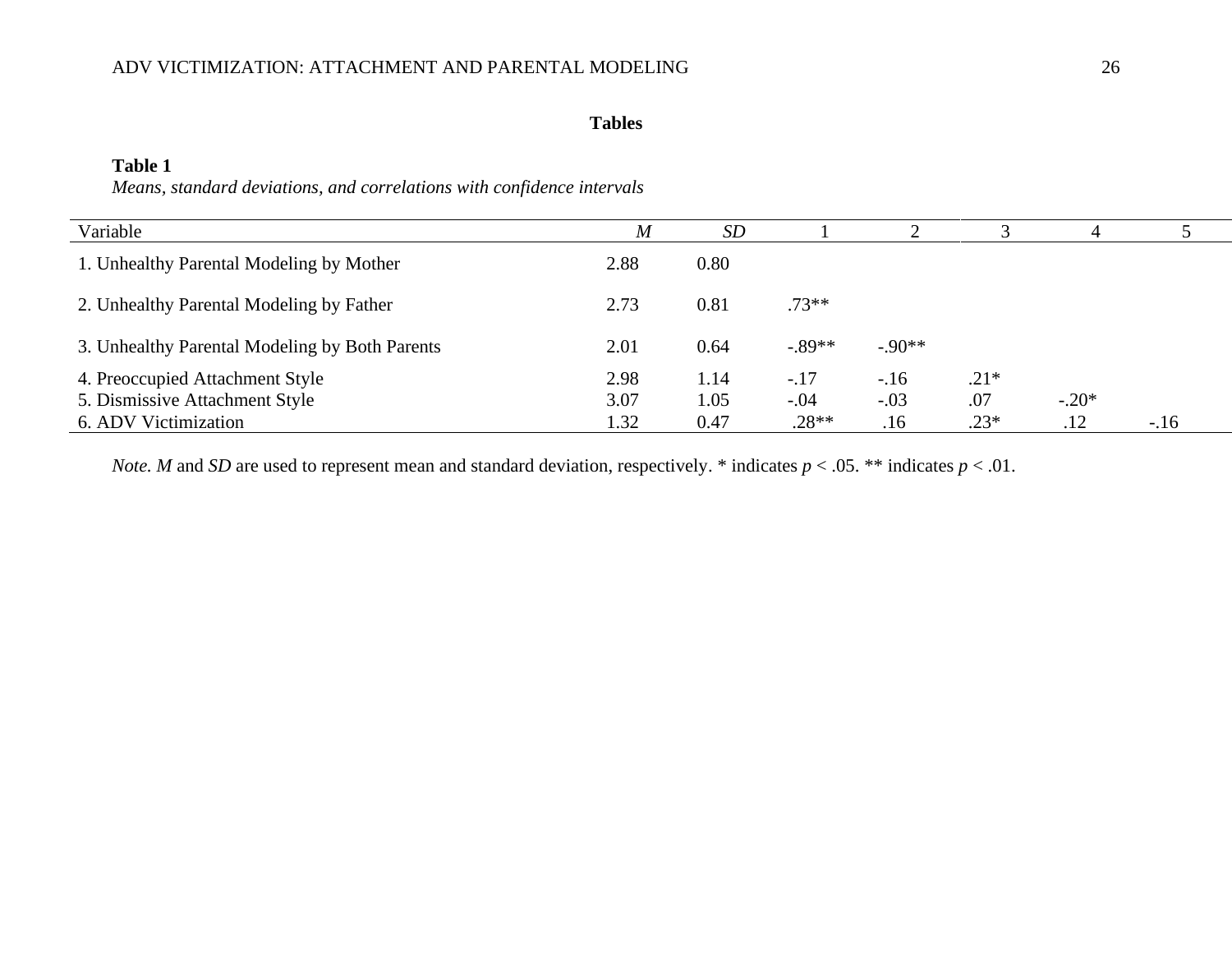## **Table 2**

*Multiple Regression Analysis Predicting ADV Victimization from Parental Modeling and Attachment* 

|                                                                |      | <b>ADV Victimization</b><br>$(df = 81)$ |   |                  | <b>ADV Victimization</b><br>$(df = 82)$ |                            |      |       |
|----------------------------------------------------------------|------|-----------------------------------------|---|------------------|-----------------------------------------|----------------------------|------|-------|
| Predictors                                                     | β    | CI                                      | t | $\boldsymbol{p}$ | β                                       | CI                         | t    | p     |
| <b>PMUR</b>                                                    | 0.17 | $-0.04 - 0.38$ 1.59                     |   | $0.116$ $0.18$   |                                         | $-0.03 - 0.38$             | 1.73 | 0.088 |
| Preoccupied Attachment                                         | 0.12 | $-0.11 - 0.35$ 1.05                     |   | 0.296            |                                         |                            |      |       |
| Gender                                                         | 0.47 | $-0.03 - 0.97$ 1.88                     |   | $0.063$ 0.43     |                                         | $-0.06 - 0.92$ 1.76        |      | 0.082 |
| PMUR X Preoccupied Attachment $-0.03 -0.27 - 0.20 -0.30$ 0.764 |      |                                         |   |                  |                                         |                            |      |       |
| Dismissive Attachment                                          |      |                                         |   |                  | $-0.18$                                 | $-0.39 - 0.04 -1.61$ 0.111 |      |       |
| <b>PMUR X Dismissive Attachment</b>                            |      |                                         |   |                  | 0.07                                    | $-0.14 - 0.29$             | 0.68 | 0.500 |
| $R^2/R^2$ adjusted                                             |      | 0.101 / 0.056                           |   |                  | 0.120 / 0.077                           |                            |      |       |

*Note.* Ordinary Least Squares (OLS) regression analyses predicting ADV victimization from measures of attachment and parental modeling of unhealthy relationships;  $ADV =$  adolescent dating violence;  $PMUR =$  parental modeling of unhealthy relationships; df = degrees of freedom;  $\beta$  = standardized beta weight estimate;  $CI$  = confidence interval.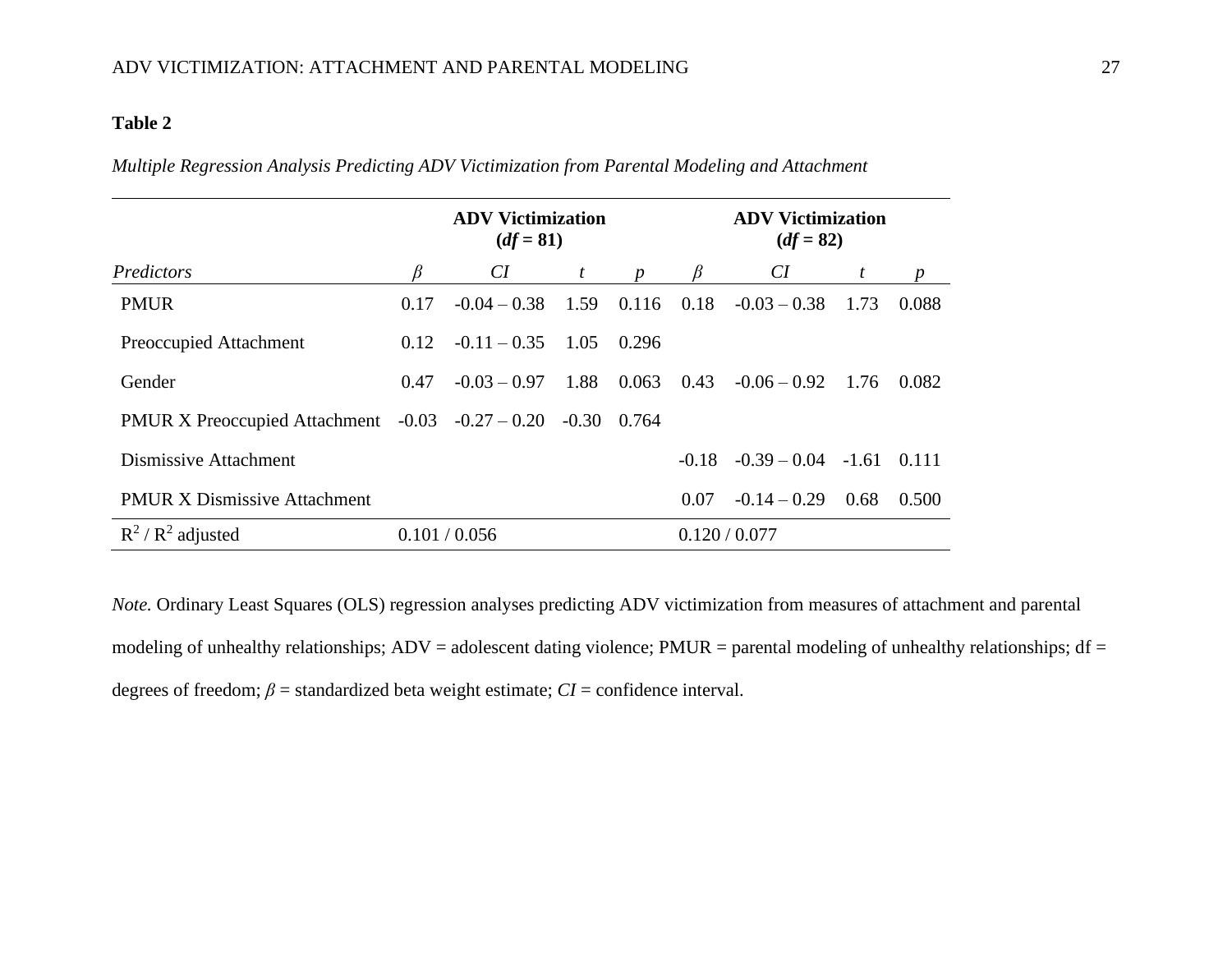**Appendix**

# **ADVOCATE- Youth Survey - FINAL - Version 3**

**Start of Block: Introduction/Assent**

Q163



Q161 Timothy A. Cavell, PhD Department of Psychological Science Phone: (479) 575- 5800 tcavell@uark.edu **The ADVOCATE Project Student Assent to Participate in a Research Study** We are doing a study about teenage dating, dating conflict, and who teenagers talk to for help and advice about dating and dating conflict. If you decide to be in this study, you will answer survey questions about dating, about dating conflict, and about how often you talk to parents, friends, or other adults for help and advice. **The survey will take about 20-30 minutes to finish. Once you complete the survey, you can be in a raffle for one of 35 \$50 Walmart gift cards! Things to Know about this Study** *Who will participate in this study?* All high school students enrolled in Health, Human Relations, or Psychology classes in Fayetteville High School can participate. *What am I being asked to do?* You will answer questions about dating, about dating conflict, and about how often you talk to parents, friends, or other adults for help and advice. The survey will take about 20-30 minutes to finish. *What are the possible risks or discomforts?* This study will take 20-30 minutes of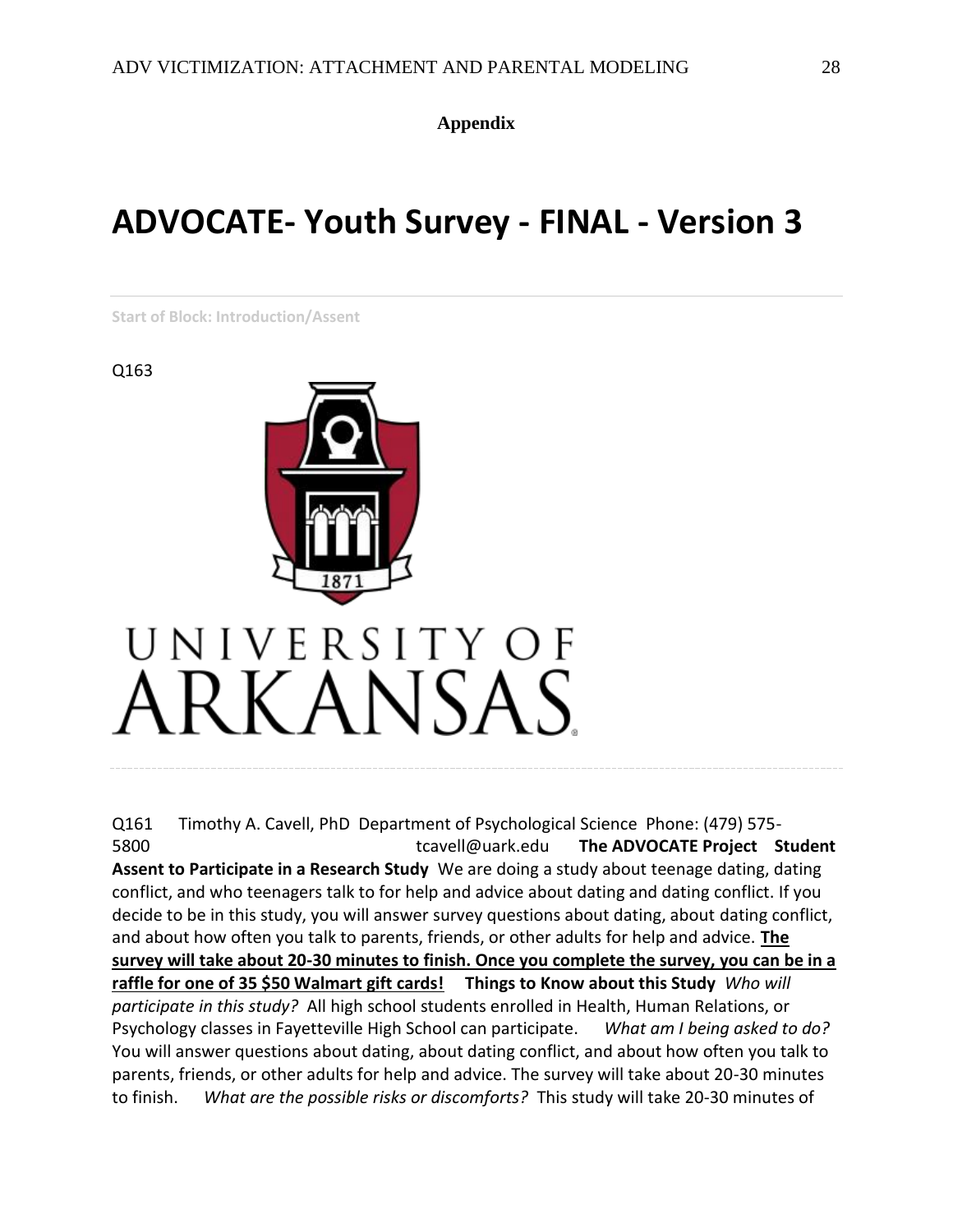your time. Some questions might be hard to answer. If any question is too hard to answer or makes you uncomfortable, you skip it. There are no costs or penalties if you skip any questions. *What are the possible benefits of this study?* All students who complete the survey will be entered into a drawing to win one of 35 \$50.00 Walmart gift cards. There are no benefits other than helping us to learn about teen dating and conflict, and ways to support teens experiencing dating conflict. *Will my information be kept private?* Your answers will be kept anonymous. When we report the survey results, we will never identify any participants and will only report group results. This study is voluntary; you don't have to be in the study if you don't want to. If you want to skip a question or stop doing the survey, that's okay too. **If you decide to be in this study, please check the box below.** If you have any questions you have the right to contact the Principal Researcher, Dr. Timothy Cavell [Department of Psychological Science, University of Arkansas tcavell@uark.edu, 479-575-5800]. If you have questions or concerns about your rights as a research participant, please contact Ro Windwalker, the University's IRB Compliance Coordinator, at 479-575-2208 or irb@uark.edu. You can print this screen for your records or request a hard copy of this assent form be mailed to you.

Q162 By checking the box below, I choose to be in the study and answer these survey questions.

\_\_\_\_\_\_\_\_\_\_\_\_\_\_\_\_\_\_\_\_\_\_\_\_\_\_\_\_\_\_\_\_\_\_\_\_\_\_\_\_\_\_\_\_\_\_\_\_\_\_\_\_\_\_\_\_\_\_\_\_\_\_\_\_



I choose to participate. (1)

**End of Block: Introduction/Assent**

**Start of Block: Demographics**

Q2 What is your age?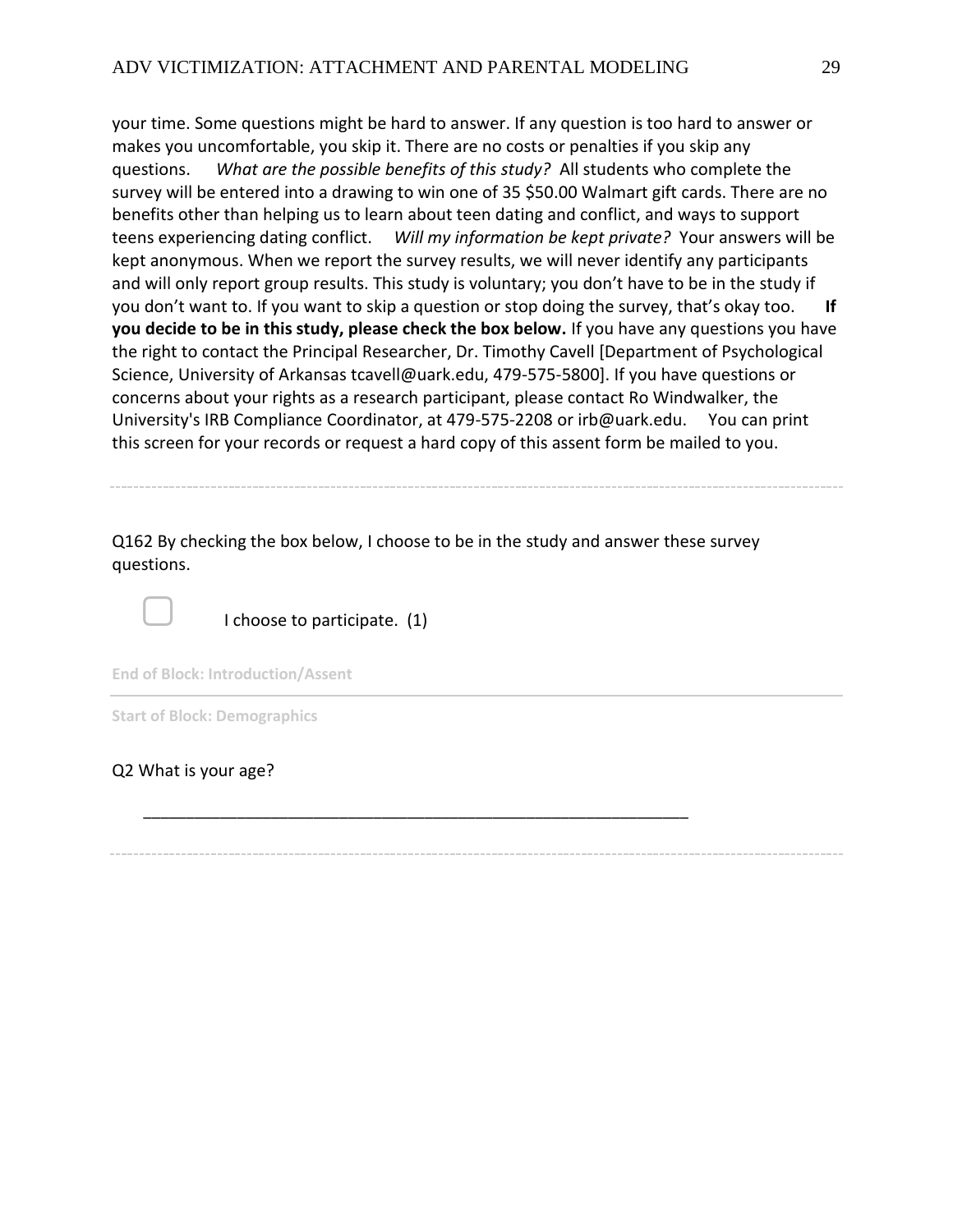| Q199 What grade are you in?           |
|---------------------------------------|
| 9th grade (1)                         |
| 10th grade (2)                        |
| 11th grade (3)                        |
| 12th grade (4)                        |
|                                       |
| Q200 What is your gender?             |
| Male $(1)$                            |
| Female (2)                            |
|                                       |
|                                       |
| Q201 What is your sexual orientation? |
| Straight/Heterosexual (1)             |
| Gay or Lesbian (2)                    |
| Bisexual (3)                          |
|                                       |
| Prefer not to say (5)                 |
|                                       |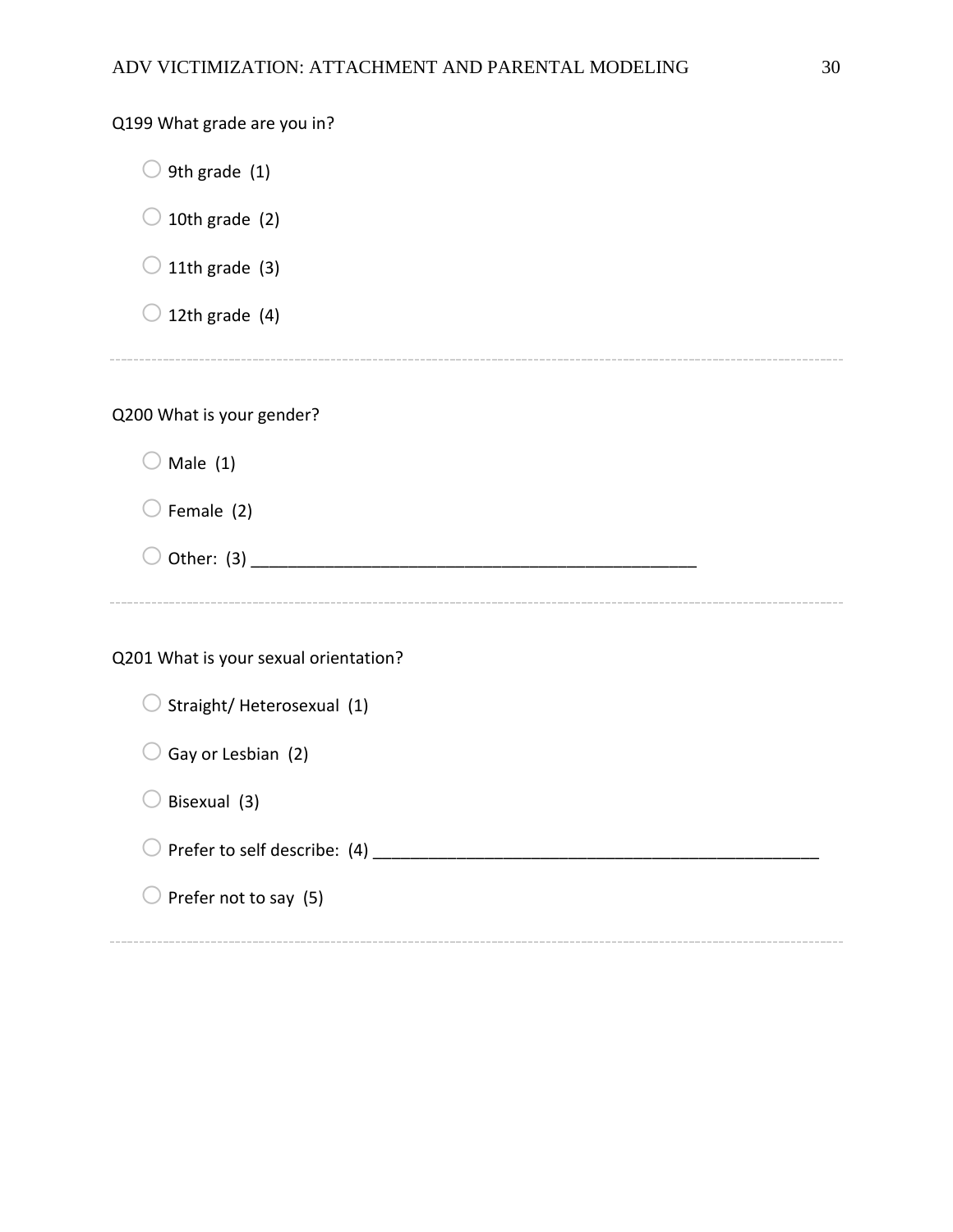## Q202 What is your race? [check all that apply]:

|                         | White $(1)$                                           |  |  |  |  |
|-------------------------|-------------------------------------------------------|--|--|--|--|
|                         | Black or African American (2)                         |  |  |  |  |
|                         | American Indian or Alaska Native (3)                  |  |  |  |  |
|                         | Asian (4)                                             |  |  |  |  |
|                         | Native Hawaiian or Pacific Islander (Marshallese) (5) |  |  |  |  |
|                         |                                                       |  |  |  |  |
|                         |                                                       |  |  |  |  |
|                         | Q179 What is your ethnicity?                          |  |  |  |  |
|                         | Hispanic/Latino (1)                                   |  |  |  |  |
| Not Hispanic/Latino (2) |                                                       |  |  |  |  |
|                         |                                                       |  |  |  |  |
|                         | Q7 What language do you speak most often at home?     |  |  |  |  |
| English (1)             |                                                       |  |  |  |  |
| Spanish (2)             |                                                       |  |  |  |  |
|                         | Marshallese (3)                                       |  |  |  |  |
|                         |                                                       |  |  |  |  |

o Other: (4) \_\_\_\_\_\_\_\_\_\_\_\_\_\_\_\_\_\_\_\_\_\_\_\_\_\_\_\_\_\_\_\_\_\_\_\_\_\_\_\_\_\_\_\_\_\_\_\_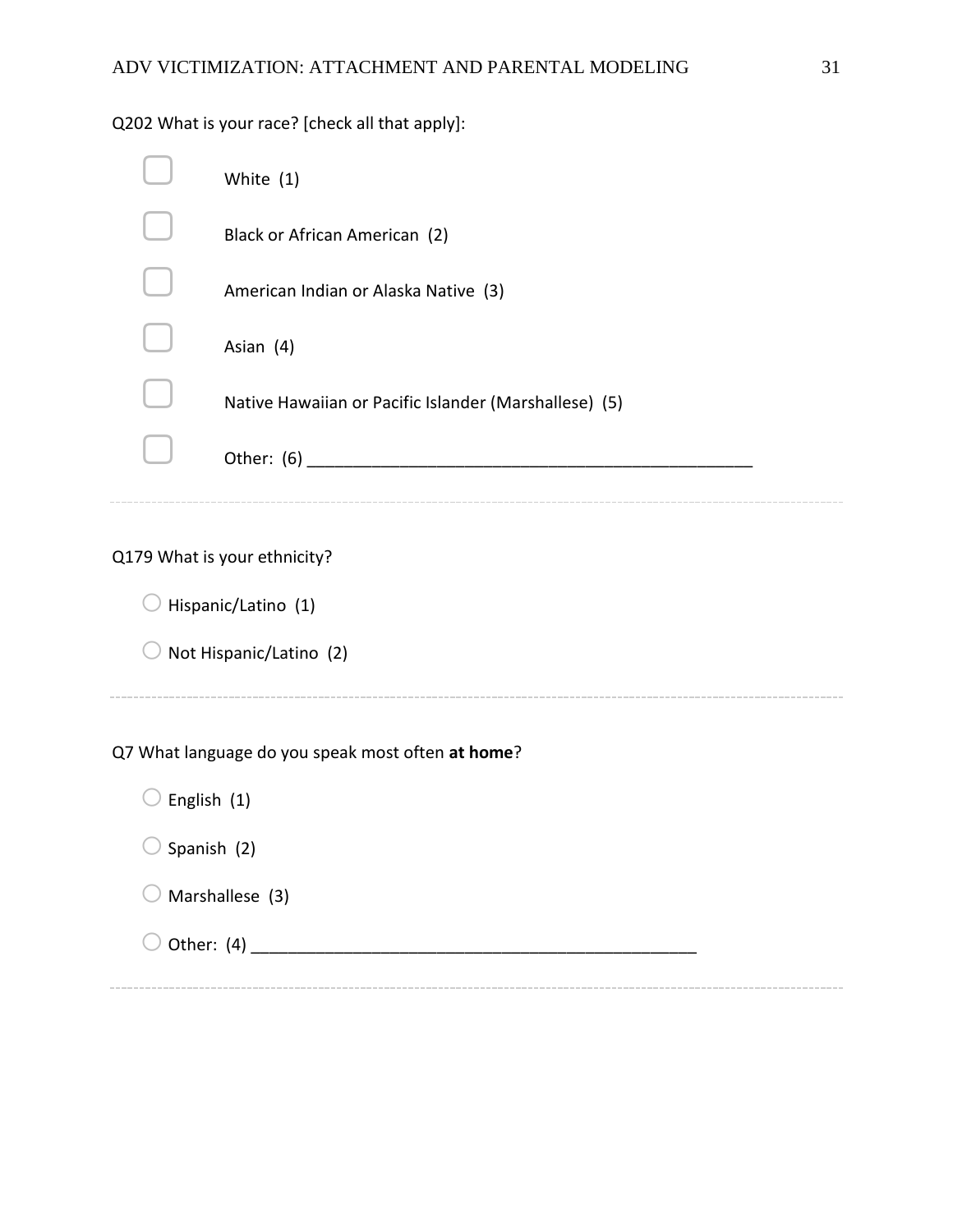Q8 What language do you speak most often **with your friends**?

 $\bigcirc$  English (1)  $\bigcirc$  Spanish (2)  $\bigcirc$  Marshallese (3) o Other: (4) \_\_\_\_\_\_\_\_\_\_\_\_\_\_\_\_\_\_\_\_\_\_\_\_\_\_\_\_\_\_\_\_\_\_\_\_\_\_\_\_\_\_\_\_\_\_\_\_

Q165 Do you receive free or reduced-price lunch at school?

 $\bigcirc$  No (1)

 $\bigcirc$  Yes, I receive **reduced-price** lunch (2)

O Yes, I receive free lunch (3)

 $\bigcirc$  Unsure/ don't know (4)

Q166 What is the highest grade your **mother** completed?

|  |  | $\bigcirc$ Less than high school (1) |  |
|--|--|--------------------------------------|--|

- $\bigcirc$  High school diploma/GED (2)
- $\bigcirc$  Some college (3)
- $\bigcirc$  2 year degree (4)
- $\bigcirc$  4 year degree (5)
- $\bigcirc$  Doctorate/Professional degree (6)

 $\bigcirc$  Unsure (7)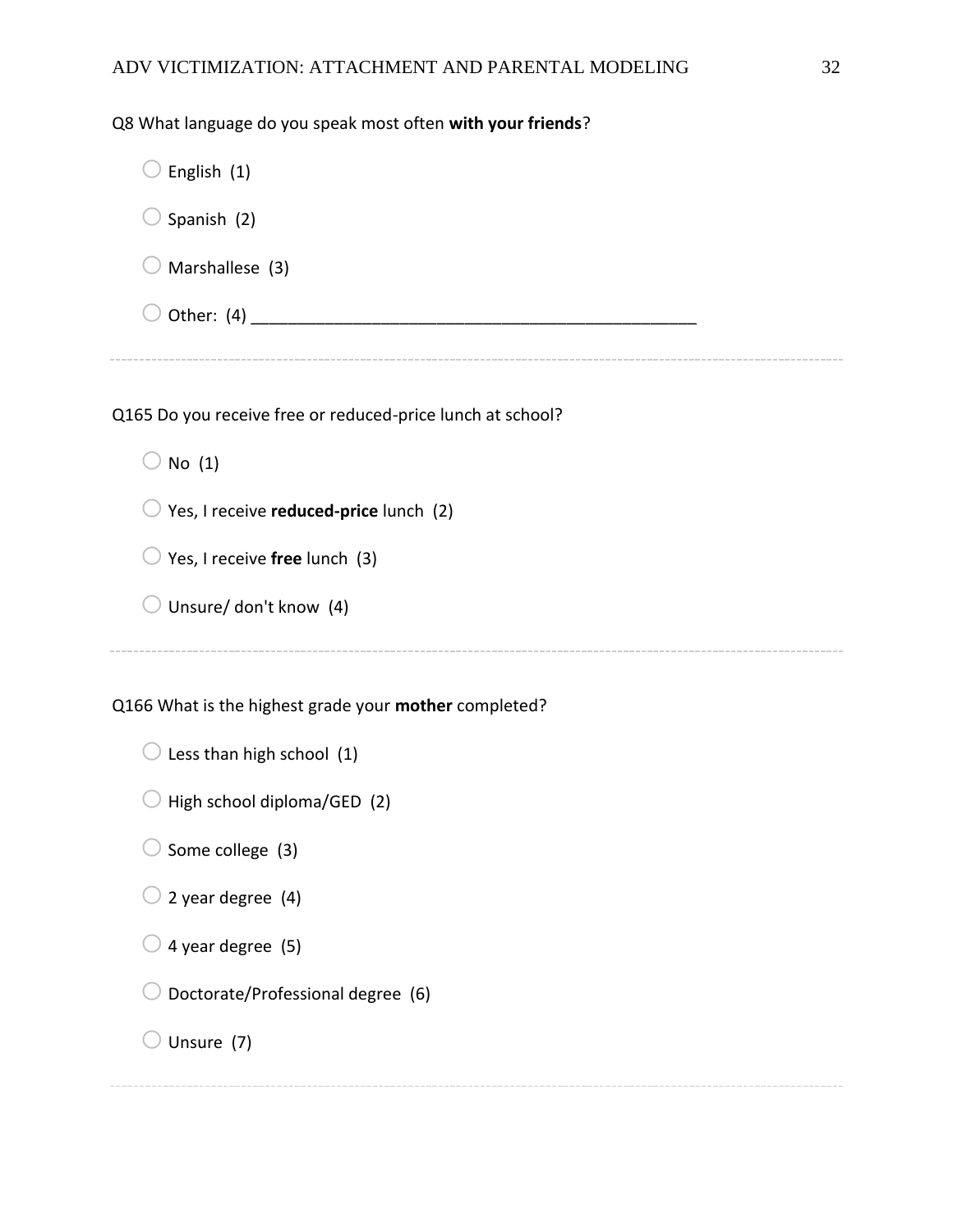### Q167 What is the highest grade your **father** completed?

| $\bigcirc$ Less than high school (1)         |  |  |  |  |  |
|----------------------------------------------|--|--|--|--|--|
| $\bigcirc$ High school diploma/GED (2)       |  |  |  |  |  |
| $\bigcirc$ Some college (3)                  |  |  |  |  |  |
| $\bigcirc$ 2 year degree (4)                 |  |  |  |  |  |
| $\bigcirc$ 4 year degree (5)                 |  |  |  |  |  |
| $\bigcirc$ Doctorate/Professional degree (6) |  |  |  |  |  |
| $\bigcirc$ Unsure (7)                        |  |  |  |  |  |
|                                              |  |  |  |  |  |

**End of Block: Demographics**

**Start of Block: CADRI-S**

Q59 At your age a number of teens are thinking about dating or "going out." Some begin thinking of people they might like to date, others go out on dates, and some begin steady relationships. **Please check the statement(s) that best applies to you:**

| I have not begun dating yet (1)                            |
|------------------------------------------------------------|
| $\Box$ I have begun dating (2)                             |
| I have begun dating and am currently in a relationship (3) |

*Skip To: End of Block If At your age a number of teens are thinking about dating or "going out." Some begin thinking of p... = I have not begun dating yet*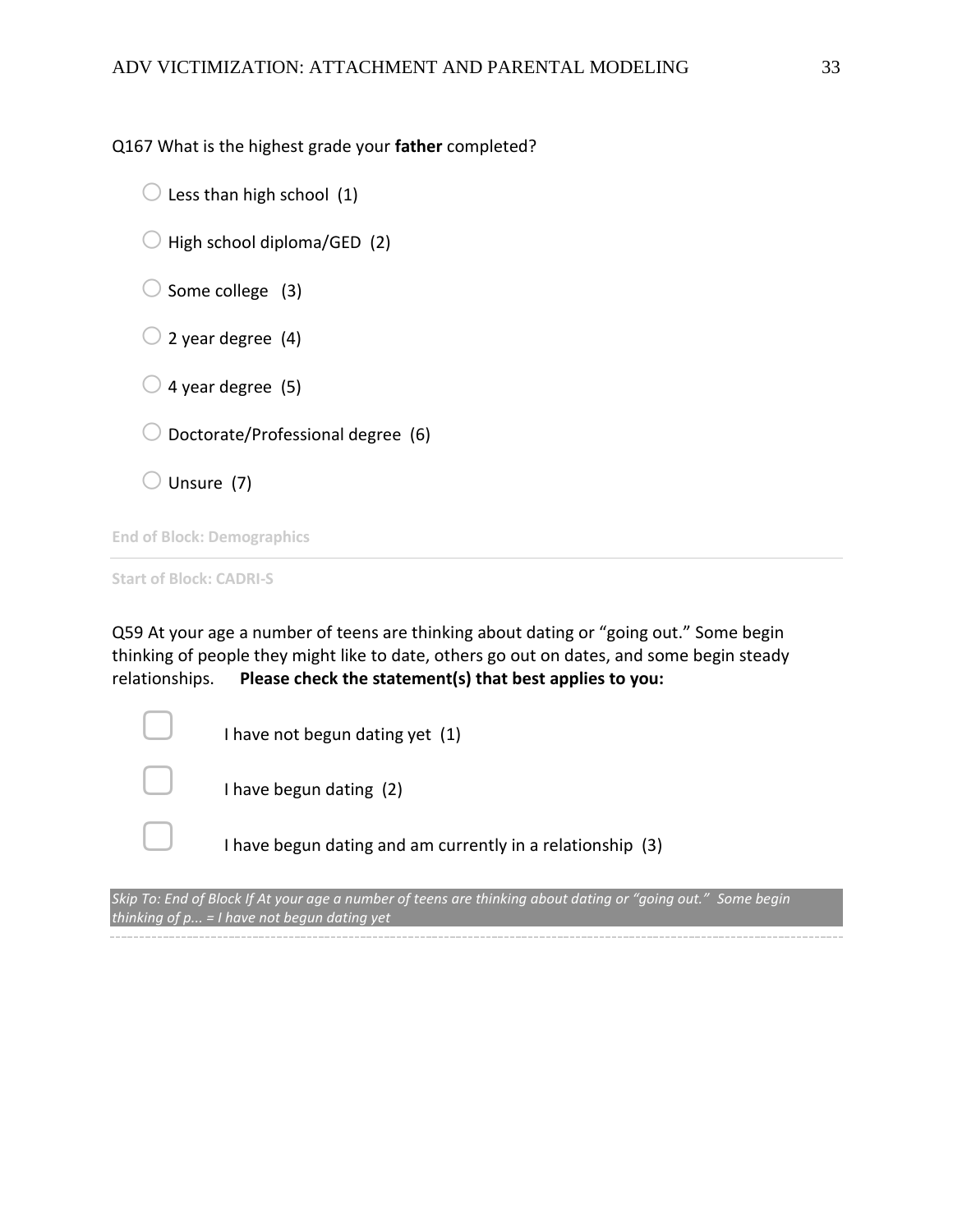Q175 How many single dates have you been on (please give your best guess):

| $\bigcirc$ I have not begun dating (1) |  |
|----------------------------------------|--|

 $\bigcirc$  We have not been on any dates yet (2)

 $\bigcirc$  1-5 dates (3)

 $\bigcirc$  6-10 dates (4)

 $\bigcirc$  11-15 dates (5)

 $\bigcirc$  16-20 dates (6)

 $\bigcirc$  21 or more dates (7)

Q176 How long was your longest relationship?

|  |  | $\bigcirc$ Less than 1 month (1) |  |
|--|--|----------------------------------|--|

 $\bigcirc$  1 - 3 months (2)

 $\bigcirc$  4 - 6 months (3)

 $\bigcirc$  7 - 9 months (4)

 $\bigcirc$  10 - 12 months (5)

 $\bigcirc$  1 - 2 years (8)

 $\bigcirc$  3 or more years (9)

Page Break –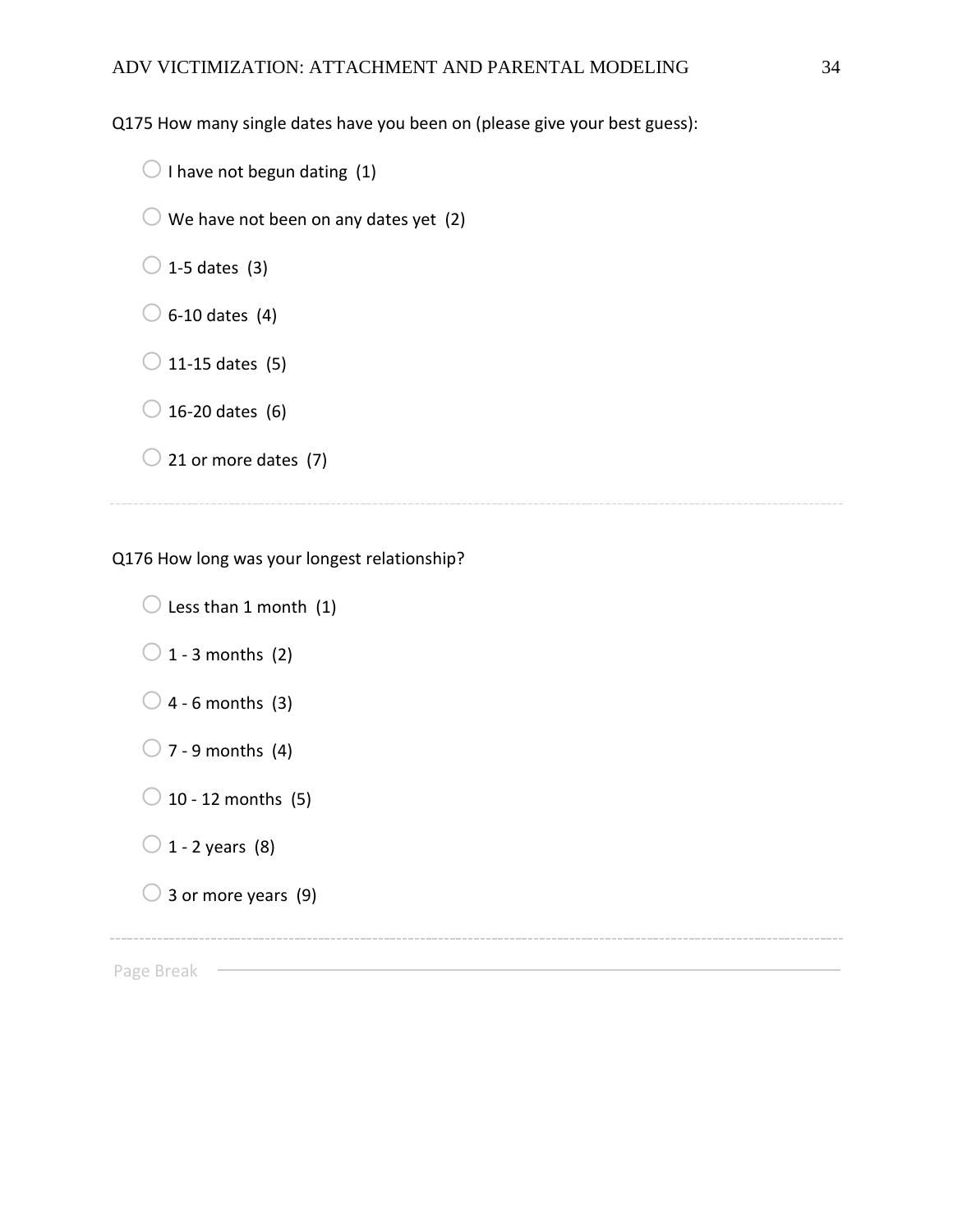Q63 The questions in this survey ask you about **things that may have happened to you with your dating partner** (someone you were going out with) while you were **having an argument.** We are want to learn about serious conflict that can take different forms: physical conflict, emotional conflict, or sexual conflict. When answering these questions check the box that is your best estimate of **how often these things have happened** with the person you are thinking of (current or ex-dating partner) **in the last 12 months (in the last year).** As a guide use the following scale: **Never:** this has **never** happened in my relationship **Seldom:**  this has only happened about **1-2 times** in my relationship **Sometimes:** this has happened **3-5 times** in my relationship **Often:** this has happened **6 times or more** in my relationship **N/A:** I have never been in a relationship

Q64 During a conflict or argument with my dating partner in the last 12 months: **My partner spoke to me in a hostile or mean tone of voice.**

 $\bigcirc$  Never (1)

 $\bigcirc$  Seldom (2)

 $\bigcirc$  Sometimes (3)

 $\bigcirc$  Often (4)

 $\bigcirc$  N/A (6)

Q65 During a conflict or argument with my dating partner in the last 12 months: **My partner insulted me with put downs.**

 $\bigcirc$  Never (1)  $\bigcirc$  Seldom (2)  $\bigcirc$  Sometimes (3)  $\bigcirc$  Often (4)  $\bigcirc$  N/A (6)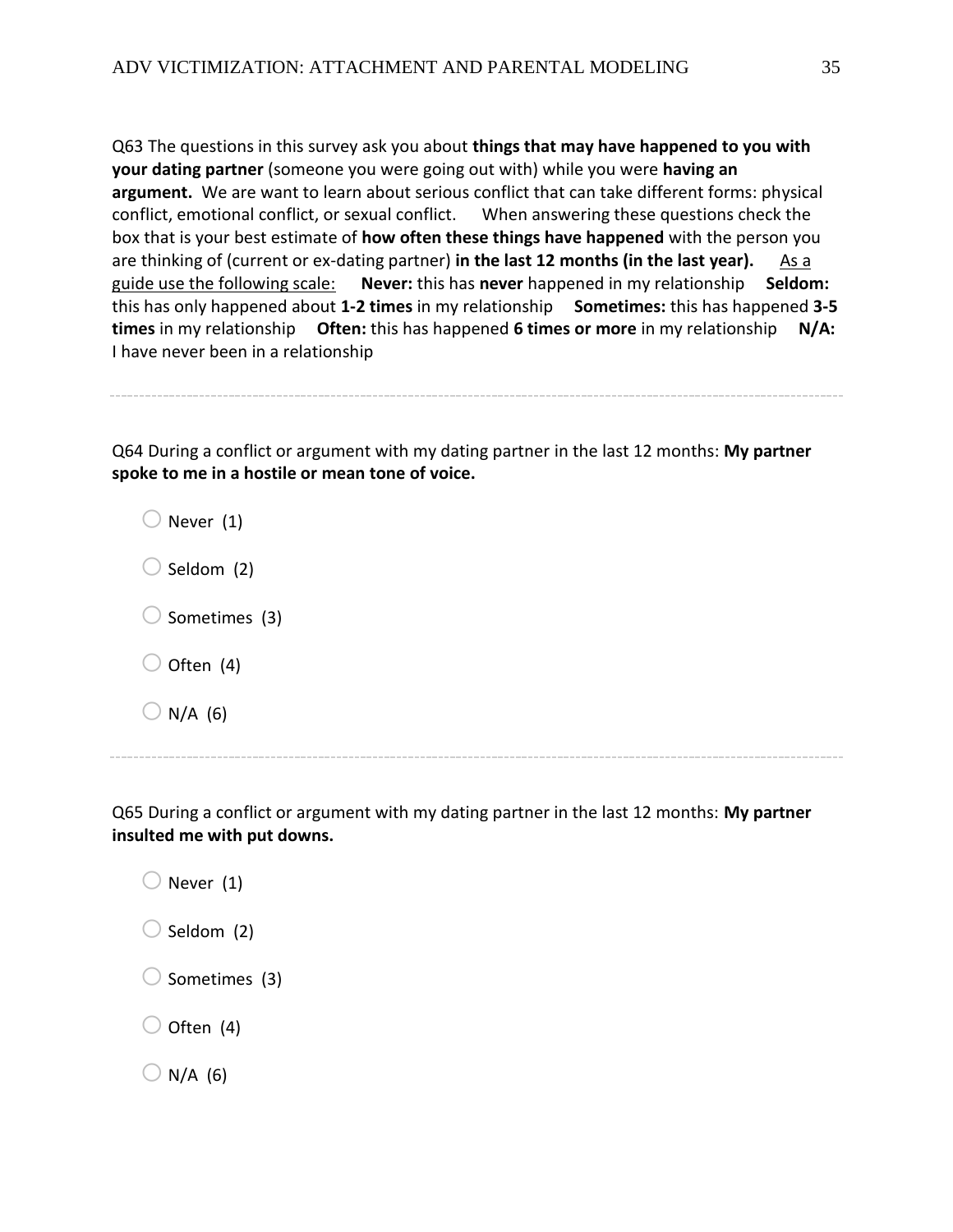Q66 During a conflict or argument with my dating partner in the last 12 months: **My partner said things to my friends about me to turn them against me.**

| $\bigcirc$ Never (1)     |
|--------------------------|
| $\bigcirc$ Seldom (2)    |
| $\bigcirc$ Sometimes (3) |
| $\bigcirc$ Often (4)     |
| $\bigcirc$ N/A (6)       |

Q67 During a conflict or argument with my dating partner in the last 12 months: **My partner hit, kicked, or punched me.**

| $\bigcirc$ Never (1)     |
|--------------------------|
| $\bigcirc$ Seldom (2)    |
| $\bigcirc$ Sometimes (3) |
| $\bigcirc$ Often (4)     |
| $\bigcirc$ N/A (6)       |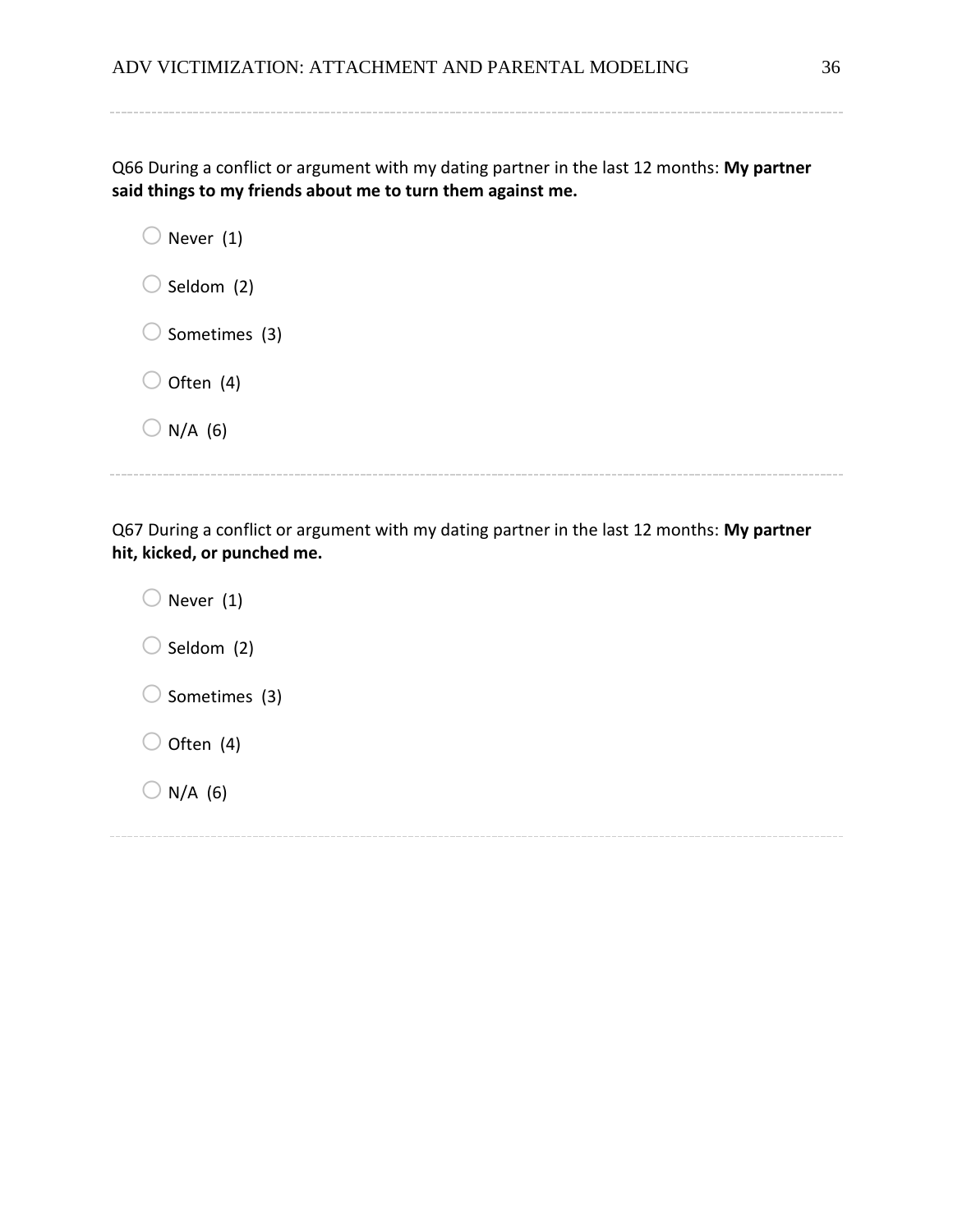Q68 During a conflict or argument with my dating partner in the last 12 months: **My partner slapped me or pulled my hair.**

 $\bigcirc$  Never (1)  $\bigcirc$  Seldom (2)  $\bigcirc$  Sometimes (3)  $\bigcirc$  Often (4)  $\bigcirc$  N/A (6)

Q69 During a conflict or argument with my dating partner in the last 12 months: **My partner threatened to hurt me.**

 $\bigcirc$  Never (1)  $\bigcirc$  Seldom (2)  $\bigcirc$  Sometimes (3)  $\bigcirc$  Often (4)  $\bigcirc$  N/A (6)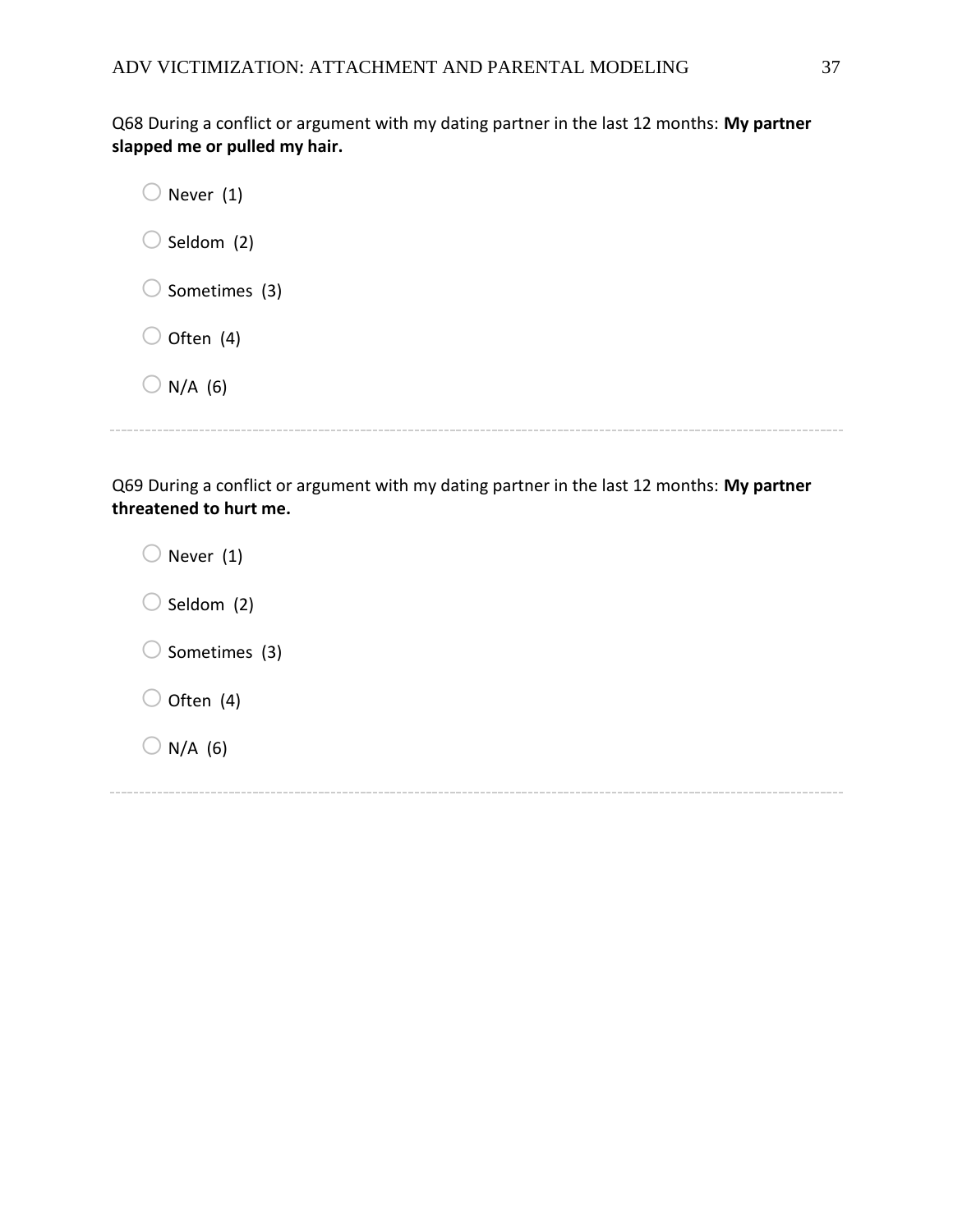Q70 During a conflict or argument with my dating partner in the last 12 months: **My partner threatened to hit or throw something at me.**

| Never (1)     |  |  |
|---------------|--|--|
| Seldom (2)    |  |  |
| Sometimes (3) |  |  |
| Often (4)     |  |  |
| $N/A$ (6)     |  |  |
|               |  |  |

Q71 During a conflict or argument with my dating partner in the last 12 months: **My partner spread rumors about me.**

 $\bigcirc$  Never (1)  $\bigcirc$  Seldom (2)  $\bigcirc$  Sometimes (3)  $\bigcirc$  Often (4)  $\bigcirc$  N/A (6)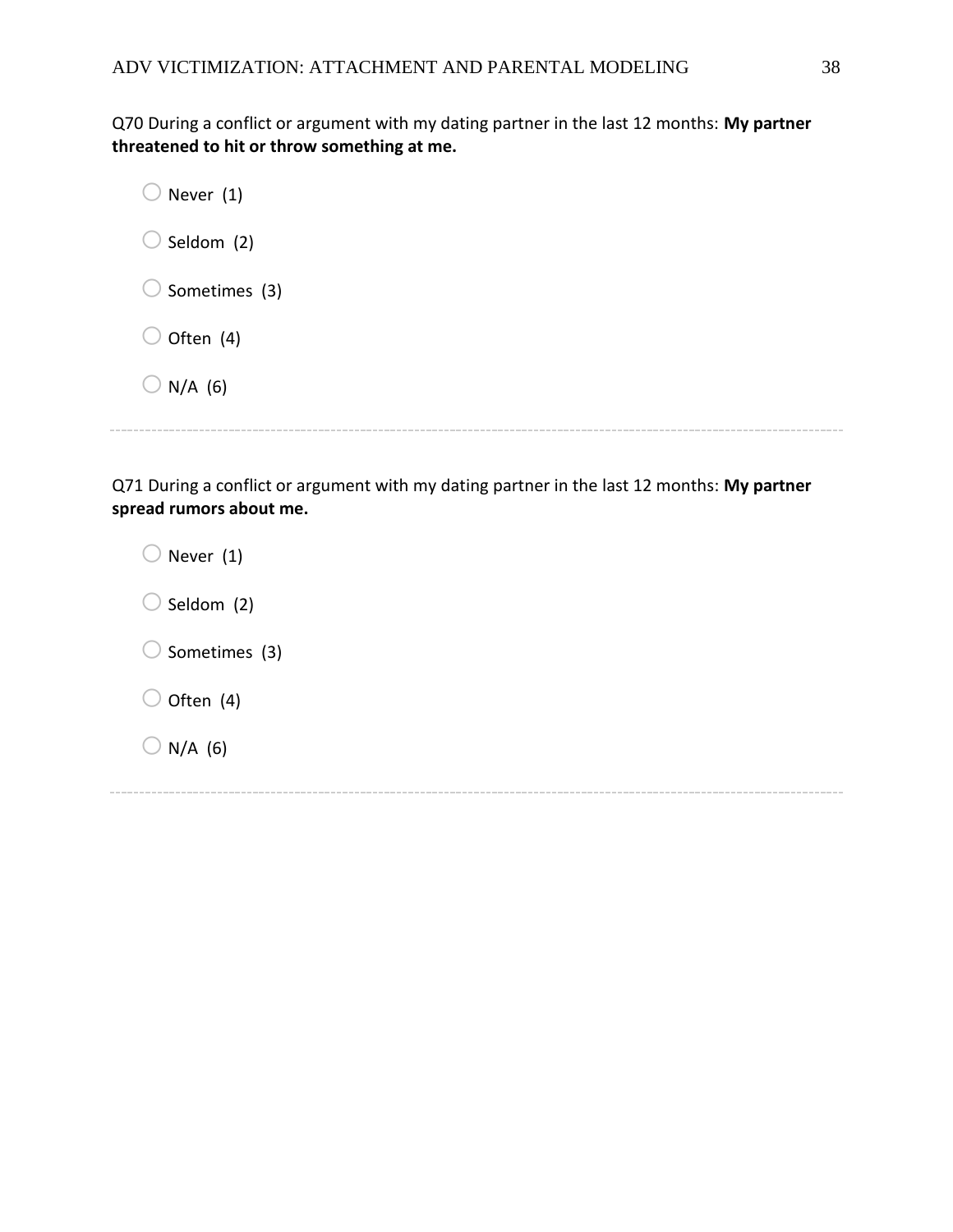Q72 During a conflict or argument with my dating partner in the last 12 months: **My partner touched me sexually when I didn't want them to.**

| Never (1)     |  |  |
|---------------|--|--|
| Seldom (2)    |  |  |
| Sometimes (3) |  |  |
| Often (4)     |  |  |
| $N/A$ (6)     |  |  |
|               |  |  |

Q73 During a conflict or argument with my dating partner in the last 12 months: **My partner forced me to have sex when I didn't want to.**

 $\bigcirc$  Never (1)  $\bigcirc$  Seldom (2)  $\bigcirc$  Sometimes (3)  $\bigcirc$  Often (4)  $\bigcirc$  N/A (6) **End of Block: CADRI-S**

**Start of Block: Disclosure**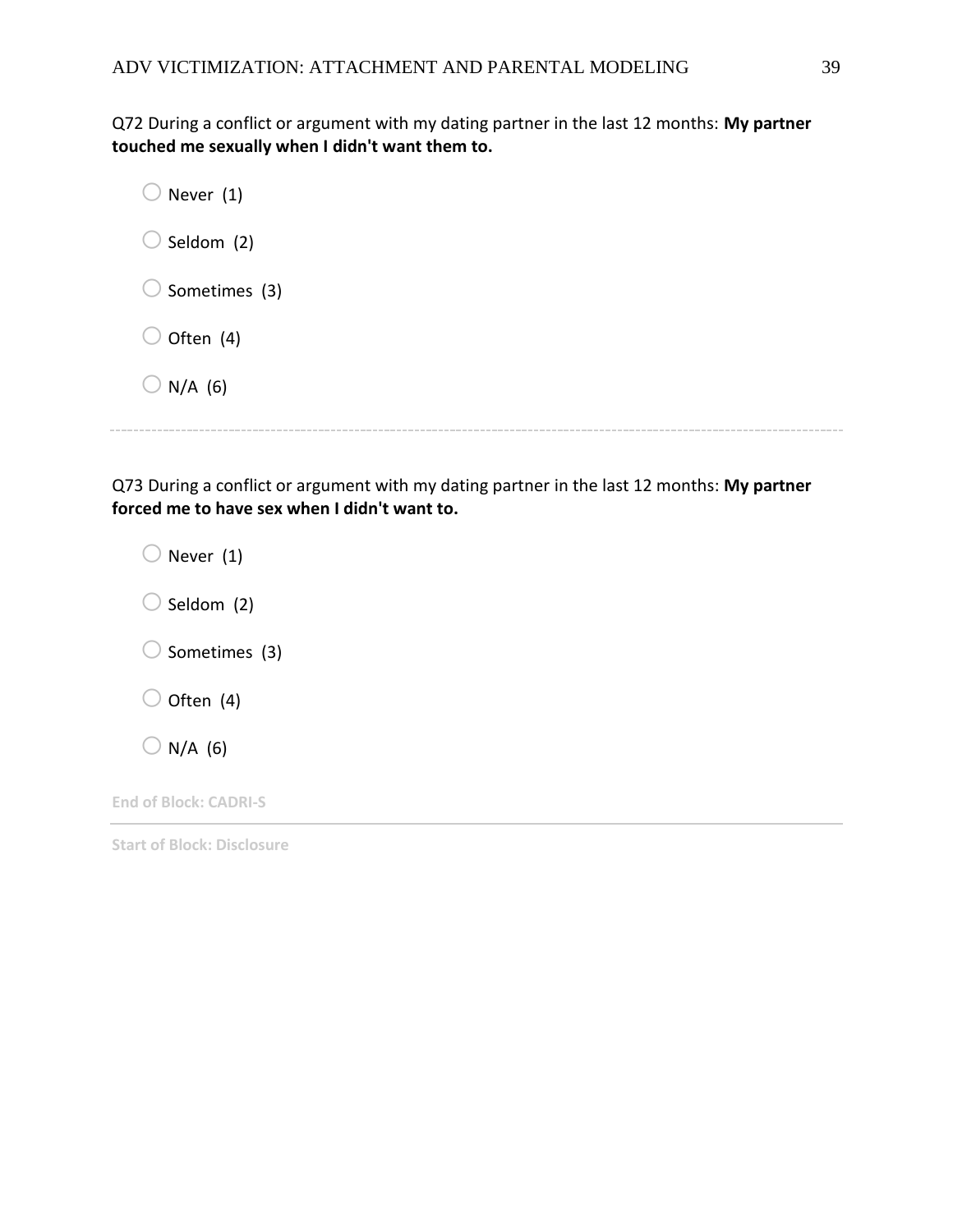Q74 Below is a list of people who you might talk to about a dating conflict or argument. If you had a conflict with your dating partner, who did you talk to about it, if anyone (check all that you told):

|               | • I have never had a dating conflict or argument (1)                           |
|---------------|--------------------------------------------------------------------------------|
|               | • I have never told anyone (2)                                                 |
|               | • Friend (not related to you) (3)                                              |
|               | • Parent or caregiver (4)                                                      |
|               | • Sibling (brother, sister) (5)                                                |
|               | • Adult relative/family member (such as an uncle, grandmother, aunt, etc.) (6) |
| neighbor) (7) | • Adult other than your parents/caregivers or family members (such as a        |
|               | • Therapist or counselor (8)                                                   |
|               | • Help line (text or call or online) (9)                                       |
|               | • Doctor or nurse (10)                                                         |
|               | • Police, lawyer, or other legal authority (11)                                |
|               | • Pastor, priest, or minister (12)                                             |
|               | • Teacher, principal, or coach (13)                                            |
|               | • Formal Mentoring (such as Big Brothers, Big Sisters) (14)                    |
|               | • Someone else not listed about (please describe who this was) (15)            |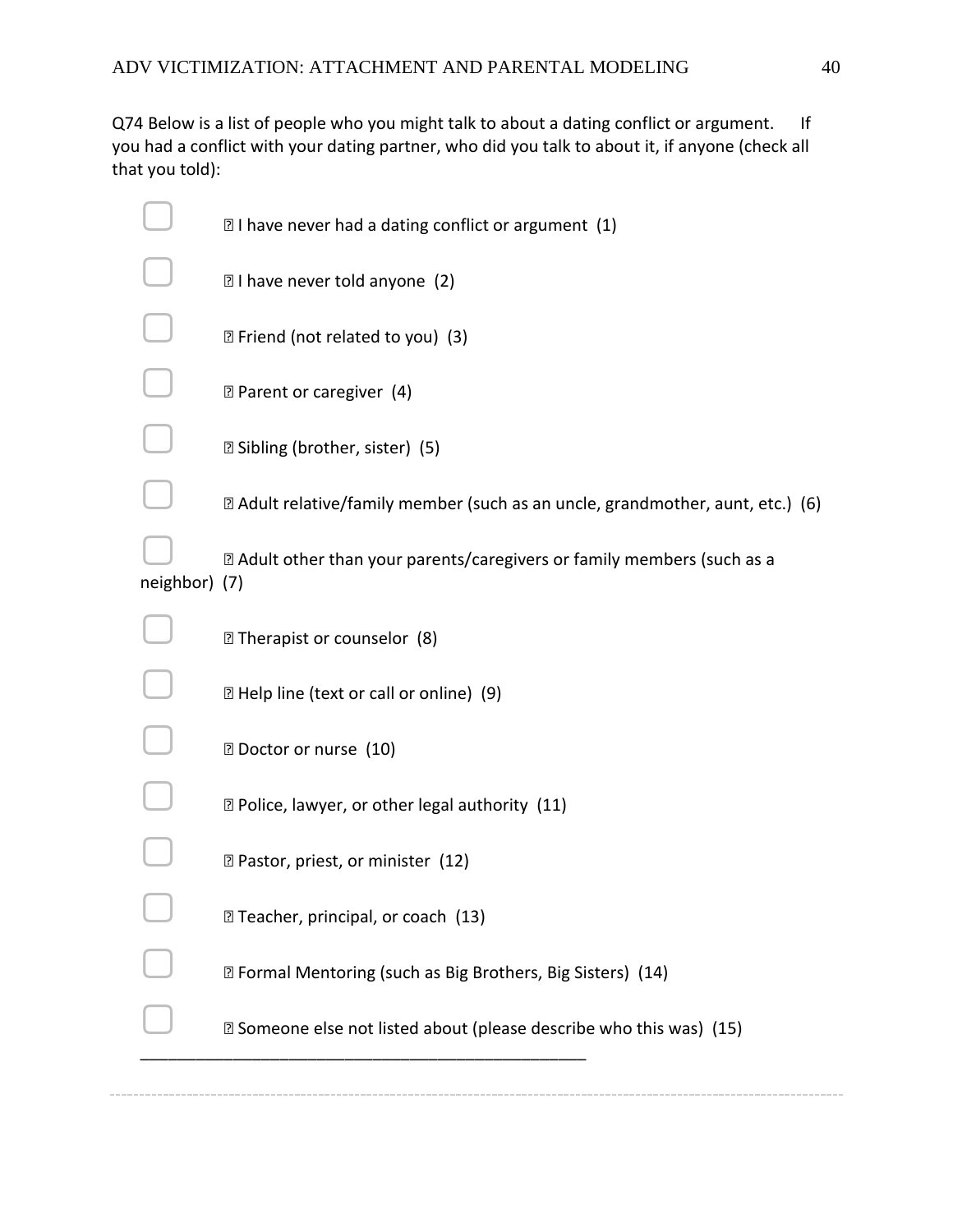Page Break – <u>Electron Communist Communist Communist Communist Communist Communist Communist</u>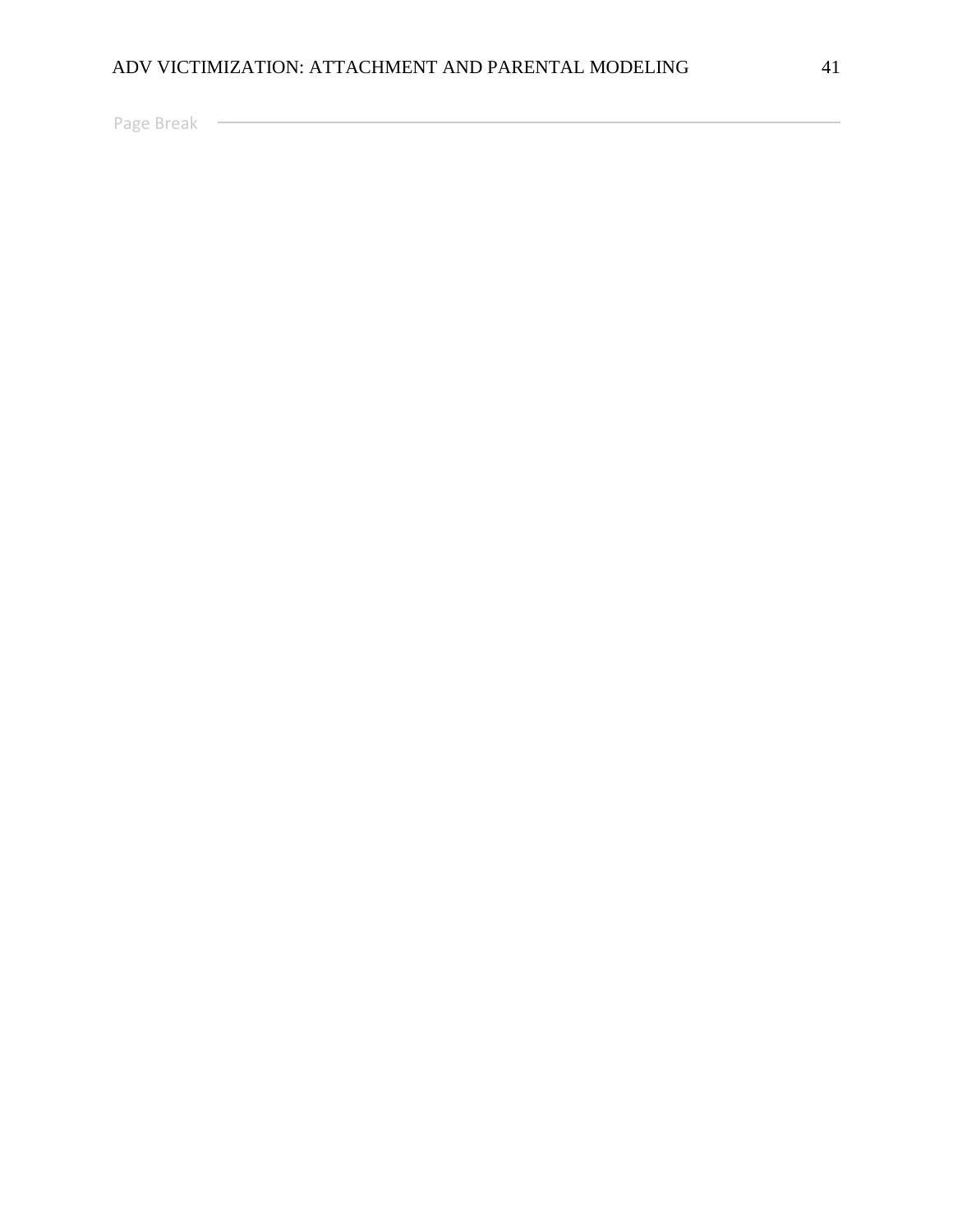Q75 If you told someone about a conflict with your dating partner, **how long** did you wait before telling someone?

| I have never had a dating conflict or argument (1)     |
|--------------------------------------------------------|
| I have never told anyone (2)                           |
| I told someone immediately (3)                         |
| I waited several weeks (1-3 weeks) to tell someone (5) |
| I waited about a month to tell someone (6)             |
| I waited several months (2-11 months) to tell (7)      |
| I waited 1 year to tell someone (8)                    |
| I waited over 1 year to tell someone (9)               |
|                                                        |

Page Break –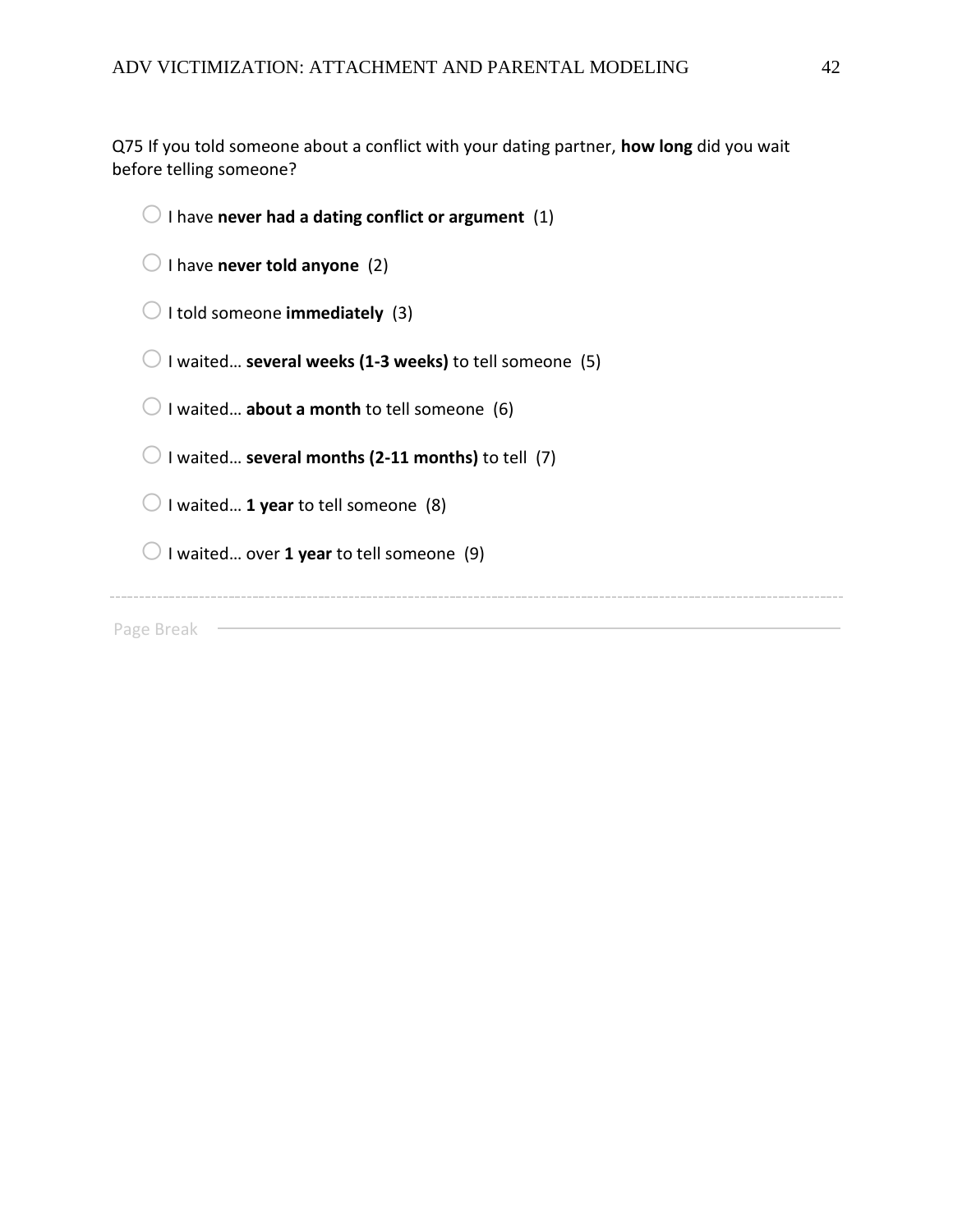Q76 If you did not tell anyone about a dating conflict with your partner, **do you plan to tell** anyone?

| I have never had a dating conflict or argument (1)           |
|--------------------------------------------------------------|
| I have already told someone (6)                              |
| No, I do not plan on telling someone (2)                     |
| Yes, I plan to tell someone soon (3)                         |
| Yes, I plan to tell someone within a year from now (4)       |
| Yes, I plan to tell someone, but not until I am an adult (5) |
|                                                              |
| Page Break                                                   |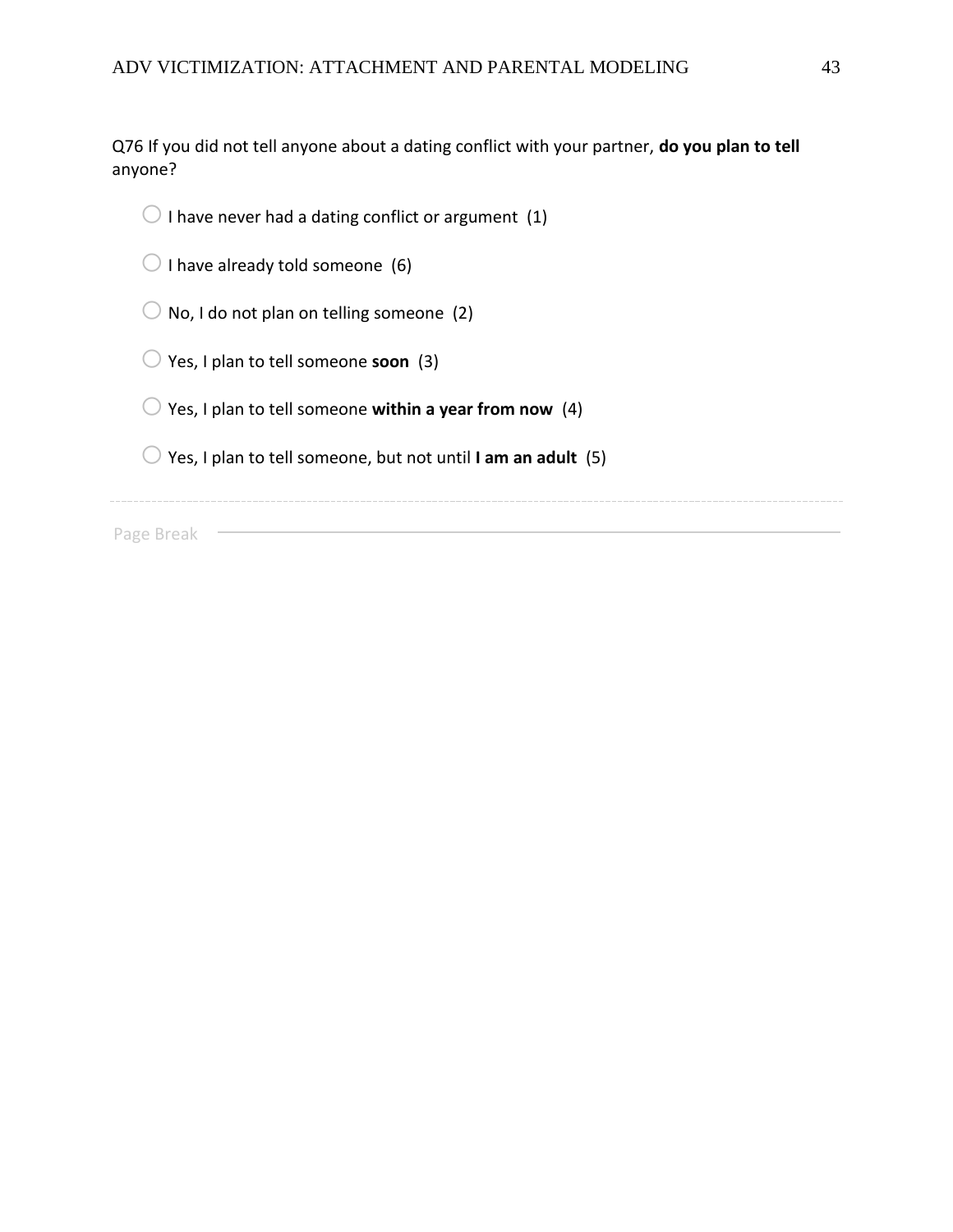Q78 If you were having a dating conflict or argument, how likely is it that you would tell anyone?

 $\bigcirc$  1 (Extremely Unlikely) (1)

 $\bigcirc$  2 (Unlikely) (2)

 $\bigcirc$  3 (Likely) (3)

 $\bigcirc$  4 (Extremely Likely) (4)

Q77 If you were having a dating conflict or argument, how likely is it that you would tell the following people?

Q79 How likely is it that you would tell: a **friend(s)** (not related to you)?

 $\bigcirc$  1 (Extremely Unlikely) (1)

 $\bigcirc$  2 (Unlikely) (2)

 $\bigcirc$  3 (Likely) (3)

 $\bigcirc$  4 (Extremely Likely) (4)

Q80 How likely is it that you would tell: a **pa**rent or caregiver?

 $\bigcirc$  1 (Extremely Unlikely) (1)

 $\bigcirc$  2 (Unlikely) (2)

 $\bigcirc$  3 (Likely) (3)

 $\bigcirc$  4 (Extremely Likely) (4)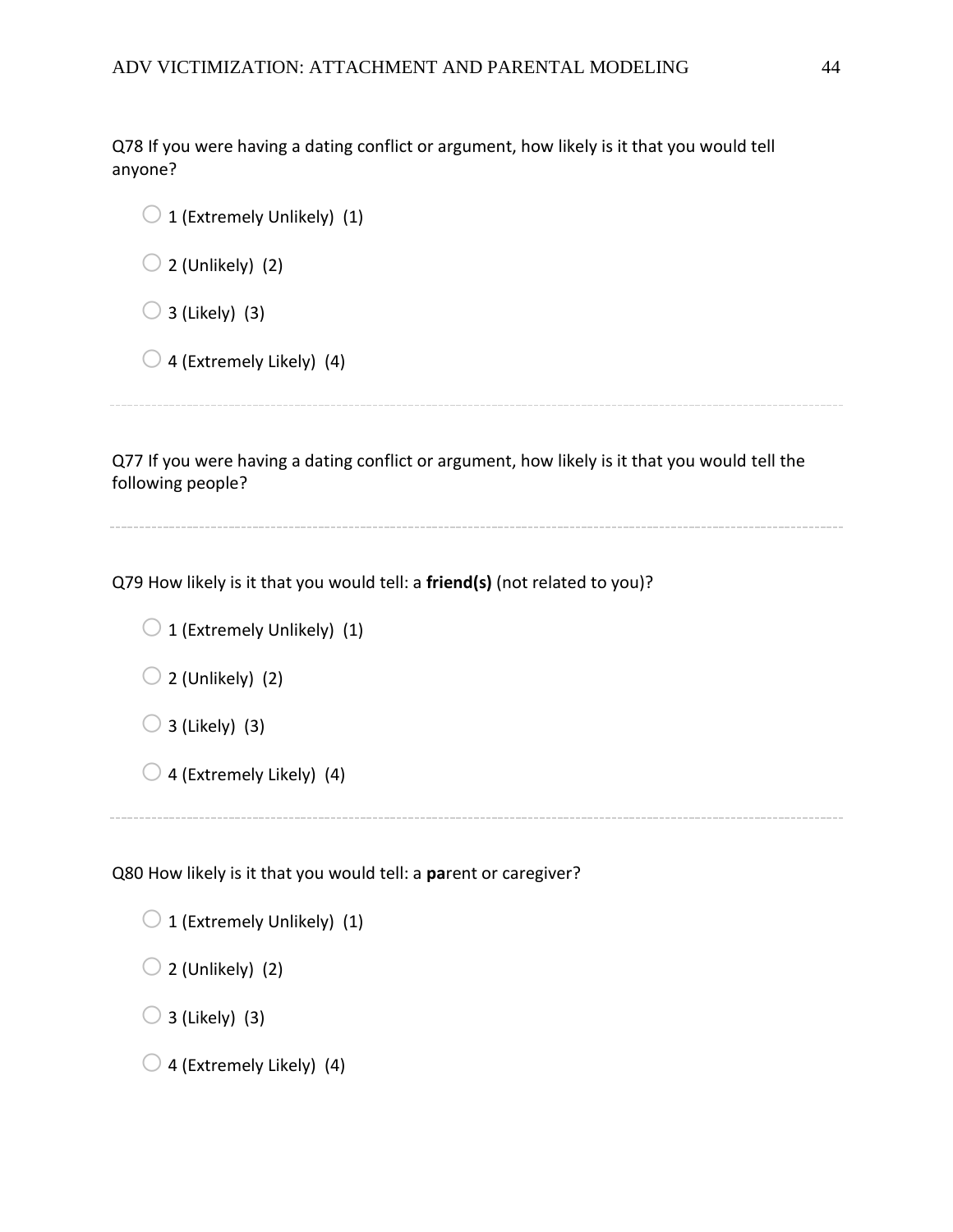Q81 How likely is it that you would tell: a **sib**ling (brother, sister)?

| $\bigcirc$ 1 (Extremely Unlikely) (1) |  |
|---------------------------------------|--|
| $\bigcirc$ 2 (Unlikely) (2)           |  |
| $\bigcirc$ 3 (Likely) (3)             |  |
| $\bigcirc$ 4 (Extremely Likely) (4)   |  |
|                                       |  |

Q82 How likely is it that you would tell: a**n adult relative/family member** (such as an uncle, grandmother, aunt, etc.)?

 $\bigcirc$  1 (Extremely Unlikely) (1)  $\bigcirc$  2 (Unlikely) (2)  $\bigcirc$  3 (Likely) (3)  $\bigcirc$  4 (Extremely Likely) (4)

Q83 How likely is it that you would tell: a**n adult other than your parents/caregivers** (such as a neighbor)?

 $\bigcirc$  1 (Extremely Unlikely) (1)

 $\bigcirc$  2 (Unlikely) (2)

 $\bigcirc$  3 (Likely) (3)

 $\bigcirc$  4 (Extremely Likely) (4)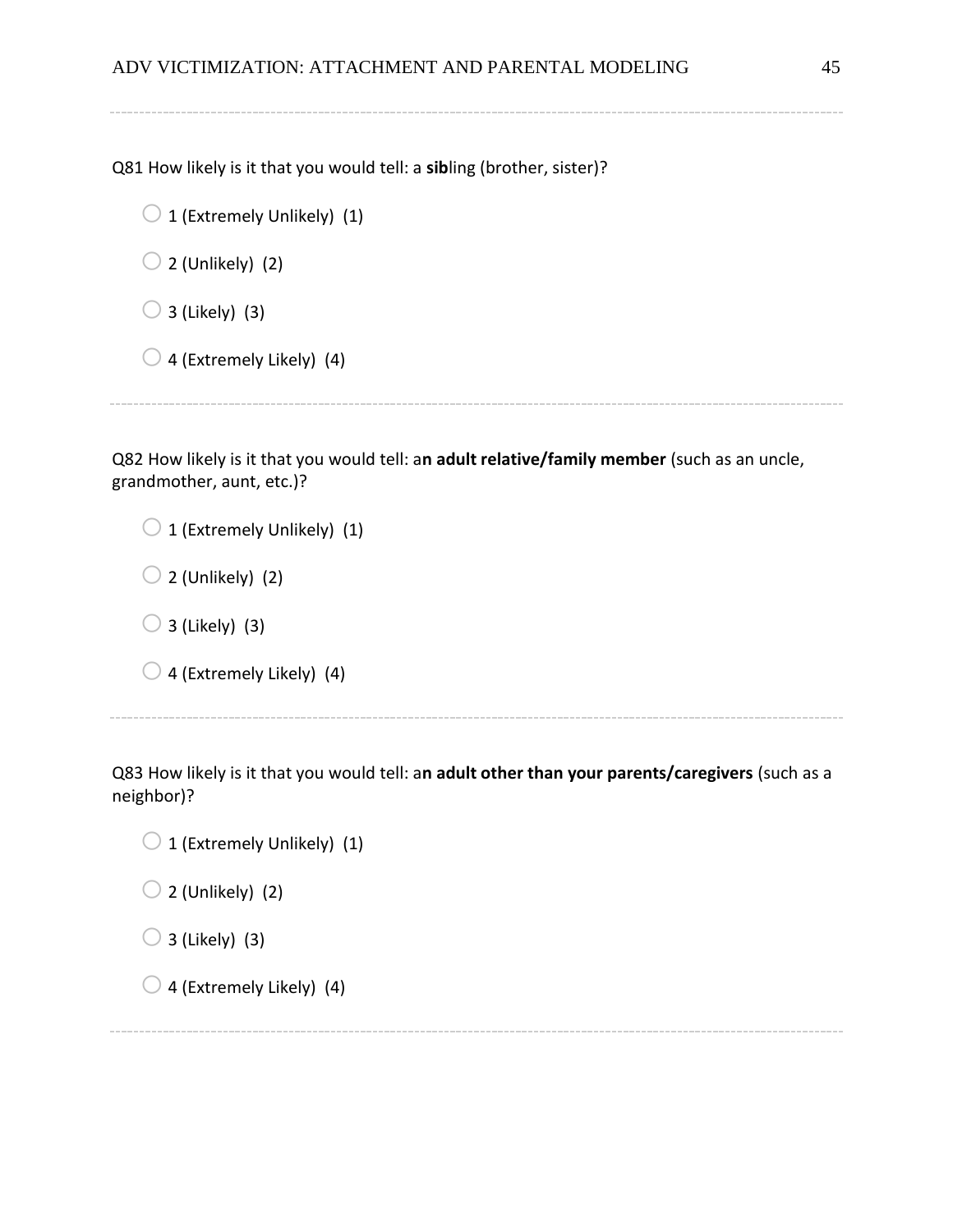Q84 How likely is it that you would tell: a **therapist or counselor?**

 $\bigcirc$  1 (Extremely Unlikely) (1)

 $\bigcirc$  2 (Unlikely) (2)

 $\bigcirc$  3 (Likely) (3)

 $\bigcirc$  4 (Extremely Likely) (4)

Q85 How likely is it that you would tell: a **helpline** (phone, text, or online)?

|  | $\bigcirc$ 1 (Extremely Unlikely) (1) |  |
|--|---------------------------------------|--|

- $\bigcirc$  2 (Unlikely) (2)
- $\bigcirc$  3 (Likely) (3)
- $\bigcirc$  4 (Extremely Likely) (4)

Q86 How likely is it that you would tell: a **do**ctor or nurse?

 $\bigcirc$  1 (Extremely Unlikely) (1)

- $\bigcirc$  2 (Unlikely) (2)
- $\bigcirc$  3 (Likely) (3)
- $\bigcirc$  4 (Extremely Likely) (4)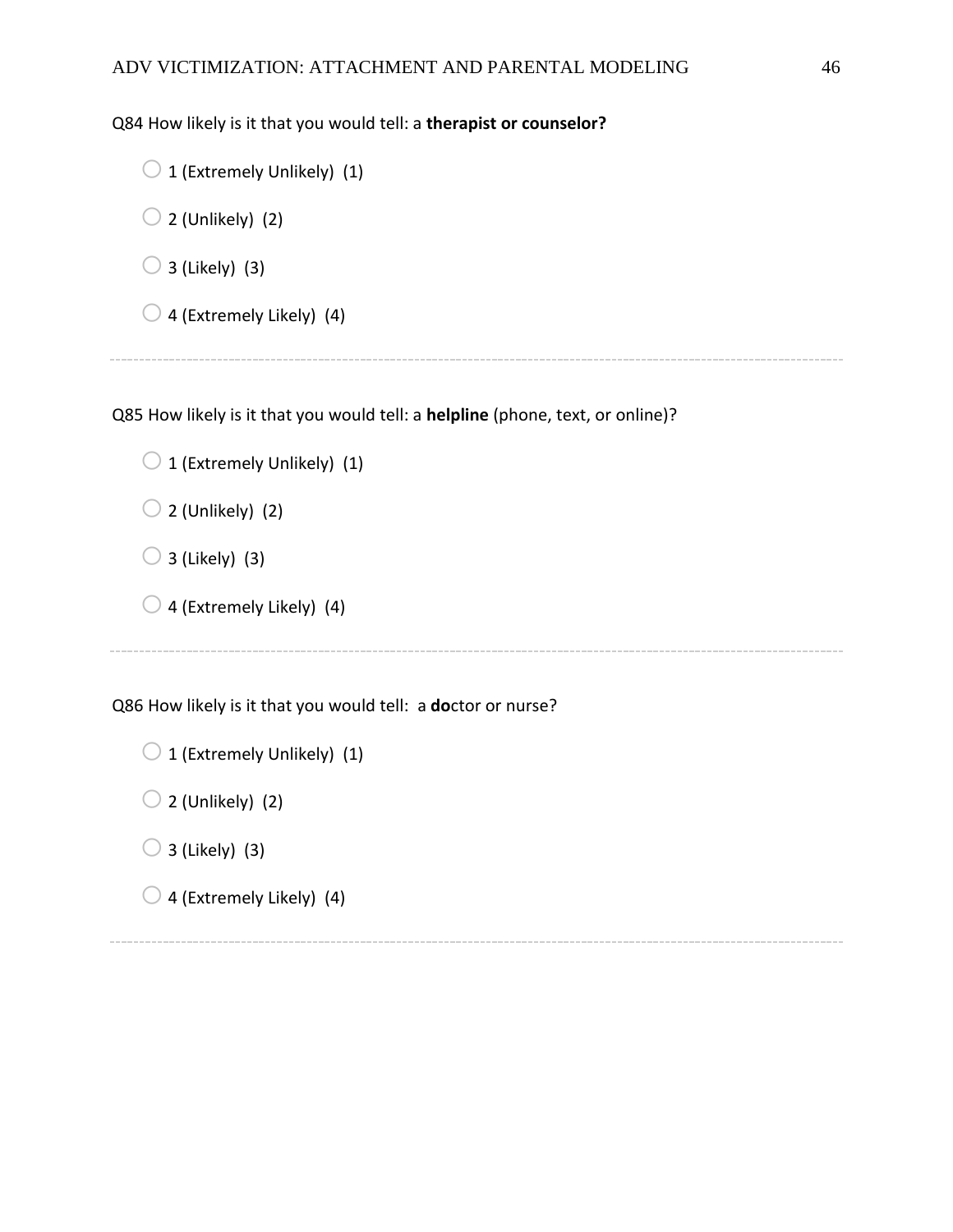Q87 How likely is it that you would tell: **the police, a lawyer, or other legal authority?**

 $\bigcirc$  1 (Extremely Unlikely) (1)

 $\bigcirc$  2 (Unlikely) (2)

 $\bigcirc$  3 (Likely) (3)

 $\bigcirc$  4 (Extremely Likely) (4)

Q88 How likely is it that you would tell: a t**eacher, principal, or coach?**

|  | $\bigcirc$ 1 (Extremely Unlikely) (1) |  |
|--|---------------------------------------|--|

 $\bigcirc$  2 (Unlikely) (2)

 $\bigcirc$  3 (Likely) (3)

 $\bigcirc$  4 (Extremely Likely) (4)

Q89 Is there **someone else** you would tell that was not listed? (if yes write who they are below):

\_\_\_\_\_\_\_\_\_\_\_\_\_\_\_\_\_\_\_\_\_\_\_\_\_\_\_\_\_\_\_\_\_\_\_\_\_\_\_\_\_\_\_\_\_\_\_\_\_\_\_\_\_\_\_\_\_\_\_\_\_\_\_\_

Page Break -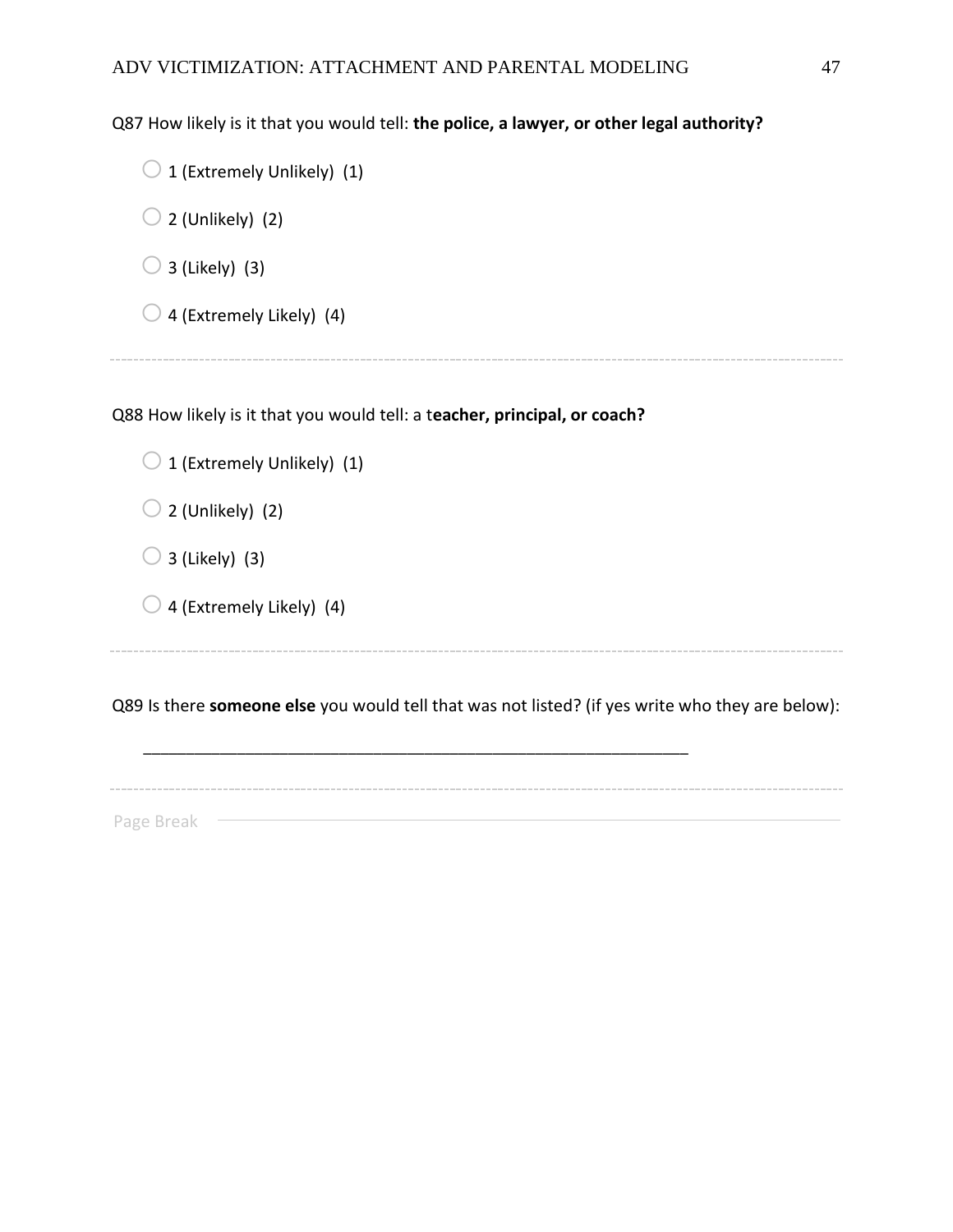Q91 If you had a dating conflict or argument, what are some reasons you might NOT tell **your parents/guardians?** [Check all that apply]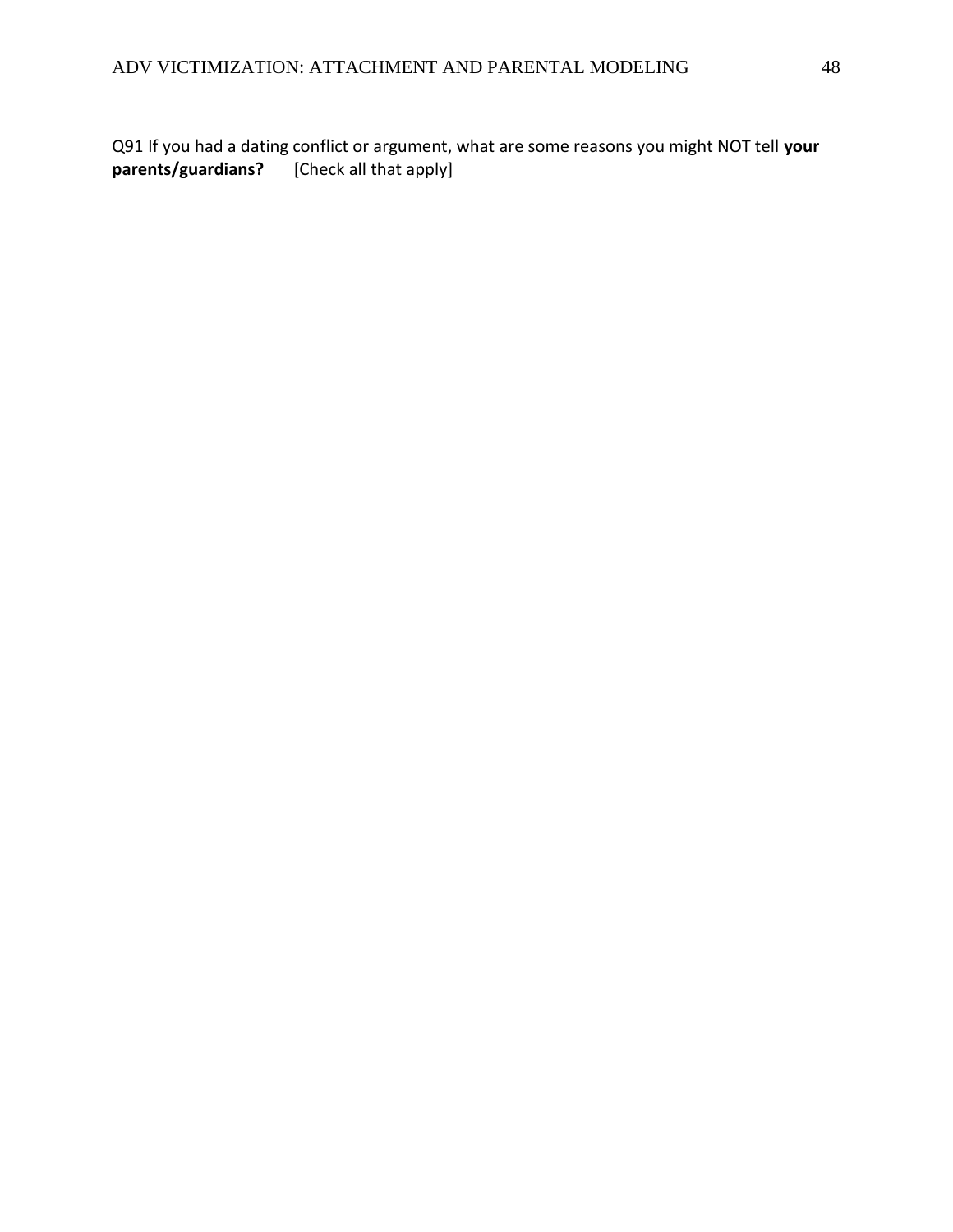I might not **tell my parent/guardian** because...

|             | I've told my parent once before and they didn't react well (1)                  |
|-------------|---------------------------------------------------------------------------------|
|             | It's an <b>uncomfortable topic</b> to talk about with my parent (6)             |
|             | Dating conflict isn't serious enough to tell my parent (5)                      |
|             | I'm worried my parent would tell someone else (7)                               |
|             | My parent might want me to break up with the person I'm dating (8)              |
|             | I would rather figure it out on my own than tell my parent/guardian (9)         |
| parent (10) | I'm afraid the person I was dating would retaliate/ get back at me if I told my |
|             | My parent doesn't know I am dating (11)                                         |
|             | I would feel embarrassed or ashamed to tell my parent (13)                      |
|             | I'm afraid my parent would overreact (12)                                       |
|             | My parent wouldn't believe me (15)                                              |
|             | My parent/guardian wouldn't listen (16)                                         |
|             | I don't trust my parent (18)                                                    |
|             | My parent wouldn't be able to help (19)                                         |
|             | I would not want to get my dating partner in trouble by telling my parent (21)  |
|             | Other reason not listed above: (20)                                             |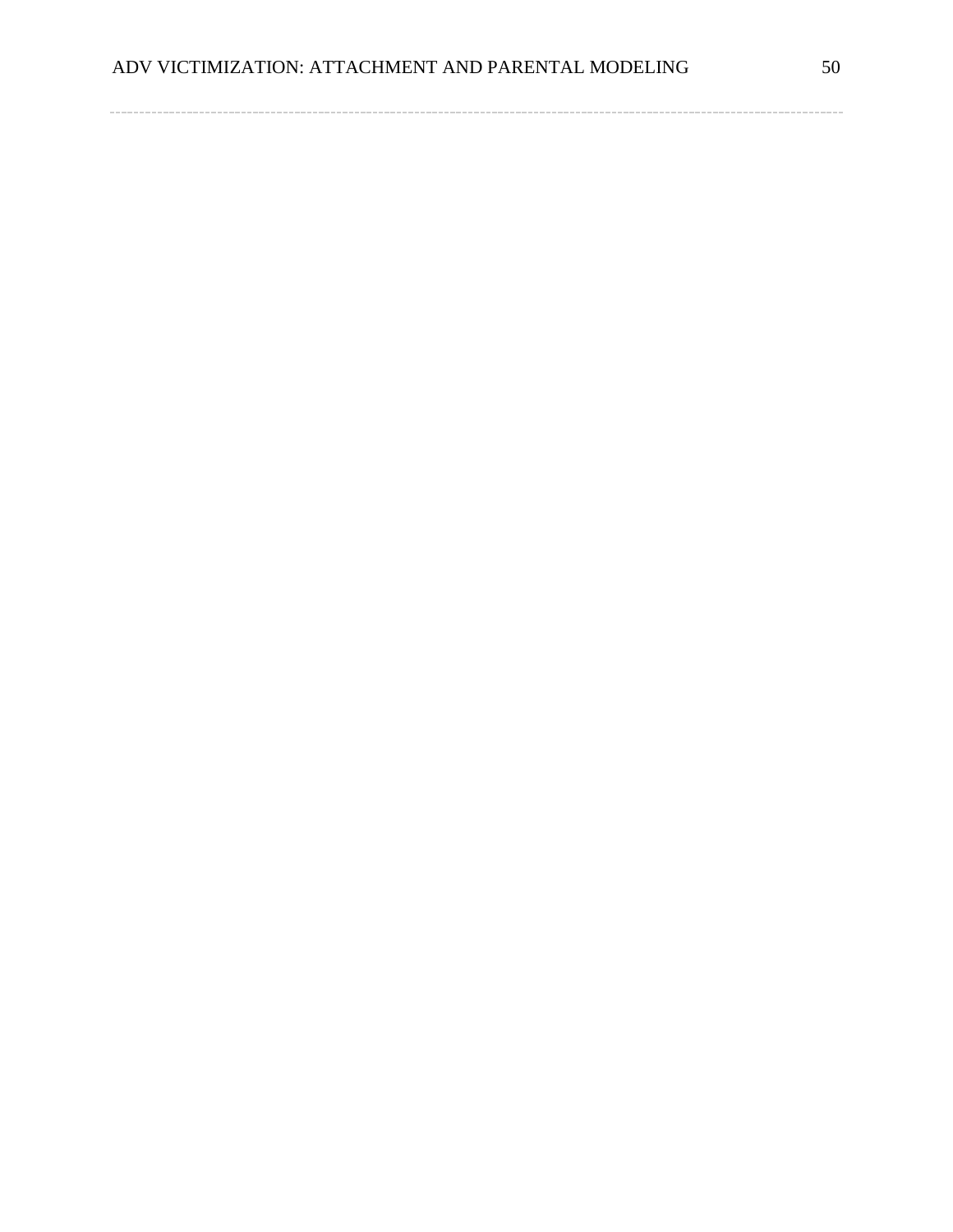Q92 If you did have a dating conflict or argument, what are some reasons you might NOT tell your friend(s)? [Check all that apply] I might NOT tell **my friend(s)** because….

|              | I've told my friend(s) once before and they didn't react well $(1)$                    |
|--------------|----------------------------------------------------------------------------------------|
|              | Dating conflict isn't serious enough to tell my friend(s) (5)                          |
|              | It's an uncomfortable topic to talk about with my friend(s) (6)                        |
|              | I'm worried my friend(s) would tell someone else (7)                                   |
|              | My friend(s) might want me to break up with the person I'm dating $(8)$                |
|              | I'd rather figure it out on my own than tell my friend(s) $(9)$                        |
| friends (10) | I'm afraid the person I was dating <b>would retaliate/ get back at me</b> if I told my |
|              | My friends don't know I am dating (11)                                                 |
|              | I'm afraid my friend(s) would overreact $(12)$                                         |
|              | I would feel <b>embarrassed or ashamed</b> to tell my friend(s) (13)                   |
|              | My friend(s) wouldn't believe me (15)                                                  |
|              | My friend(s) wouldn't listen (16)                                                      |
|              | I don't trust my friend(s) (18)                                                        |
|              | My friend(s) wouldn't be able to help (19)                                             |
|              | I would not want to get my dating partner in trouble by telling my friend(s) (21)      |
|              | Other reason not listed above: (20)                                                    |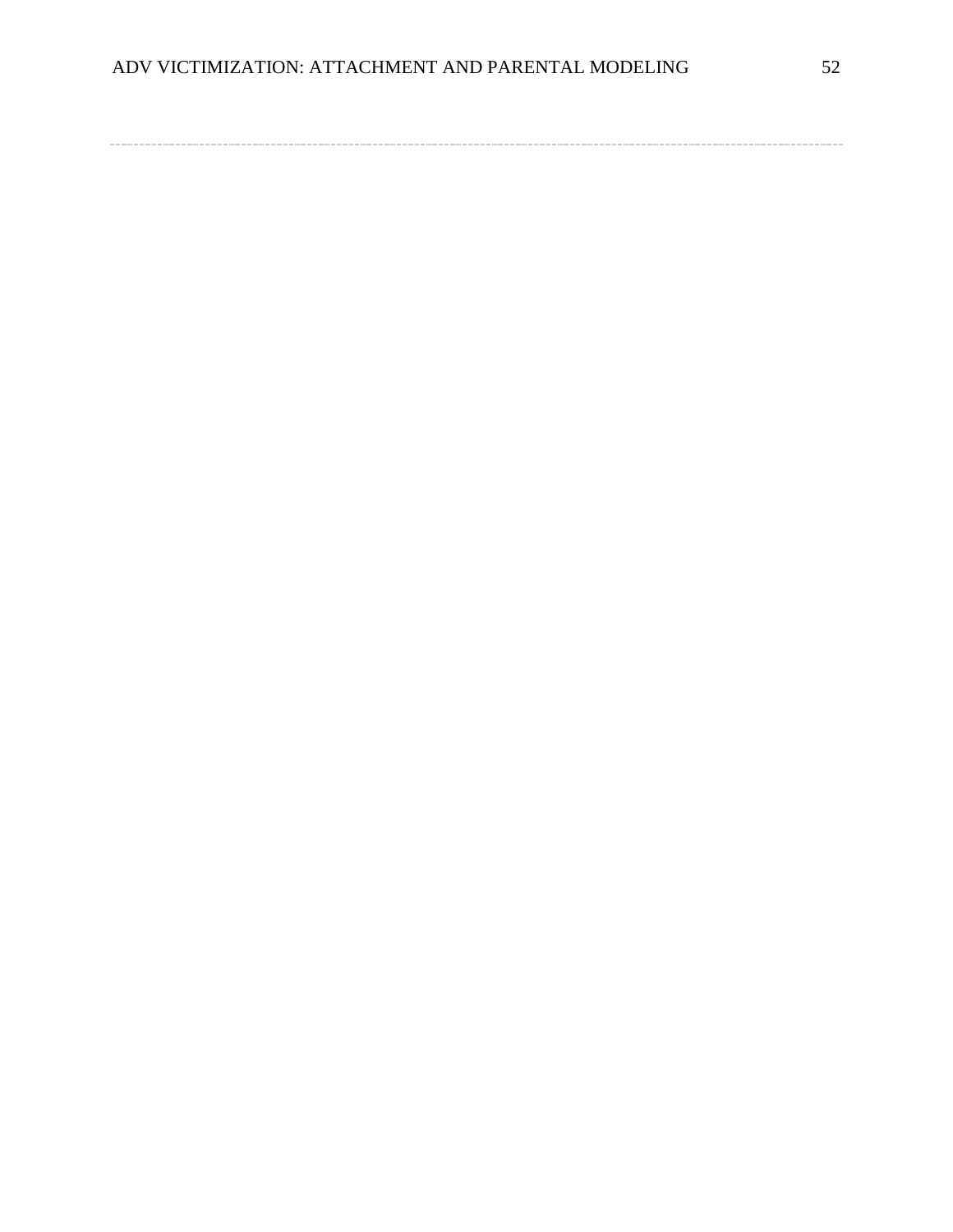Q93 If you had a dating conflict or argument, what are some reasons you might NOT tell **an**  adult other than your parents (such as an aunt, neighbor, teacher, etc.)? [Check all that apply] I might NOT tell **an adult other than my parents** because….

| (1)        | I've told an adult other than my parents once before and they didn't react well                                     |
|------------|---------------------------------------------------------------------------------------------------------------------|
|            | Dating conflict isn't serious enought to tell an adult other than my parents (5)                                    |
|            | It's an uncomfortable topic to talk about with an adult other than my<br>parent/guardian (6)                        |
|            | I'm worried an adult other than my parents would tell someone else (7)                                              |
| dating (8) | An adult other than my parents might make me break up with the person I'm                                           |
|            | I'd rather figure it out on my own than tell an adult other than my parents (9)                                     |
|            | I'm afraid the person I was dating would retaliate/ get back at me if I told an<br>adult other than my parents (10) |
|            | Adults other than my parents don't know I am dating (11)                                                            |
|            | I'm afraid an adult other than my parents would overreact (12)                                                      |
| (13)       | I would feel embarrassed or ashamed to tell an adult other than my parents                                          |
|            | An adult other than my parents • wouldn't believe me $(15)$                                                         |
|            | An adult other than my parents wouldn't listen (16)                                                                 |
|            | I don't trust an adult other than my parents (18)                                                                   |
|            | An adult other than my parents wouldn't be able to help (19)                                                        |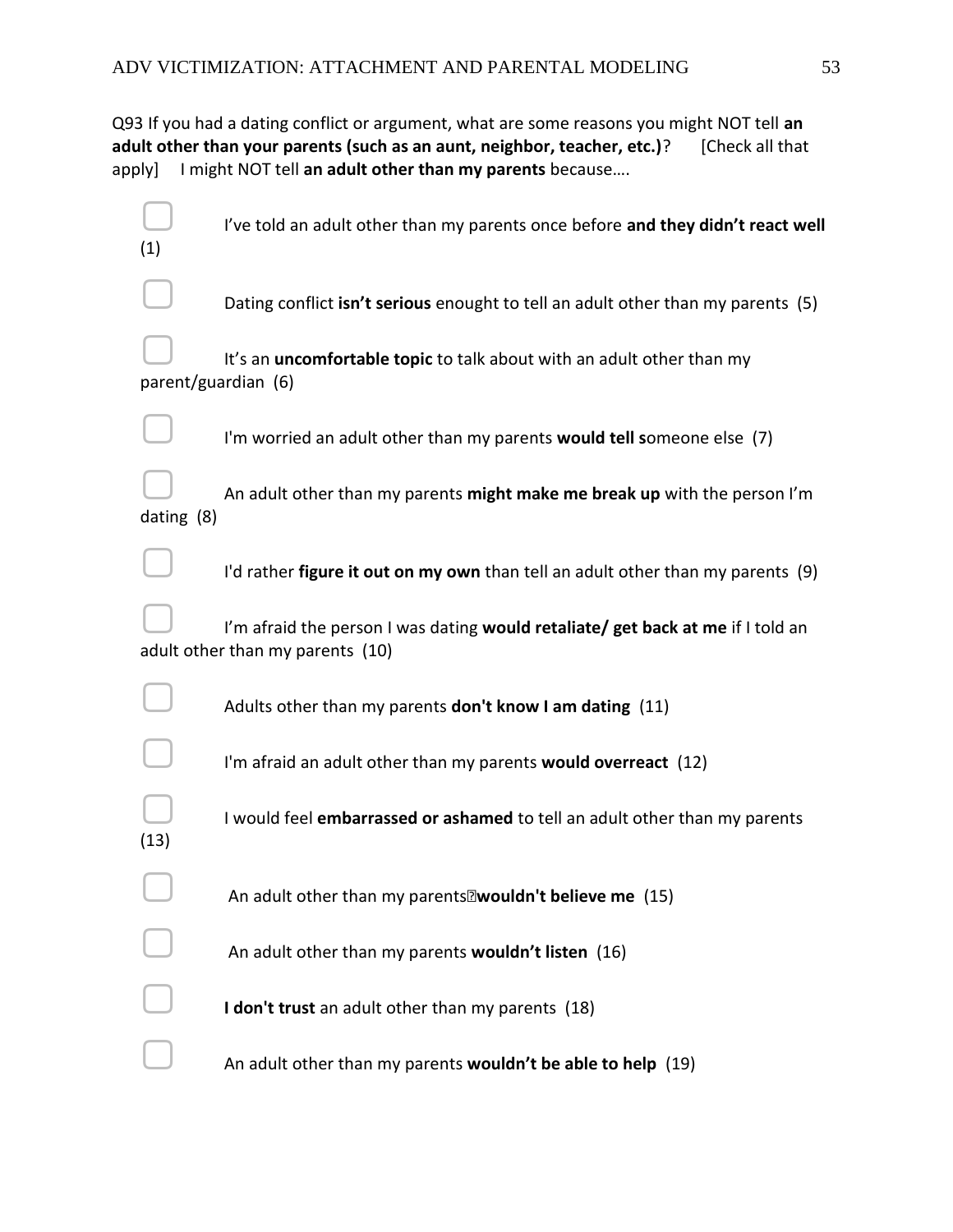▢ I would not want to **get my dating partner in trouble** by telling an adult other than my parents (20)

|            | Other reason not listed above: (3) |
|------------|------------------------------------|
|            |                                    |
| Page Break |                                    |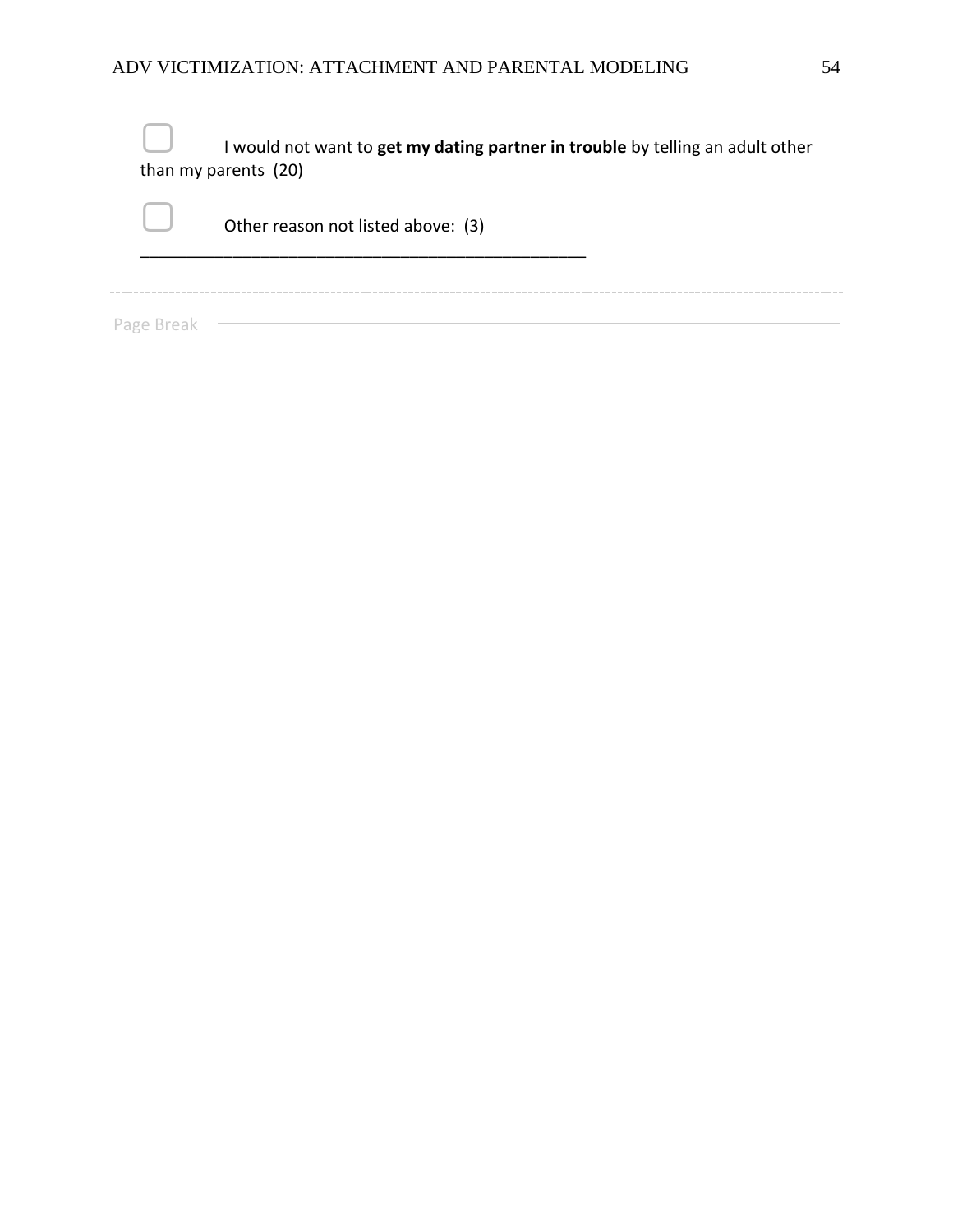Q94 How important are these reasons for telling someone about a dating conflict?

Q96 **If it was anonymous** (someone would not know who I am, like a secure place online or over text)

 $\bigcirc$  1 (Not Important) (5)

- $\bigcirc$  2 (Somewhat Important) (1)
- $\bigcirc$  3 (Moderately Important) (2)
- $\bigcirc$  4 (Very Important) (3)
- $\bigcirc$  5 (Extremely Important) (4)

Q97 **If it was private** (If it was someone who **wouldn't tell** anyone else)

- $\bigcirc$  1 (Not Important) (5)
- $\bigcirc$  2 (Somewhat Important) (1)
- $\bigcirc$  3 (Moderately Important) (2)
- $\bigcirc$  4 (Very Important) (3)
- $\bigcirc$  5 (Extremely Important) (4)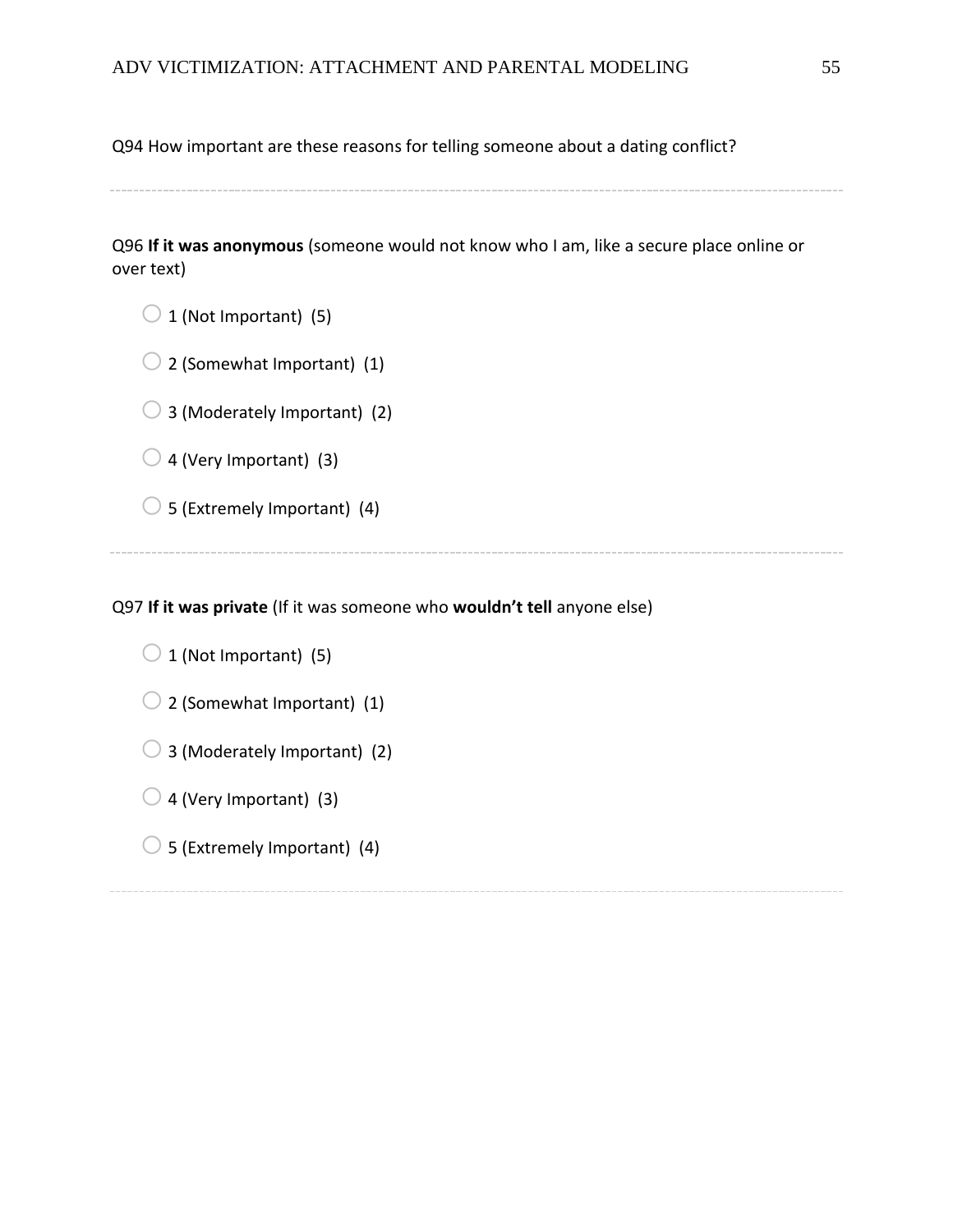# Q98 If they would **get me help**

 $\bigcirc$  1 (Not Important) (5)

 $\bigcirc$  2 (Somewhat Important) (1)

 $\bigcirc$  3 (Moderately Important) (2)

 $\bigcirc$  4 (Very Important) (3)

 $\bigcirc$  5 (Extremely Important) (4)

### Q99 If I knew they **wouldn't** tell my parents

 $\bigcirc$  1 (Not Important) (5)

 $\bigcirc$  2 (Somewhat Important) (1)

 $\bigcirc$  3 (Moderately Important) (2)

 $\bigcirc$  4 (Very Important) (3)

 $\bigcirc$  5 (Extremely Important) (4)

#### Q100 If they were the **same gender** as me

- $\bigcirc$  1 (Not Important) (5)
- $\bigcirc$  2 (Somewhat Important) (1)
- $\bigcirc$  3 (Moderately Important) (2)
- $\bigcirc$  4 (Very Important) (3)
- $\bigcirc$  5 (Extremely Important) (4)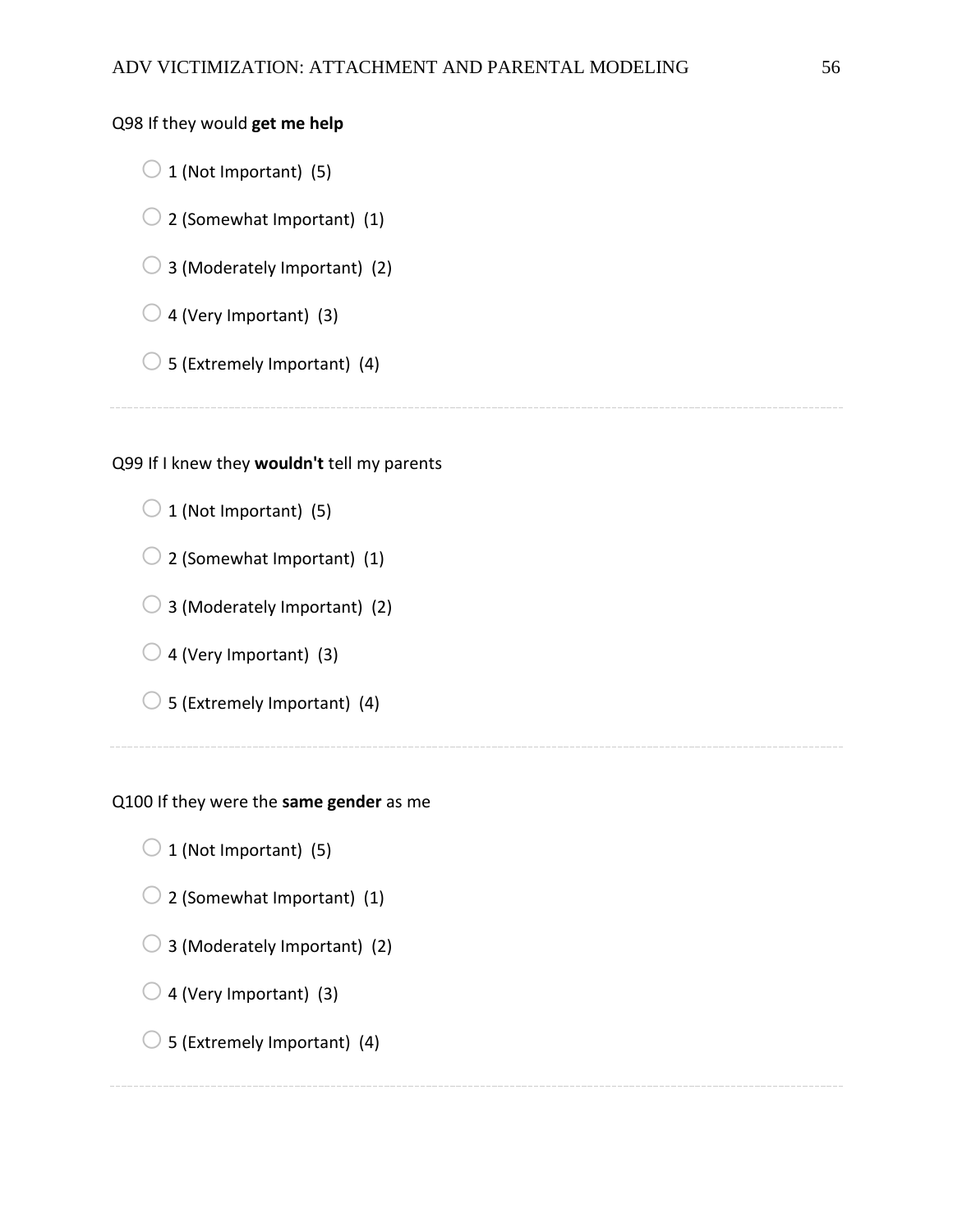### Q102 If it was someone who **knew the person I was dating**

 $\bigcirc$  1 (Not Important) (5)

 $\bigcirc$  2 (Somewhat Important) (1)

 $\bigcirc$  3 (Moderately Important) (2)

 $\bigcirc$  4 (Very Important) (3)

 $\bigcirc$  5 (Extremely Important) (4)

#### Q103 If it was someone who **did not know the person I was dating**

 $\bigcirc$  1 (Not Important) (5)

- $\bigcirc$  2 (Somewhat Important) (1)
- $\bigcirc$  3 (Moderately Important) (2)
- $\bigcirc$  4 (Very Important) (3)
- $\bigcirc$  5 (Extremely Important) (4)

Q104 If it was someone who **wouldn't blame me** for the conflict

| $\bigcirc$ 1 (Not Important) (5) |  |
|----------------------------------|--|

 $\bigcirc$  2 (Somewhat Important) (1)

- $\bigcirc$  3 (Moderately Important) (2)
- $\bigcirc$  4 (Very Important) (3)
- $\bigcirc$  5 (Extremely Important) (4)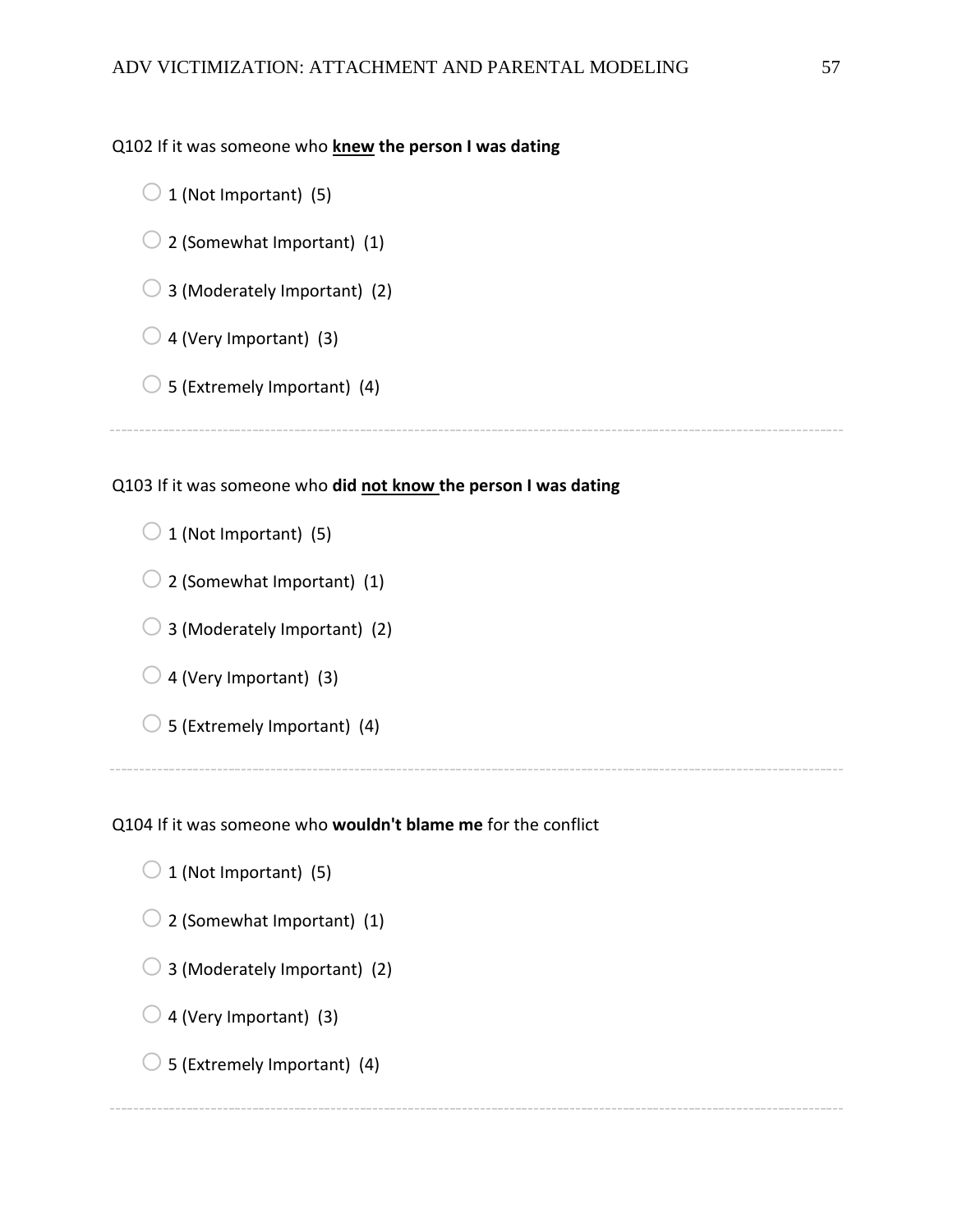### Q106 If it was someone who **would just listen** and **not give advice**

 $\bigcirc$  1 (Not Important) (5)

 $\bigcirc$  2 (Somewhat Important) (1)

 $\bigcirc$  3 (Moderately Important) (2)

 $\bigcirc$  4 (Very Important) (3)

 $\bigcirc$  5 (Extremely Important) (4)

Q107 If it was someone who could **connect me with someone who could help,** like a counselor

 $\bigcirc$  1 (Not Important) (5)

- $\bigcirc$  2 (Somewhat Important) (1)
- $\bigcirc$  3 (Moderately Important) (2)
- $\bigcirc$  4 (Very Important) (3)
- $\bigcirc$  5 (Extremely Important) (4)

Q108 If it was someone who was **an adult**

 $\bigcirc$  1 (Not Important) (5)

 $\bigcirc$  2 (Somewhat Important) (1)

- $\bigcirc$  3 (Moderately Important) (2)
- $\bigcirc$  4 (Very Important) (3)
- $\bigcirc$  5 (Extremely Important) (4)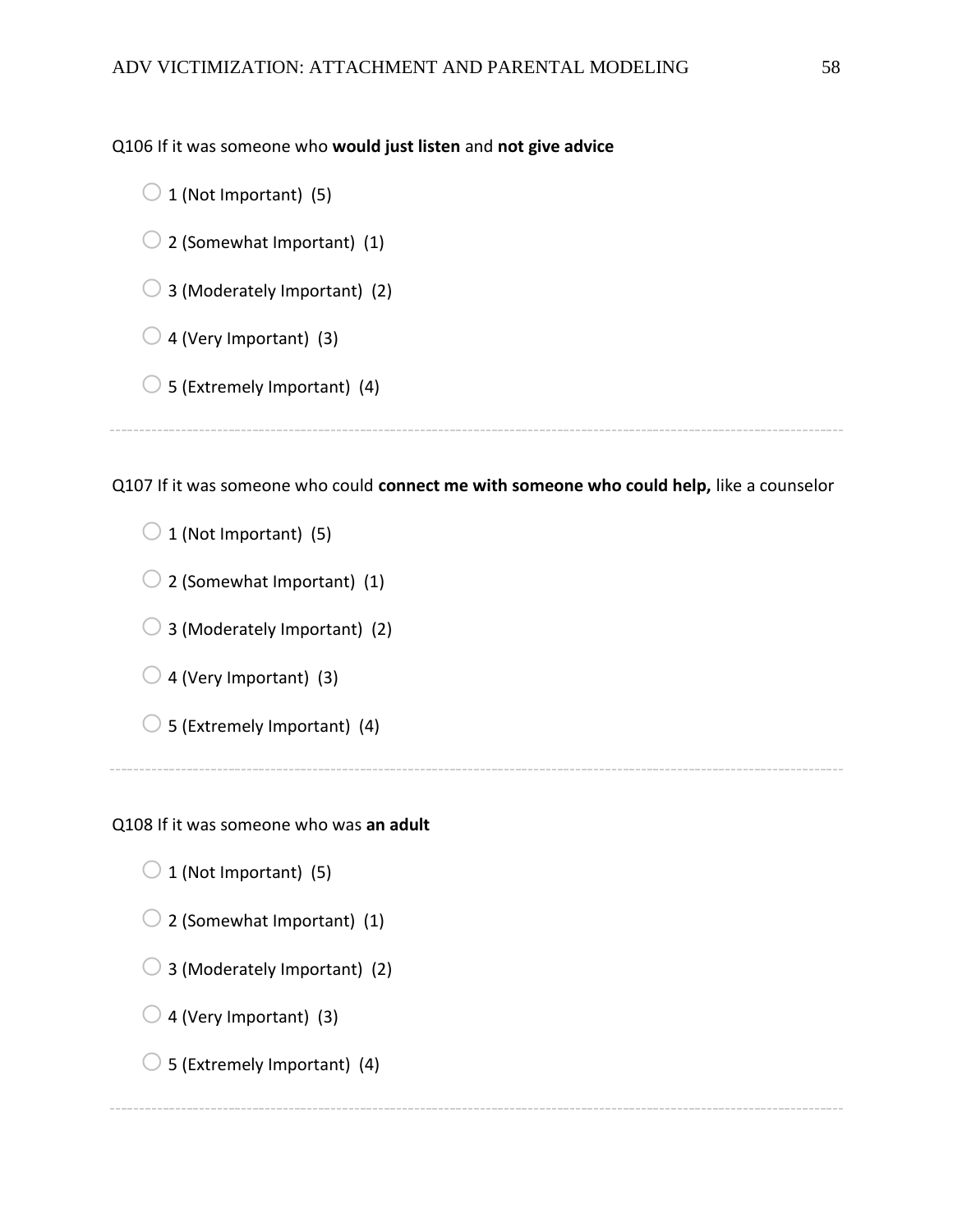### Q109 If it was someone who was **about my age**

 $\bigcirc$  1 (Not Important) (5)

- $\bigcirc$  2 (Somewhat Important) (1)
- $\bigcirc$  3 (Moderately Important) (2)
- $\bigcirc$  4 (Very Important) (3)
- $\bigcirc$  5 (Extremely Important) (4)

#### Q110 If it was someone who spoke **my native language**

- $\bigcirc$  1 (Not Important) (5)
- $\bigcirc$  2 (Somewhat Important) (1)
- $\bigcirc$  3 (Moderately Important) (2)
- $\bigcirc$  4 (Very Important) (3)
- $\bigcirc$  5 (Extremely Important) (4)

Q111 If it was someone who was the **same race or ethnicity** as me

| $\bigcup$ 1 (Not Important) (5)         |
|-----------------------------------------|
| $\bigcirc$ 2 (Somewhat Important) (1)   |
| $\bigcirc$ 3 (Moderately Important) (2) |
| $\bigcirc$ 4 (Very Important) (3)       |
| $\bigcirc$ 5 (Extremely Important) (4)  |
|                                         |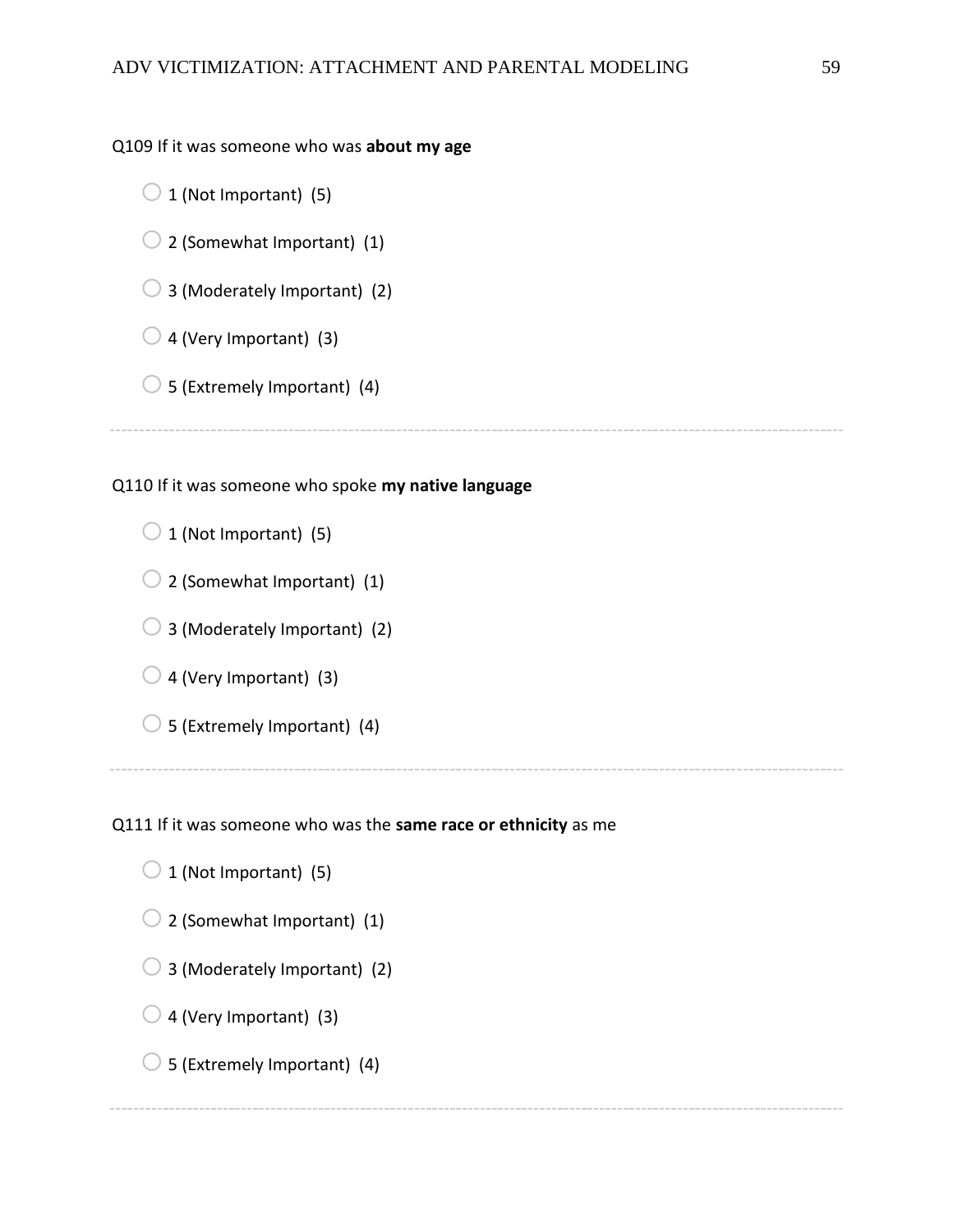Q112 If it was someone who had the **same sexual orientation** as me

 $\bigcirc$  1 (Not Important) (5)

 $\bigcirc$  2 (Somewhat Important) (1)

 $\bigcirc$  3 (Moderately Important) (2)

 $\bigcirc$  4 (Very Important) (3)

 $\bigcirc$  5 (Extremely Important) (4)

Q159 Are there other things that are important about someone who you might talk to about a dating conflict? Please describe (use as much space as needed)

\_\_\_\_\_\_\_\_\_\_\_\_\_\_\_\_\_\_\_\_\_\_\_\_\_\_\_\_\_\_\_\_\_\_\_\_\_\_\_\_\_\_\_\_\_\_\_\_\_\_\_\_\_\_\_\_\_\_\_\_\_\_\_\_

Page Break –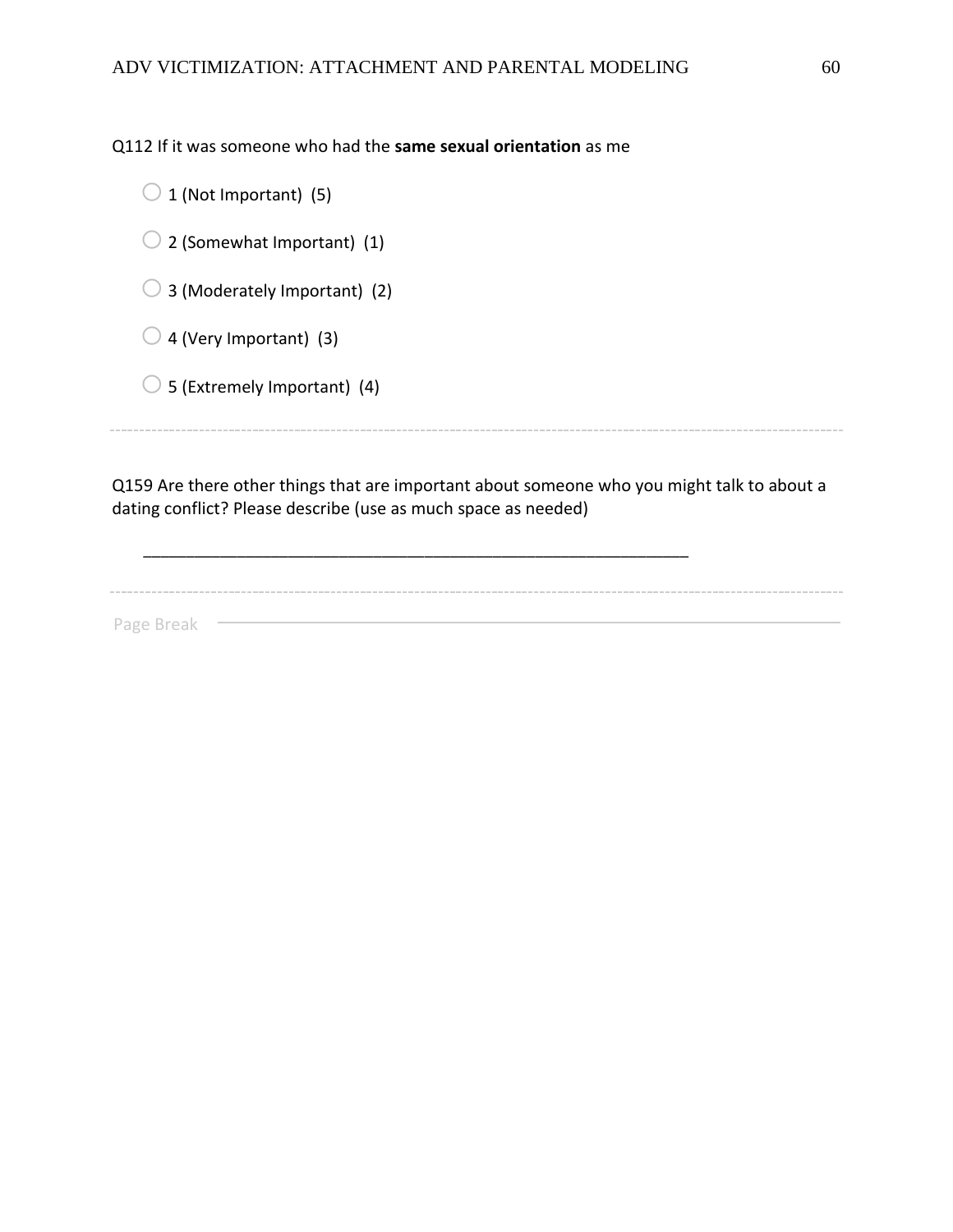\_\_\_\_\_\_\_\_\_\_\_\_\_\_\_\_\_\_\_\_\_\_\_\_\_\_\_\_\_\_\_\_\_\_\_\_\_\_\_\_\_\_\_\_\_\_\_\_\_\_\_\_\_\_\_\_\_\_\_\_\_\_\_\_

#### Q113

If you had a conflict or argument with dating partner and told someone about it, **how would you want them to react?** (use your own words, take as much space as you need)

**End of Block: Disclosure**

**Start of Block: ATDV**

Q115 The statements below describe different attitudes or opinions that people have about dating relationships. There are no right or wrong answers, so please give us your honest ratings about each statement. Please rate how much you agree with each of the following statements.

Q116 A girl should always do what her boyfriend tells her to do.

 $\bigcirc$  (1) Strongly Disagree (1)

 $\bigcirc$  (2) Mildly Disagree (2)

 $\bigcirc$  (3) Neither Disagree nor Agree (3)

 $\bigcirc$  (4) Mildly Agree (4)

 $\bigcirc$  (5) Strongly Agree (5)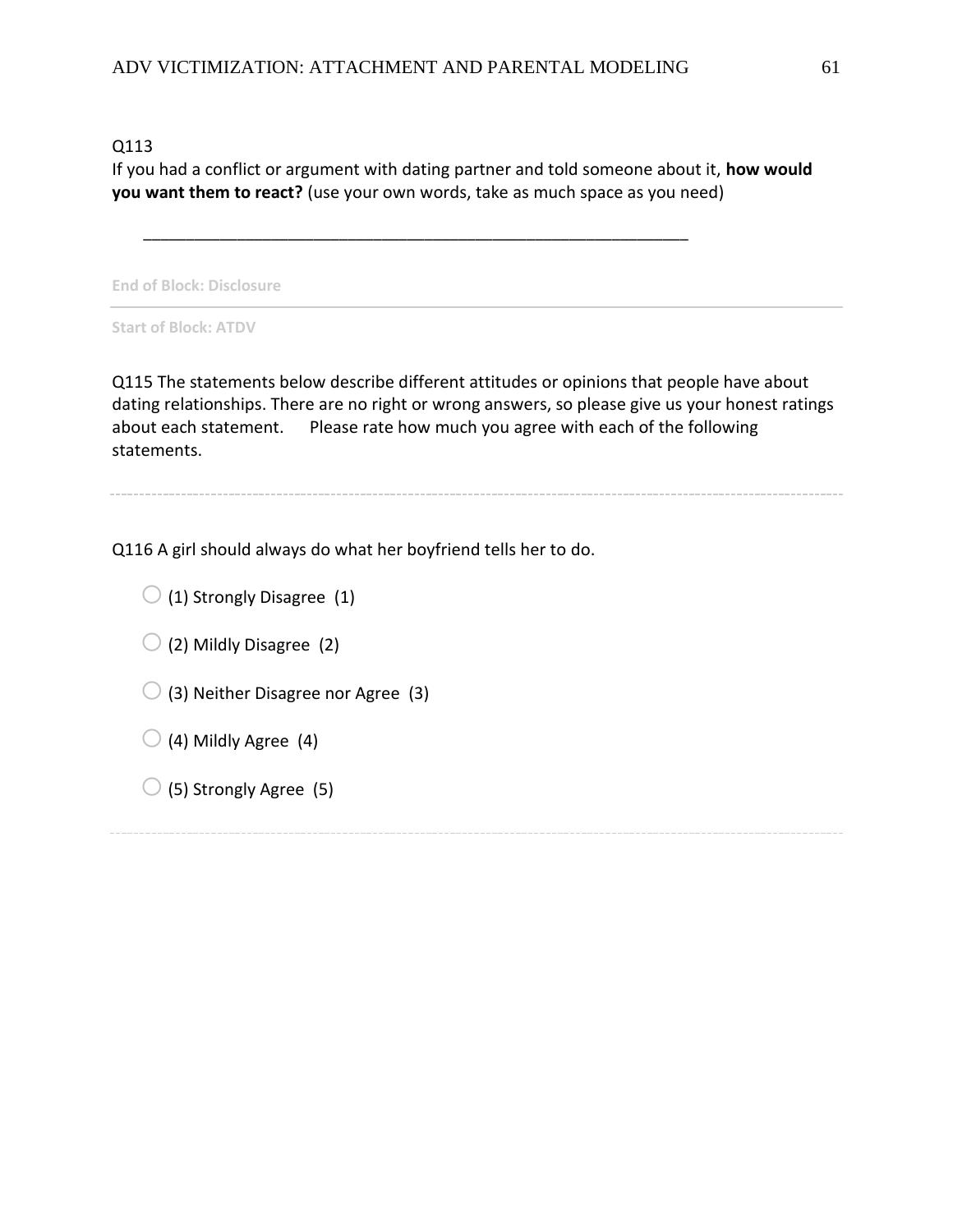Q117 It is o.k. for a guy to bad mouth his girlfriend.

 $\bigcirc$  (1) Strongly Disagree (1)

 $\bigcirc$  (2) Mildly Disagree (2)

 $\bigcirc$  (3) Neither Disagree nor Agree (3)

 $\bigcirc$  (4) Mildly Agree (4)

 $\bigcirc$  (5) Strongly Agree (5)

Q118 Sometimes a guy cannot help hitting his girlfriend when he is angry.

 $\bigcirc$  (1) Strongly Disagree (1)  $\bigcirc$  (2) Mildly Disagree (2)

- $\bigcirc$  (3) Neither Disagree nor Agree (3)
- $\bigcirc$  (4) Mildly Agree (4)
- $\bigcirc$  (5) Strongly Agree (5)

Q119 It is o.k. for a guy to slap his girlfriend if she deserves it.

| $\bigcirc$ (1) Strongly Disagree (1) |  |
|--------------------------------------|--|

- $\bigcirc$  (2) Mildly Disagree (2)
- $\bigcirc$  (3) Neither Disagree nor Agree (3)
- $\bigcirc$  (4) Mildly Agree (4)
- $\bigcirc$  (5) Strongly Agree (5)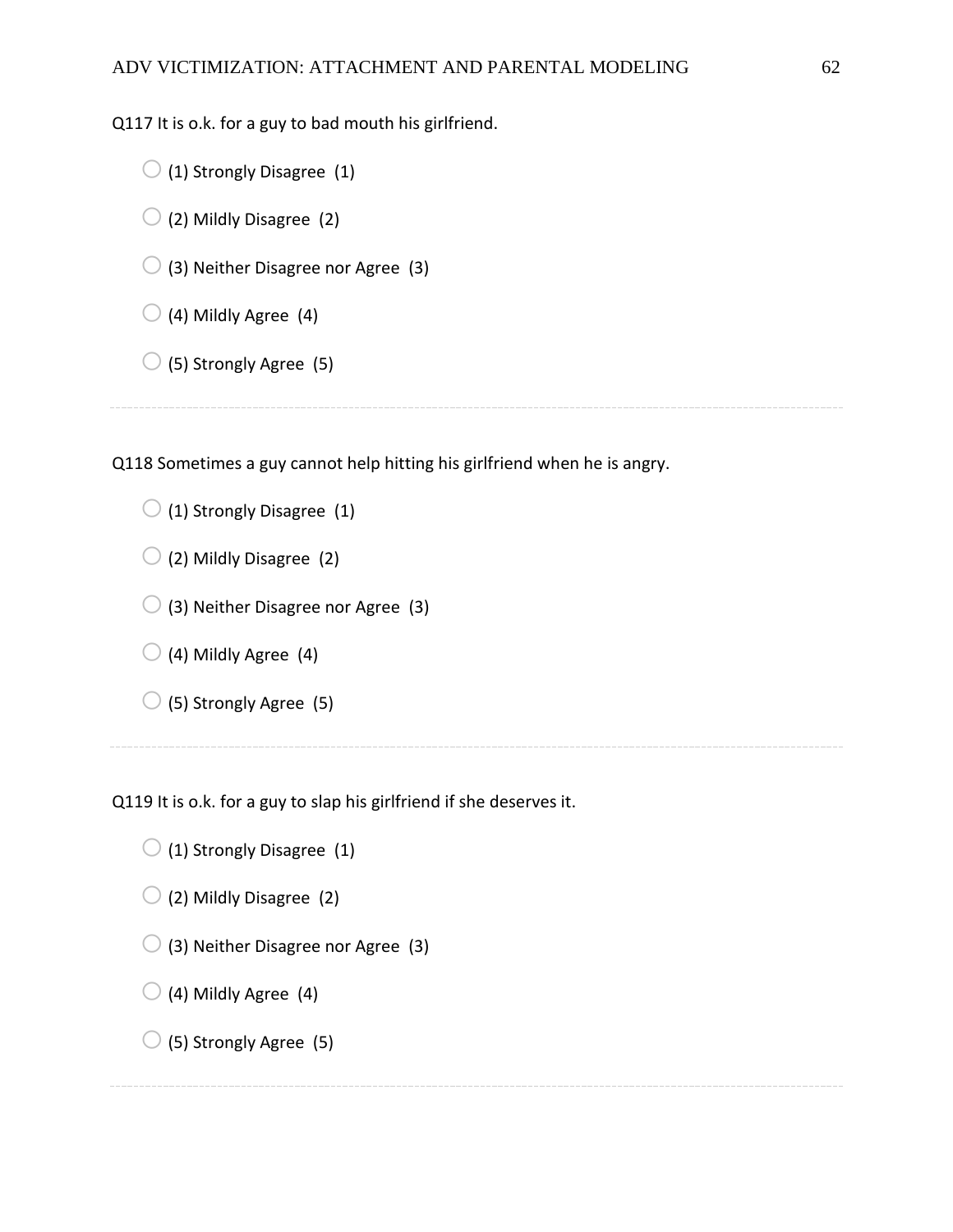Q120 To prove her love, it is important for a girl to have sex with her boyfriend.

 $\bigcirc$  (1) Strongly Disagree (1)

- $\bigcirc$  (2) Mildly Disagree (2)
- $\bigcirc$  (3) Neither Disagree nor Agree (3)
- $\bigcirc$  (4) Mildly Agree (4)
- $\bigcirc$  (5) Strongly Agree (5)

Q121 It is alright to pressure a girl to have sex if she has had sex in the past.

 $\bigcirc$  (1) Strongly Disagree (1)

- $\bigcirc$  (2) Mildly Disagree (2)
- $\bigcirc$  (3) Neither Disagree nor Agree (3)
- $\bigcirc$  (4) Mildly Agree (4)
- $\bigcirc$  (5) Strongly Agree (5)

Q122 Girls have a right to tell their boyfriends what to do.

| $\bigcirc$ (1) Strongly Disagree (1) |  |
|--------------------------------------|--|
| (2) Mildly Disagree (2)              |  |
| (3) Neither Disagree nor Agree (3)   |  |
| (4) Mildly Agree (4)                 |  |
| (5) Strongly Agree (5)               |  |
|                                      |  |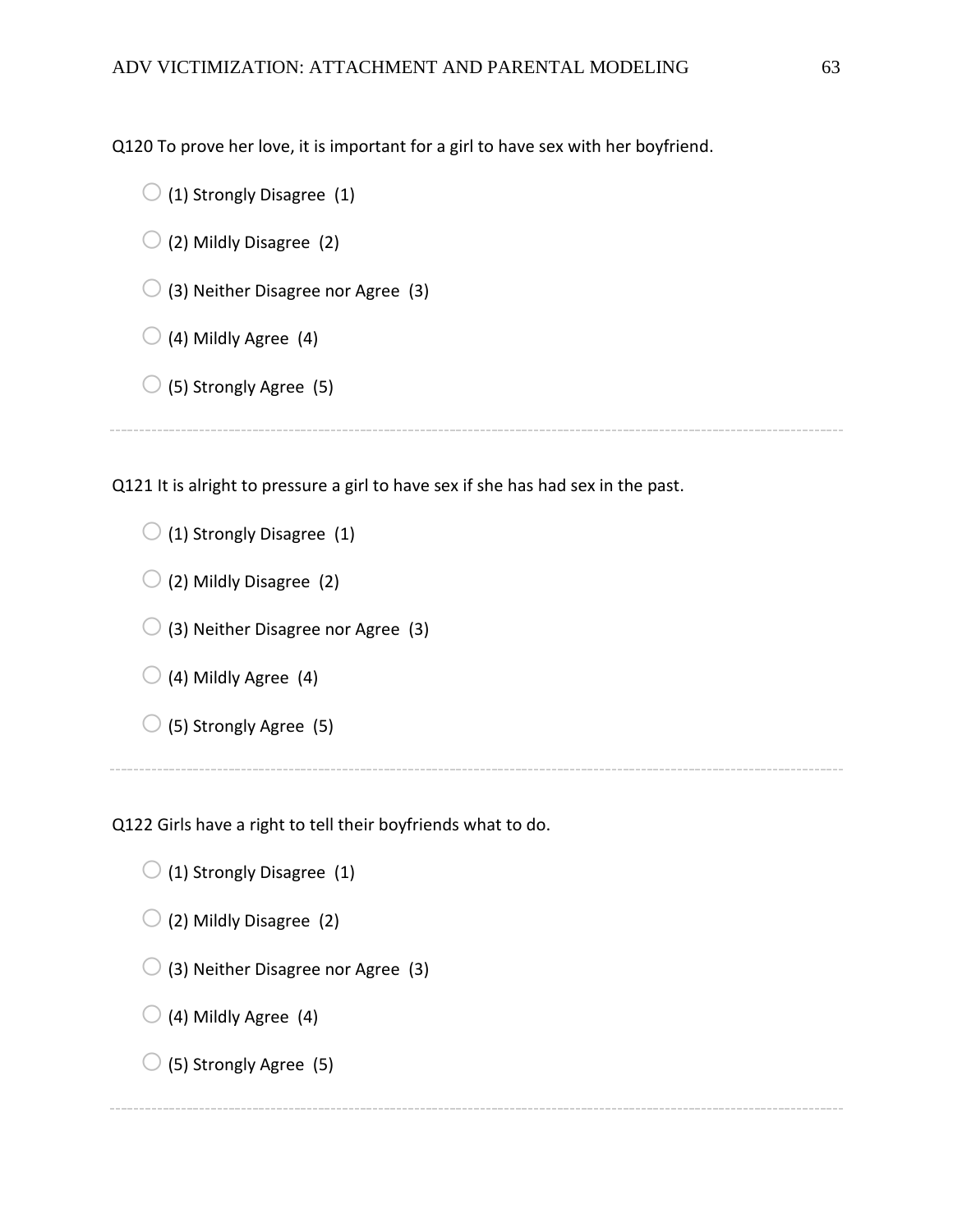Q123 It is important for a guy to always dress the way his girlfriend wants.

 $\bigcirc$  (1) Strongly Disagree (1)

- $\bigcirc$  (2) Mildly Disagree (2)
- $\bigcirc$  (3) Neither Disagree nor Agree (3)
- $\bigcirc$  (4) Mildly Agree (4)
- $\bigcirc$  (5) Strongly Agree (5)

Q124 It is o.k. for a girl to slap her boyfriend if he deserves it.

- $\bigcirc$  (1) Strongly Disagree (1)
- $\bigcirc$  (2) Mildly Disagree (2)
- $\bigcirc$  (3) Neither Disagree nor Agree (3)
- $\bigcirc$  (4) Mildly Agree (4)
- $\bigcirc$  (5) Strongly Agree (5)

Q125 Some guys deserve to be slapped by their girlfriends.

| $\bigcirc$ (1) Strongly Disagree (1)          |
|-----------------------------------------------|
| $\bigcirc$ (2) Mildly Disagree (2)            |
| $\bigcirc$ (3) Neither Disagree nor Agree (3) |
| $\bigcirc$ (4) Mildly Agree (4)               |
| $\bigcirc$ (5) Strongly Agree (5)             |
|                                               |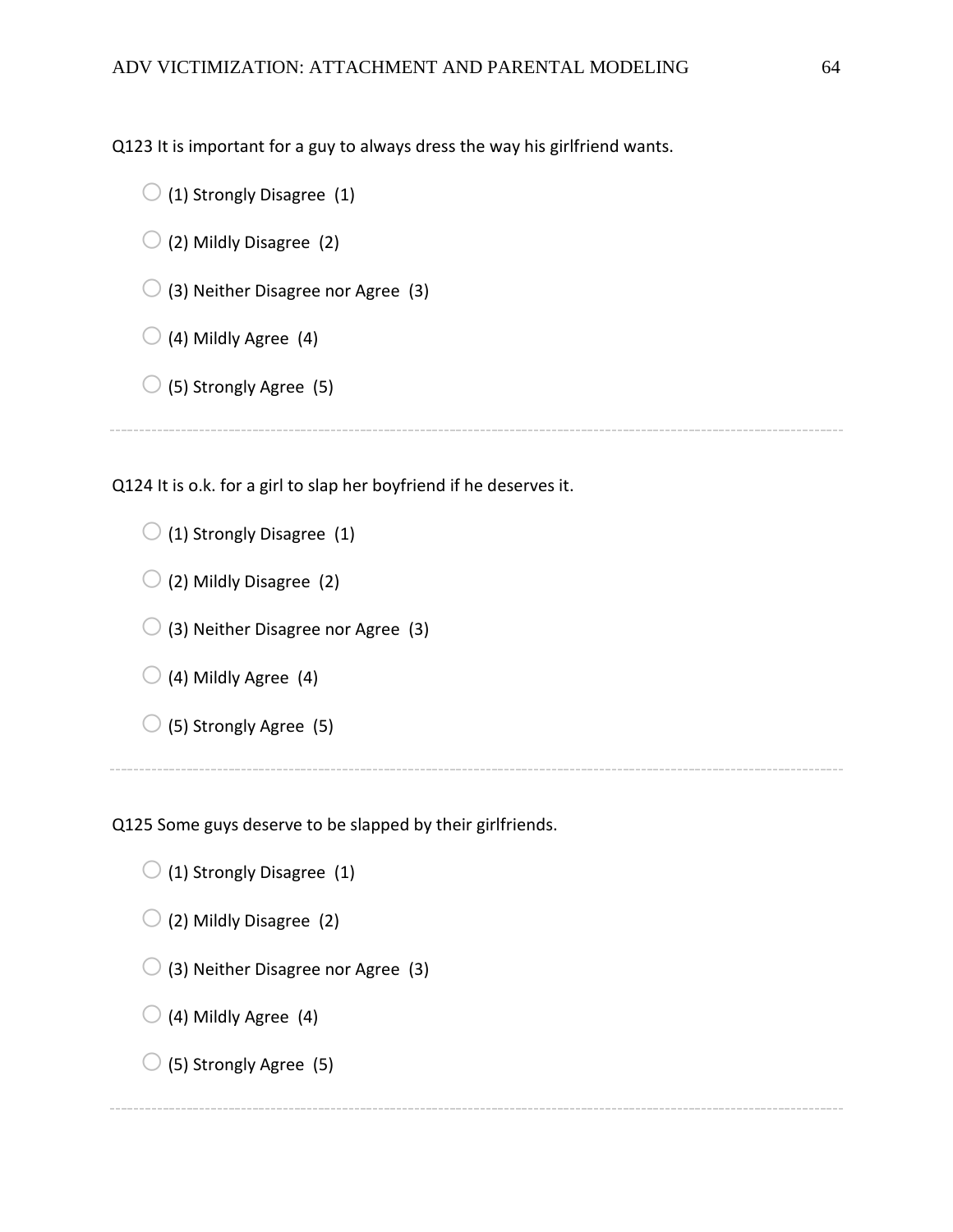Q126 To prove his love, it is important for a guy to have sex with his girlfriend.

 $\bigcirc$  (1) Strongly Disagree (1)

 $\bigcirc$  (2) Mildly Disagree (2)

 $\bigcirc$  (3) Neither Disagree nor Agree (3)

- $\bigcirc$  (4) Mildly Agree (4)
- $\bigcirc$  (5) Strongly Agree (5)

Q127 It is o.k. for a girl to say she loves a guy to get him to have sex.

 $\bigcirc$  (1) Strongly Disagree (1)  $\bigcirc$  (2) Mildly Disagree (2)  $\bigcirc$  (3) Neither Disagree nor Agree (3)  $\bigcirc$  (4) Mildly Agree (4)  $\bigcirc$  (5) Strongly Agree (5)

**End of Block: ATDV**

**Start of Block: Ethnicity- MEIM-R**

#### Q160

In this country, people come from many different countries and cultures, and there are many different words to describe the different backgrounds or ethnic groups that people come from.

Some examples of the names of ethnic groups are Hispanic or Latino, Black or African American, Asian American, Chinese, Filipino, American Indian, Mexican American, Caucasian or White, Italian American, and many others.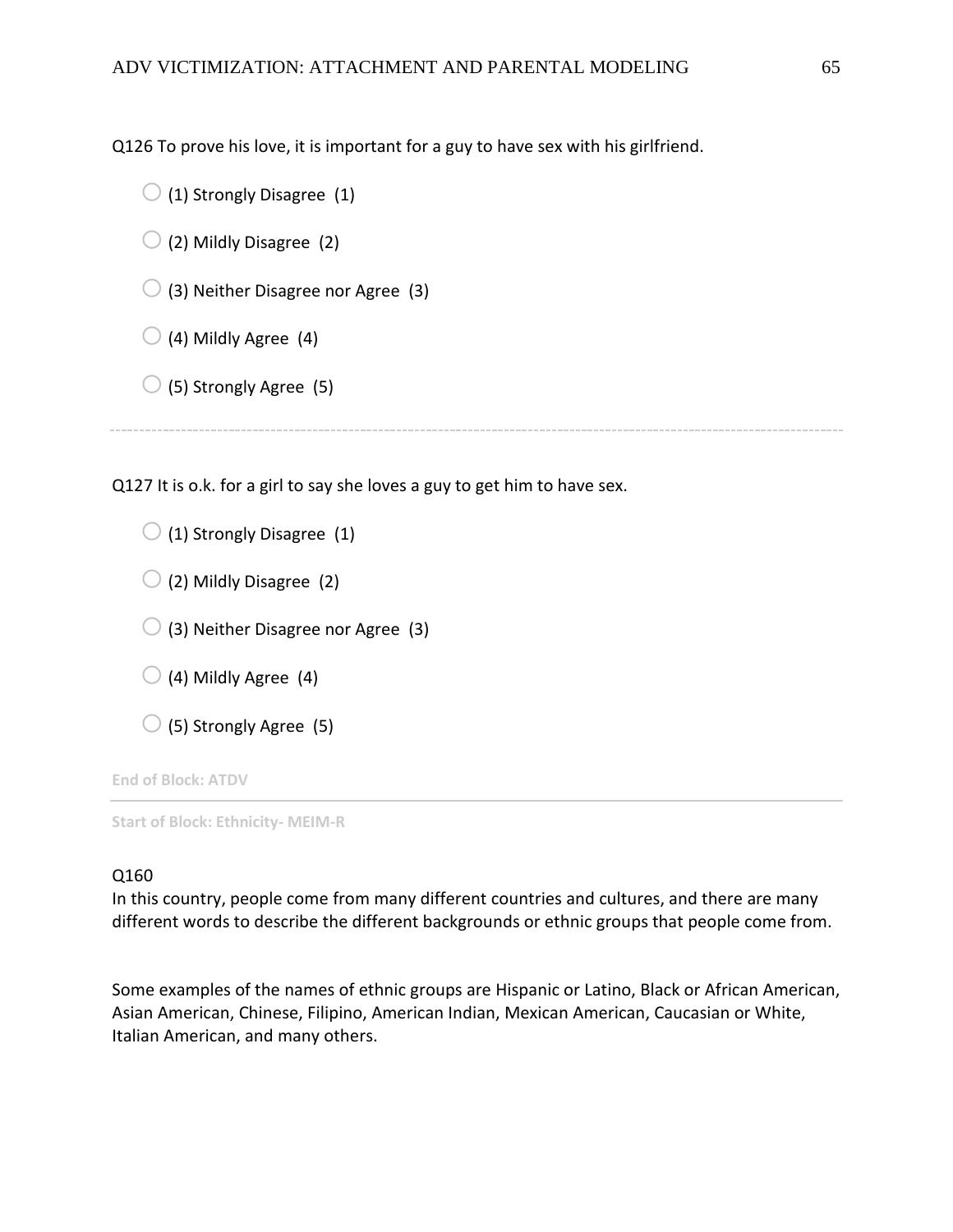**These questions are about your ethnicity or your ethnic group and how you feel about it or react to it.**

Q159 In terms of ethnic group, **I consider myself to be** (Hispanic/Latino, Black, Marshallese/Micronesian, White, etc.), please fill in:

\_\_\_\_\_\_\_\_\_\_\_\_\_\_\_\_\_\_\_\_\_\_\_\_\_\_\_\_\_\_\_\_\_\_\_\_\_\_\_\_\_\_\_\_\_\_\_\_\_\_\_\_\_\_\_\_\_\_\_\_\_\_\_\_

Q20 I have spent time trying to find out more about my ethnic group, such as its history, traditions, and customs.

**Use the numbers below to indicate how much you agree or disagree with each statement.**

 $\bigcirc$  1 (Strongly Disagree) (1)  $\bigcirc$  2 (Disagree) (2)  $\bigcirc$  3 (Agree) (3)  $\bigcirc$  4 (Strongly Agree) (4)

Q22 I have a strong sense of belonging to my own ethnic group.

 $\bigcirc$  1 (Strongly Disagree) (1)  $\bigcirc$  2 (Disagree) (2)

 $\bigcirc$  3 (Agree) (3)

Q18

 $\bigcirc$  4 (Strongly Agree) (4)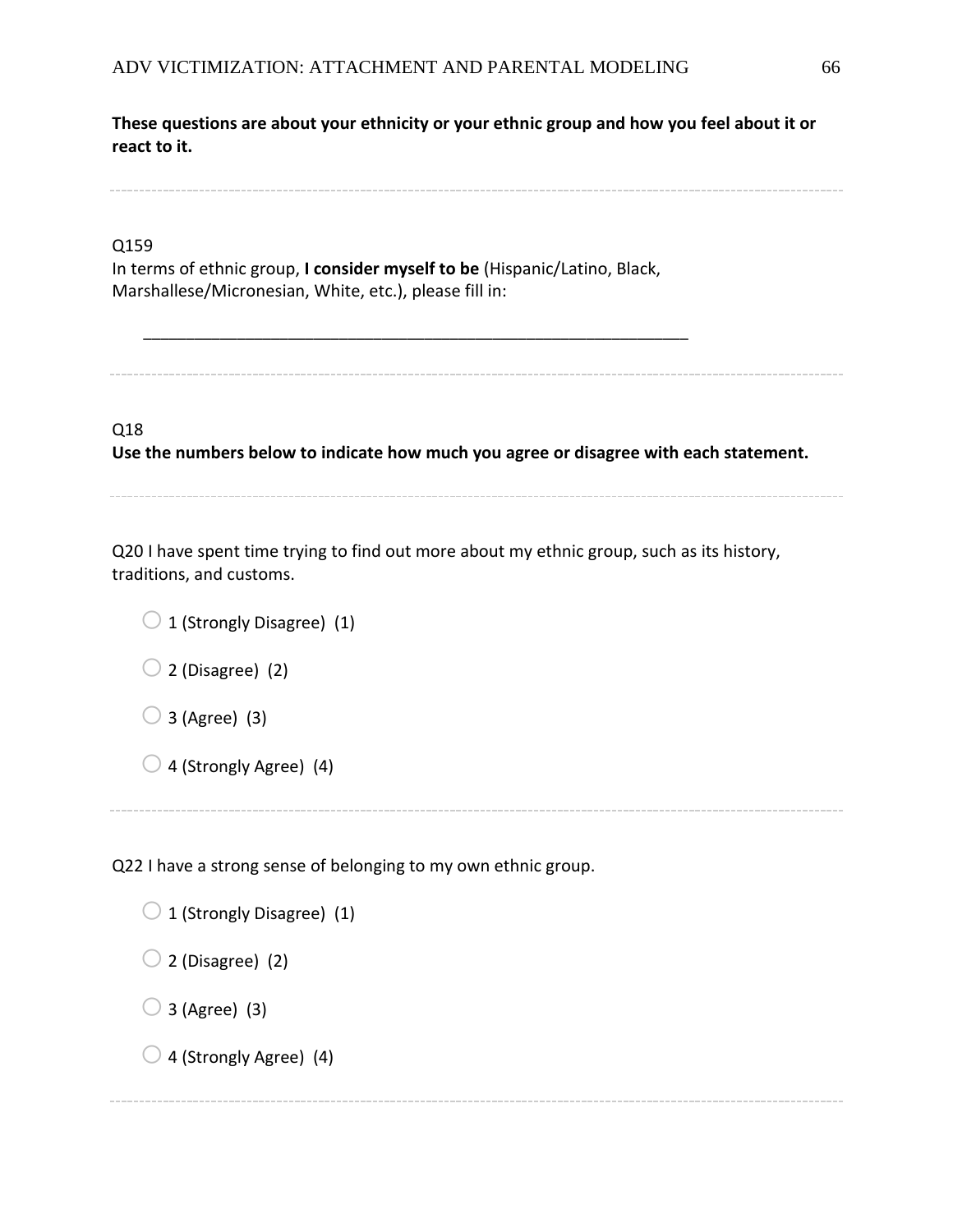Q24 I understand pretty well what my ethnic group membership means to me.

 $\bigcirc$  1 (Strongly Disagree) (1)

 $\bigcirc$  2 (Disagree) (2)

 $\bigcirc$  3 (Agree) (3)

 $\bigcirc$  4 (Strongly Agree) (4)

Q26 I have often done things that will help me understand my ethnic background better.

| $\bigcup$ 1 (Strongly Disagree) (1) |
|-------------------------------------|
| $\bigcirc$ 2 (Disagree) (2)         |
| $\bigcirc$ 3 (Agree) (3)            |
| $\bigcirc$ 4 (Strongly Agree) (4)   |
|                                     |

Q28 I have often talked to other people in order to learn more about my ethnic group.

| $\bigcup$ 1 (Strongly Disagree) (1) |  |
|-------------------------------------|--|
| $\cup$ 2 (Disagree) (2)             |  |
| $\bigcirc$ 3 (Agree) (3)            |  |
| $\bigcup$ 4 (Strongly Agree) (4)    |  |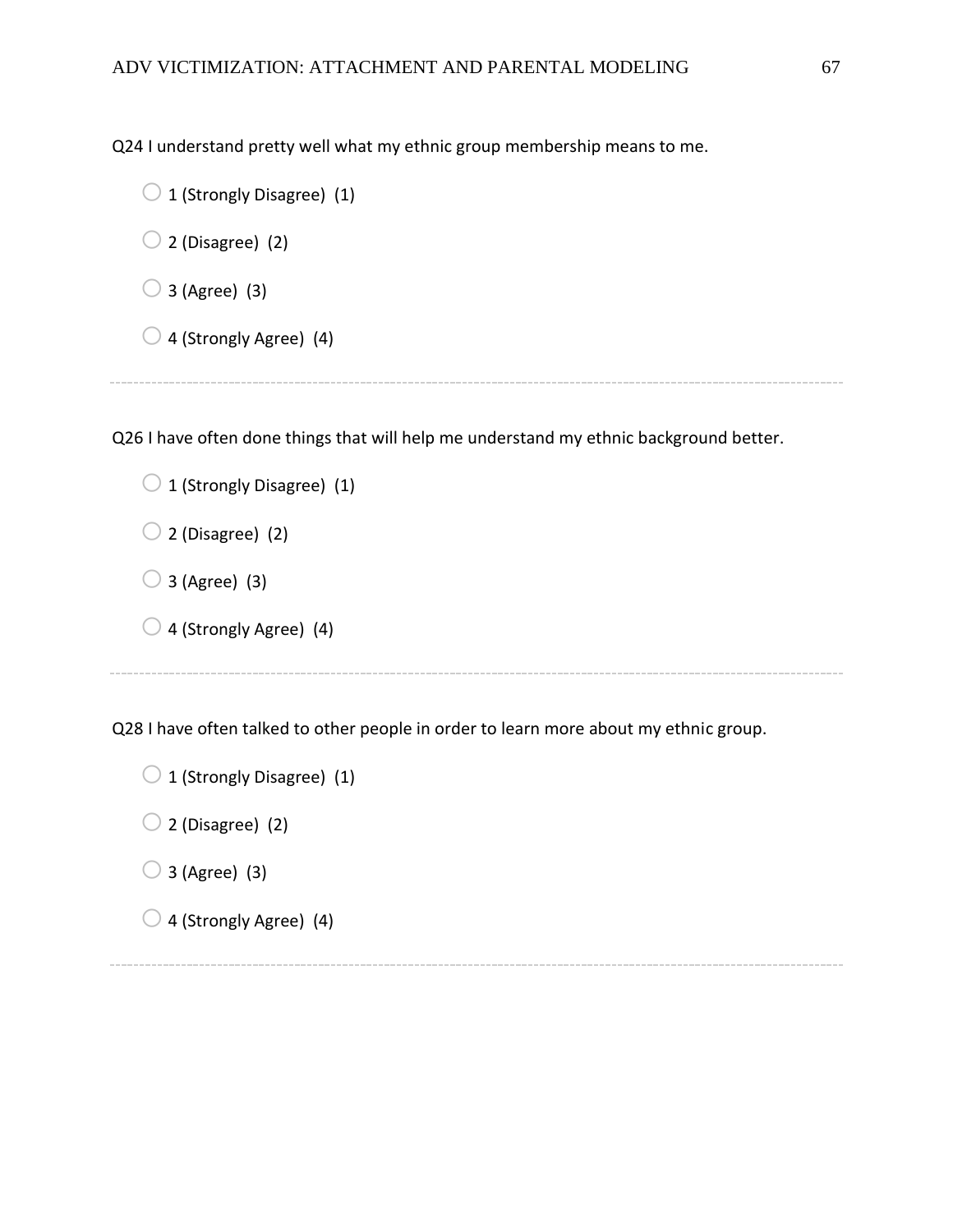Q30 I feel a strong attachment towards my own ethnic group.

 $\bigcirc$  1 (Strongly Disagree) (1)

 $\bigcirc$  2 (Disagree) (2)

 $\bigcirc$  3 (Agree) (3)

 $\bigcirc$  4 ( Strongly Agree) (4)

**End of Block: Ethnicity- MEIM-R**

**Start of Block: Ethnicity- Public and Private Ethnic Regard**

# Q184 **Use the numbers below to indicate how much you agree or disagree with each statement.**

Q200 I am happy that I am a member of my ethnic group.

| 1 (Strongly Disagree) (1)<br>$\cup$ |
|-------------------------------------|
| 2 (Disagree) (2)<br>(   )           |
| 3 (Neutral) (3)<br>$\cup$           |
| 4 (Agree) (4)                       |
| 5 (Strongly Agree) (5)              |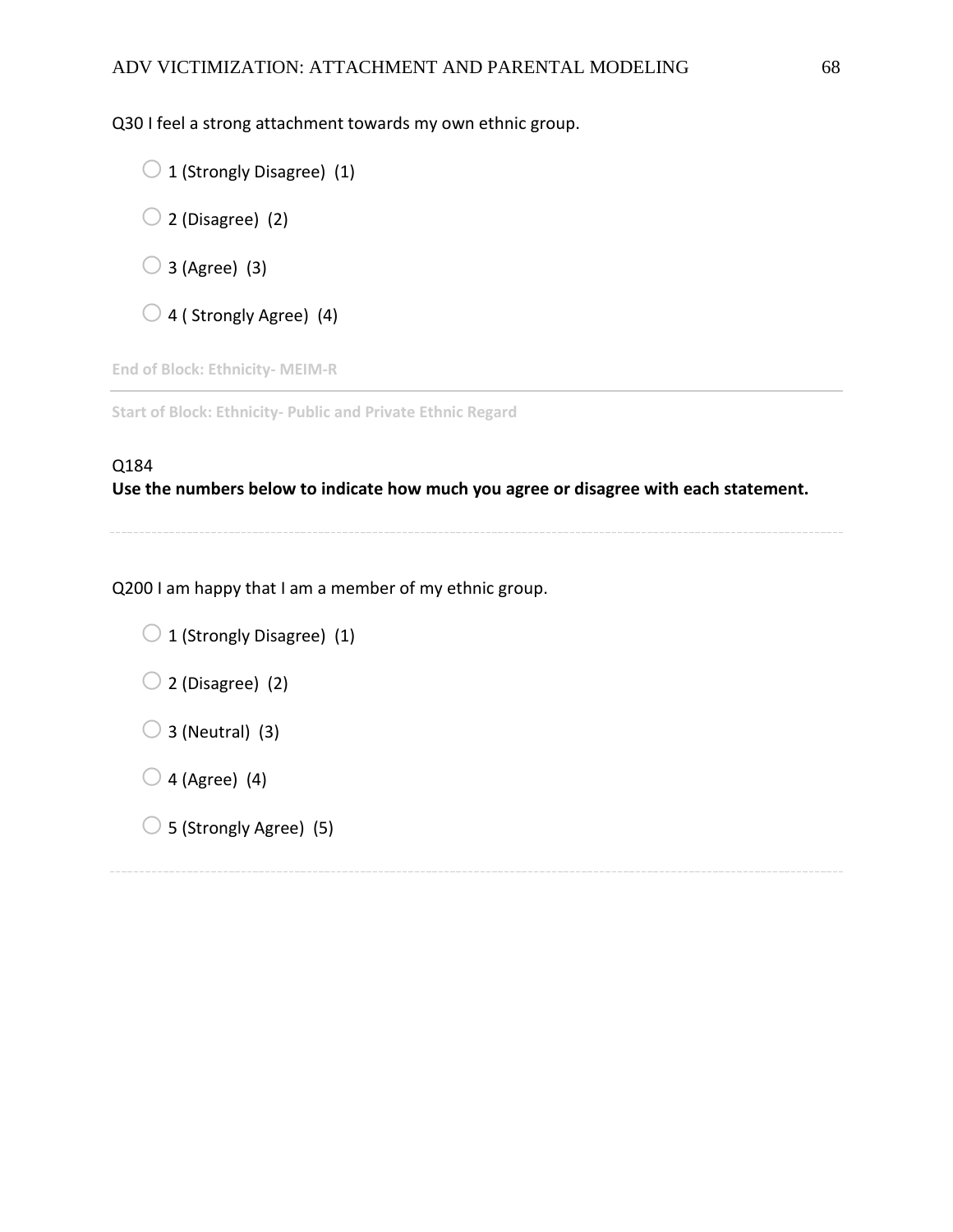Q202 I am proud to be a member of my ethnic group.

 $\bigcirc$  1 (Strongly Disagree) (1)

 $\bigcirc$  2 (Disagree) (2)

 $\bigcirc$  3 (Neutral) (3)

 $\bigcirc$  4 (Agree) (4)

 $\bigcirc$  5 (Strongly Agree) (5)

Q204 I feel good about people from my ethnic group.

 $\bigcirc$  1 (Strongly Disagree) (1)  $\bigcirc$  2 (Disagree) (2)  $\bigcirc$  3 (Neutral) (3)  $\bigcirc$  4 (Agree) (4)  $\circ$  5 (Strongly Agree) (5)

Q206 Most people think that people from my ethnic group are as smart as people from other ethnic groups.

| $\bigcirc$ 1 (Strongly Disagree) (1) |
|--------------------------------------|
| $\bigcirc$ 2 (Disagree) (2)          |
| $\bigcirc$ 3 (Neutral) (3)           |
| $\bigcup$ 4 (Agree) (4)              |
| $\bigcirc$ 5 (Strongly Agree) (5)    |
|                                      |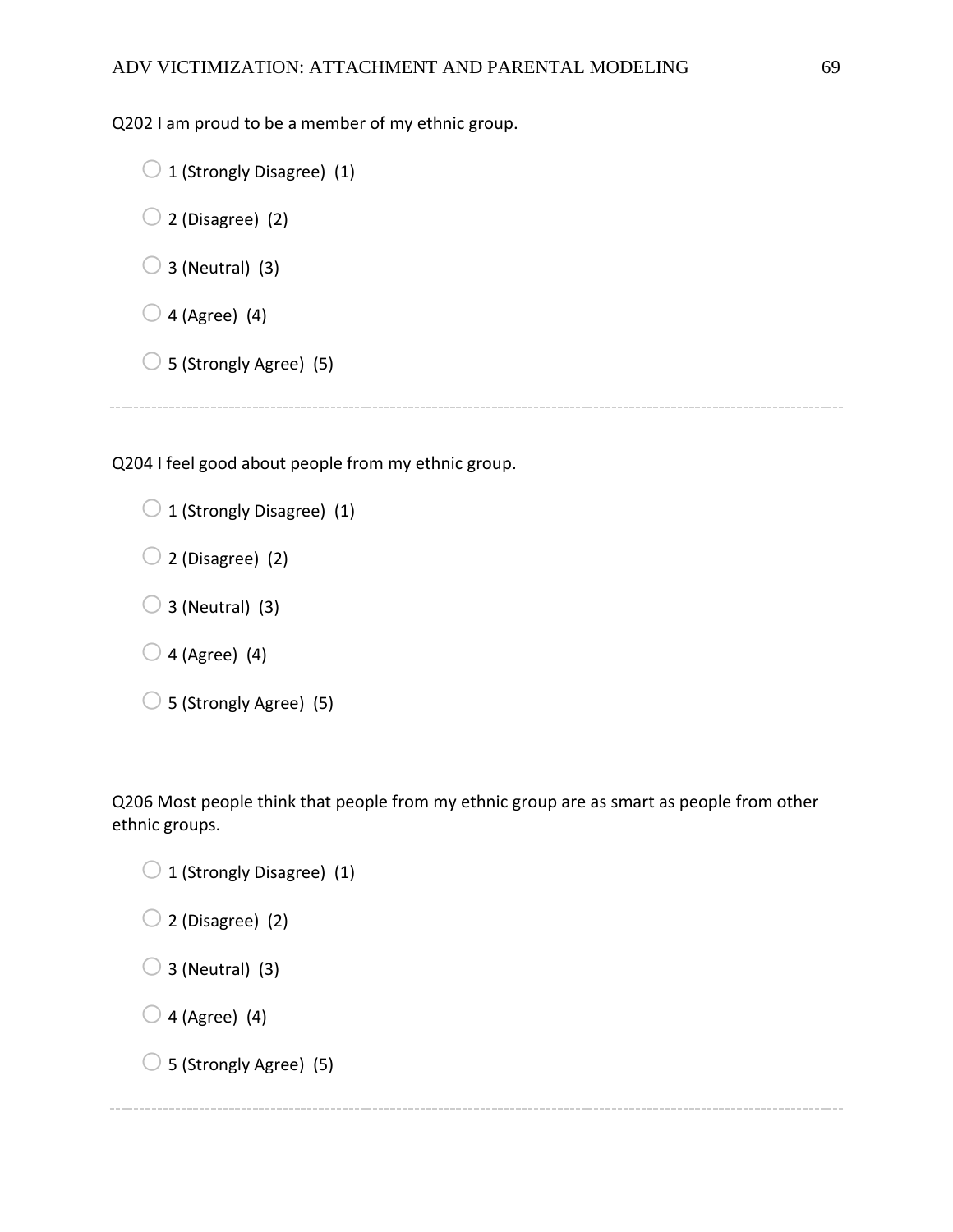Q208 People think that people from my ethnic group are as good as people from other ethnic groups.

| 1 (Strongly Disagree) (1)<br>Ő    |
|-----------------------------------|
| 2 (Disagree) (2)<br>∪             |
| $\bigcirc$ 3 (Neutral) (3)        |
| 4 (Agree) (4)                     |
| $\bigcirc$ 5 (Strongly Agree) (5) |
|                                   |

Q210 People from other ethnic groups think that people from my ethnic group have made important contributions.

 $\bigcirc$  1 (Strongly Disagree) (1)  $\bigcirc$  2 (Disagree) (2)  $\bigcirc$  3 (Neutral) (3)  $\bigcirc$  4 (Agree) (4)  $\circ$  5 (Strongly Agree) (5)

**End of Block: Ethnicity- Public and Private Ethnic Regard**

**Start of Block: MSPSS**

Q128 We are interested in how you feel about the following statements. Read each statement carefully. Indicate how you feel about each statement.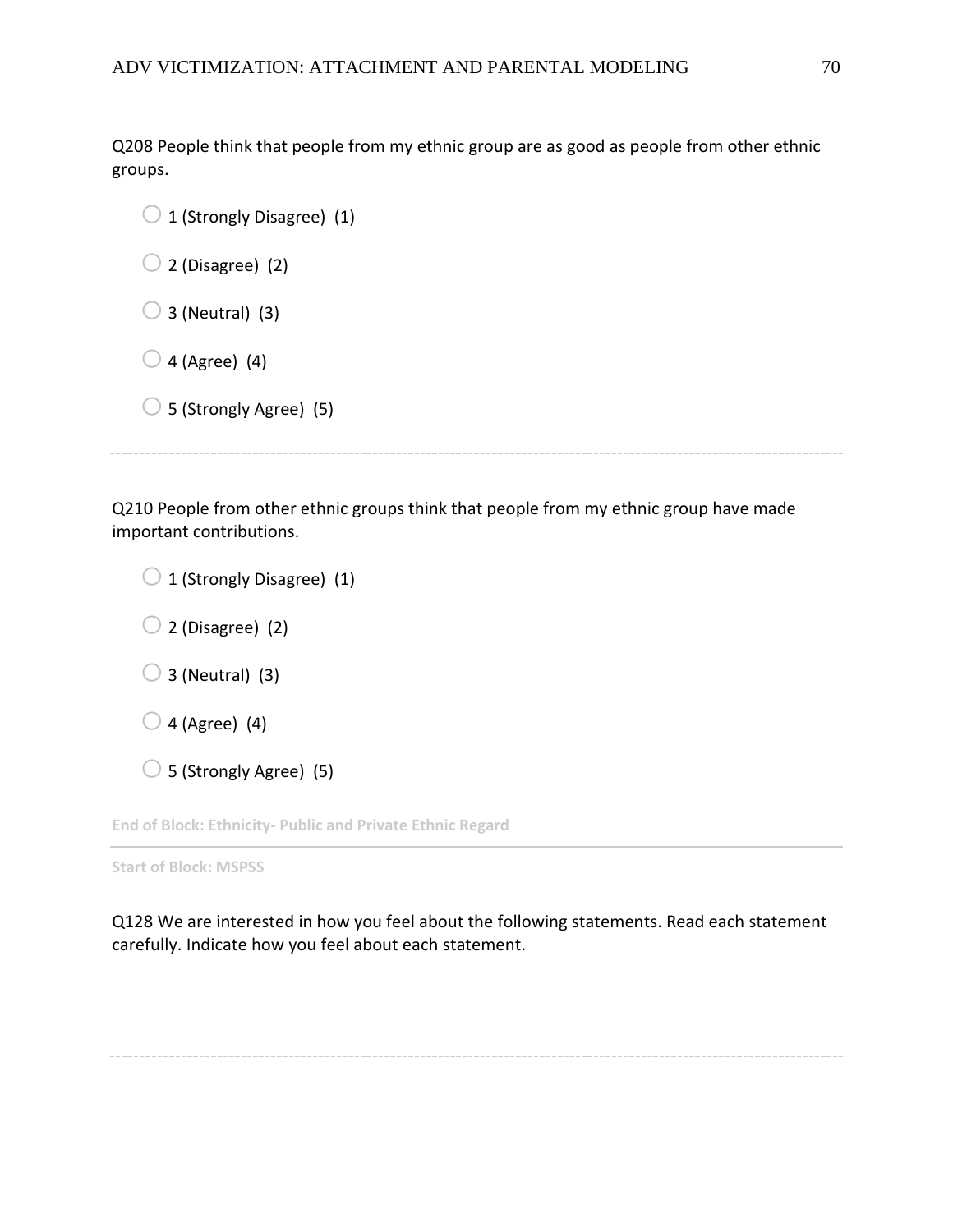# Q129 There is **an adult other than my parents** who is around when I am in need.

- $\bigcirc$  (1) Very Strongly Disagree (1)
- $\bigcirc$  (2) Strongly Disagree (2)
- $\bigcirc$  (3) Mildly Disagree (3)
- $\bigcirc$  (4) Neutral (4)
- $\bigcirc$  (5) Mildly Agree (5)
- $\bigcirc$  (6) Strongly Agree (6)
- $\bigcirc$  (7) Very Strongly Agree (7)

Q130 There is **an adult other than my parents** with whom I can share joys and sorrows.

- $\bigcirc$  (1) Very Strongly Disagree (1)
- $\bigcirc$  (2) Strongly Disagree (2)
- $\bigcirc$  (3) Mildly Disagree (3)
- $\bigcirc$  (4) Neutral (4)
- $\bigcirc$  (5) Mildly Agree (5)
- $\bigcirc$  (6) Strongly Agree (6)
- $\bigcirc$  (7) Very Strongly Agree (7)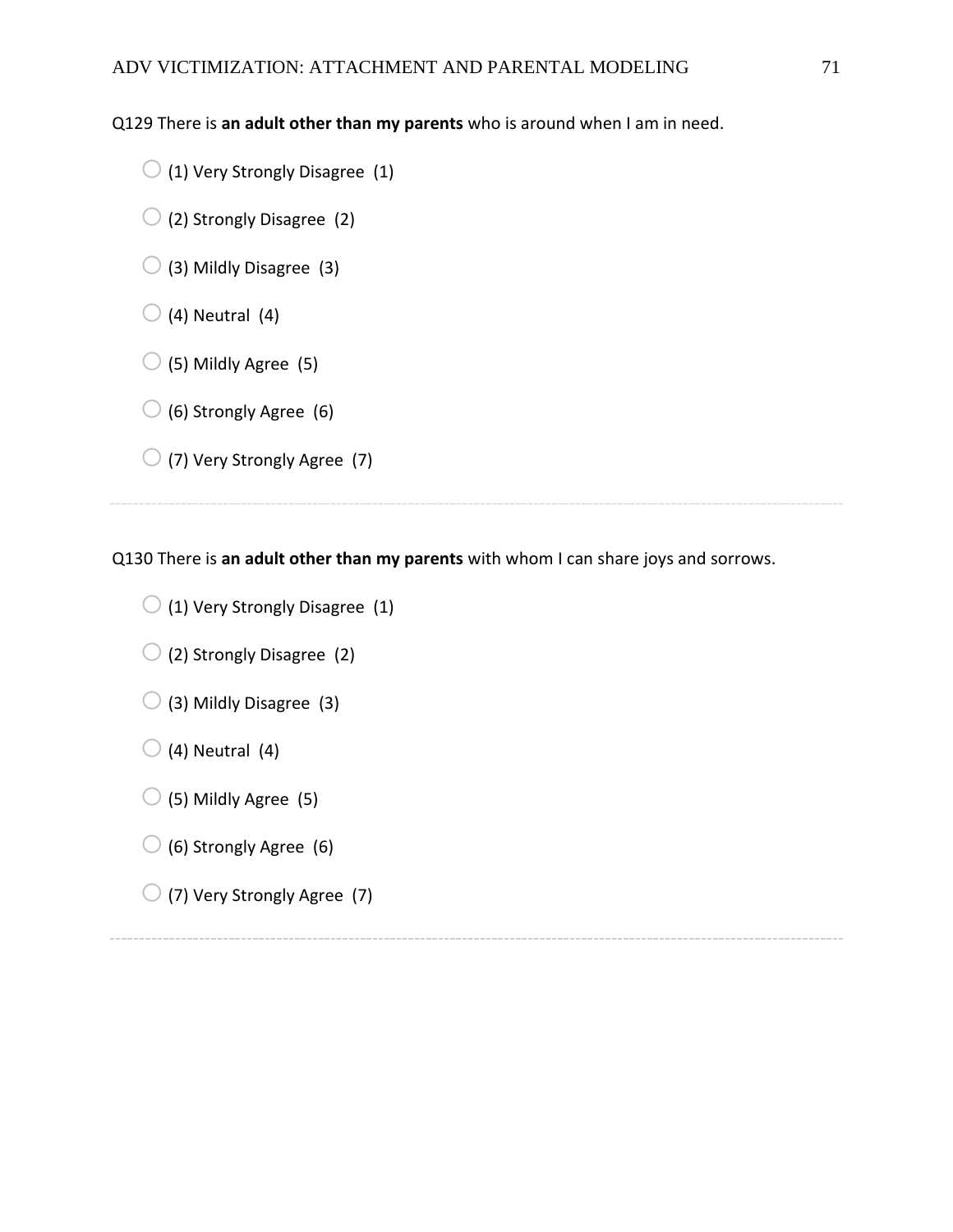## Q131 **My parents** really try to help me.

- $\bigcirc$  (1) Very Strongly Disagree (1)
- $\bigcirc$  (2) Strongly Disagree (2)
- $\bigcirc$  (3) Mildly Disagree (3)
- $\bigcirc$  (4) Neutral (4)
- $\bigcirc$  (5) Mildly Agree (5)
- $\bigcirc$  (6) Strongly Agree (6)
- $\bigcirc$  (7) Very Strongly Agree (7)

Q132 I get the emotional help and support I need from **my parents**.

- $\bigcirc$  (1) Very Strongly Disagree (1)
- $\bigcirc$  (2) Strongly Disagree (2)
- $\bigcirc$  (3) Mildly Disagree (3)
- $\bigcirc$  (4) Neutral (4)
- $\bigcirc$  (5) Mildly Agree (5)
- $\bigcirc$  (6) Strongly Agree (6)
- $\bigcirc$  (7) Very Strongly Agree (7)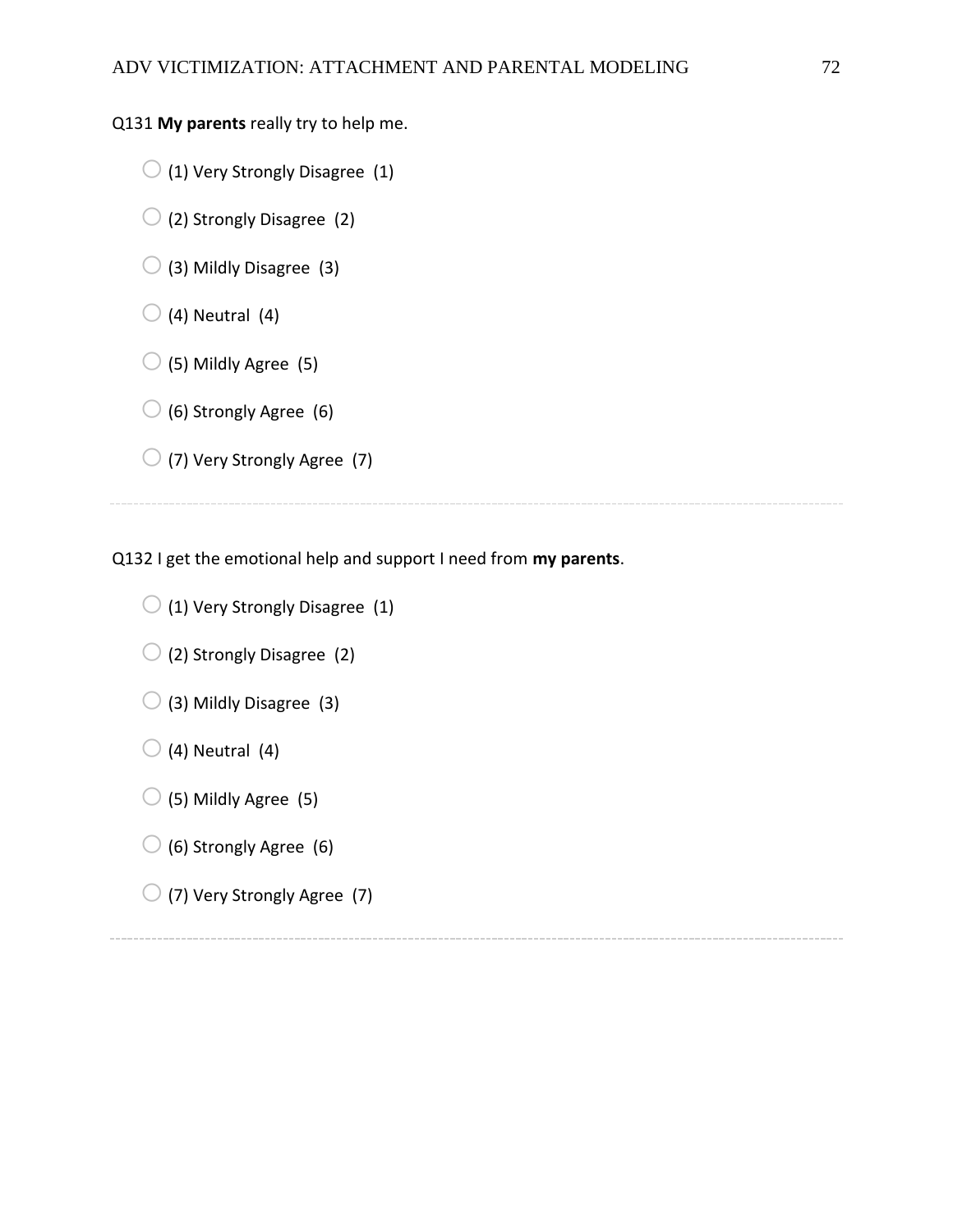## Q133 I have **an adult other than my parents** who is a real source of comfort to me.

- $\bigcirc$  (1) Very Strongly Disagree (1)
- $\bigcirc$  (2) Strongly Disagree (2)
- $\bigcirc$  (3) Mildly Disagree (3)
- $\bigcirc$  (4) Neutral (4)
- $\bigcirc$  (5) Mildly Agree (5)
- $\bigcirc$  (6) Strongly Agree (6)
- $\bigcirc$  (7) Very Strongly Agree (7)

## Q134 **My friend(s)** really try to help me.

- $\bigcirc$  (1) Very Strongly Disagree (1)
- $\bigcirc$  (2) Strongly Disagree (2)
- $\bigcirc$  (3) Mildly Disagree (3)
- $\bigcirc$  (4) Neutral (4)
- $\bigcirc$  (5) Mildly Agree (5)
- $\bigcirc$  (6) Strongly Agree (6)
- $\bigcirc$  (7) Very Strongly Agree (7)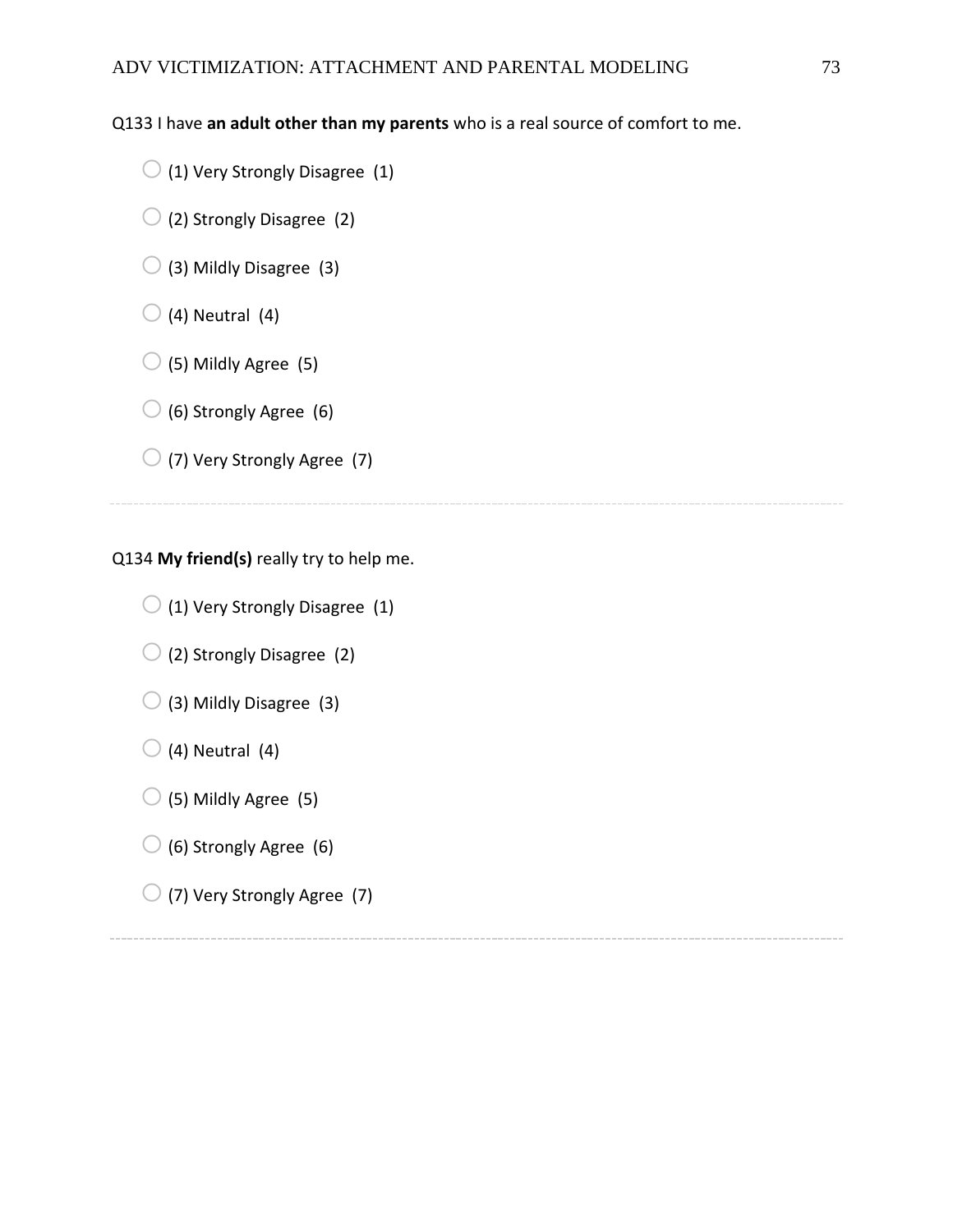Q135 I can count on **my friend(s)** when things go wrong.

- $\bigcirc$  (1) Very Strongly Disagree (1)
- $\bigcirc$  (2) Strongly Disagree (2)
- $\bigcirc$  (3) Mildly Disagree (3)
- $\bigcirc$  (4) Neutral (4)
- $\bigcirc$  (5) Mildly Agree (5)
- $\bigcirc$  (6) Strongly Agree (6)
- $\bigcirc$  (7) Very Strongly Agree (7)

Q136 I can talk about my problems with **my parents.**

- $\bigcirc$  (1) Very Strongly Disagree (1)
- $\bigcirc$  (2) Strongly Disagree (2)
- $\bigcirc$  (3) Mildly Disagree (3)
- $\bigcirc$  (4) Neutral (4)
- $\bigcirc$  (5) Mildly Agree (5)
- $\bigcirc$  (6) Strongly Agree (6)
- $\bigcirc$  (7) Very Strongly Agree (7)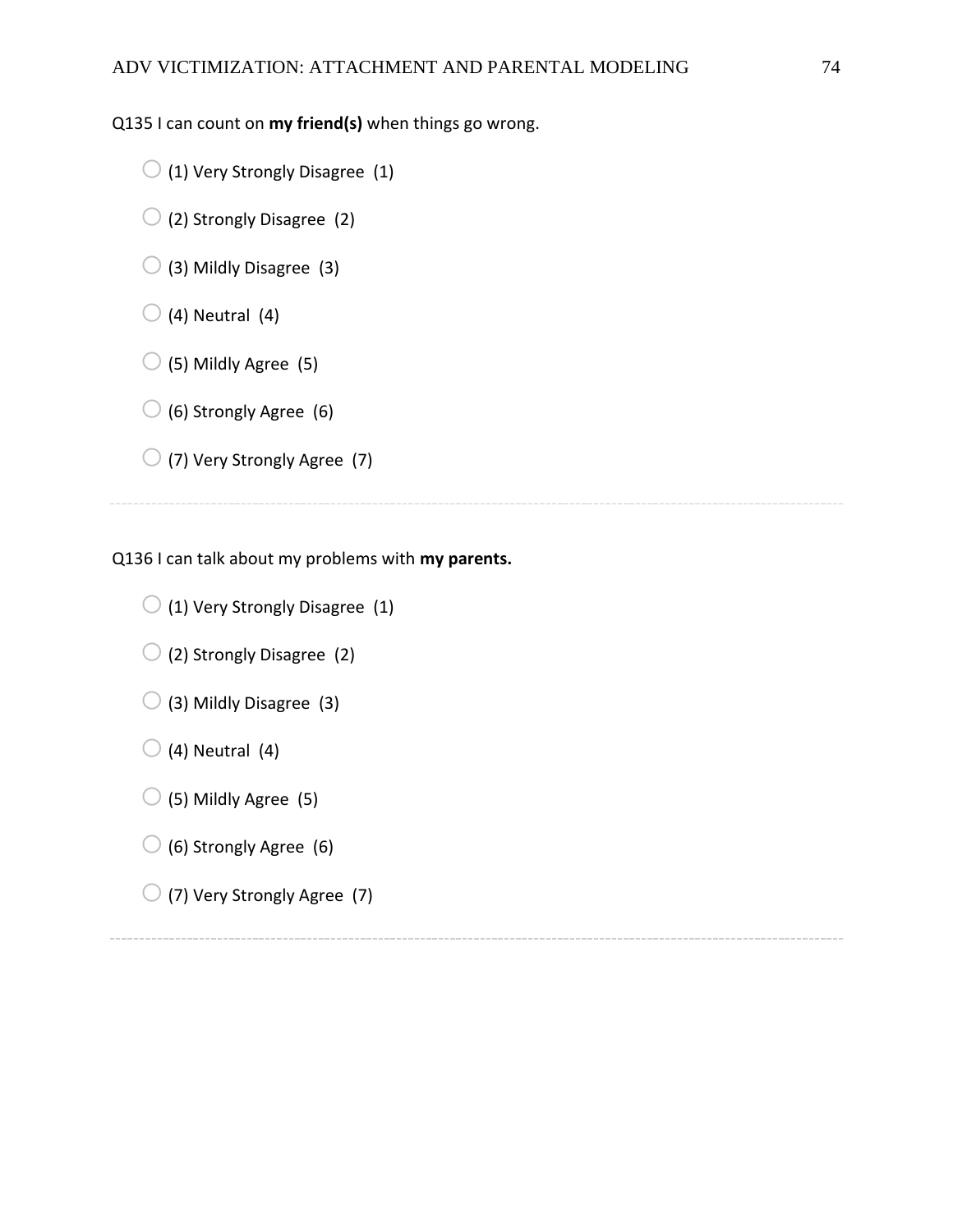Q137 I have **friend(s)** with whom I can share my joys and sorrows.

- $\bigcirc$  (1) Very Strongly Disagree (1)
- $\bigcirc$  (2) Strongly Disagree (2)
- $\bigcirc$  (3) Mildly Disagree (3)
- $\bigcirc$  (4) Neutral (4)
- $\bigcirc$  (5) Mildly Agree (5)
- $\bigcirc$  (6) Strongly Agree (6)
- $\bigcirc$  (7) Very Strongly Agree (7)

Q138 There is **an adult other than my parents** in my life who cares about my feelings.

- $\bigcirc$  (1) Very Strongly Disagree (1)
- $\bigcirc$  (2) Strongly Disagree (2)
- $\bigcirc$  (3) Mildly Disagree (3)
- $\bigcirc$  (4) Neutral (4)
- $\bigcirc$  (5) Mildly Agree (5)
- $\bigcirc$  (6) Strongly Agree (6)
- $\bigcirc$  (7) Very Strongly Agree (7)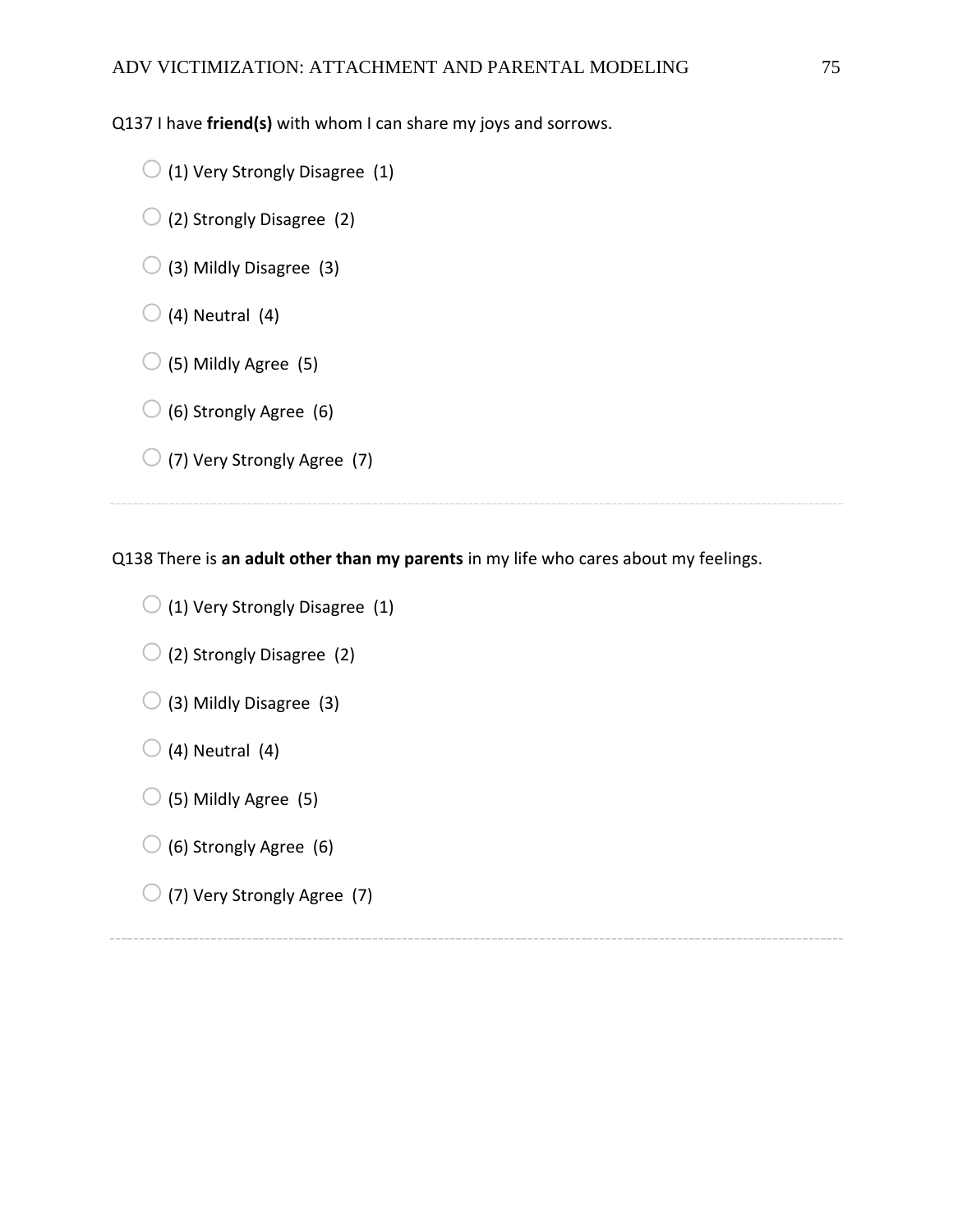Q139 **My parents** are willing to help me make decisions.

- $\bigcirc$  (1) Very Strongly Disagree (1)
- $\bigcirc$  (2) Strongly Disagree (2)
- $\bigcirc$  (3) Mildly Disagree (3)
- $\bigcirc$  (4) Neutral (4)
- $\bigcirc$  (5) Mildly Agree (5)
- $\bigcirc$  (6) Strongly Agree (6)
- $\bigcirc$  (7) Very Strongly Agree (7)

Q140 I can talk about my problems with **my friend(s)**.

- $\bigcirc$  (1) Very Strongly Disagree (1)
- $\bigcirc$  (2) Strongly Disagree (2)
- $\bigcirc$  (3) Mildly Disagree (3)
- $\bigcirc$  (4) Neutral (4)
- $\bigcirc$  (5) Mildly Agree (5)
- $\bigcirc$  (6) Strongly Agree (6)
- $\bigcirc$  (7) Very Strongly Agree (7)

**End of Block: MSPSS**

**Start of Block: NMQ**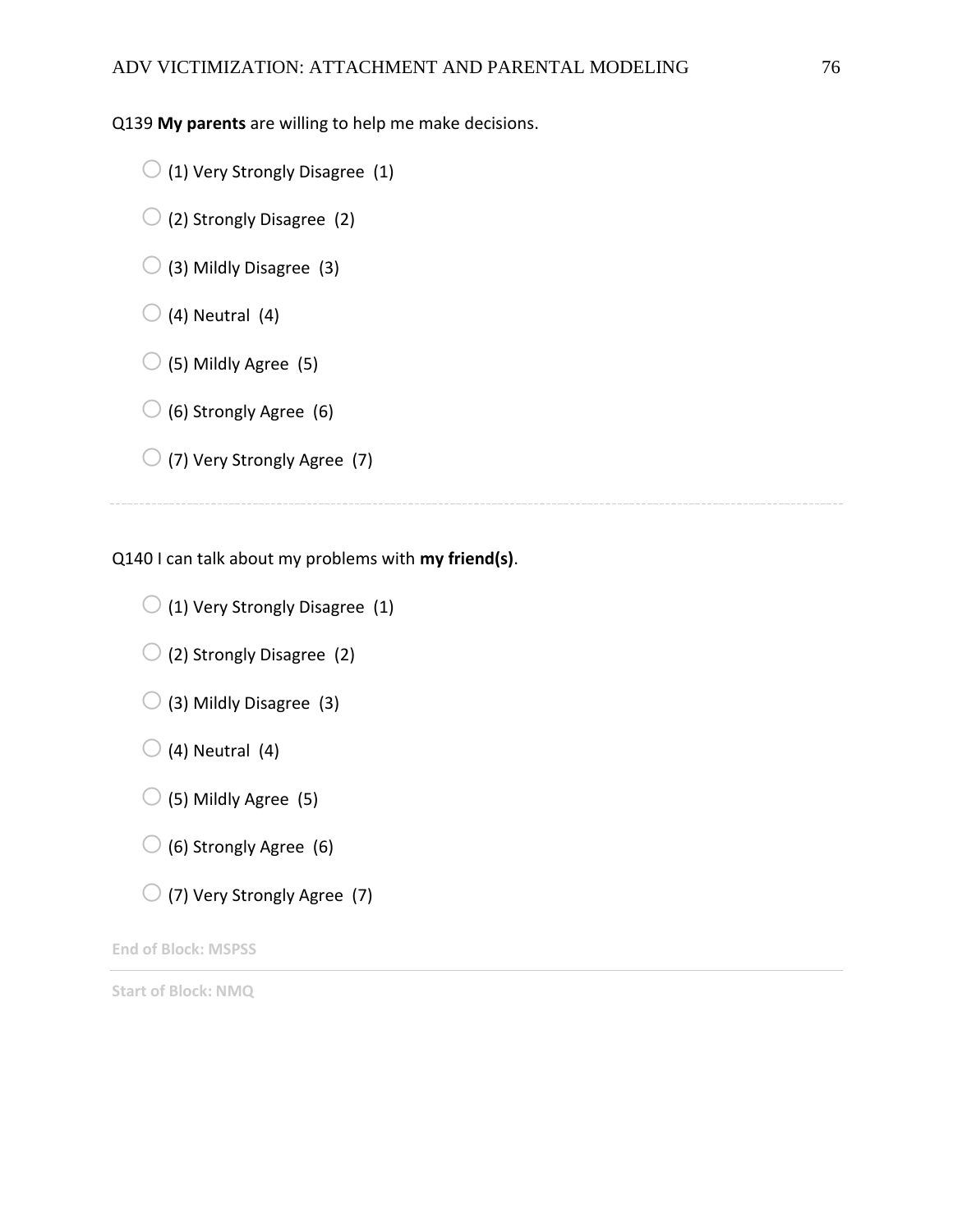Q141 Growing up, I had an adult other than my parents with whom I felt close.

 $\bigcirc$  Yes (1)

 $\bigcirc$  No (2)

Q143 An adult other than my parents was an important person in my life.

 $\bigcirc$  Yes (1)

 $\bigcirc$  No (2)

Q144 An adult other than my parents was supportive of me when I was growing up.

 $\bigcirc$  Yes (1)  $\bigcirc$  No (2)

Q145 I felt there was an adult other than my parents who cared about me and helped me when I was growing up

 $\bigcirc$  Yes (1)  $\bigcirc$  No (2)

Q146 When I was growing up, there was an adult other than my parents who helped me feel good about myself.

 $\bigcirc$  Yes (1)  $\bigcirc$  No (2)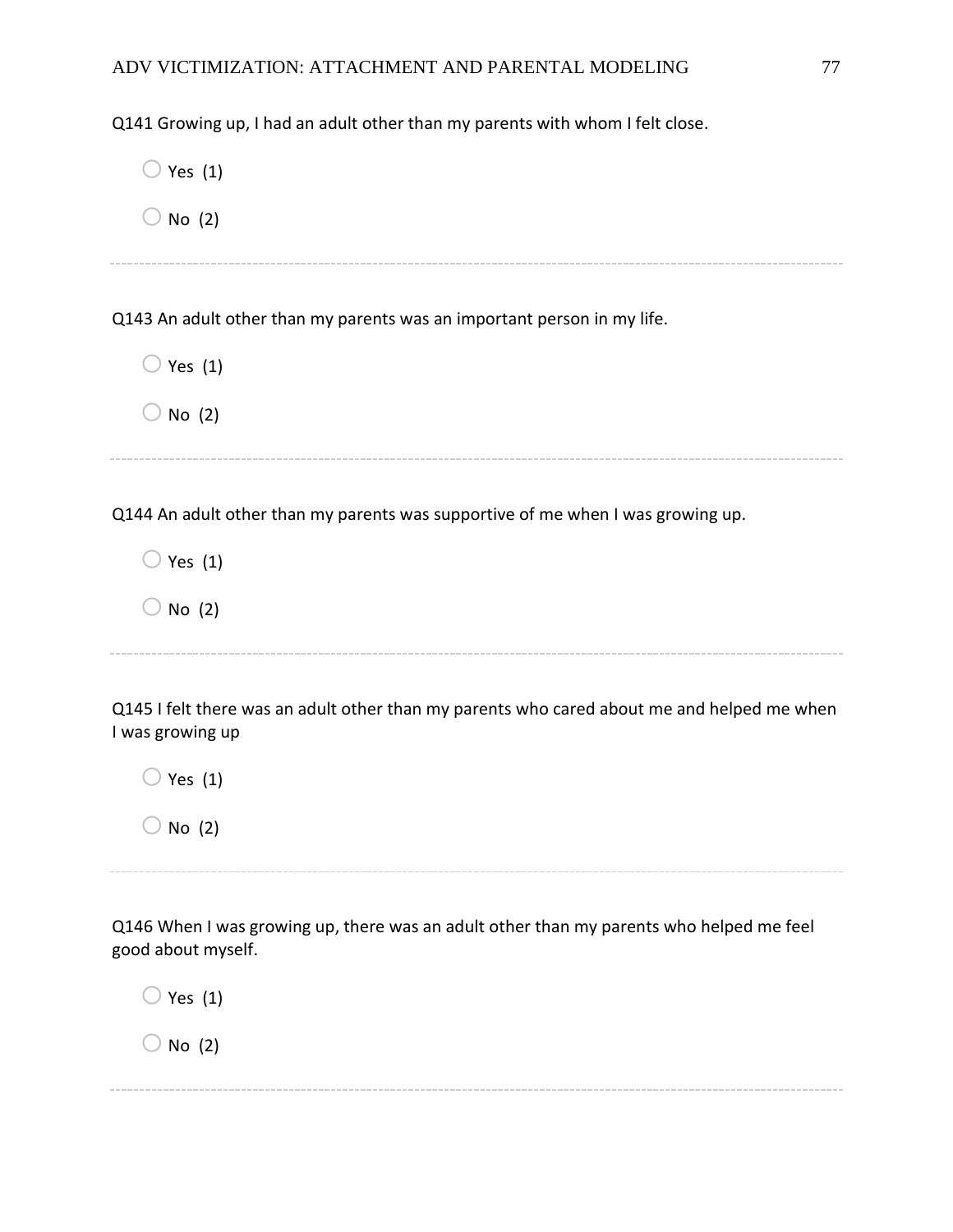Q147 If you had a person (or people) like this in your life, **what was your relationship** to this person (or people)? (If more than one, check all that apply)

| Adult sibling (1)                                                                                         |
|-----------------------------------------------------------------------------------------------------------|
| Adult relative/family member (such as an uncle, grandmother, aunt, etc.) (2)                              |
| Adult other than your parents/caregivers or family members (such as a neighbor<br>or friend's parent) (3) |
| Pastor, priest, or minister (4)                                                                           |
| Teacher, principal, or coach (5)                                                                          |
| Therapist or counselor (6)                                                                                |
| Formal mentor in a program (such as, Big Brother or Big Sister) (7)                                       |
| Someone else not listed about (please describe who this was): (8)                                         |

**End of Block: NMQ**

**Start of Block: PHQ-9A (Adolescents)**

Q148 Over the last **2 weeks** how often have you been bothered by any of the following problems?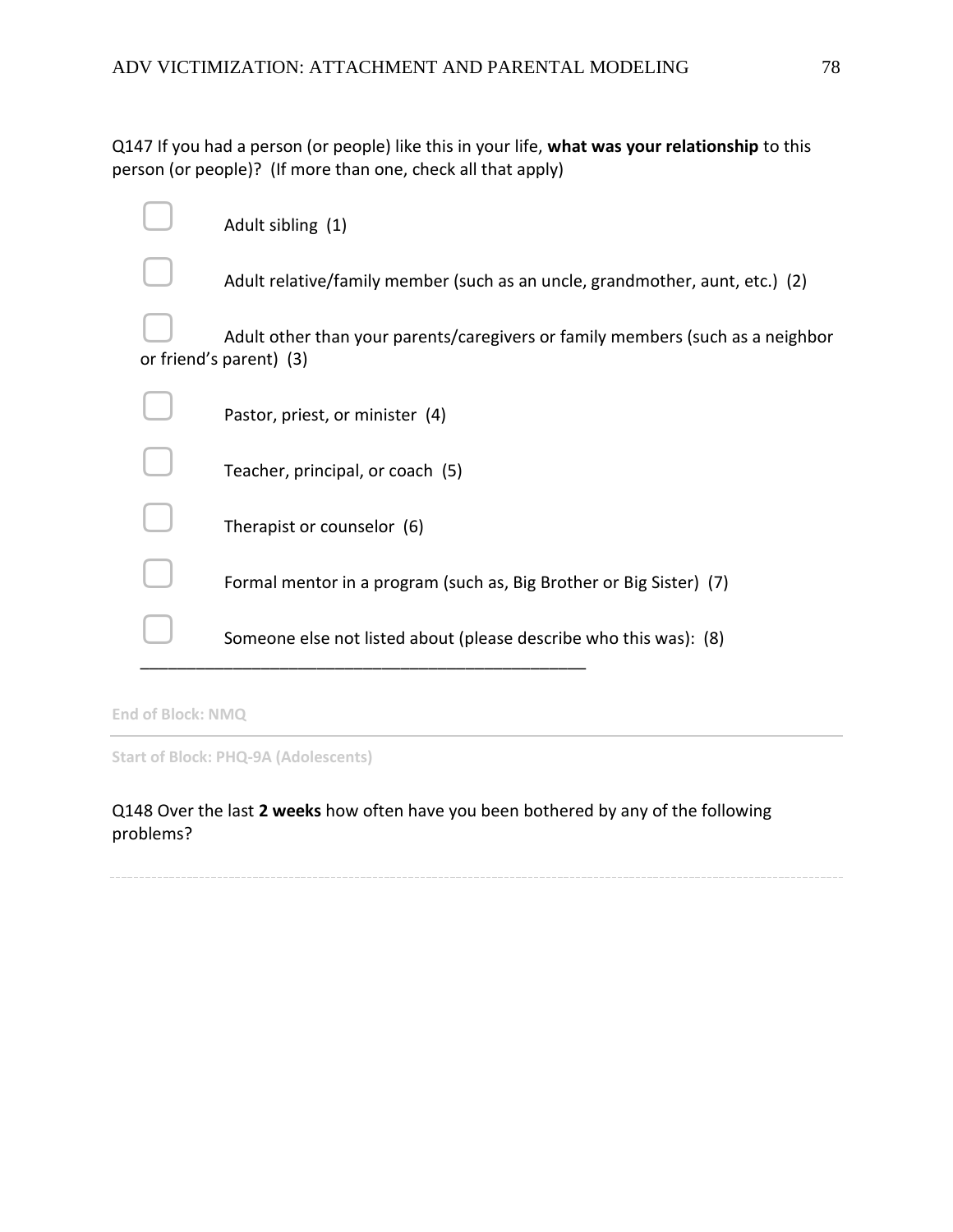Q149 Feeling down, depressed, irritable, or hopeless?

 $\bigcirc$  0 (Not at All) (1)  $\bigcirc$  1 (Several Days) (2)

 $\bigcirc$  3 (More Than Half the Days) (3)

 $\bigcirc$  4 (Nearly Every Day) (4)

Q150 Little interest or pleasure in doing things?

 $\bigcirc$  0 (Not at All) (1)

 $\bigcirc$  1 (Several Days) (2)

 $\bigcirc$  3 (More Than Half the Days) (3)

 $\bigcirc$  4 (Nearly Every Day) (4)

Q151 Trouble falling asleep, staying asleep, or sleeping too much?

 $\bigcirc$  0 (Not at All) (1)  $\bigcirc$  1 (Several Days) (2)  $\bigcirc$  3 (More Than Half the Days) (3)  $\bigcirc$  4 (Nearly Every Day) (4)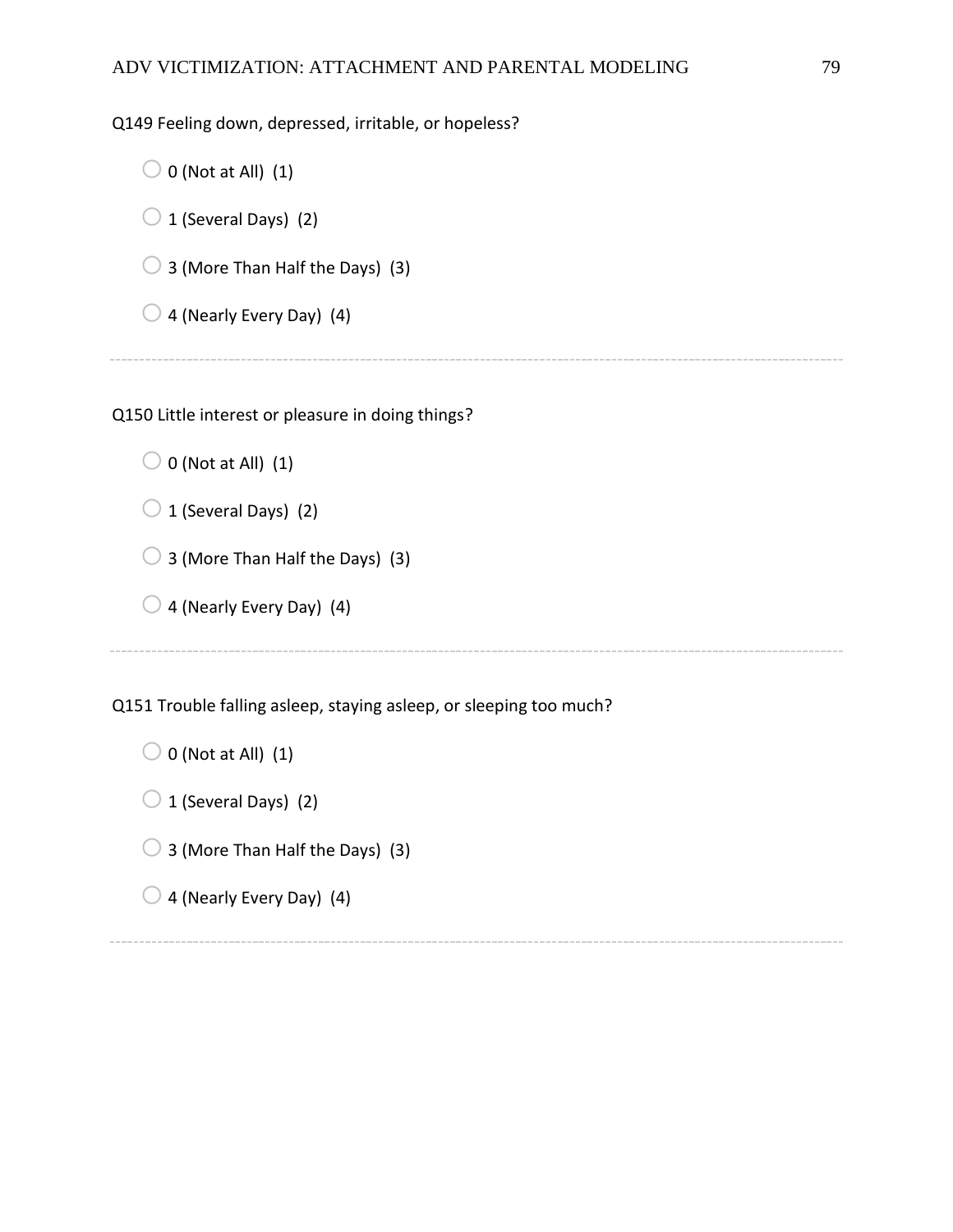Q152 Poor appetite, weight loss, or overeating?

 $\bigcirc$  0 (Not at All) (1)

 $\bigcirc$  1 (Several Days) (2)

 $\bigcirc$  3 (More Than Half the Days) (3)

 $\bigcirc$  4 (Nearly Every Day) (4)

Q153 Feeling tired, or having little energy?

 $\bigcirc$  0 (Not at All) (1)

 $\bigcirc$  1 (Several Days) (2)

 $\bigcirc$  3 (More Than Half the Days) (3)

 $\bigcirc$  4 (Nearly Every Day) (4)

Q154 Feeling bad about yourself-or feeling that you are a failure, or that you have let yourself or your family down?

 $\bigcirc$  0 (Not at All) (1)

 $\bigcirc$  1 (Several Days) (2)

 $\bigcirc$  3 (More Than Half the Days) (3)

 $\bigcirc$  4 (Nearly Every Day) (4)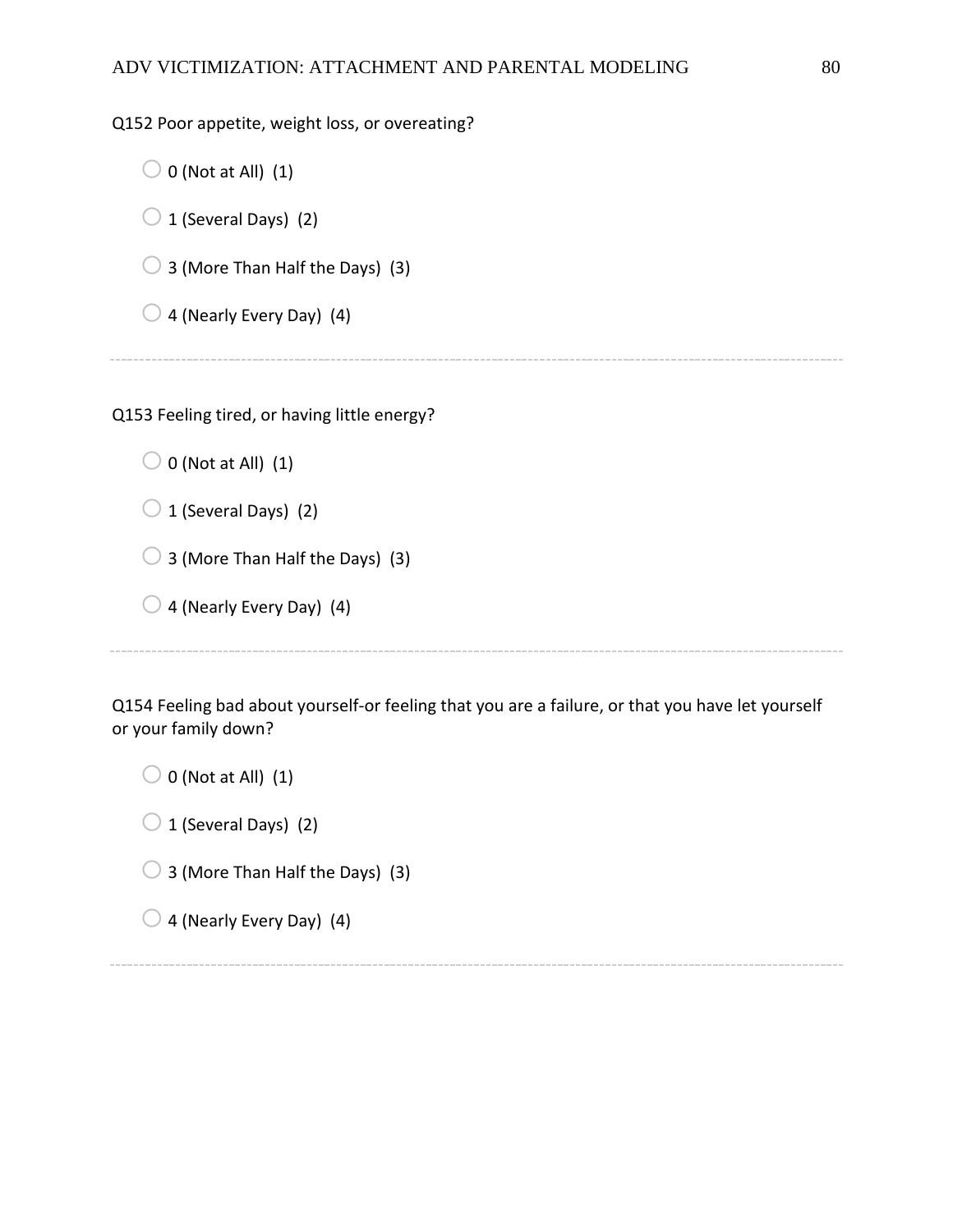Q155 Trouble concentrating on things like school work, reading, or watching tv?

 $\bigcirc$  0 (Not at All) (1)  $\bigcirc$  1 (Several Days) (2)  $\bigcirc$  3 (More Than Half the Days) (3)  $\bigcirc$  4 (Nearly Every Day) (4)

Q156 Moving or speaking so slowly that other people could have noticed? Or the oppositebeing so fidgety or restless that you have been moving around a lot more than usual?

 $\bigcirc$  0 (Not at All) (1)

 $\bigcirc$  1 (Several Days) (2)

 $\bigcirc$  3 (More Than Half the Days) (3)

 $\bigcirc$  4 (Nearly Every Day) (4)

**End of Block: PHQ-9A (Adolescents)**

**Start of Block: CTS-modified, Skinner, Engagement in Activities**

Q157 The next questions ask you about thoughts and feelings that young people might have. **How often did each of these happen to you in the last 30 days?**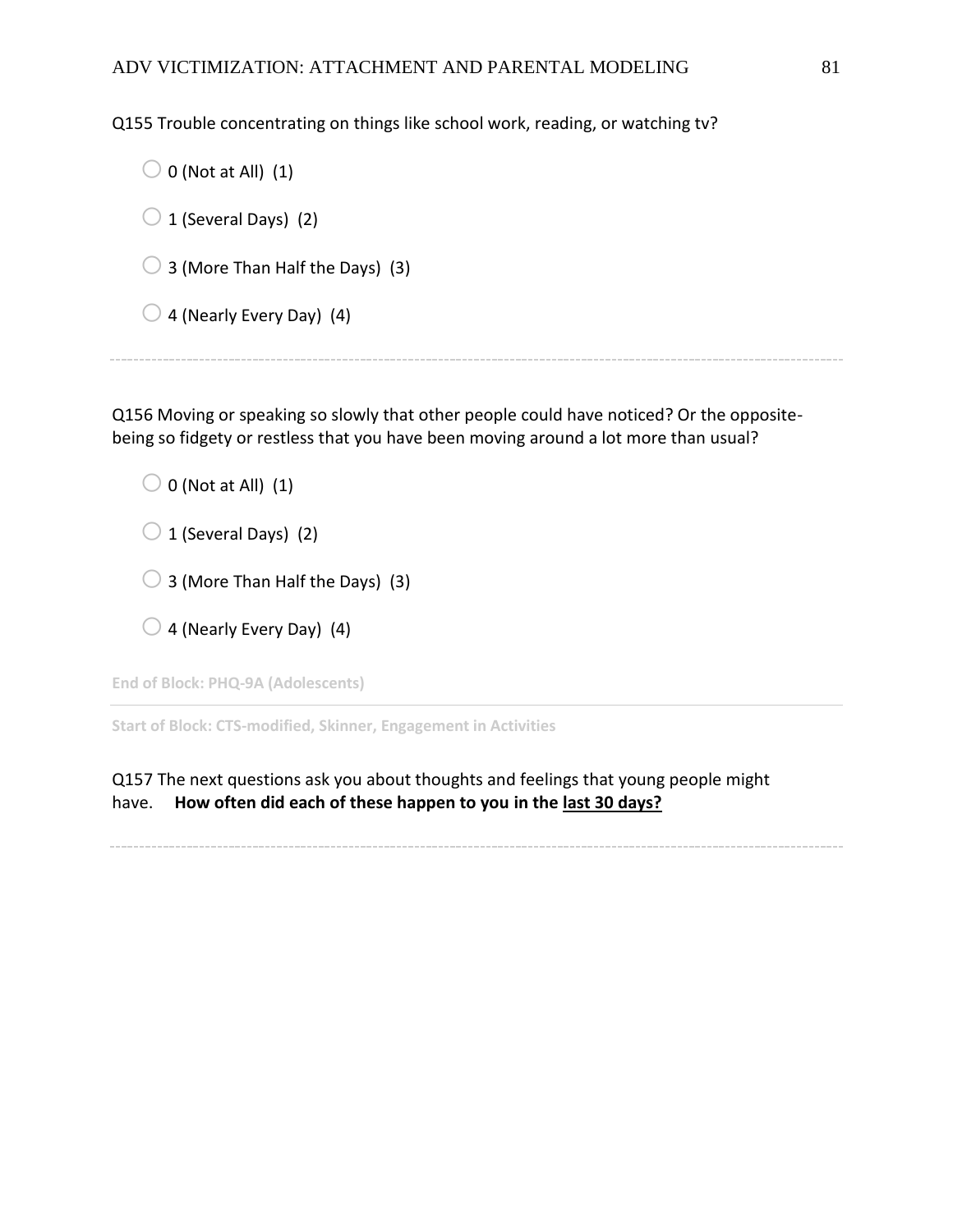Q158 Strong feelings in your body when you remembered when you were hurt or abused by your dating partner (sweating, heart beats fast, feel sick)

 $\bigcirc$  0 (Never/Rarely) (1)  $\bigcirc$  1 (1-2 times per month) (2)  $\bigcirc$  2 (1-2 times per week) (3)  $\bigcirc$  3 (3+ times per week) (4)

Q159 Trying to stay away from people, places, or things that remind you about something bad or scary that happened.

 $\bigcirc$  0 (Never/Rarely) (1)  $\bigcirc$  1 (1-2 times per month) (2)  $\bigcirc$  2 (1-2 times per week) (3)  $\bigcirc$  3 (3+ times per week) (4) Q160 Trouble feeling happy.

 $\bigcirc$  0 (Never/Rarely) (1)

 $\bigcirc$  1 (1-2 times per month) (2)

 $\bigcirc$  2 (1-2 times per week) (3)

 $\bigcirc$  3 (3+ times per week) (4)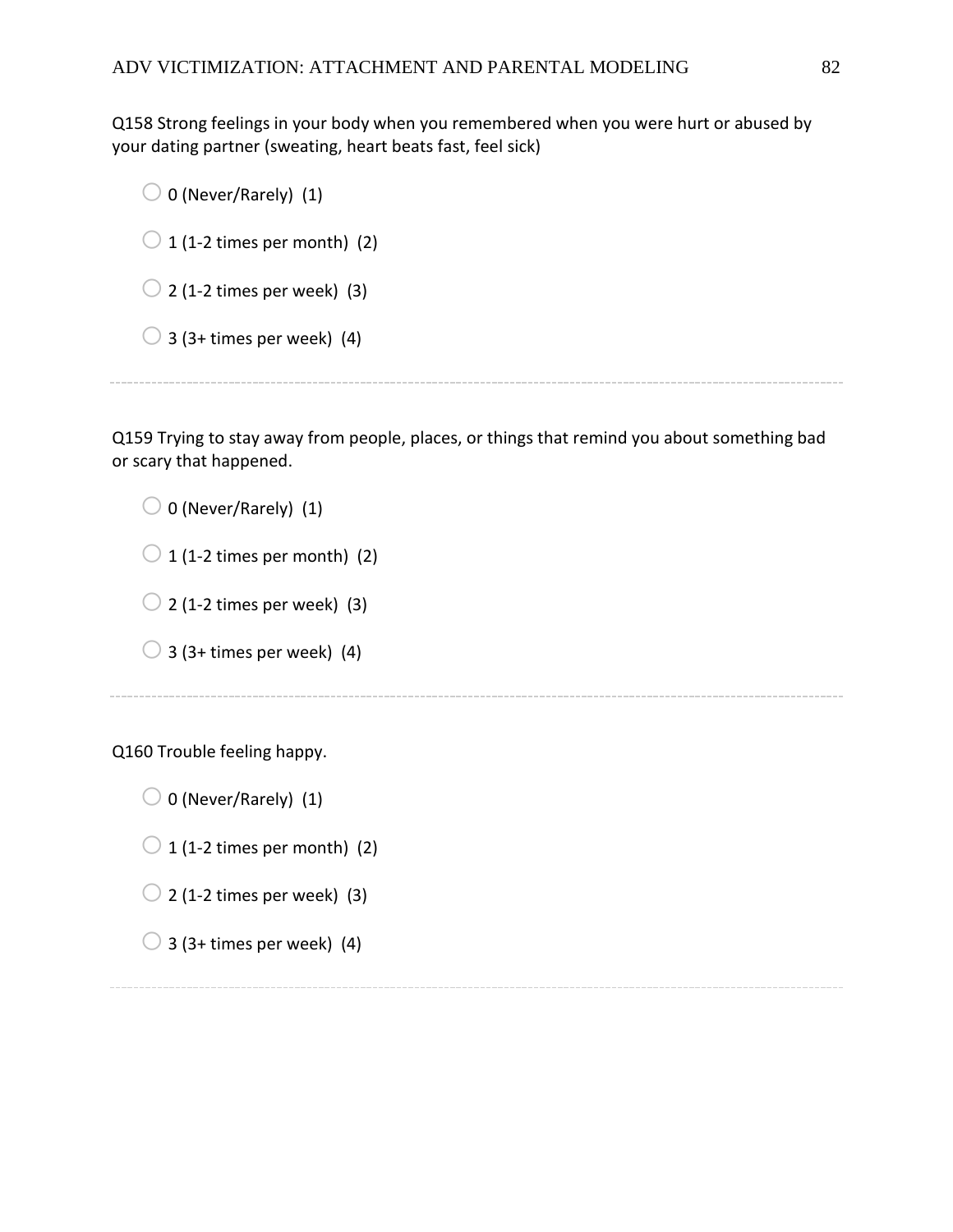Q161 Trouble sleeping.

 $\bigcirc$  0 (Never/Rarely) (1)

 $\bigcirc$  1 (1-2 times per month) (2)

 $\bigcirc$  2 (1-2 times per week) (3)

 $\bigcirc$  3 (3+ times per week) (4)

Q162 Hard to concentrate or pay attention.

 $\bigcirc$  0 (Never/Rarely) (1)

 $\bigcirc$  1 (1-2 times per month) (2)

 $\bigcirc$  2 (1-2 times per week) (3)

 $\bigcirc$  3 (3+ times per week) (4)

Q163 Feel alone and not close to people around you.

 $\bigcirc$  0 (Never/Rarely) (1)  $\bigcirc$  1 (1-2 times per month) (2)  $\bigcirc$  2 (1-2 times per week) (3)  $\bigcirc$  3 (3+ times per week) (4)

Page Break –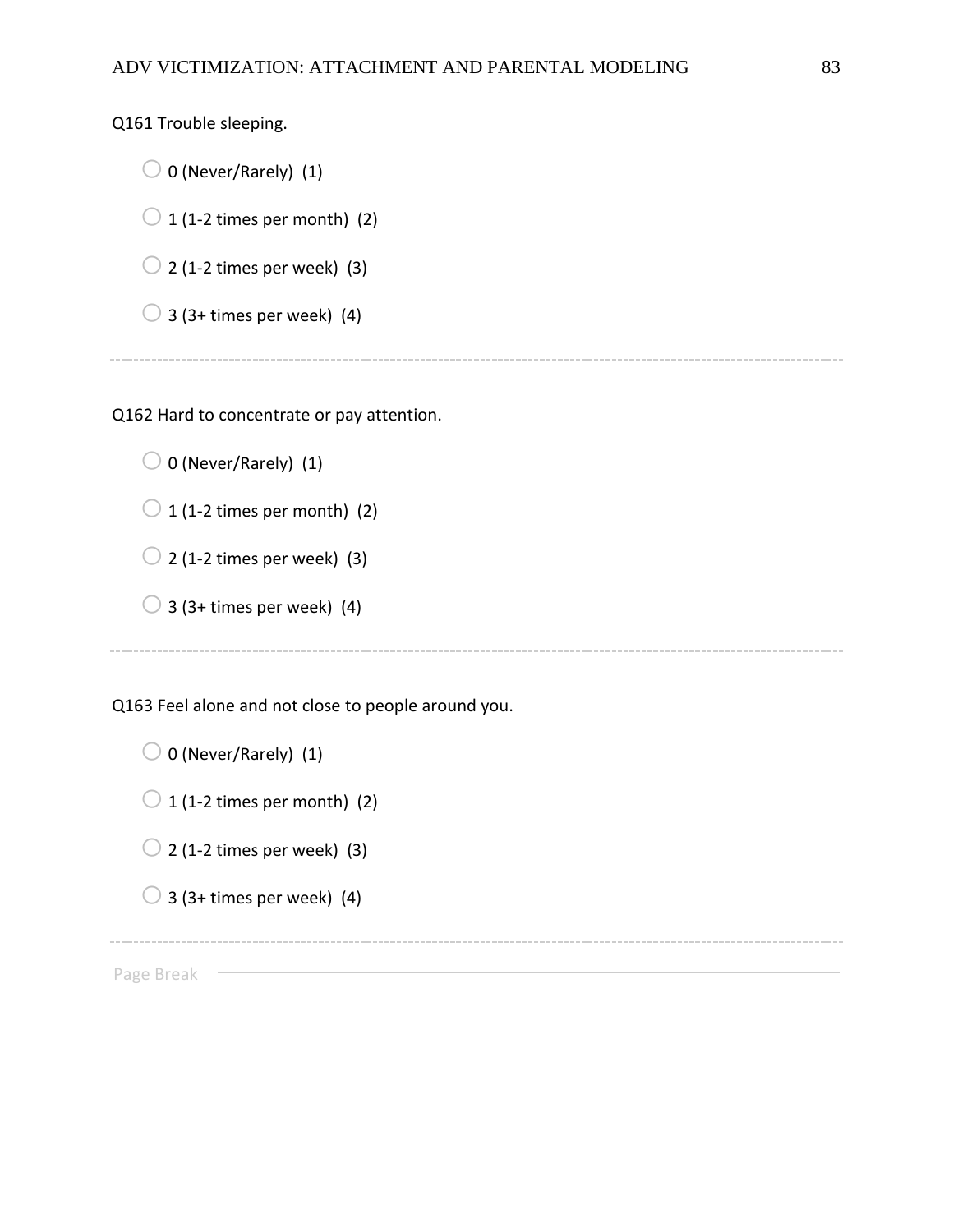Q167 **The next questions ask you about school.**

Q168 I try hard to do well in school.

 $\bigcirc$  1 (Not True at All) (1)

 $\bigcirc$  2 (Not Very True) (2)

 $\bigcirc$  3 (Sort of True) (3)

 $\bigcirc$  4 (Very True) (4)

Q169 In class, I work as hard as I can.

 $\bigcirc$  1 (Not True at All) (1)

 $\bigcirc$  2 (Not Very True) (2)

 $\bigcirc$  3 (Sort of True) (3)

 $\bigcirc$  4 (Very True) (4)

Q170 When I'm in class, I participate in class discussions.

 $\bigcirc$  1 (Not True at All) (1)

 $\bigcirc$  2 (Not Very True) (2)

 $\bigcirc$  3 (Sort of True) (3)

 $\bigcirc$  4 (Very True) (4)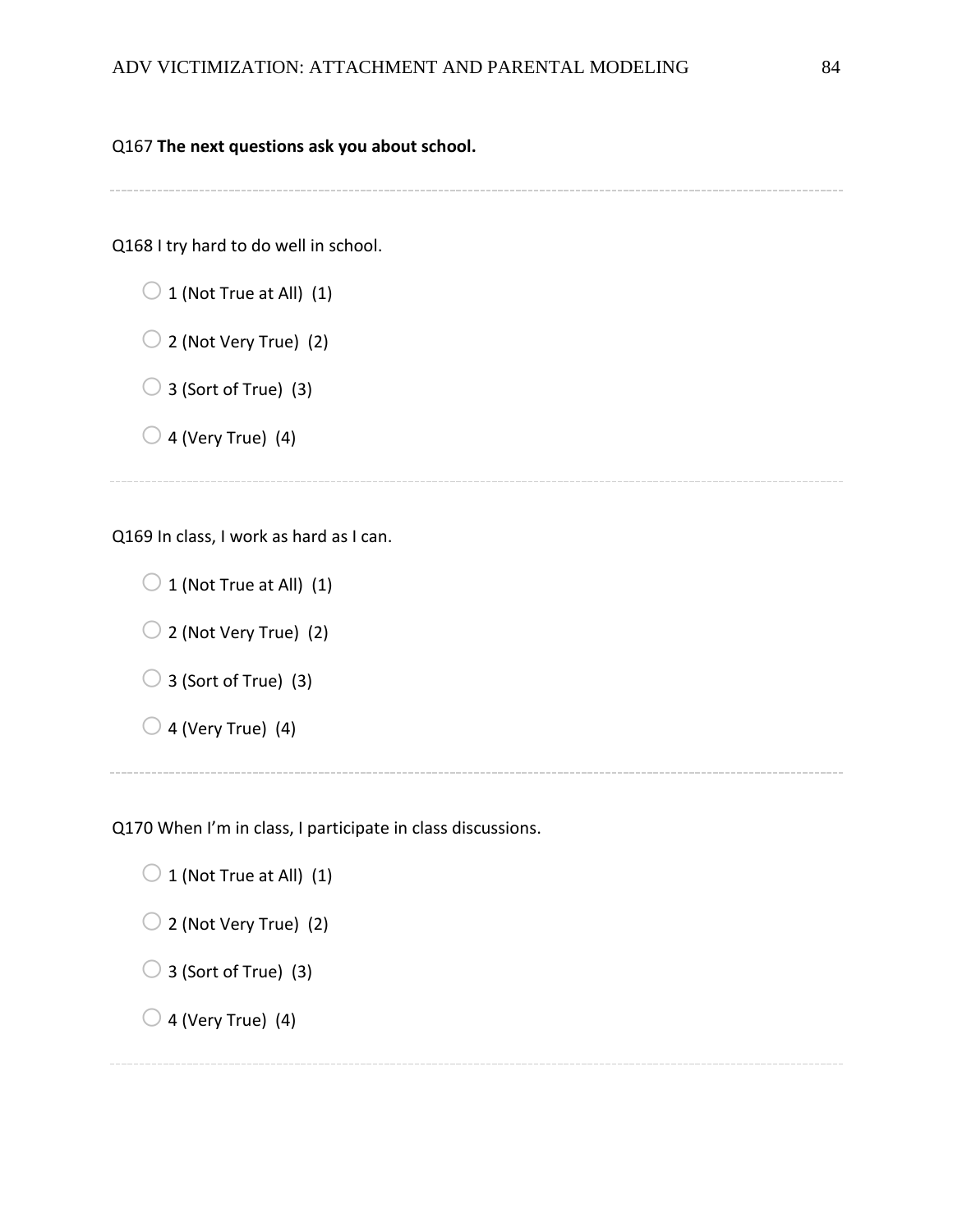Q171 I pay attention in class.

 $\bigcirc$  1 (Not True at All) (1)

 $\bigcirc$  2 (Not Very True) (2)

 $\bigcirc$  3 (Sort of True) (3)

 $\bigcirc$  4 (Very True) (4)

Q172 When I'm in class, I listen very carefully.

 $\bigcirc$  1 (Not True at All) (1)

 $\bigcirc$  2 (Not Very True) (2)

 $\bigcirc$  3 (Sort of True) (3)

 $\bigcirc$  4 (Very True) (4)

Q173 When I'm in class, I feel good.

 $\bigcirc$  1 (Not True at All) (1)  $\bigcirc$  2 (Not Very True) (2)  $\bigcirc$  3 (Sort of True) (3)  $\bigcirc$  4 (Very True) (4)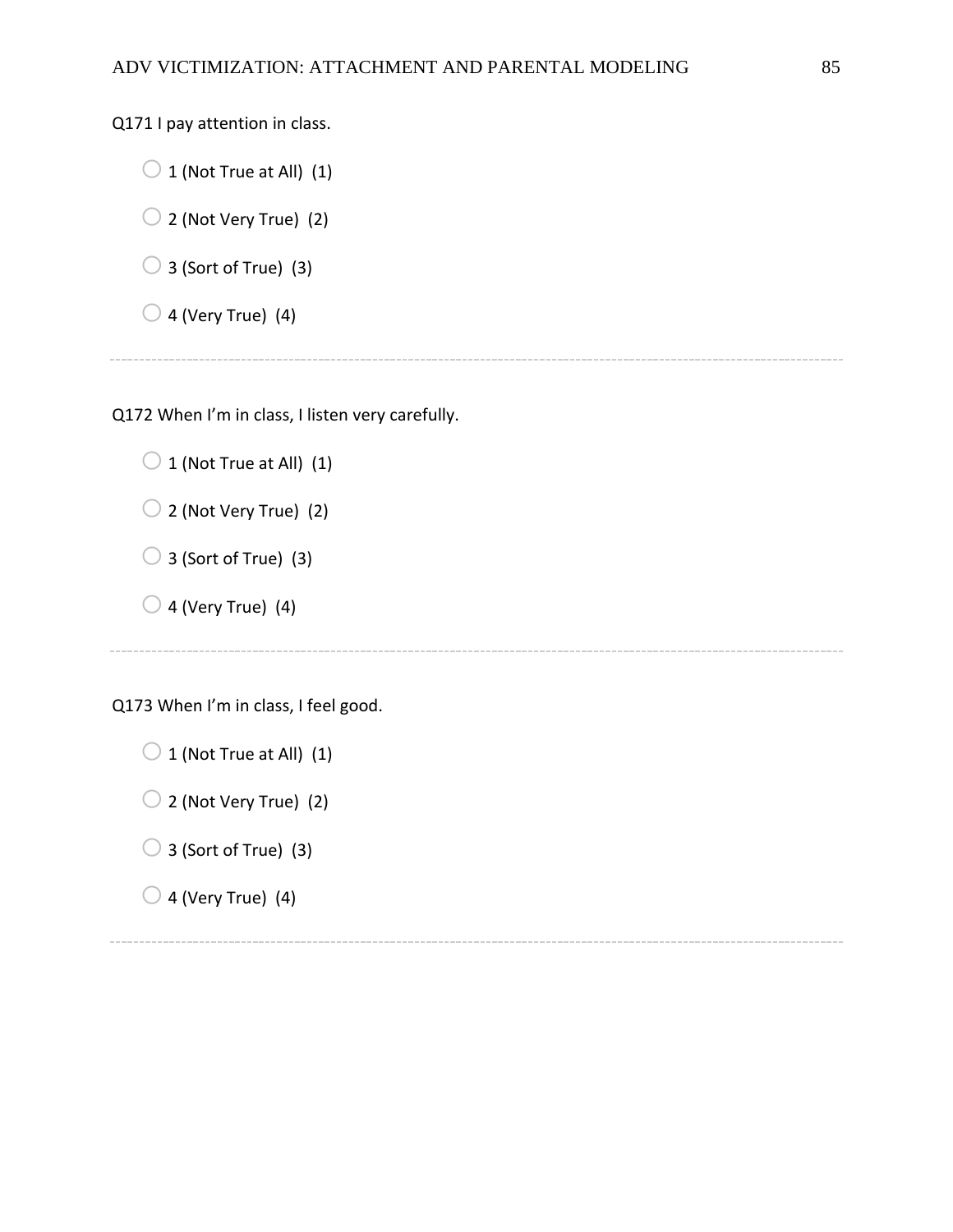Q174 When we work on something in class, I feel interested.

 $\bigcirc$  1 (Not True at All) (1)

 $\bigcirc$  2 (Not Very True) (2)

 $\bigcirc$  3 (Sort of True) (3)

 $\bigcirc$  4 (Very True) (4)

Q175 Class is fun.

 $\bigcirc$  1 (Not True at All) (1)

 $\bigcirc$  2 (Not Very True) (2)

 $\bigcirc$  3 (Sort of True) (3)

 $\bigcirc$  4 (Very True) (4)

 $\bigcirc$  1 (Not True at All) (1)

Q176 I enjoy learning new things in class.

 $\bigcirc$  2 (Not Very True) (2)

 $\bigcirc$  3 (Sort of True) (3)

 $\bigcirc$  4 (Very True) (4)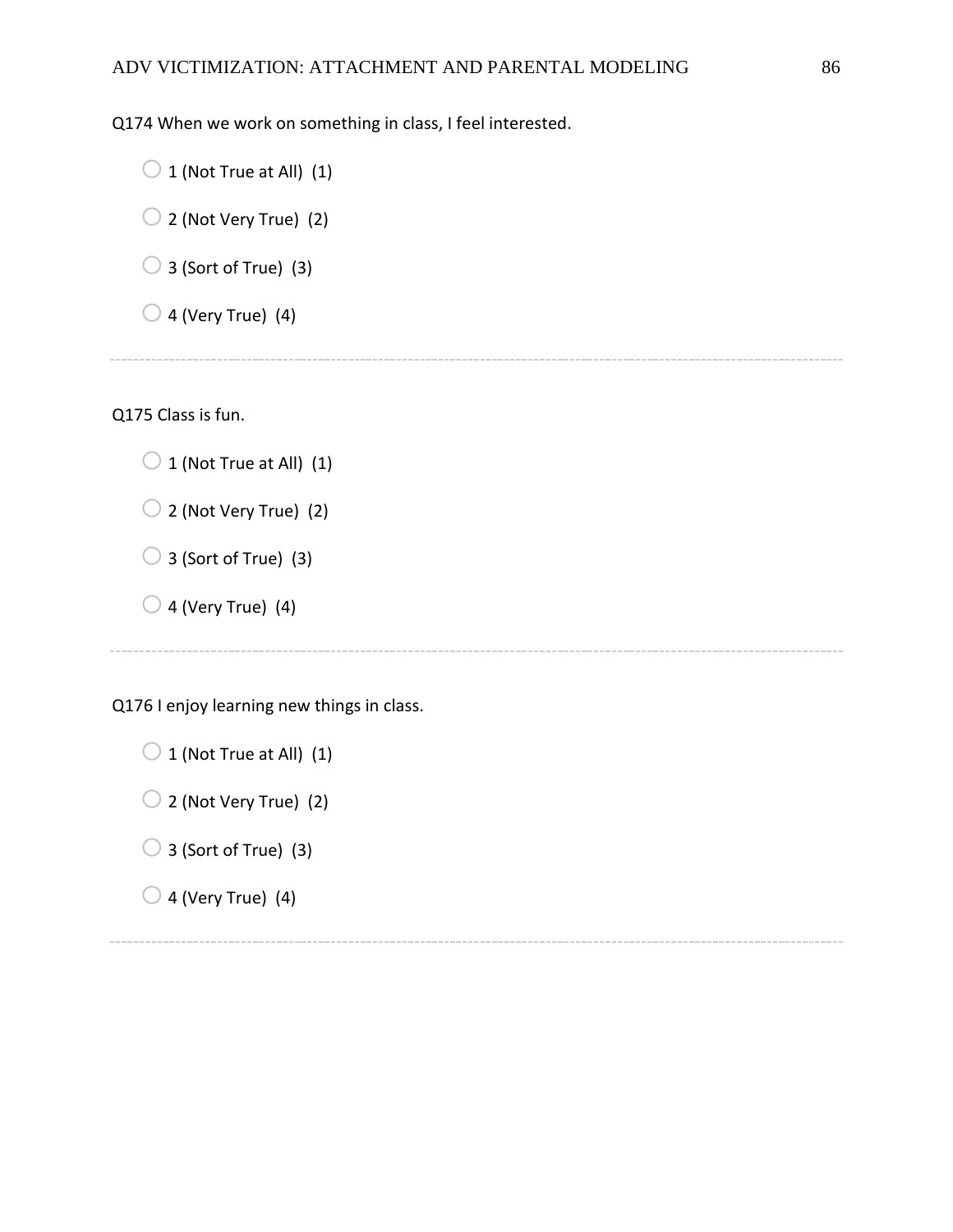Q177 When we work on something in class, I get involved.

 $\bigcirc$  1 (Not True at All) (1)  $\bigcirc$  2 (Not Very True) (2)  $\bigcirc$  3 (Sort of True) (3)  $\bigcirc$  4 (Very True) (4)

Page Break –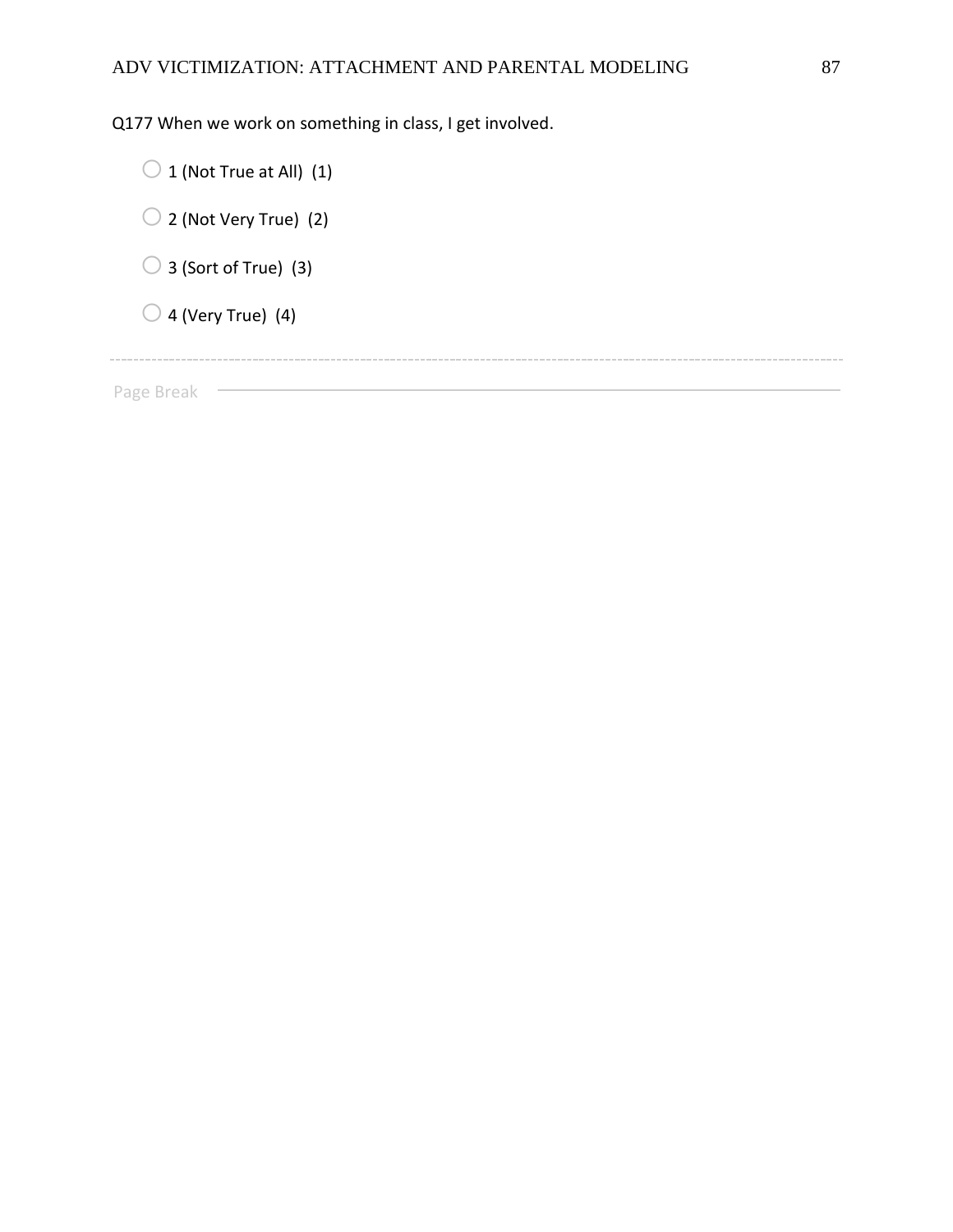Q178 **The next four questions ask you about your participation in different activities.**

Q179 In the past year, did you participate in any **sports**?

 $\bigcirc$  0 (Never) (1)  $\bigcirc$  1 (Hardly Ever) (2)  $\bigcirc$  2 (Sometimes) (3)  $\bigcirc$  3 (Most of the Time) (4)  $\bigcirc$  4 (All the Time) (5)

Q180 In the past year, did you belong to any **organizations, clubs, teams, or groups**?

 $\bigcirc$  0 (Never) (1)

| $\bigcirc$ 1 (Hardly Ever) (2) |  |
|--------------------------------|--|

- $\bigcirc$  2 (Sometimes) (3)
- $\bigcirc$  3 (Most of the Time) (4)
- $\bigcirc$  4 (All the Time) (5)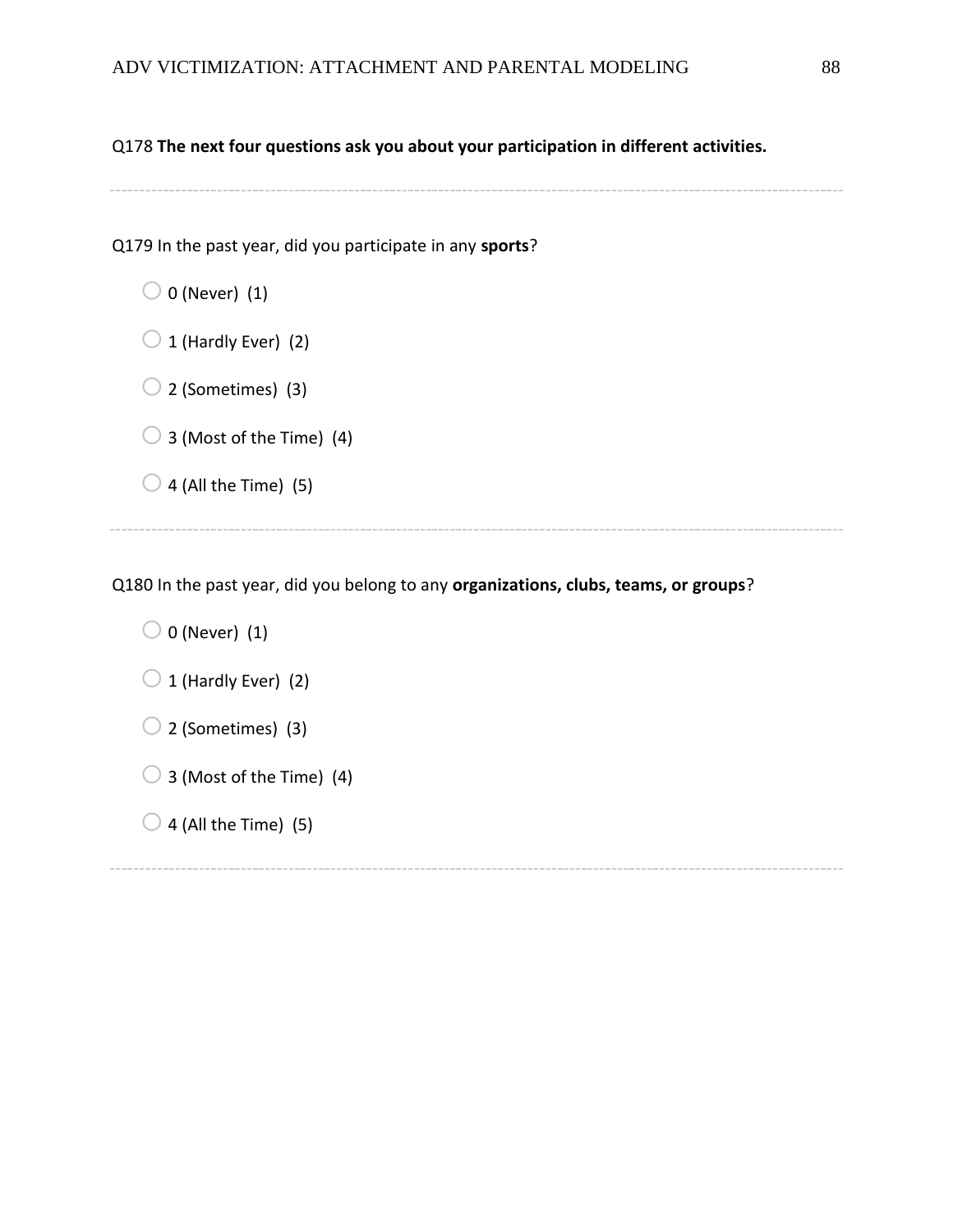Q181 In the past year, did you attend **religious services**?

 $\bigcirc$  0 (Never) (1)  $\bigcirc$  1 (Hardly Ever) (2)  $\bigcirc$  2 (Sometimes) (3)  $\bigcirc$  3 (Most of the Time) (4)  $\bigcirc$  4 (All the Time) (5)

Q182 In the past year, did you have a **formal mentor** from a program such as Big Brothers, Big Sisters?

 $\bigcirc$  0 (Never) (1)  $\bigcirc$  1 (Hardly Ever) (2)  $\bigcirc$  2 (Sometimes) (3)  $\bigcirc$  3 (Most of the Time) (4)  $\bigcirc$  4 (All the Time) (5)

**End of Block: CTS-modified, Skinner, Engagement in Activities**

**Start of Block: Attachment- RQ-modified**

Q171 The following four questions describe general relationships styles that people often report.

**Please rate how much each one best describes you or is closest to the way you are:**

## Q172

1: **It is easy** for me to become emotionally close to others. **I am comfortable** depending on them and having them depend on me. **I don't worry** about being alone or having others not accept me.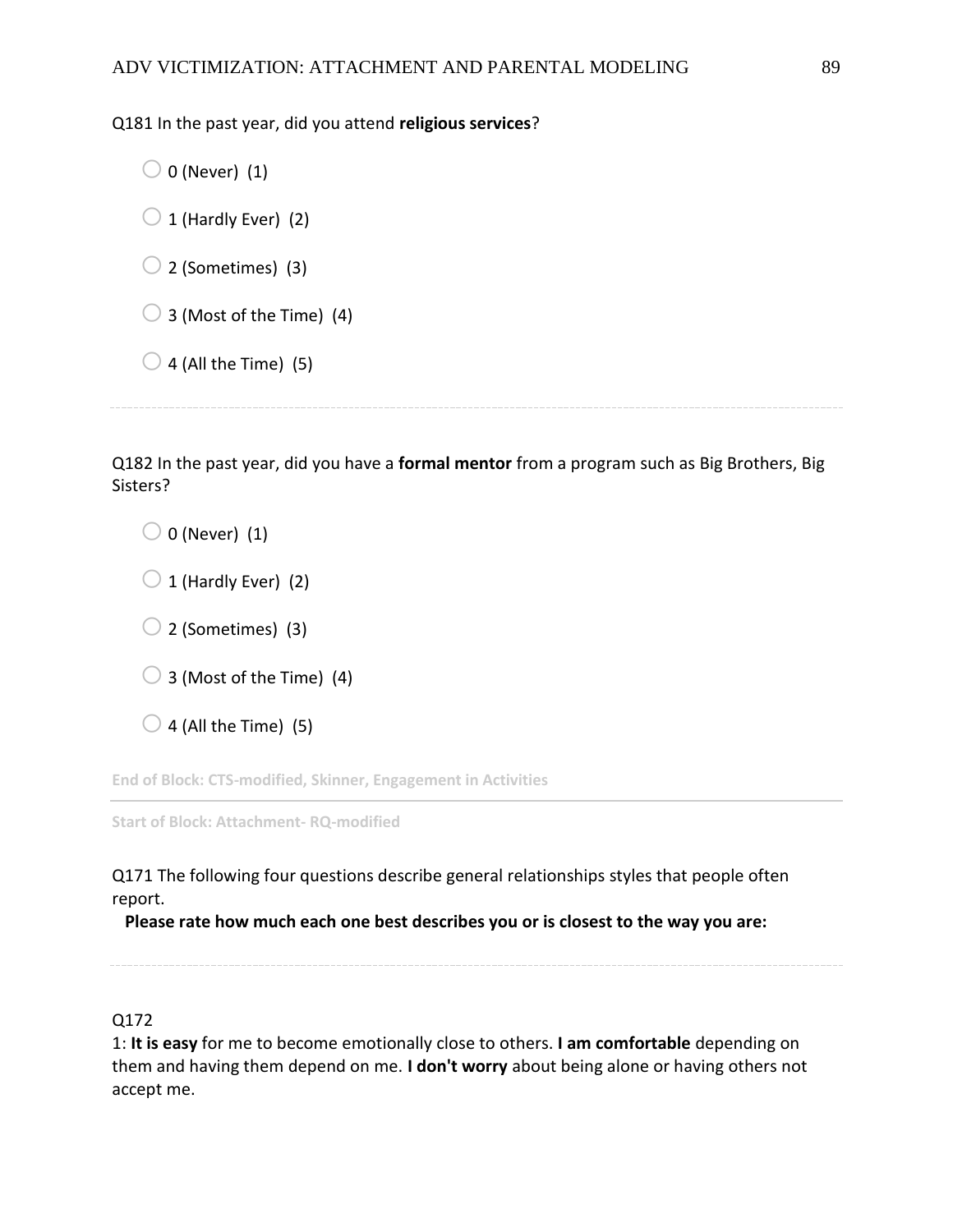| 1 (Disagree Strongly) (1)         |
|-----------------------------------|
| 2(2)<br>$\left( \quad \right)$    |
| 3 (Neutral/Mixed) (3)<br>U        |
| 4(4)                              |
| $\bigcirc$ 5 (Agree Strongly) (5) |
|                                   |

Q173 2: I am **uncomfortable getting close** to others. I want emotionally close relationships, but I find it **difficult to trust others** completely, or to depend on them. I **worry that I will be hurt** if I allow myself to become too close to others.

 $\bigcirc$  1 (Disagree Strongly) (1)  $\bigcirc$  2 (2)  $\bigcirc$  3 (Neutral/Mixed) (3)  $\bigcirc$  4 (4)  $\bigcirc$  5 (Agree Strongly) (5)

Q174 3: I want to be **completely emotionally intimate** with others, but I often find that others are reluctant to get as close as I would like. I am **uncomfortable being without** close relationships, but I sometimes worry that **others don't value me as much as I value them.**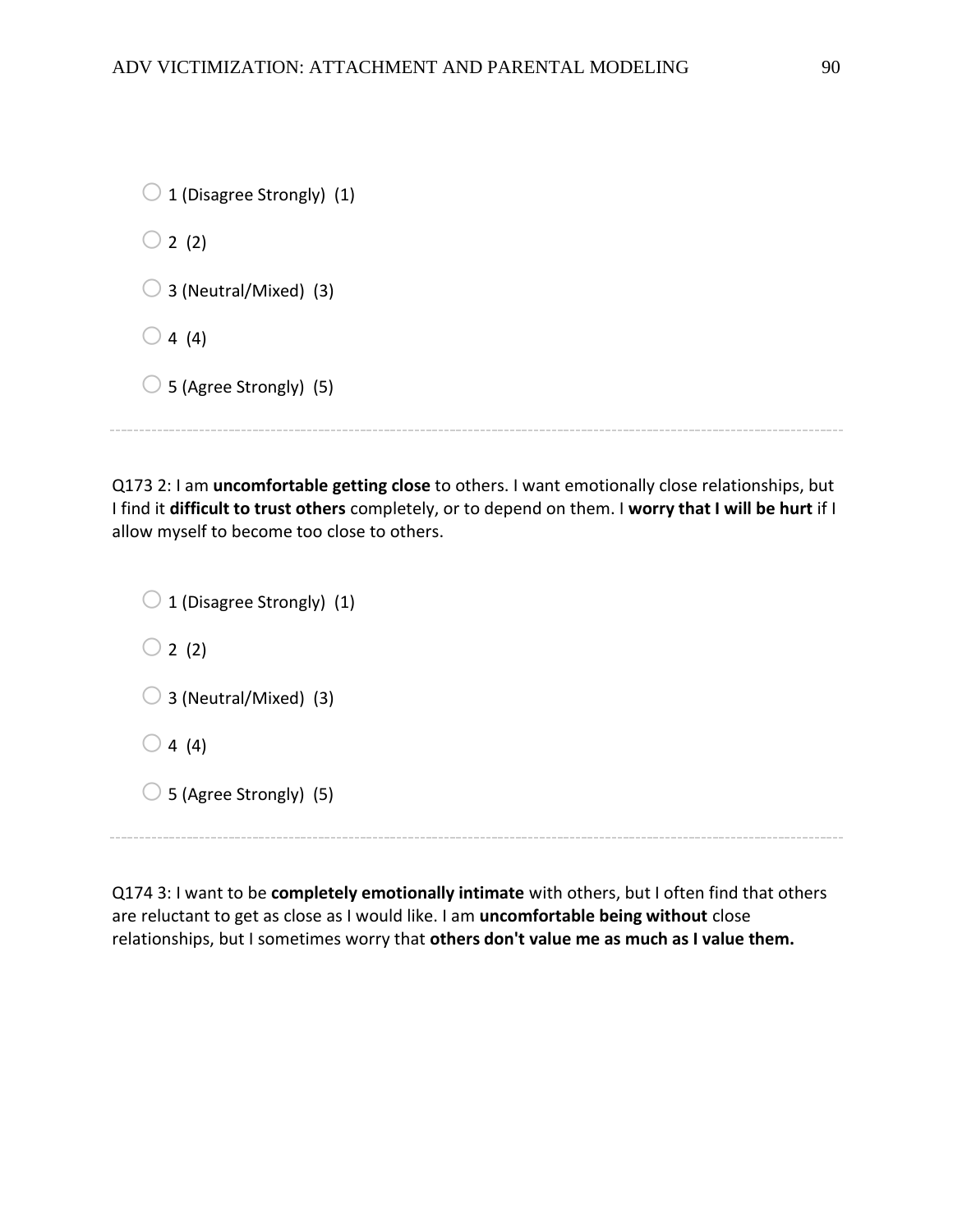| 1 (Disagree Strongly) (1)  |
|----------------------------|
| 2(2)<br>$(\ )$             |
| 3 (Neutral/Mixed) (3)<br>U |
| 4(4)                       |
| 5 (Agree Strongly) (5)     |
|                            |

Q175 4: I am **comfortable without** close emotional relationships. It is very important to me to feel **independent and self-sufficient**, and I prefer **not to depend on others** or have others depend on me.

 $\bigcirc$  1 (Disagree Strongly) (1)  $\bigcirc$  2 (2)  $\bigcirc$  3 (Neutral/Mixed) (3)  $\bigcirc$  4 (4)  $\bigcirc$  5 (Agree Strongly) (5) **End of Block: Attachment- RQ-modified**

**Start of Block: Modeling**

Q176 Think about your mother or the person who is in the role of your mother. Answer the following questions about their romantic relationships.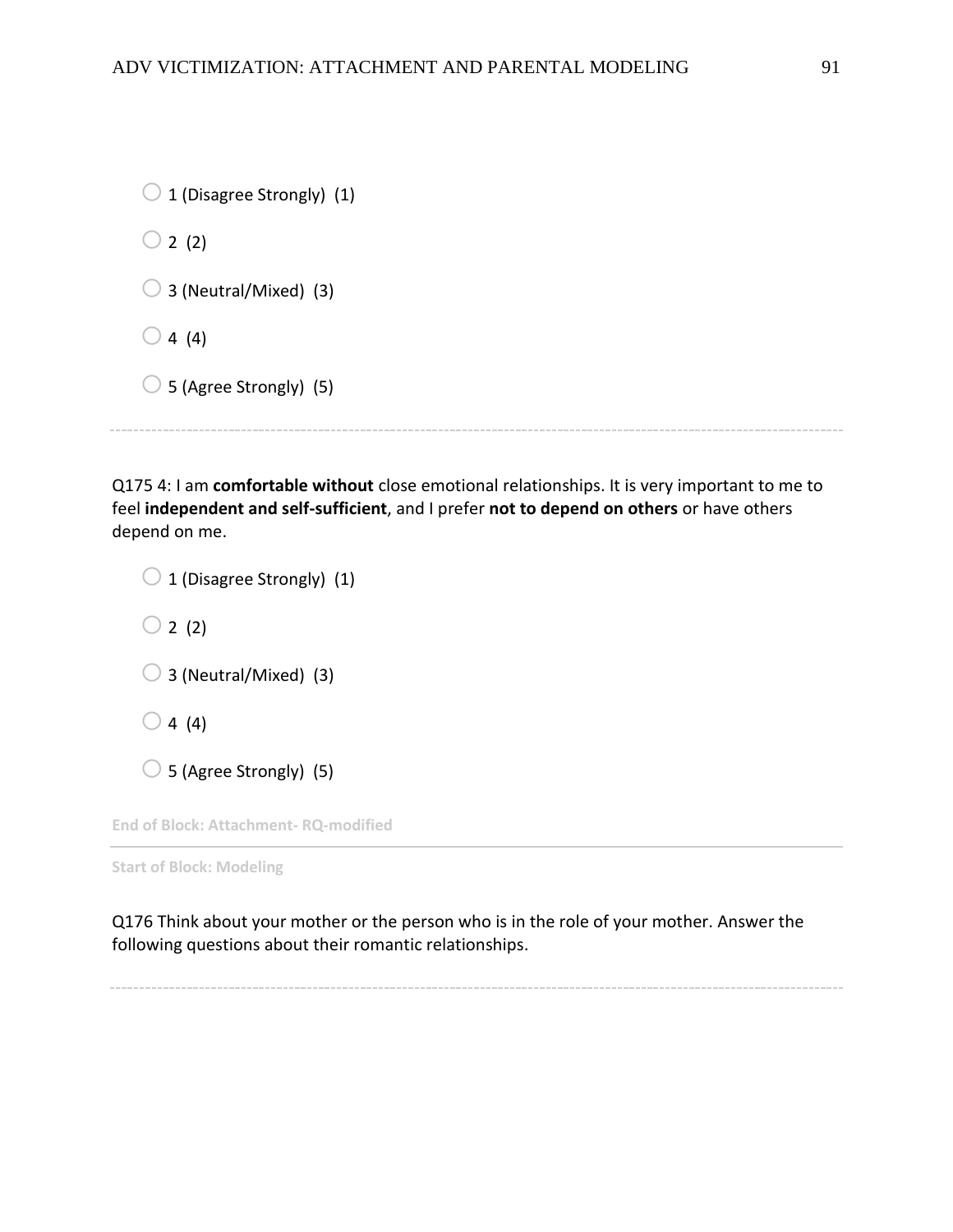Q177 Growing up, did you think your mother was **happy** in her relationship(s)?

 $\bigcirc$  Not at All (1)  $\bigcirc$  A Little (2)  $\bigcirc$  Some (3)  $\bigcirc$  Very Much (4)

Q178 Growing up, did you think your mother was able to **work through any conflicts** she had in her relationship(s)?

 $\bigcirc$  Not at All (1)

 $\bigcirc$  A Little (2)

 $\bigcirc$  Some (3)

 $\bigcirc$  Very Much (4)

Q179 Growing up, did you think your mother ever **felt unsafe** in her relationship(s)?

 $\bigcirc$  Not at All (1)

 $\bigcirc$  A Little (2)

 $\bigcirc$  Some (3)

 $\bigcirc$  Very Much (4)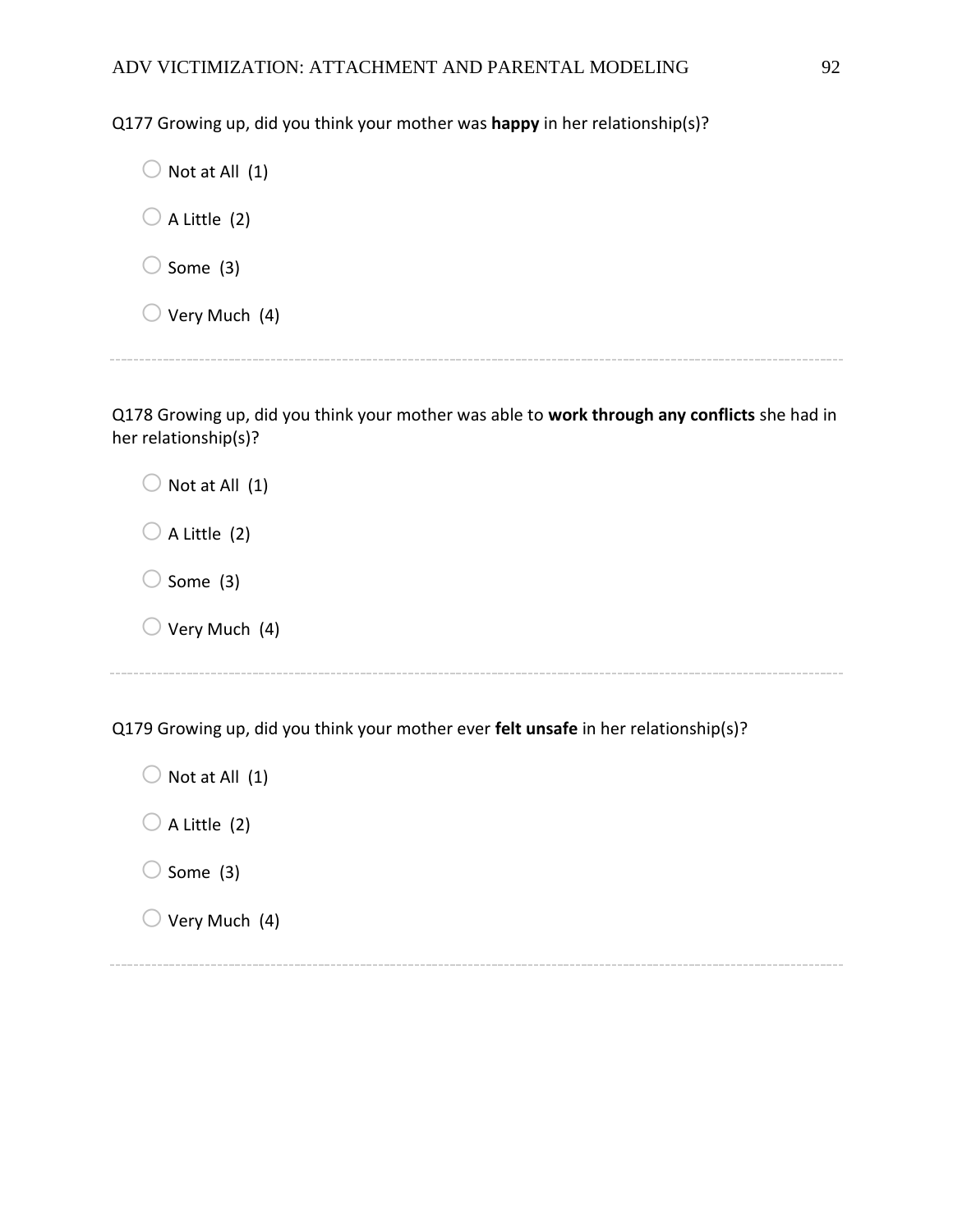Q161 Growing up, did your mother talk to you about healthy dating relationships?

 $\bigcirc$  Not at All (1)  $\bigcirc$  A Little (2)  $\bigcirc$  Some (3)  $\bigcirc$  Very Much (4)

Page Break –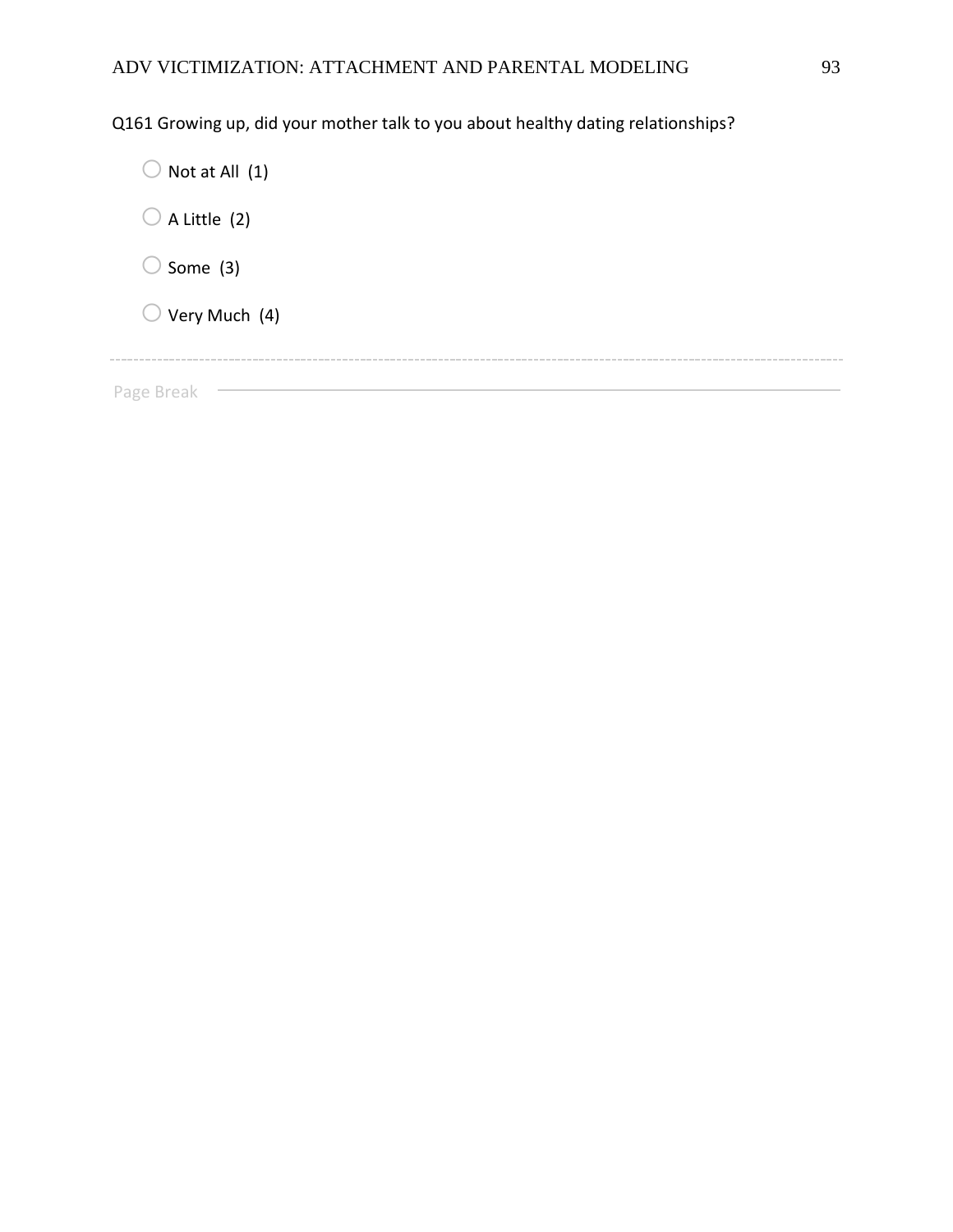Q180 Think about your father or the person who is in the role of your father. Answer the following questions about their romantic relationships.

Q181 Growing up, did you think your father was happy in her relationship(s)?

 $\bigcirc$  Not at All (1)  $\bigcirc$  A Little (2)  $\bigcirc$  Some (3)

 $\bigcirc$  Very Much (4)

Q182 Growing up, did you think your father was able to work through any conflicts she had in her relationship(s)?

 $\bigcirc$  Not at All (1)

 $\bigcirc$  A Little (2)

 $\bigcirc$  Some (3)

 $\bigcirc$  Very Much (4)

Q183 Growing up, did you think your father ever felt unsafe in her relationship(s)?

 $\bigcirc$  Not at All (1)  $\bigcirc$  A Little (2)  $\bigcirc$  Some (3)

 $\bigcirc$  Very Much (4)